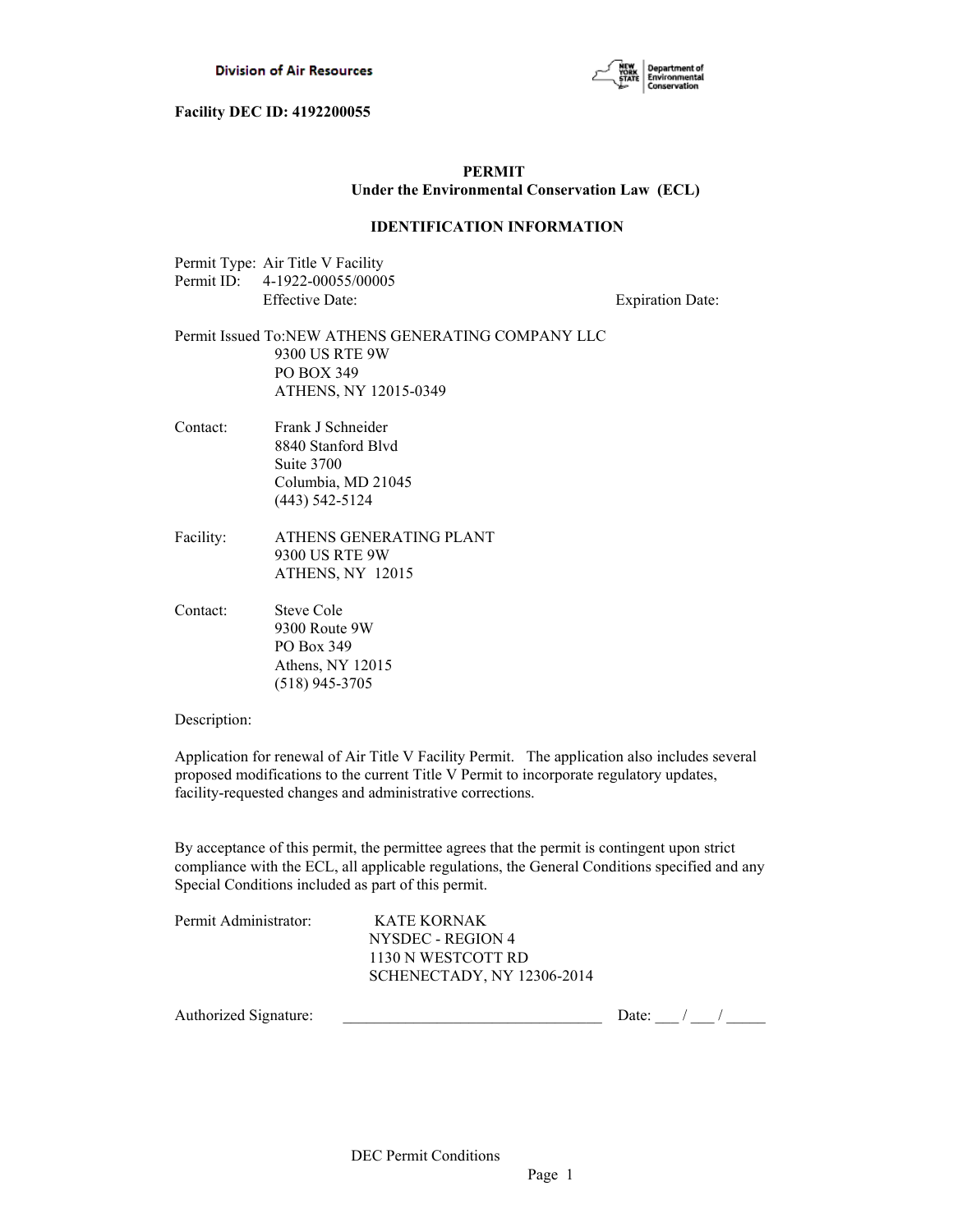

# **Notification of Other State Permittee Obligations**

Item A: Permittee Accepts Legal Responsibility and Agrees to Indemnification

 The permittee expressly agrees to indemnify and hold harmless the Department of Environmental Conservation of the State of New York, its representatives, employees and agents ("DEC") for all claims, suits, actions, and damages, to the extent attributable to the permittee's acts or omissions in connection with the compliance permittee's undertaking of activities in connection with, or operation and maintenance of, the facility or facilities authorized by the permit whether in compliance or not in any compliance with the terms and conditions of the permit. This indemnification does not extend to any claims, suits, actions, or damages to the extent attributable to DEC's own negligent or intentional acts or omissions, or to any claims, suits, or actions naming the DEC and arising under article 78 of the New York Civil Practice Laws and Rules or any citizen suit or civil rights provision under federal or state laws.

Item B: Permittee's Contractors to Comply with Permit

 The permittee is responsible for informing its independent contractors, employees, agents and assigns of their responsibility to comply with this permit, including all special conditions while acting as the permittee's agent with respect to the permitted activities, and such persons shall be subject to the same sanctions for violations of the Environmental Conservation Law as those prescribed for the permittee.

Item C: Permittee Responsible for Obtaining Other Required Permits

 The permittee is responsible for obtaining any other permits, approvals, lands, easements and rights-of-way that may be required to carry out the activities that are authorized by this permit.

Item D: No Right to Trespass or Interfere with Riparian Rights

 This permit does not convey to the permittee any right to trespass upon the lands or interfere with the riparian rights of others in order to perform the permitted work nor does it authorize the impairment of any rights, title, or interest in real or personal property held or vested in a person not a party to the permit.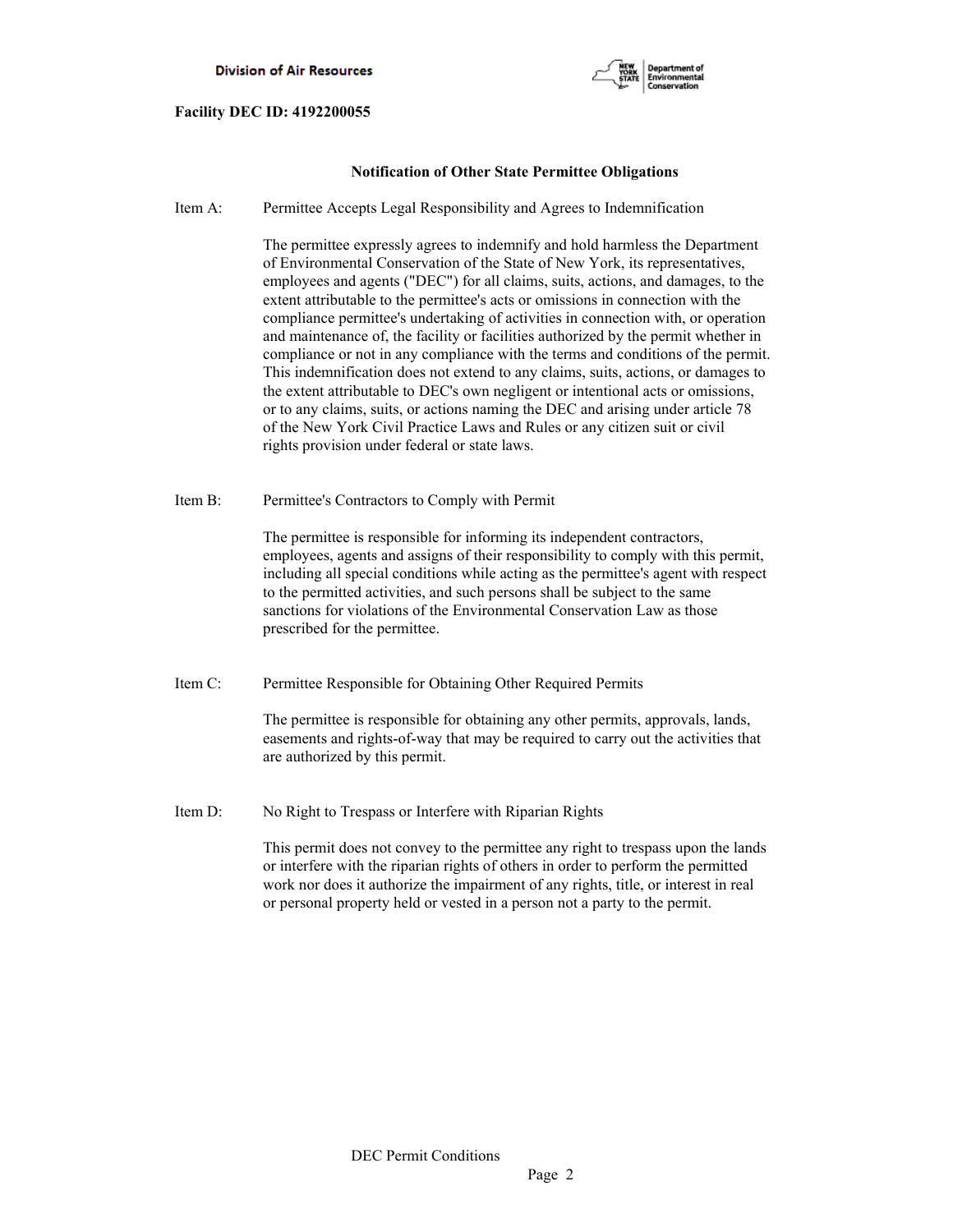

# **PAGE LOCATION OF CONDITIONS**

# **PAGE**

# **DEC GENERAL CONDITIONS General Provisions**

- 4 1 Facility Inspection by the Department
- 4 2 Relationship of this Permit to Other Department Orders and Determinations
- 4 3 Applications for permit renewals, modifications and transfers
- 5 4 Permit modifications, suspensions or revocations by the Department  **Facility Level**
- 5 5 Submission of application for permit modification or renewal-REGION 4 HEADQUARTERS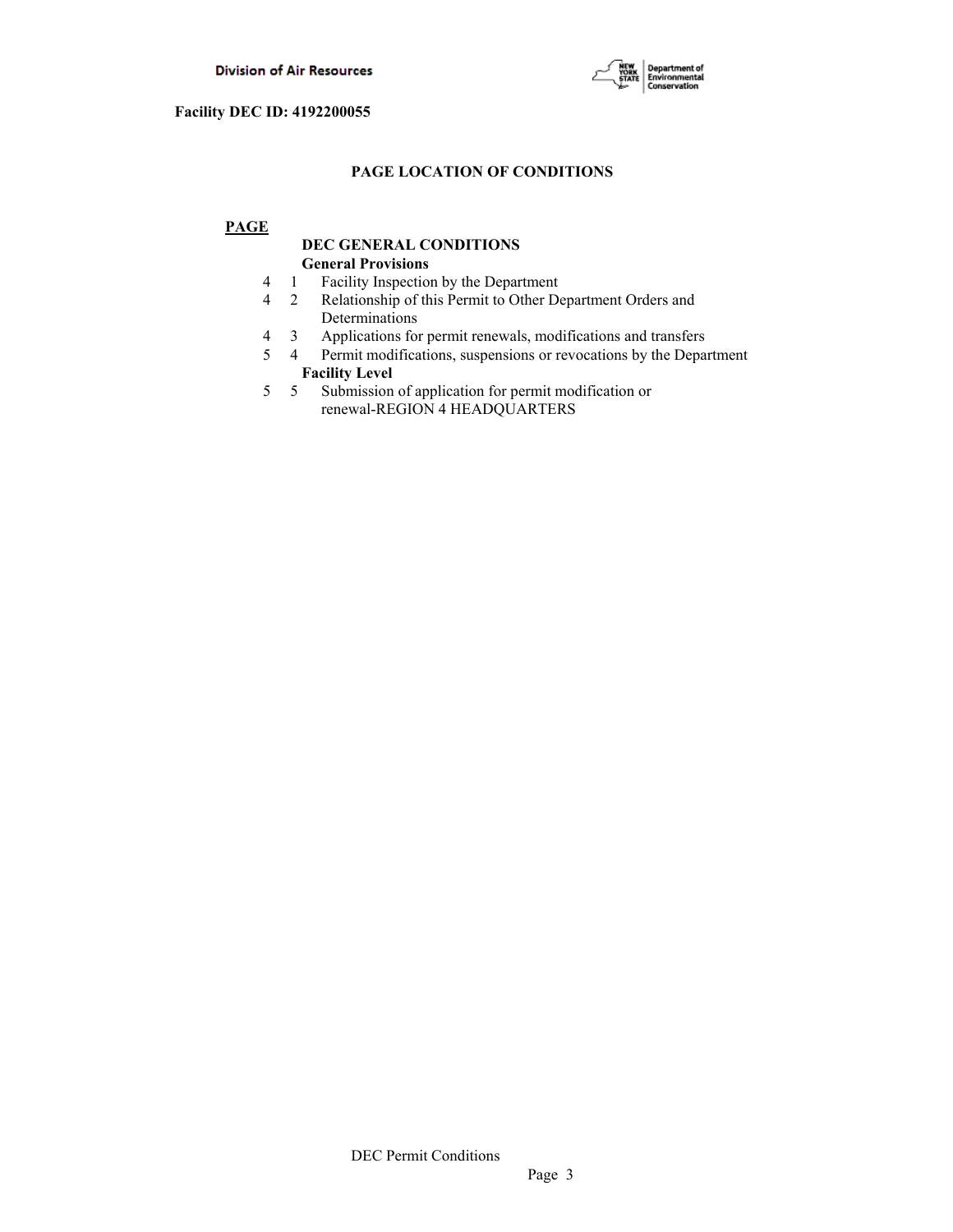

# **DEC GENERAL CONDITIONS \*\*\*\* General Provisions \*\*\*\* For the purpose of your Title V permit, the following section contains state-only enforceable terms and conditions. GENERAL CONDITIONS - Apply to ALL Authorized Permits.**

### **Condition 1: Facility Inspection by the Department Applicable State Requirement: ECL 19-0305**

# **Item 1.1:**

The permitted site or facility, including relevant records, is subject to inspection at reasonable hours and intervals by an authorized representative of the Department of Environmental Conservation (the Department) to determine whether the permittee is complying with this permit and the ECL. Such representative may order the work suspended pursuant to ECL 71-0301 and SAPA 401(3).

#### **Item 1.2:**

The permittee shall provide a person to accompany the Department's representative during an inspection to the permit area when requested by the Department.

#### **Item 1.3:**

A copy of this permit, including all referenced maps, drawings and special conditions, must be available for inspection by the Department at all times at the project site or facility. Failure to produce a copy of the permit upon request by a Department representative is a violation of this permit.

# **Condition 2: Relationship of this Permit to Other Department Orders and Determinations Applicable State Requirement: ECL 3-0301 (2) (m)**

#### **Item 2.1:**

Unless expressly provided for by the Department, issuance of this permit does not modify, supersede or rescind any order or determination previously issued by the Department or any of the terms, conditions or requirements contained in such order or determination.

# **Condition 3: Applications for permit renewals, modifications and transfers Applicable State Requirement: 6 NYCRR 621.11**

#### **Item 3.1:**

The permittee must submit a separate written application to the Department for renewal, modification or transfer of this permit. Such application must include any forms or supplemental information the Department requires. Any renewal, modification or transfer granted by the Department must be in writing.

#### Item3.2:

The permittee must submit a renewal application at least 180 days before the expiration of permits for Title V and State Facility Permits.

#### **Item 3.3**

Permits are transferrable with the approval of the department unless specifically prohibited by the statute, regulation or another permit condition. Applications for permit transfer should be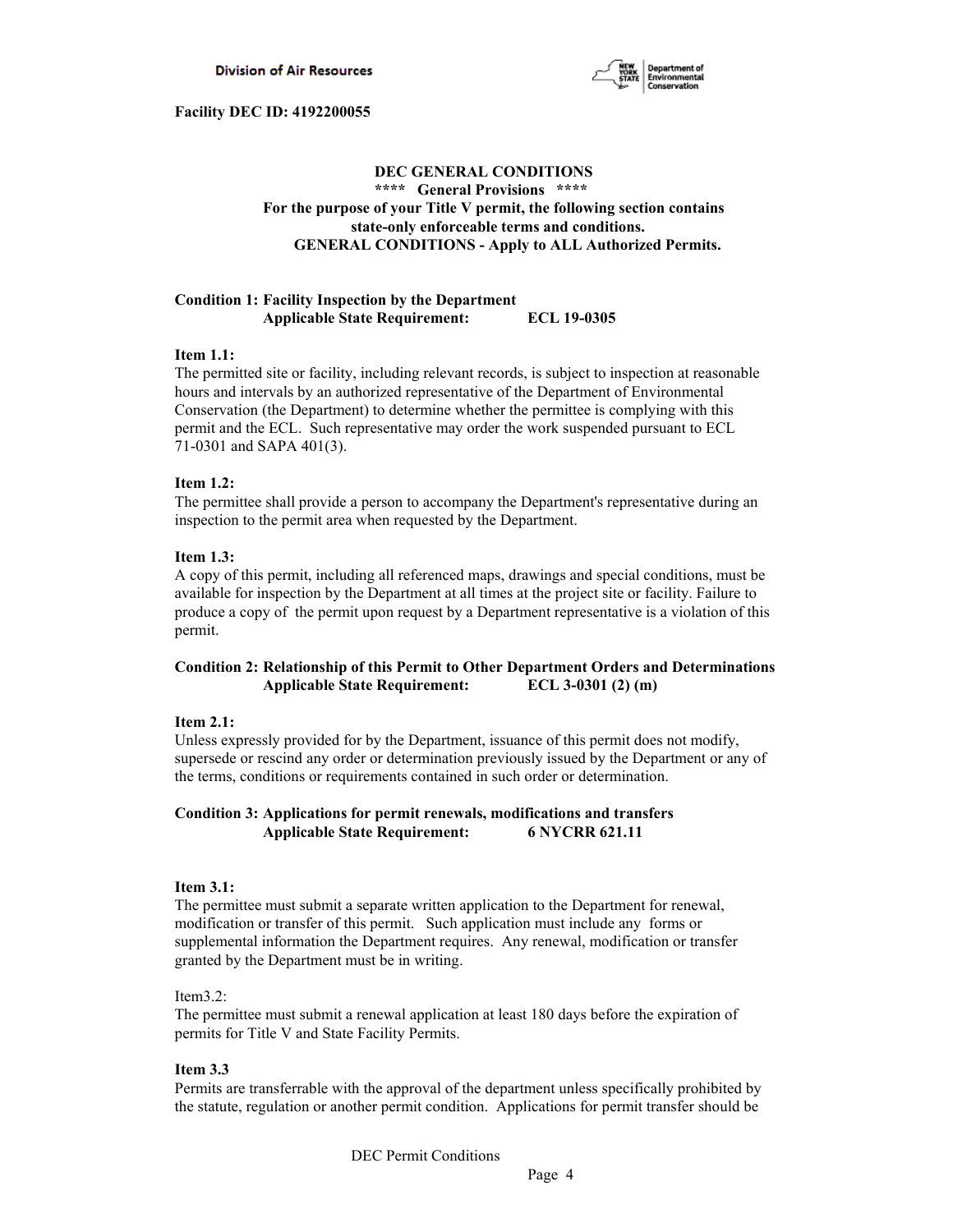



submitted prior to actual transfer of ownership.

# **Condition 4: Permit modifications, suspensions or revocations by the Department Applicable State Requirement: 6 NYCRR 621.13**

# **Item 4.1:**

The Department reserves the right to exercise all available authority to modify, suspend, or revoke this permit in accordance with 6NYCRR Part 621. The grounds for modification, suspension or revocation include:

a) materially false or inaccurate statements in the permit application or supporting papers; b) failure by the permittee to comply with any terms or conditions of the permit; c) exceeding the scope of the project as described in the permit application; d) newly discovered material information or a material change in environmental conditions, relevant technology or applicable law or regulations since the issuance of the existing permit; e) noncompliance with previously issued permit conditions, orders of the commissioner, any provisions of the Environmental Conservation Law or regulations of the Department related to the permitted activity.

# **\*\*\*\* Facility Level \*\*\*\***

# **Condition 5: Submission of application for permit modification or renewal-REGION 4 HEADQUARTERS Applicable State Requirement: 6 NYCRR 621.6 (a)**

**Item 5.1:**

Submission of applications for permit modification or renewal are to be submitted to: NYSDEC Regional Permit Administrator Region 4 Headquarters Division of Environmental Permits 1130 North Westcott Rd. Schenectady, NY 12306-2014 (518) 357-2069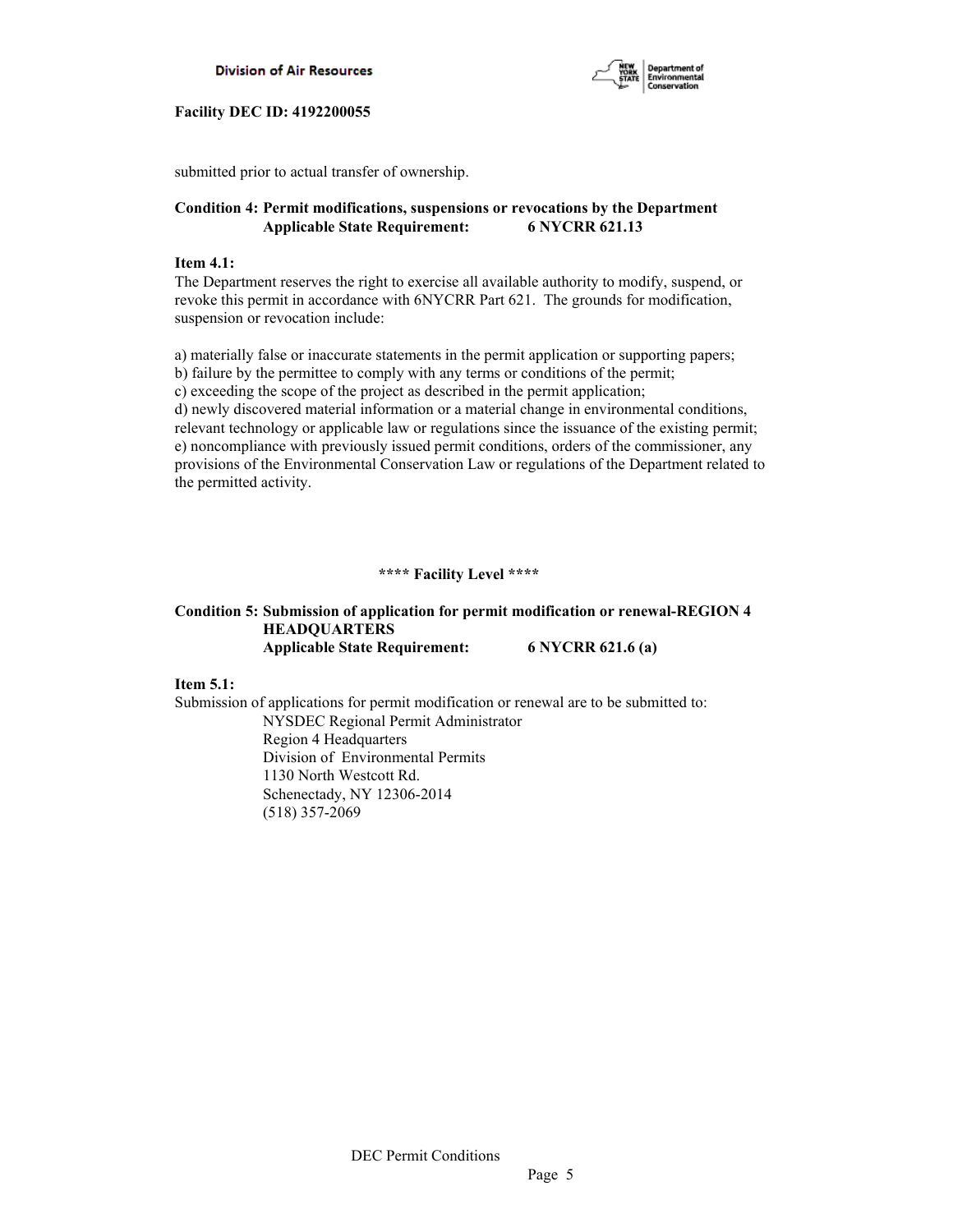

# **Permit Under the Environmental Conservation Law (ECL)**

# ARTICLE 19: AIR POLLUTION CONTROL - TITLE V PERMIT

# IDENTIFICATION INFORMATION

Permit Issued To:NEW ATHENS GENERATING COMPANY LLC 9300 US RTE 9W PO BOX 349 ATHENS, NY 12015-0349

Facility: ATHENS GENERATING PLANT 9300 US RTE 9W ATHENS, NY 12015

Authorized Activity By Standard Industrial Classification Code: 4911 - ELECTRIC SERVICES

Permit Effective Date: Permit Expiration Date: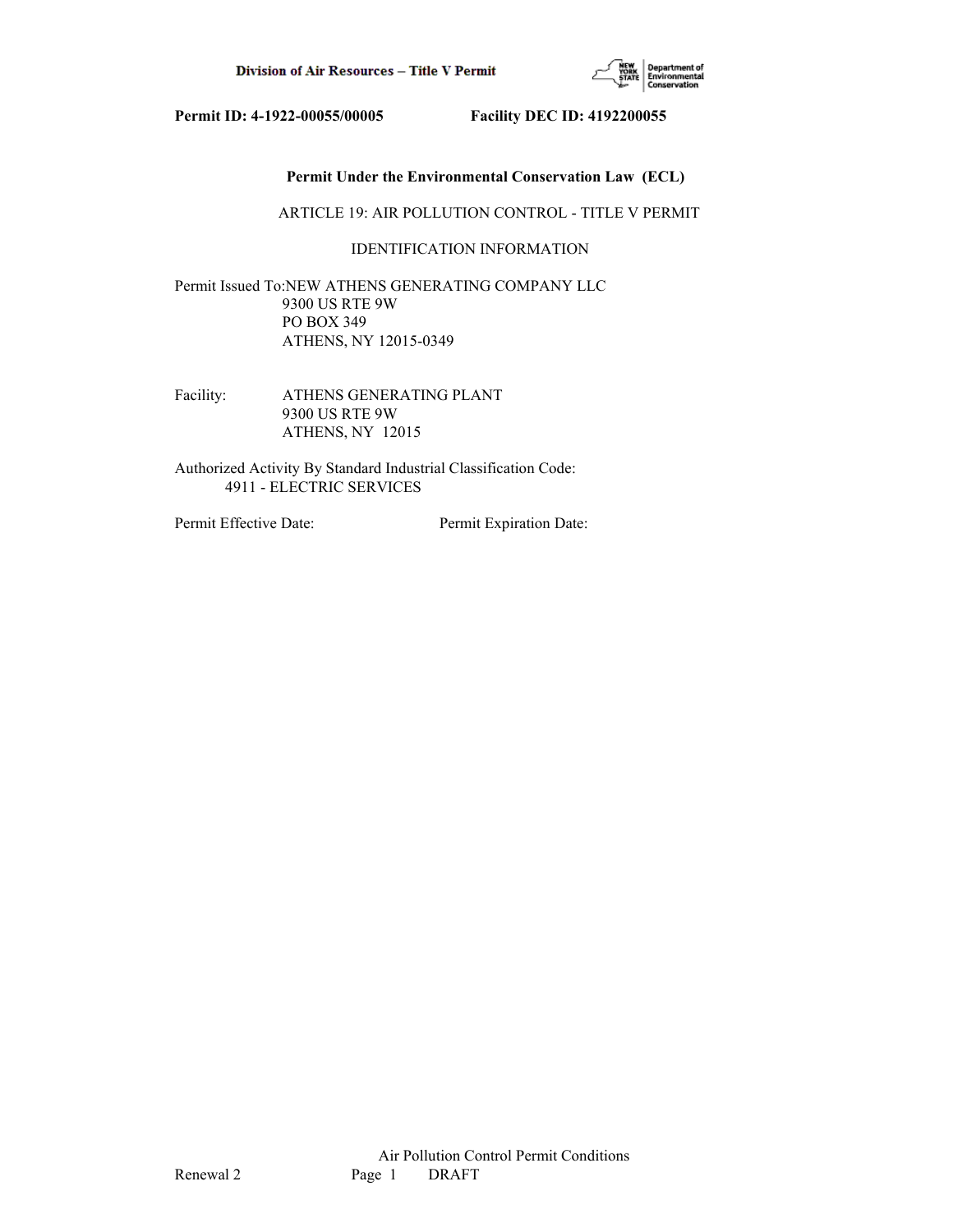

# **PAGE LOCATION OF CONDITIONS**

| <b>PAGE</b> |                                                                |  |  |
|-------------|----------------------------------------------------------------|--|--|
|             | <b>FEDERALLY ENFORCEABLE CONDITIONS</b>                        |  |  |
|             | <b>Facility Level</b>                                          |  |  |
| $8\,$       | 1 6 NYCRR 200.6: Acceptable Ambient Air Quality                |  |  |
| 9           | 2 6 NYCRR 201-6.4 (a) (7): Fees                                |  |  |
| 9           | 3 6 NYCRR 201-6.4 (c): Recordkeeping and Reporting of          |  |  |
|             | <b>Compliance Monitoring</b>                                   |  |  |
| 9           | 4 6 NYCRR 201-6.4 (c) (2): Records of Monitoring,              |  |  |
|             | Sampling, and Measurement                                      |  |  |
| 10          | 5 6 NYCRR 201-6.4 (c) (3) (ii): Compliance Certification       |  |  |
| 12          | 6 6 NYCRR 201-6.4 (e): Compliance Certification                |  |  |
| 14          | 7 6 NYCRR 202-2.1: Compliance Certification                    |  |  |
| 14          | 8 6 NYCRR 202-2.5: Recordkeeping requirements                  |  |  |
| 14          | 9 6 NYCRR 215.2: Open Fires - Prohibitions                     |  |  |
|             |                                                                |  |  |
| 16          | 10 6 NYCRR 200.7: Maintenance of Equipment                     |  |  |
| 16          | 11 6 NYCRR 201-1.7: Recycling and Salvage                      |  |  |
| 16          | 6 NYCRR 201-1.8: Prohibition of Reintroduction of<br>12        |  |  |
|             | Collected Contaminants to the air                              |  |  |
| 16          | 13 6 NYCRR 201-3.2 (a): Exempt Sources - Proof of Eligibility  |  |  |
| 17          | 14 6 NYCRR 201-3.3 (a): Trivial Sources - Proof of Eligibility |  |  |
| 17          | 15 6 NYCRR 201-6.4 (a) (4): Requirement to Provide Information |  |  |
| 17          | 16 6 NYCRR 201-6.4 (a) (8): Right to Inspect                   |  |  |
| 18          | 17 6 NYCRR 202-1.1: Required Emissions Tests                   |  |  |
| 18          | 18 40 CFR Part 68: Accidental release provisions.              |  |  |
| 18          | 19 40CFR 82, Subpart F: Recycling and Emissions Reduction      |  |  |
| 19          | 20 6 NYCRR Subpart 201-6: Emission Unit Definition             |  |  |
| 20          | 21 6 NYCRR Subpart 201-6: Compliance Certification             |  |  |
| 21          | 22 6 NYCRR Subpart 201-6: Compliance Certification             |  |  |
| 22          | 23 6 NYCRR Subpart 201-6: Compliance Certification             |  |  |
| 23          | 24 6 NYCRR Subpart 201-6: Compliance Certification             |  |  |
| 24          | 25 6 NYCRR Subpart 201-6: Compliance Certification             |  |  |
| 25          | 26 6 NYCRR Subpart 201-6: Compliance Certification             |  |  |
| 26          | 27 6 NYCRR Subpart 201-6: Compliance Certification             |  |  |
| 26          | 28 6 NYCRR Subpart 201-6: Compliance Certification             |  |  |
| 27          | 29 6 NYCRR Subpart 201-6: Compliance Certification             |  |  |
| 29          | 30 6 NYCRR Subpart 201-6: Compliance Certification             |  |  |
| 30          | 31 6 NYCRR Subpart 201-6: Compliance Certification             |  |  |
| 31          | 32 6 NYCRR Subpart 201-6: Compliance Certification             |  |  |
| 32          | 33 6 NYCRR Subpart 201-6: Compliance Certification             |  |  |
| 33          | 34 6 NYCRR 201-6.4 (d) (4): Progress Reports Due Semiannually  |  |  |
| 33          | 35 6 NYCRR 201-6.4 (f): Operational Flexibility                |  |  |
| 33          | 36 6 NYCRR 211.2: Visible Emissions Limited                    |  |  |
| 34          | 37 6 NYCRR 225-1.2 (d): Compliance Certification               |  |  |
| 34          | 38 6 NYCRR 227-2.4 (e) (2): Compliance Certification           |  |  |
| 35          | 39 6 NYCRR 231-2.5: Compliance Certification                   |  |  |
| 36          | 40 6 NYCRR 231-2.5: Compliance Certification                   |  |  |
| 37          | 41 6 NYCRR 231-2.5: Compliance Certification                   |  |  |
| 38          | 42 6 NYCRR 231-2.5: Compliance Certification                   |  |  |
| 38          | 43 6 NYCRR 231-2.5: Compliance Certification                   |  |  |
|             |                                                                |  |  |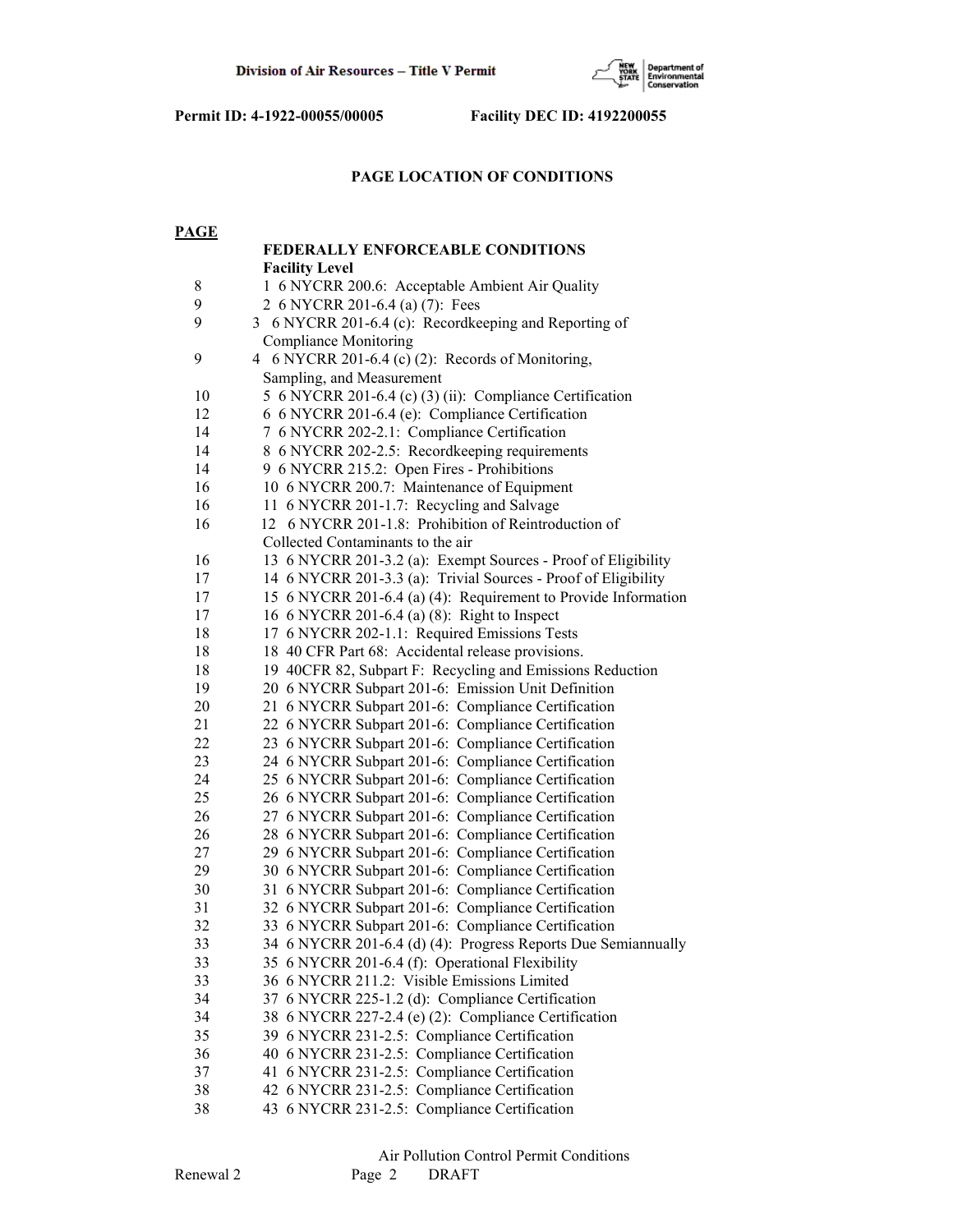

| 39 | 44 6 NYCRR 231-2.9 (b) (1): Compliance Certification                 |
|----|----------------------------------------------------------------------|
| 40 | 45 6 NYCRR 231-2.9 (b) (2): Compliance Certification                 |
| 40 | 46 40CFR 52.21, Subpart A: Compliance Certification                  |
| 41 | 47 40CFR 52.21, Subpart A: Compliance Certification                  |
| 42 | 48 40CFR 52.21, Subpart A: Compliance Certification                  |
| 42 | 49 40CFR 52.21, Subpart A: Compliance Certification                  |
| 43 | 50 40CFR 52.21, Subpart A: Compliance Certification                  |
| 44 | 51 40CFR 52.21, Subpart A: Compliance Certification                  |
| 44 | 52 40CFR 52.21, Subpart A: Compliance Certification                  |
| 45 | 53 40CFR 52.21, Subpart A: Compliance Certification                  |
| 46 | 54 40CFR 52.21, Subpart A: Compliance Certification                  |
| 47 | 55 40CFR 52.21, Subpart A: Compliance Certification                  |
| 48 | 56 40CFR 52.21, Subpart A: Compliance Certification                  |
| 49 | 57 40CFR 52.21, Subpart A: Compliance Certification                  |
| 49 | 58 40CFR 52.21, Subpart A: Compliance Certification                  |
| 51 | 59 40CFR 52.21, Subpart A: Compliance Certification                  |
| 51 | 60 40CFR 52.21, Subpart A: Compliance Certification                  |
| 52 | 61 40CFR 52.21, Subpart A: Compliance Certification                  |
| 53 | 62 40CFR 52.21, Subpart A: Compliance Certification                  |
| 54 | 63 40CFR 52.21, Subpart A: Compliance Certification                  |
| 55 | 64 40CFR 52.21, Subpart A: Compliance Certification                  |
| 56 | 65 40CFR 52.21, Subpart A: Compliance Certification                  |
| 57 | 66 40CFR 52.21, Subpart A: Compliance Certification                  |
| 58 | 67 40CFR 52.21, Subpart A: Compliance Certification                  |
| 59 | 68 40CFR 52.21, Subpart A: Compliance Certification                  |
| 60 | 69 40CFR 52.21, Subpart A: Compliance Certification                  |
| 61 | 70 40CFR 52.21, Subpart A: Compliance Certification                  |
| 62 | 71 40CFR 52.21, Subpart A: Compliance Certification                  |
| 62 | 72 40CFR 52.21, Subpart A: Compliance Certification                  |
| 63 | 73 40CFR 52.21, Subpart A: Compliance Certification                  |
| 64 | 74 40CFR 52.21, Subpart A: Compliance Certification                  |
| 65 | 75 40CFR 52.21, Subpart A: Compliance Certification                  |
| 66 | 76 40CFR 52.21, Subpart A: Compliance Certification                  |
| 66 | 77 40CFR 52.21, Subpart A: Compliance Certification                  |
| 67 | 78 40CFR 52.21, Subpart A: Compliance Certification                  |
| 68 | 79 40CFR 52.21, Subpart A: Compliance Certification                  |
| 69 | 80 40CFR 52.21, Subpart A: Compliance Certification                  |
| 70 | 81 40CFR 52.21, Subpart A: Compliance Certification                  |
| 71 | 82 40CFR 52.21, Subpart A: Compliance Certification                  |
| 72 | 83 40CFR 52.21, Subpart A: Compliance Certification                  |
| 73 | 84 40CFR 60.334(b), NSPS Subpart GG: CEMS                            |
| 73 | 85 40CFR 60.334(c), NSPS Subpart GG: Compliance Certification        |
| 74 | 86 40CFR 60.334(h)(3), NSPS Subpart GG: Compliance Certification     |
| 75 | 87 40CFR 60.334(j), NSPS Subpart GG: Compliance Certification        |
| 77 | 88 40CFR 63.6603(a), Subpart ZZZZ: Compliance Certification          |
| 78 | 89 40CFR 72.9, Subpart A: Compliance Certification                   |
| 78 | 90 40CFR 97.406, Subpart AAAAA: Compliance Certification             |
| 79 | 91 40CFR 97.606, Subpart CCCCC: Compliance Certification             |
| 81 | 92 40CFR 97.1006, Subpart GGGGG: Compliance Certification            |
|    | <b>Emission Unit Level</b>                                           |
| 82 | 93 6 NYCRR Subpart 201-6: Emission Point Definition By Emission Unit |
| 83 | 94 6 NYCRR Subpart 201-6: Process Definition By Emission Unit        |
|    |                                                                      |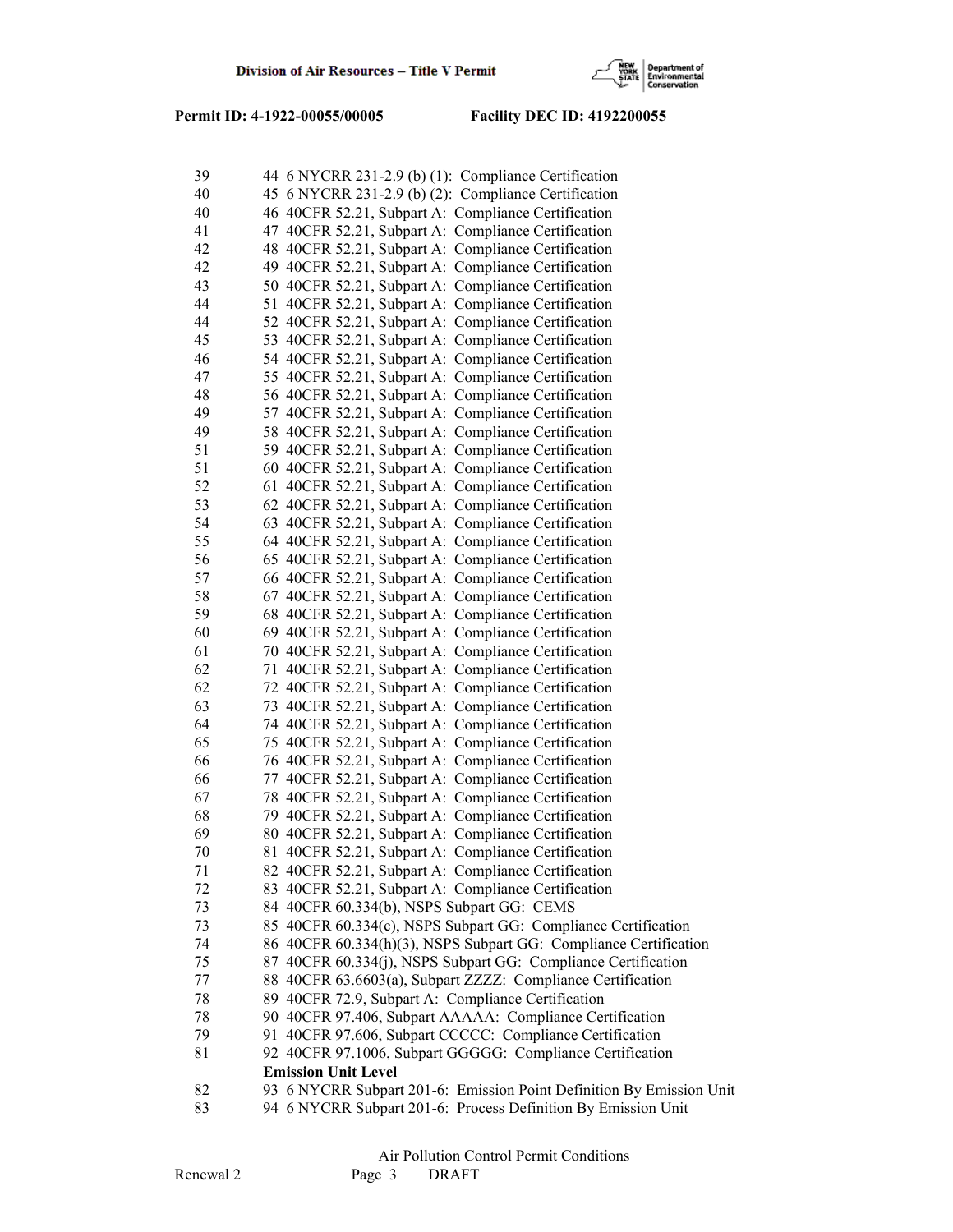

| 89 | 95 6 NYCRR 227-2.4 (e) (2): Compliance Certification               |
|----|--------------------------------------------------------------------|
| 91 | 96 6 NYCRR 227-2.4 (e) (2): Compliance Certification               |
|    | $EU=U-00005$                                                       |
| 92 | 97 6 NYCRR 231-2.5: Compliance Certification                       |
| 93 | 98 6 NYCRR 231-2.5: Compliance Certification                       |
|    | EU=U-00006                                                         |
| 93 | 99 6 NYCRR 231-2.5: Compliance Certification                       |
| 94 | 100 6 NYCRR 231-2.5: Compliance Certification                      |
|    | <b>STATE ONLY ENFORCEABLE CONDITIONS</b>                           |
|    | <b>Facility Level</b>                                              |
| 97 | 101 ECL 19-0301: Contaminant List                                  |
| 98 | 102 6 NYCRR 201-1.4: Malfunctions and Start-up/Shutdown Activities |
| 99 | 103 6 NYCRR 211.1: Air pollution prohibited                        |
|    |                                                                    |

# **Emission Unit Level**<br>99 104 6 NYCRR 251.3

104 6 NYCRR 251.3 (b): Compliance Demonstration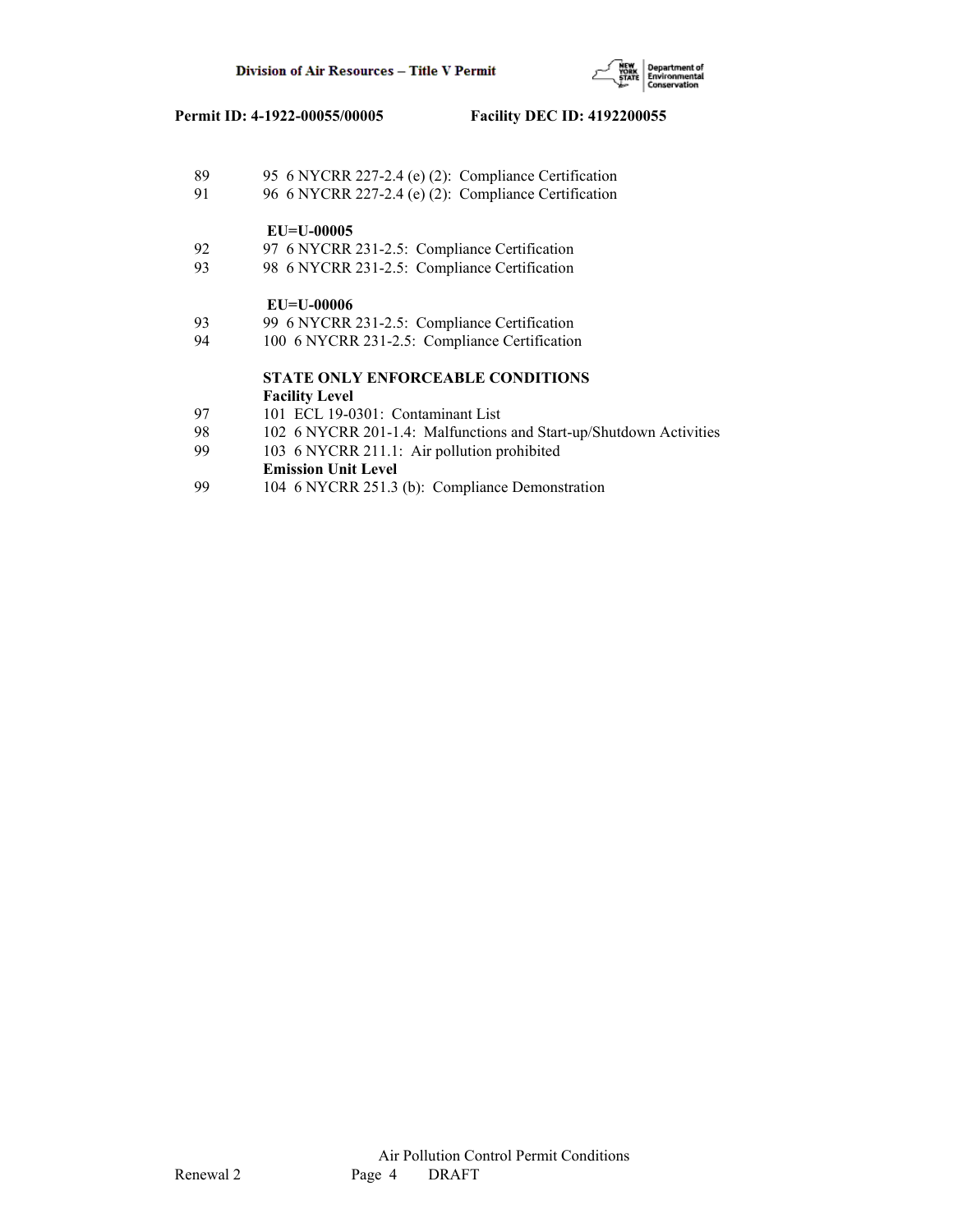

# **FEDERALLY ENFORCEABLE CONDITIONS** Renewal 2/DRAFT **\*\*\*\* Facility Level \*\*\*\***

# **NOTIFICATION OF GENERAL PERMITTEE OBLIGATIONS The items listed below are not subject to the annual compliance certification requirements under Title V. Permittees may also have other obligations under regulations of general applicability.**

# **Item A: Public Access to Recordkeeping for Title V Facilities - 6 NYCRR 201-1.10 (b)**

 The Department will make available to the public any permit application, compliance plan, permit, and monitoring and compliance certification report pursuant to Section 503(e) of the Act, except for information entitled to confidential treatment pursuant to 6 NYCRR Part 616 - Public Access to records and Section 114(c) of the Act.

# **Item B: Timely Application for the Renewal of Title V Permits - 6 NYCRR 201-6.2 (a) (4)**

 Owners and/or operators of facilities having an issued Title V permit shall submit a complete application at least 180 days, but not more than eighteen months, prior to the date of permit expiration for permit renewal purposes.

# **Item C: Certification by a Responsible Official - 6 NYCRR 201-6.2 (d) (12)**

 Any application, form, report or compliance certification required to be submitted pursuant to the federally enforceable portions of this permit shall contain a certification of truth, accuracy and completeness by a responsible official. This certification shall state that based on information and belief formed after reasonable inquiry, the statements and information in the document are true, accurate, and complete.

**Item D: Requirement to Comply With All Conditions - 6 NYCRR 201-6.4 (a) (2)**

 The permittee must comply with all conditions of the Title V facility permit. Any permit non-compliance constitutes a violation of the Act and is grounds for enforcement action; for permit termination, revocation and reissuance, or modification; or for denial of a permit renewal application.

**Item E: Permit Revocation, Modification, Reopening, Reissuance or Termination, and Associated Information Submission Requirements - 6 NYCRR 201-6.4 (a) (3)** This permit may be modified, revoked, reopened and reissued, or terminated for cause. The filing of a request by the permittee for a permit modification, revocation and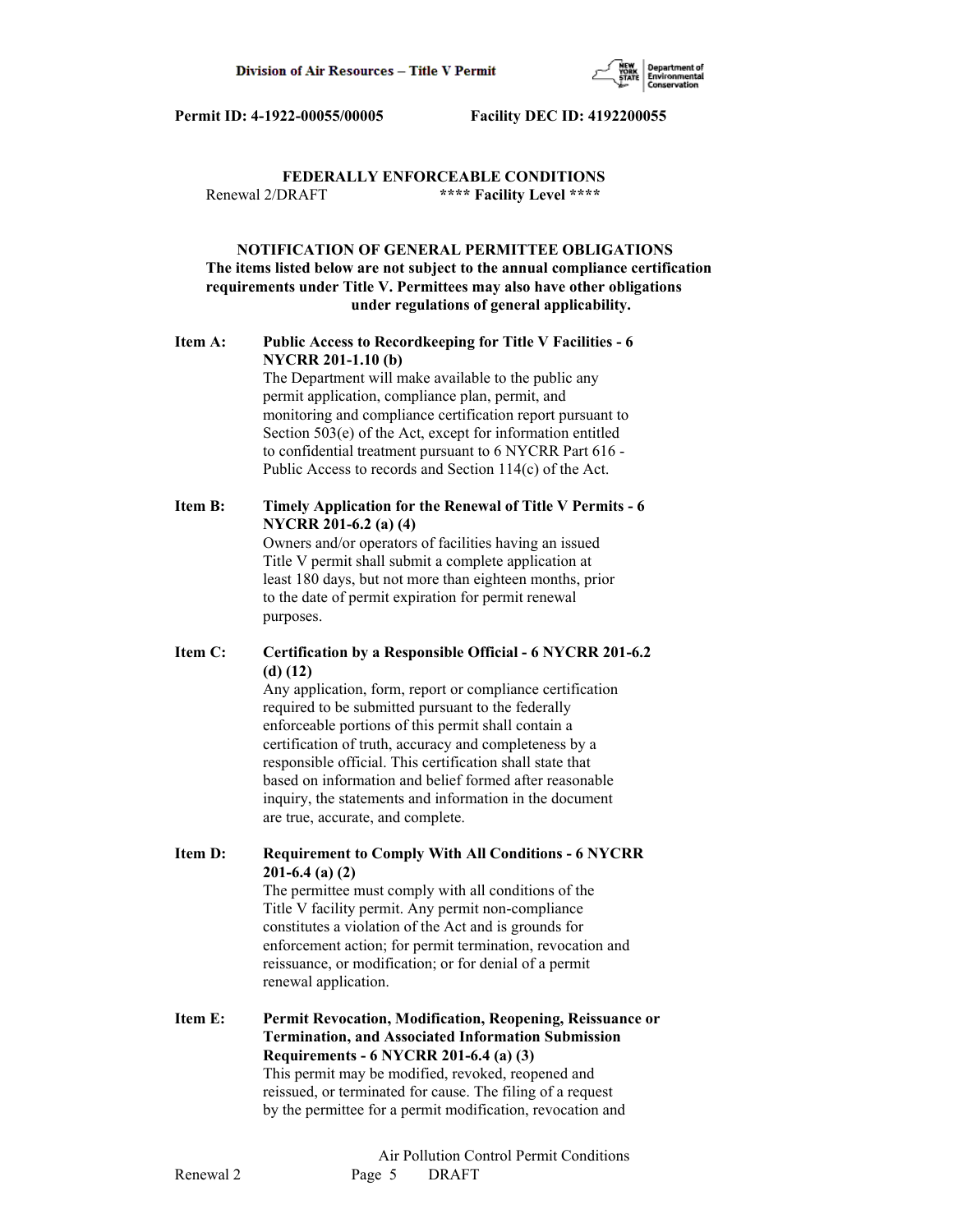reissuance, or termination, or of a notification of planned changes or anticipated noncompliance does not stay any permit condition.

**Item F: Cessation or Reduction of Permitted Activity Not a Defense - 6 NYCRR 201-6.4 (a) (5)** It shall not be a defense for a permittee in an enforcement action to claim that a cessation or reduction in the permitted activity would have been necessary in order to maintain compliance with the conditions of this permit.

#### **Item G: Property Rights - 6 NYCRR 201-6.4 (a) (6)**

 This permit does not convey any property rights of any sort or any exclusive privilege.

# **Item H: Severability - 6 NYCRR 201-6.4 (a) (9)**

 If any provisions, parts or conditions of this permit are found to be invalid or are the subject of a challenge, the remainder of this permit shall continue to be valid.

#### **Item I: Permit Shield - 6 NYCRR 201-6.4 (g)**

 All permittees granted a Title V facility permit shall be covered under the protection of a permit shield, except as provided under 6 NYCRR Subpart 201-6. Compliance with the conditions of the permit shall be deemed compliance with any applicable requirements as of the date of permit issuance, provided that such applicable requirements are included and are specifically identified in the permit, or the Department, in acting on the permit application or revision, determines in writing that other requirements specifically identified are not applicable to the major stationary source, and the permit includes the determination or a concise summary thereof. Nothing herein shall preclude the Department from revising or revoking the permit pursuant to 6 NYCRR Part 621 or from exercising its summary abatement authority. Nothing in this permit shall alter or affect the following:

 i. The ability of the Department to seek to bring suit on behalf of the State of New York, or the Administrator to seek to bring suit on behalf of the United States, to immediately restrain any person causing or contributing to pollution presenting an imminent and substantial endangerment to public health, welfare or the environment to stop the emission of air pollutants causing or contributing to such pollution;

ii. The liability of a permittee of the Title V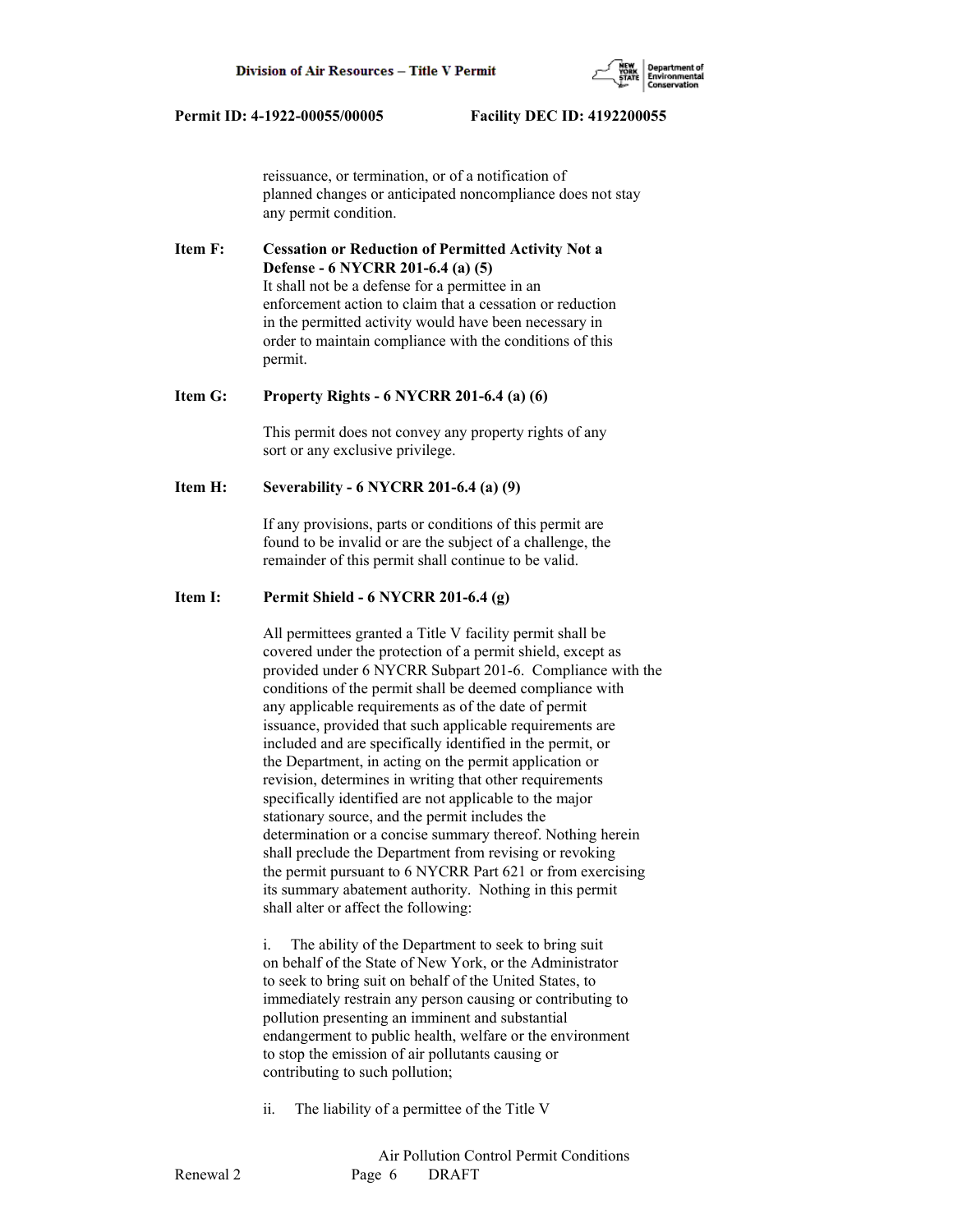

 facility for any violation of applicable requirements prior to or at the time of permit issuance;

 iii. The applicable requirements of Title IV of the Act;

 iv. The ability of the Department or the Administrator to obtain information from the permittee concerning the ability to enter, inspect and monitor the facility.

# **Item J: Reopening for Cause - 6 NYCRR 201-6.4 (i)**

 This Title V permit shall be reopened and revised under any of the following circumstances:

 i. When additional applicable requirements under the act become applicable to a title V facility with a remaining permit term of three or more years, a reopening shall be completed not later than 18 months after promulgation of the applicable requirement. No such reopening is required if the effective date of the requirement is later than the date on which the permit is due to expire, unless the original permit or any of its terms and conditions has been extended by the department pursuant to the provisions of section 201- 6.6 of this Subpart.

 ii. The Department or the Administrator determines that the permit contains a material mistake or that inaccurate statements were made in establishing the emissions standards or other terms or conditions of the permit.

 iii. The Department or the Administrator determines that the Title V permit must be revised or reopened to assure compliance with applicable requirements.

 iv. If the permitted facility is an "affected source" subject to the requirements of Title IV of the Act, and additional requirements (including excess emissions requirements) become applicable. Upon approval by the Administrator, excess emissions offset plans shall be deemed to be incorporated into the permit.

 Proceedings to reopen and issue Title V facility permits shall follow the same procedures as apply to initial permit issuance but shall affect only those parts of the permit for which cause to reopen exists.

 Reopenings shall not be initiated before a notice of such intent is provided to the facility by the Department at least thirty days in advance of the date that the permit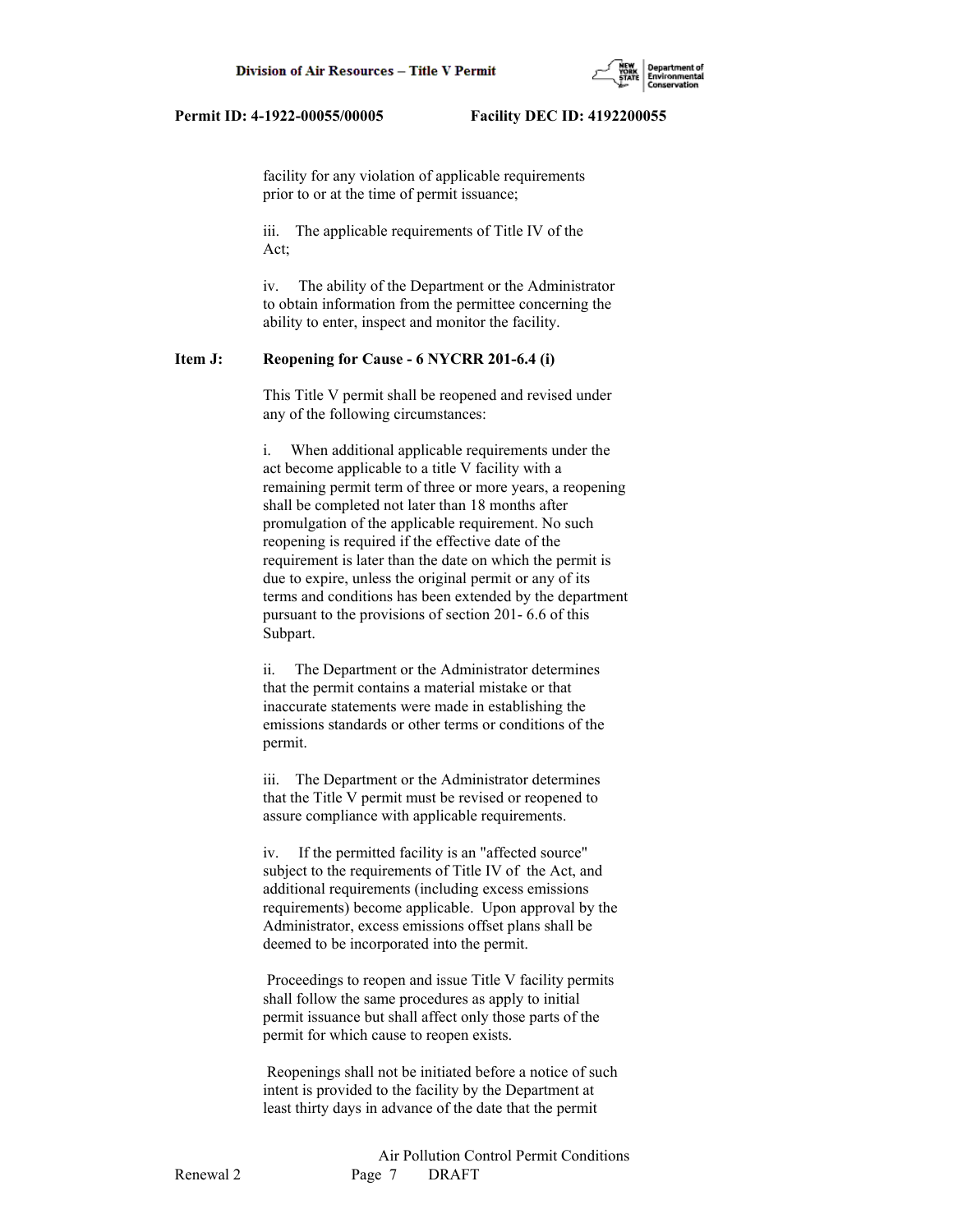

 is to be reopened, except that the Department may provide a shorter time period in the case of an emergency.

**Item K: Permit Exclusion - ECL 19-0305** The issuance of this permit by the Department and the receipt thereof by the Applicant does not and shall not be construed as barring, diminishing, adjudicating or in any way affecting any legal, administrative or equitable rights or claims, actions, suits, causes of action or demands whatsoever that the Department may have against the Applicant for violations based on facts and circumstances alleged to have occurred or existed prior to the effective date of this permit, including, but not limited to, any enforcement action authorized pursuant to the provisions of applicable federal law, the Environmental Conservation Law of the State of New York (ECL) and Chapter III of the Official Compilation of the Codes, Rules and Regulations of the State of New York (NYCRR). The issuance of this permit also shall not in any way affect pending or future enforcement actions under the Clean Air Act brought by the United States or any person.

**Item L: Federally Enforceable Requirements - 40 CFR 70.6 (b)** All terms and conditions in this permit required by the Act or any applicable requirement, including any provisions designed to limit a facility's potential to emit, are enforceable by the Administrator and citizens under the Act. The Department has, in this permit, specifically designated any terms and conditions that are not required under the Act or under any of its applicable requirements as being enforceable under only state regulations.

# **MANDATORY FEDERALLY ENFORCEABLE PERMIT CONDITIONS SUBJECT TO ANNUAL CERTIFICATIONS AT ALL TIMES**

 **The following federally enforceable permit conditions are mandatory for all Title V permits and are subject to annual compliance certification requirements at all times.**

# **Condition 1: Acceptable Ambient Air Quality Effective for entire length of Permit**

# **Applicable Federal Requirement:6 NYCRR 200.6**

# **Item 1.1:**

Notwithstanding the provisions of 6 NYCRR Chapter III, Subchapter A, no person shall allow or permit any air contamination source to emit air contaminants in quantities which alone or in combination with emissions from other air contamination sources would contravene any applicable ambient air quality standard and/or cause air pollution. In such cases where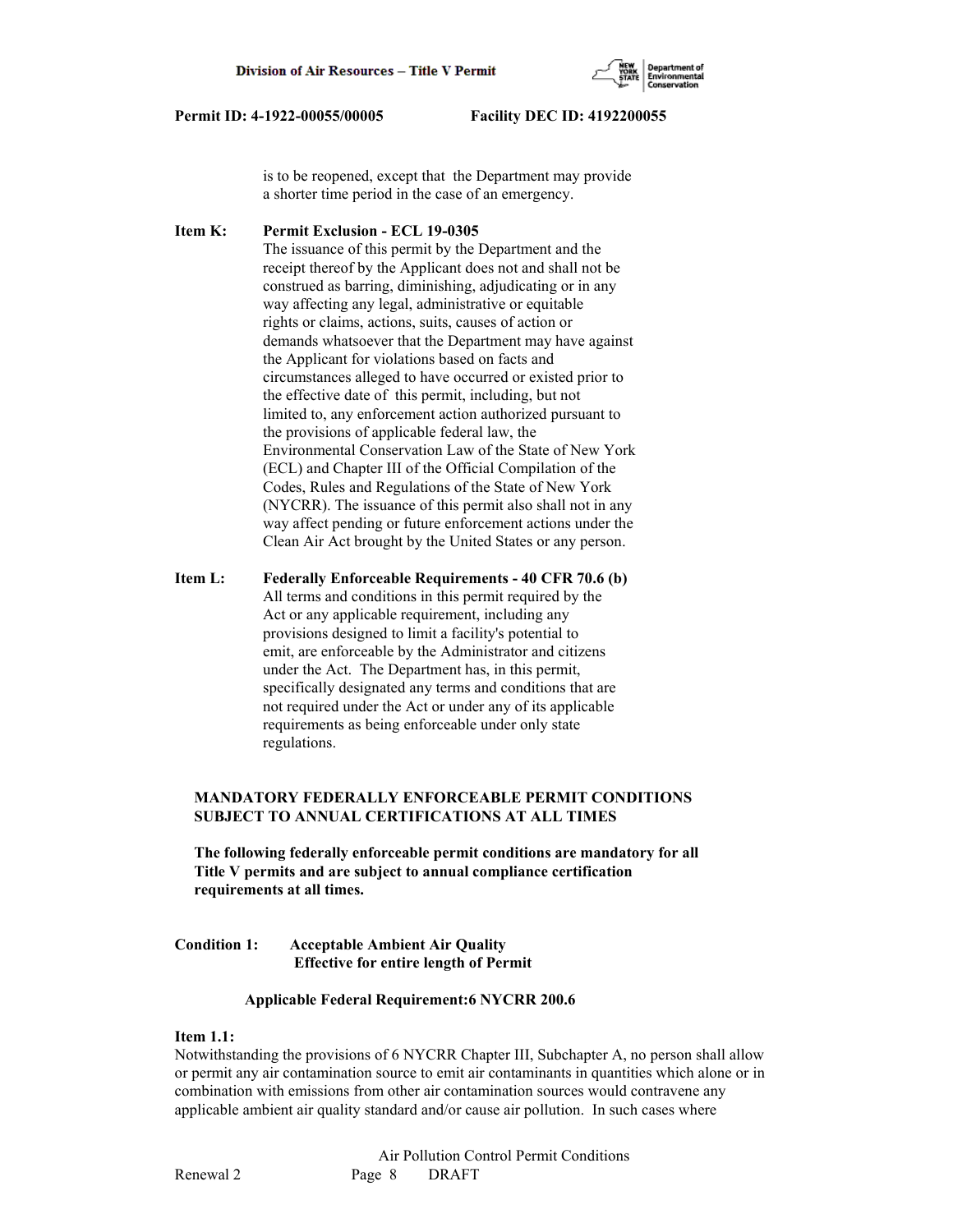

contravention occurs or may occur, the Commissioner shall specify the degree and/or method of emission control required.

**Condition 2: Fees Effective for entire length of Permit**

# **Applicable Federal Requirement:6 NYCRR 201-6.4 (a) (7)**

# **Item 2.1:**

The owner and/or operator of a stationary source shall pay fees to the Department consistent with the fee schedule authorized by ECL 72-0303.

# **Condition 3: Recordkeeping and Reporting of Compliance Monitoring Effective for entire length of Permit**

# **Applicable Federal Requirement:6 NYCRR 201-6.4 (c)**

# **Item 3.1:**

The following information must be included in any required compliance monitoring records and reports:

(i) The date, place, and time of sampling or measurements;

(ii) The date(s) analyses were performed;

(iii)The company or entity that performed the analyses;

(iv) The analytical techniques or methods used including quality assurance and quality control procedures if required;

(v) The results of such analyses including quality assurance data where required; and

(vi) The operating conditions as existing at the time of sampling or measurement.

Any deviation from permit requirements must be clearly identified in all records and reports. Reports must be certified by a responsible official, consistent with Section 201-6.2 of Part 201.

# **Condition 4: Records of Monitoring, Sampling, and Measurement Effective for entire length of Permit**

# **Applicable Federal Requirement:6 NYCRR 201-6.4 (c) (2)**

# **Item 4.1:**

Compliance monitoring and recordkeeping shall be conducted according to the terms and conditions contained in this permit and shall follow all quality assurance requirements found in applicable regulations. Records of all monitoring data and support information must be retained for a period of at least 5 years from the date of the monitoring, sampling, measurement, report, or application. Support information includes all calibration and maintenance records and all original strip-chart recordings for continuous monitoring instrumentation, and copies of all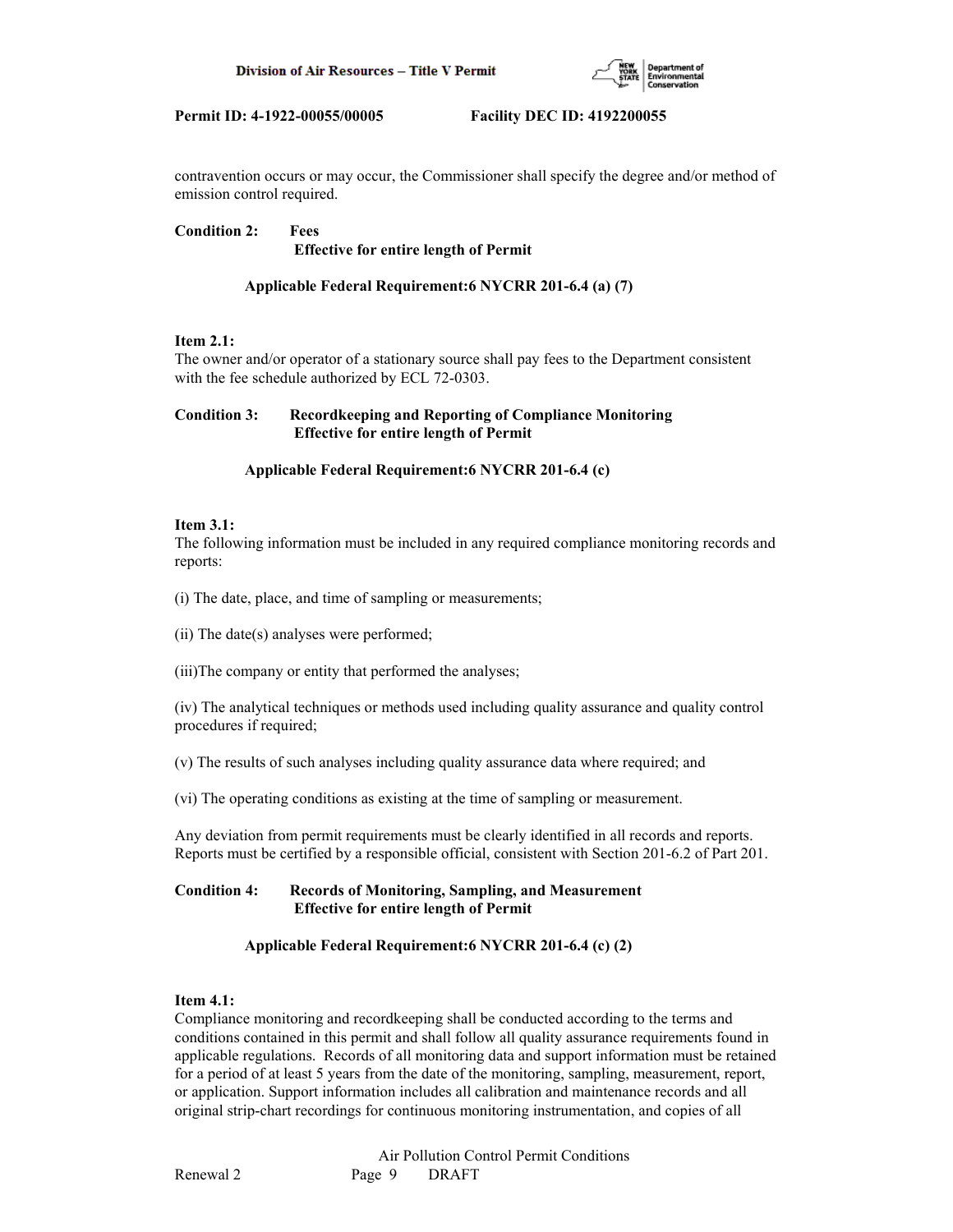

reports required by the permit.

# **Condition 5: Compliance Certification Effective for entire length of Permit**

# **Applicable Federal Requirement:6 NYCRR 201-6.4 (c) (3) (ii)**

#### **Item 5.1:**

The Compliance Certification activity will be performed for the Facility.

#### **Item 5.2:**

Compliance Certification shall include the following monitoring:

# Monitoring Type: RECORD KEEPING/MAINTENANCE PROCEDURES Monitoring Description:

 To meet the requirements of this facility permit with respect to reporting, the permittee must:

 Submit reports of any required monitoring at a minimum frequency of every 6 months, based on a calendar year reporting schedule. These reports shall be submitted to the Department within 30 days after the end of a reporting period. All instances of deviations from permit requirements must be clearly identified in such reports. All required reports must be certified by the responsible official for this facility.

 Notify the Department and report permit deviations and incidences of noncompliance stating the probable cause of such deviations, and any corrective actions or preventive measures taken. Where the underlying applicable requirement contains a definition of prompt or otherwise specifies a time frame for reporting deviations, that definition or time frame shall govern. Where the underlying applicable requirement fails to address the time frame for reporting deviations, reports of deviations shall be submitted to the permitting authority based on the following schedule:

 (1) For emissions of a hazardous air pollutant (as identified in an applicable regulation) that continue for more than an hour in excess of permit requirements, the report must be made within 24 hours of the occurrence.

 (2) For emissions of any regulated air pollutant, excluding those listed in paragraph (1) of this section, that continue for more than two hours in excess of permit requirements, the report must be made within 48 hours.

(3) For all other deviations from permit requirements,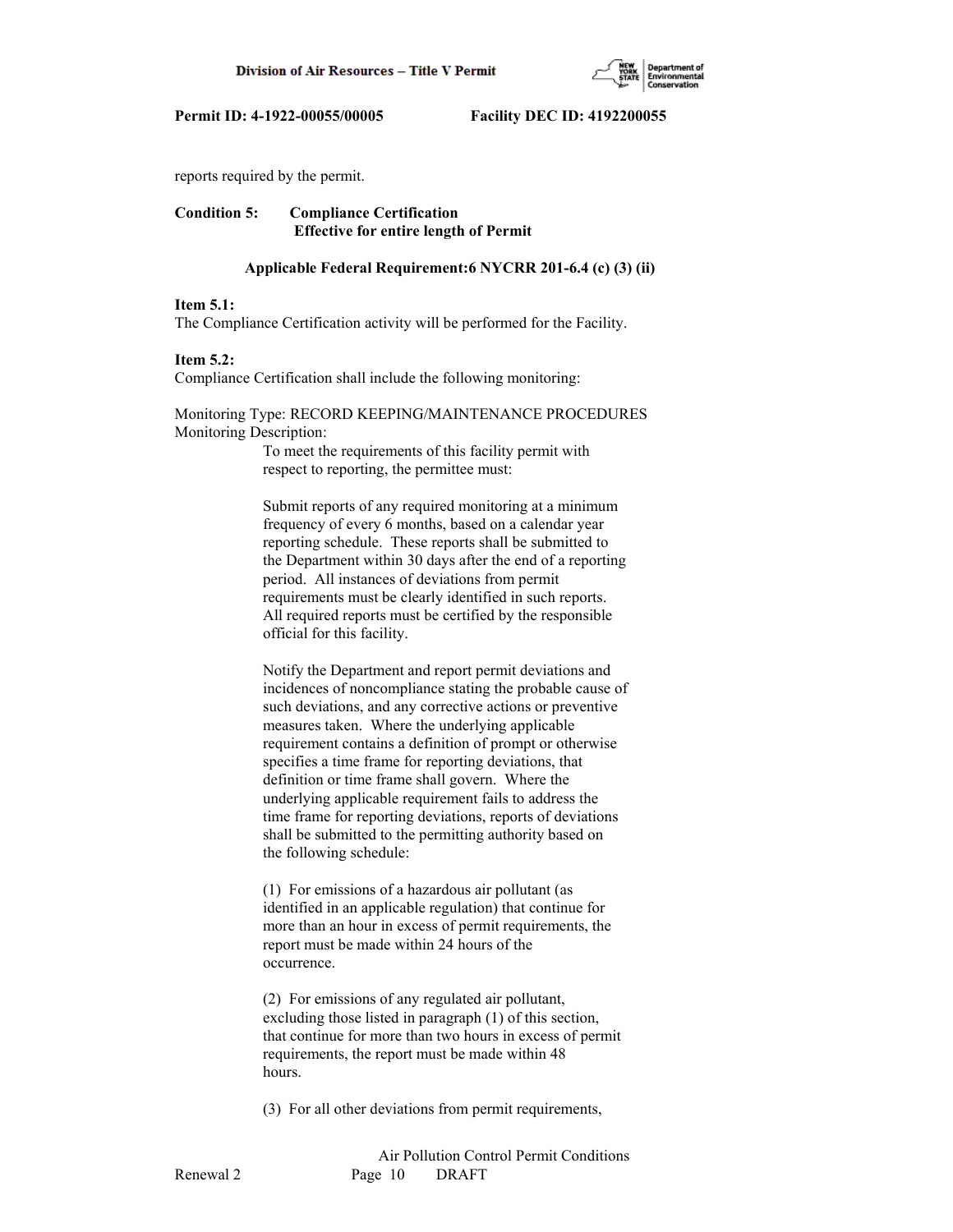the report shall be contained in the 6 month monitoring report required above.

 (4) This permit may contain a more stringent reporting requirement than required by paragraphs  $(1)$ ,  $(2)$  or  $(3)$  above. If more stringent reporting requirements have been placed in this permit or exist in applicable requirements that apply to this facility, the more stringent reporting requirement shall apply.

 If above paragraphs (1) or (2) are met, the source must notify the permitting authority by telephone during normal business hours at the Regional Office of jurisdiction for this permit, attention Regional Air Pollution Control Engineer (RAPCE) according to the timetable listed in paragraphs (1) and (2) of this section. For deviations and incidences that must be reported outside of normal business hours, on weekends, or holidays, the DEC Spill Hotline phone number at 1-800-457-7362 shall be used. A written notice, certified by a responsible official consistent with 6 NYCRR Part 201-6.2(d)(12), must be submitted within 10 working days of an occurrence for deviations reported under (1) and (2). All deviations reported under paragraphs (1) and (2) of this section must also be identified in the 6 month monitoring report required above.

 The provisions of 6 NYCRR 201-1.4 shall apply if the permittee seeks to have a violation excused unless otherwise limited by regulation. In order to have a violation of a federal regulation (such as a new source performance standard or national emissions standard for hazardous air pollutants) excused, the specific federal regulation must provide for an affirmative defense during start-up, shutdowns, malfunctions or upsets. Notwithstanding any recordkeeping and reporting requirements in 6 NYCRR 201-1.4, reports of any deviations shall not be on a less frequent basis than the reporting periods described in paragraphs (1) and (4) above.

 In the case of any condition contained in this permit with a reporting requirement of "Upon request by regulatory agency" the permittee shall include in the semiannual report, a statement for each such condition that the monitoring or recordkeeping was performed as required or requested and a listing of all instances of deviations from these requirements.

 In the case of any emission testing performed during the previous six month reporting period, either due to a request by the Department, EPA, or a regulatory requirement, the permittee shall include in the semiannual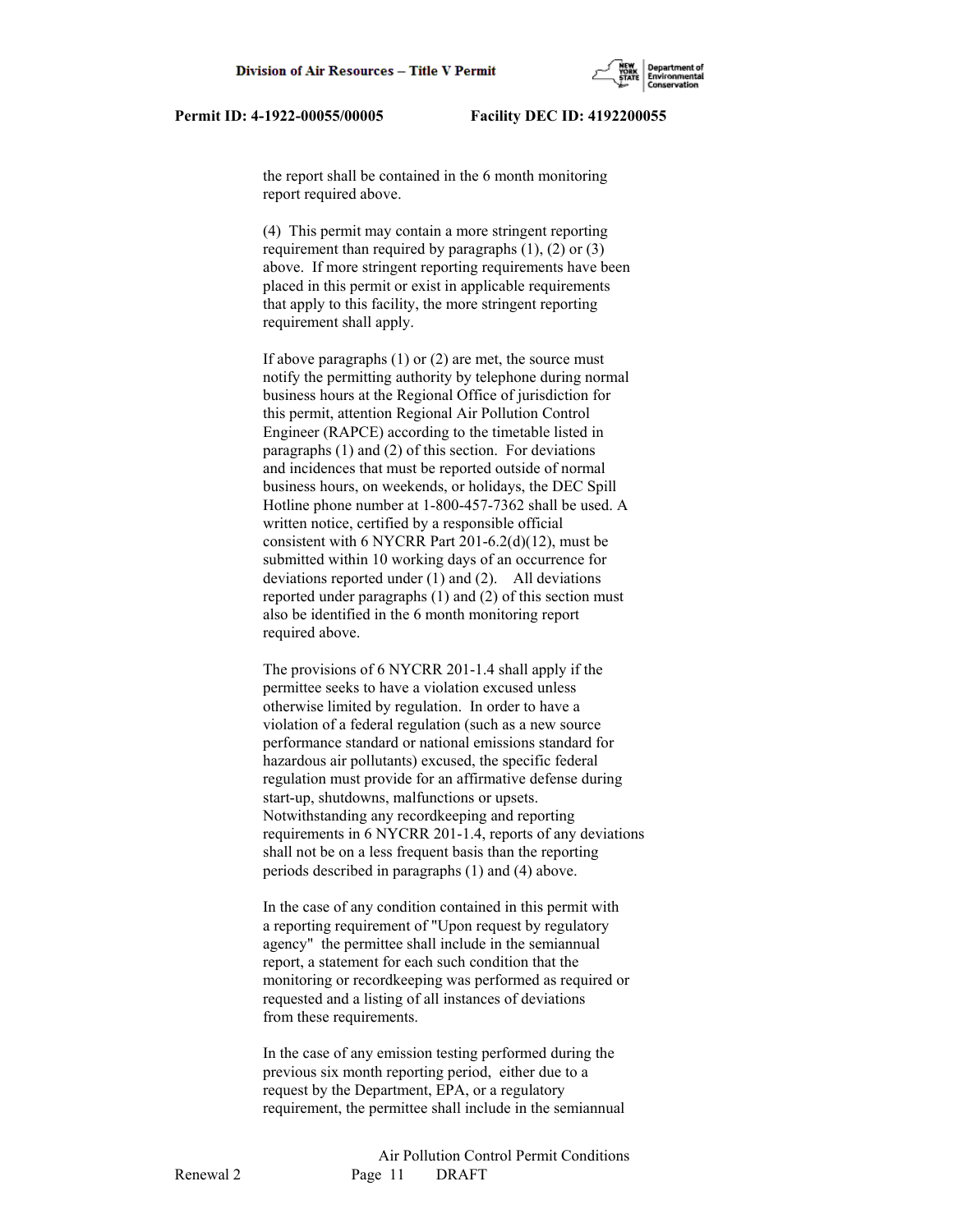report a summary of the testing results and shall indicate whether or not the Department or EPA has approved the results.

 All semiannual reports may be submitted electronically or physically. Electronic reports shall be submitted using the Department's Air Compliance and Emissions Electronic-Reporting system (ACE). If the facility owner or operator elects to send physical copies instead, two copies shall be sent to the Department (one copy to the regional air pollution control engineer (RAPCE) in the regional office and one copy to the Bureau of Quality Assurance (BQA) in the DEC central office) and one copy shall be sent to the Administrator (or his or her representative). Mailing addresses for the above referenced persons are contained in the monitoring condition for 6 NYCRR Part 201-6.4(e), contained elsewhere in this permit.

Reporting Requirements: SEMI-ANNUALLY (CALENDAR) Reports due 30 days after the reporting period. Subsequent reports are due every 6 calendar month(s).

# **Condition 6: Compliance Certification Effective for entire length of Permit**

# **Applicable Federal Requirement:6 NYCRR 201-6.4 (e)**

# **Item 6.1:**

The Compliance Certification activity will be performed for the Facility.

# **Item 6.2:**

Compliance Certification shall include the following monitoring:

#### Monitoring Type: RECORD KEEPING/MAINTENANCE PROCEDURES Monitoring Description:

 Requirements for compliance certifications with terms and conditions contained in this facility permit include the following:

i. Compliance certifications shall contain:

- the identification of each term or condition of the

permit that is the basis of the certification;

- the compliance status;
- whether compliance was continuous or intermittent;

 - the method(s) used for determining the compliance status of the facility, currently and over the reporting period consistent with the monitoring and related recordkeeping and reporting requirements of this permit; - such other facts as the Department may require to determine the compliance status of the facility as specified in any special permit terms or conditions;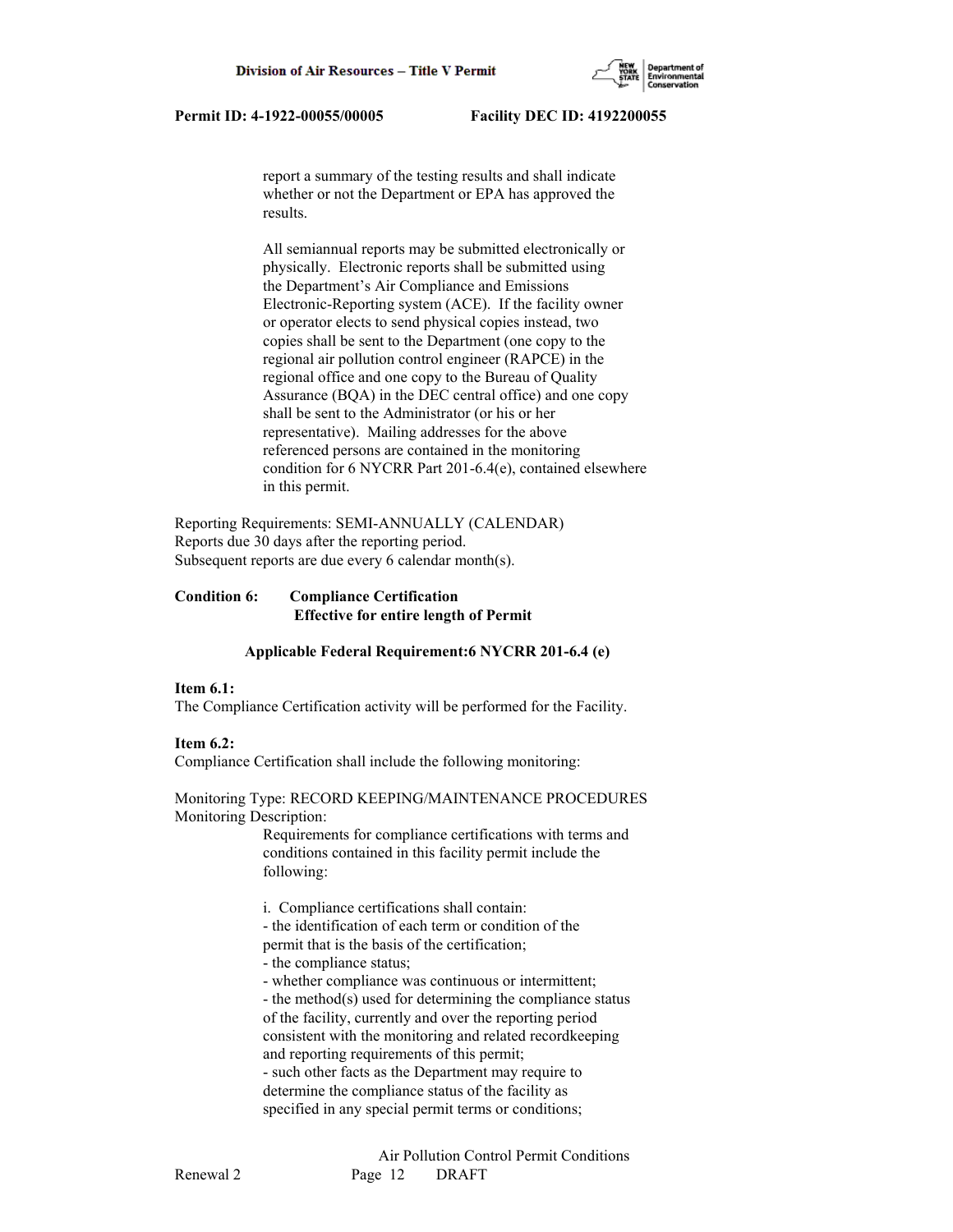#### and

 - such additional requirements as may be specified elsewhere in this permit related to compliance certification.

 ii. The responsible official must include in the annual certification report all terms and conditions contained in this permit which are identified as being subject to certification, including emission limitations, standards, or work practices. That is, the provisions labeled herein as "Compliance Certification" are not the only provisions of this permit for which an annual certification is required.

 iii. Compliance certifications shall be submitted annually. Certification reports are due 30 days after the anniversary date of four consecutive calendar quarters. The first report is due 30 days after the calendar quarter that occurs just prior to the permit anniversary date, unless another quarter has been acceptable by the Department.

 iv. All annual compliance certifications may be submitted electronically or physically. Electronic reports shall be submitted using the Department's Air Compliance and Emissions Electronic-Reporting system (ACE). If the facility owner or operator elects to send physical copies instead, two copies shall be sent to the Department (one copy to the regional air pollution control engineer (RAPCE) in the regional office and one copy to the Bureau of Quality Assurance (BQA) in the DEC central office) and one copy shall be sent to the Administrator (or his or her representative). The mailing addresses for the above referenced persons are:

 Chief – Air Compliance Branch USEPA Region 2 DECA/ACB 290 Broadway, 21st Floor New York, NY 10007

The address for the RAPCE is as follows:

 Regional Air Pollution Control Engineer NYSDEC Region 4 Headquarters 1130 North Westcott Road Schenectady, NY 12306-2014

The address for the BQA is as follows:

 NYSDEC Bureau of Quality Assurance 625 Broadway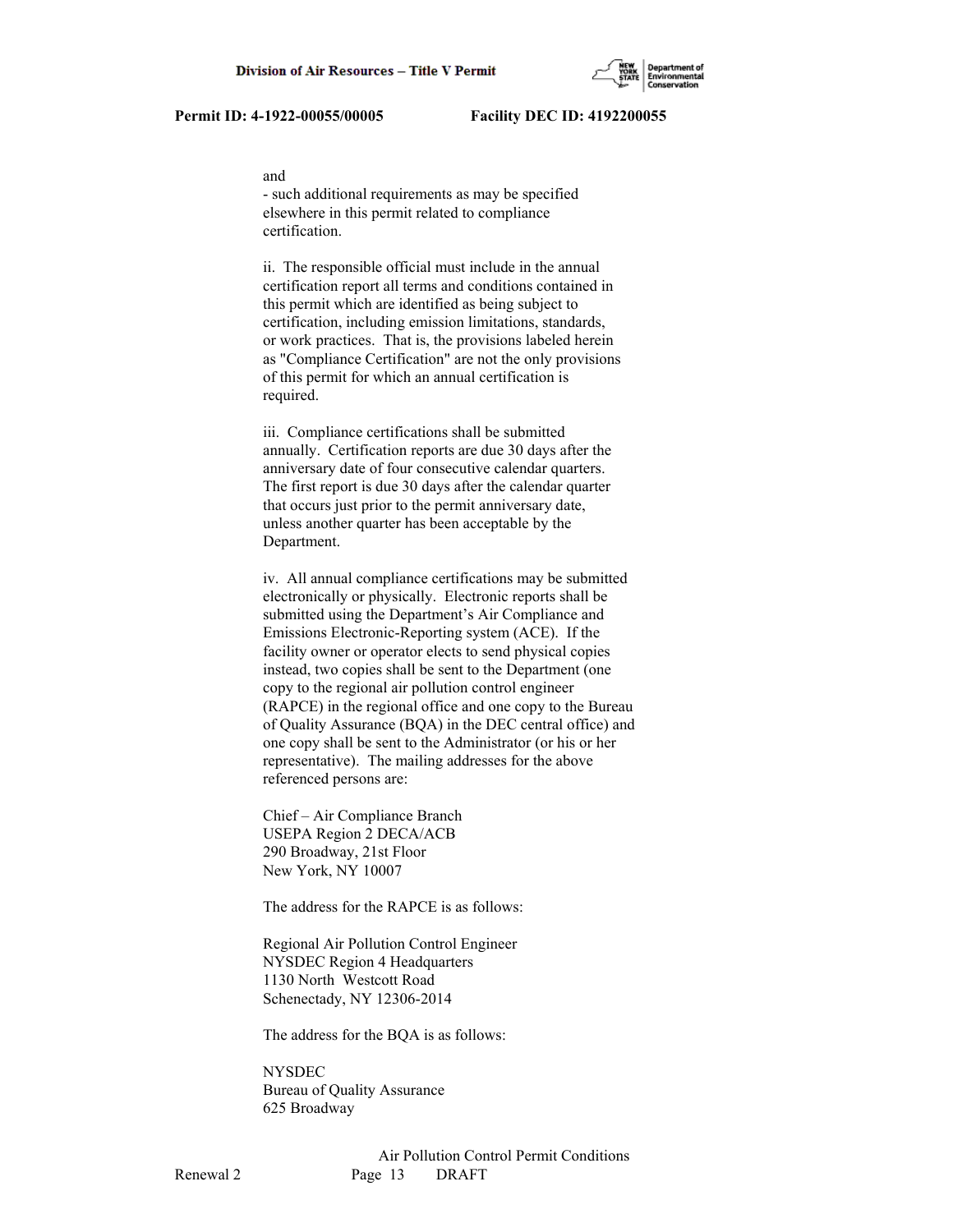

# Albany, NY 12233-3258

Monitoring Frequency: ANNUALLY Reporting Requirements: ANNUALLY (CALENDAR) Reports due 30 days after the reporting period. The initial report is due 1/30/2022. Subsequent reports are due on the same day each year

# **Condition 7: Compliance Certification Effective for entire length of Permit**

# **Applicable Federal Requirement:6 NYCRR 202-2.1**

# **Item 7.1:**

The Compliance Certification activity will be performed for the Facility.

# **Item 7.2:**

Compliance Certification shall include the following monitoring:

Monitoring Type: RECORD KEEPING/MAINTENANCE PROCEDURES Monitoring Description:

> Emission statements shall be submitted on or before April 15th each year for emissions of the previous calendar year. Statements are to be mailed to: New York State Department of Environmental Conservation, Division of Air Resources, Bureau of Air Quality Planning, 625 Broadway, Albany NY 12233-3251

Monitoring Frequency: ANNUALLY Reporting Requirements: ANNUALLY (CALENDAR) Reports due by April 15th for previous calendar year

# **Condition 8: Recordkeeping requirements Effective for entire length of Permit**

# **Applicable Federal Requirement:6 NYCRR 202-2.5**

# **Item 8.1:**

(a) The following records shall be maintained for at least five years:

(1) a copy of each emission statement submitted to the department; and

(2) records indicating how the information submitted in the emission statement was determined, including any calculations, data, measurements, and estimates used.

(b) These records shall be made available at the facility to the representatives of the department upon request during normal business hours.

# **Condition 9: Open Fires - Prohibitions Effective for entire length of Permit**

# **Applicable Federal Requirement:6 NYCRR 215.2**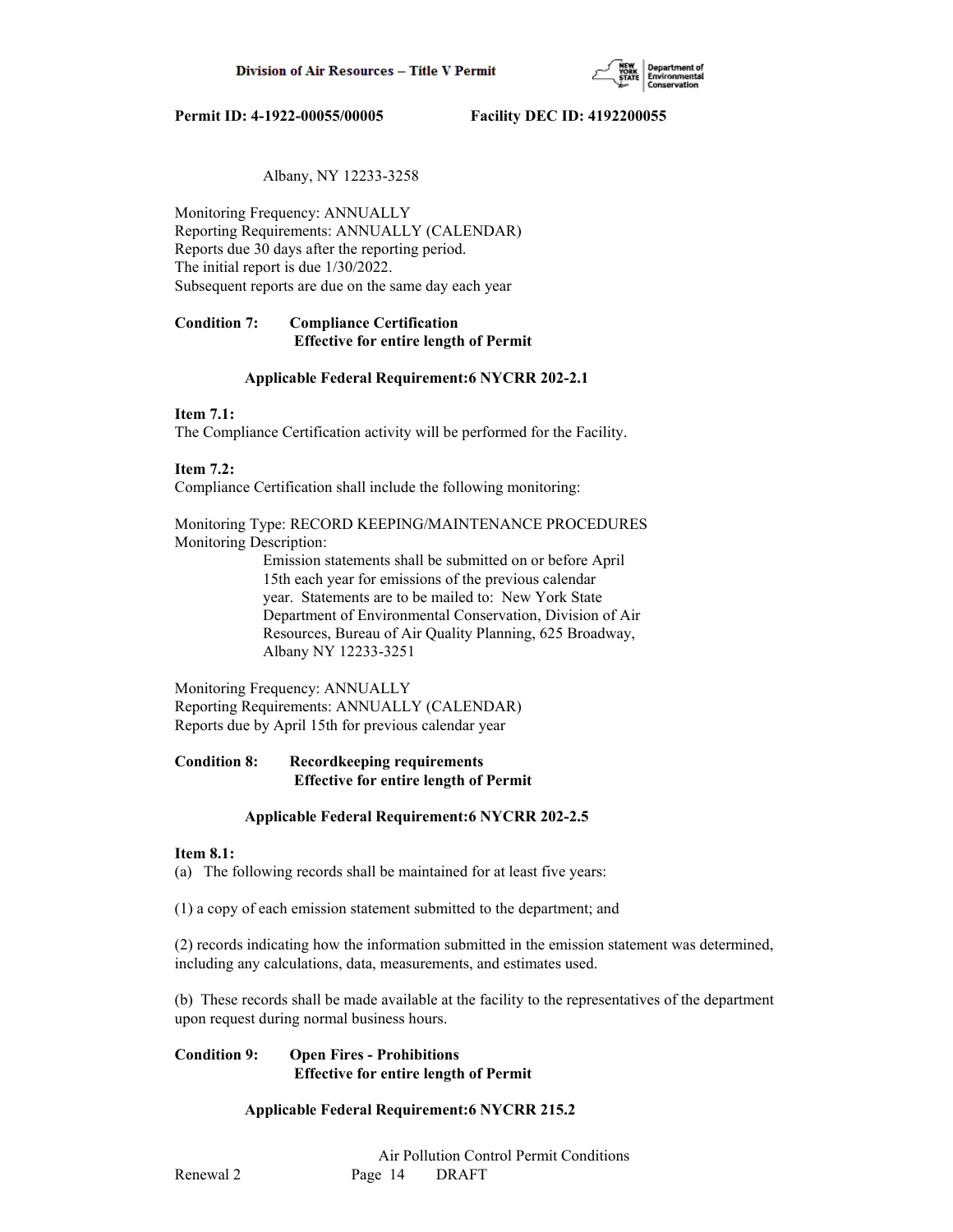# **Item 9.1:**

Except as allowed by Title 6 NYCRR Section 215.3, no person shall burn, cause, suffer, allow or permit the burning of any materials in an open fire.

# **Item 9.2**

Per Section 215.3, burning in an open fire, provided it is not contrary to other law or regulation, will be allowed as follows:

(a) On-site burning in any town with a total population less than 20,000 of downed limbs and branches (including branches with attached leaves or needles) less than six inches in diameter and eight feet in length between May 15th and the following March 15th. For the purposes of this subdivision, the total population of a town shall include the population of any village or portion thereof located within the town. However, this subdivision shall not be construed to allow burning within any village.

(b) Barbecue grills, maple sugar arches and similar outdoor cooking devices when actually used for cooking or processing food.

(c) Small fires used for cooking and camp fires provided that only charcoal or untreated wood is used as fuel and the fire is not left unattended until extinguished.

(d) On-site burning of agricultural wastes as part of a valid agricultural operation on contiguous agricultural lands larger than five acres actively devoted to agricultural or horticultural use, provided such waste is actually grown or generated on those lands and such waste is capable of being fully burned within a 24-hour period.

(e) The use of liquid petroleum fueled smudge pots to prevent frost damage to crops.

(f) Ceremonial or celebratory bonfires where not otherwise prohibited by law, provided that only untreated wood or other agricultural products are used as fuel and the fire is not left unattended until extinguished.

(g) Small fires that are used to dispose of a flag or religious item, and small fires or other smoke producing process where not otherwise prohibited by law that are used in connection with a religious ceremony.

(h) Burning on an emergency basis of explosive or other dangerous or contraband materials by police or other public safety organization.

(i) Prescribed burns performed according to Part 194 of this Title.

(j) Fire training, including firefighting, fire rescue, and fire/arson investigation training, performed under applicable rules and guidelines of the New York State Department of State's Office of Fire Prevention and Control. For fire training performed on acquired structures, the structures must be emptied and stripped of any material that is toxic, hazardous or likely to emit toxic smoke (such as asbestos, asphalt shingles and vinyl siding or other vinyl products) prior to burning and must be at least 300 feet from other occupied structures. No more than one structure per lot or within a 300 foot radius (whichever is bigger) may be burned in a training exercise.

(k) Individual open fires as approved by the Director of the Division of Air Resources as may be required in response to an outbreak of a plant or animal disease upon request by the commissioner of the Department of Agriculture and Markets, or for the destruction of invasive plant and insect species.

(l) Individual open fires that are otherwise authorized under the environmental conservation law, or by rule or regulation of the Department.

# **MANDATORY FEDERALLY ENFORCEABLE PERMIT CONDITIONS SUBJECT TO ANNUAL CERTIFICATIONS ONLY IF APPLICABLE**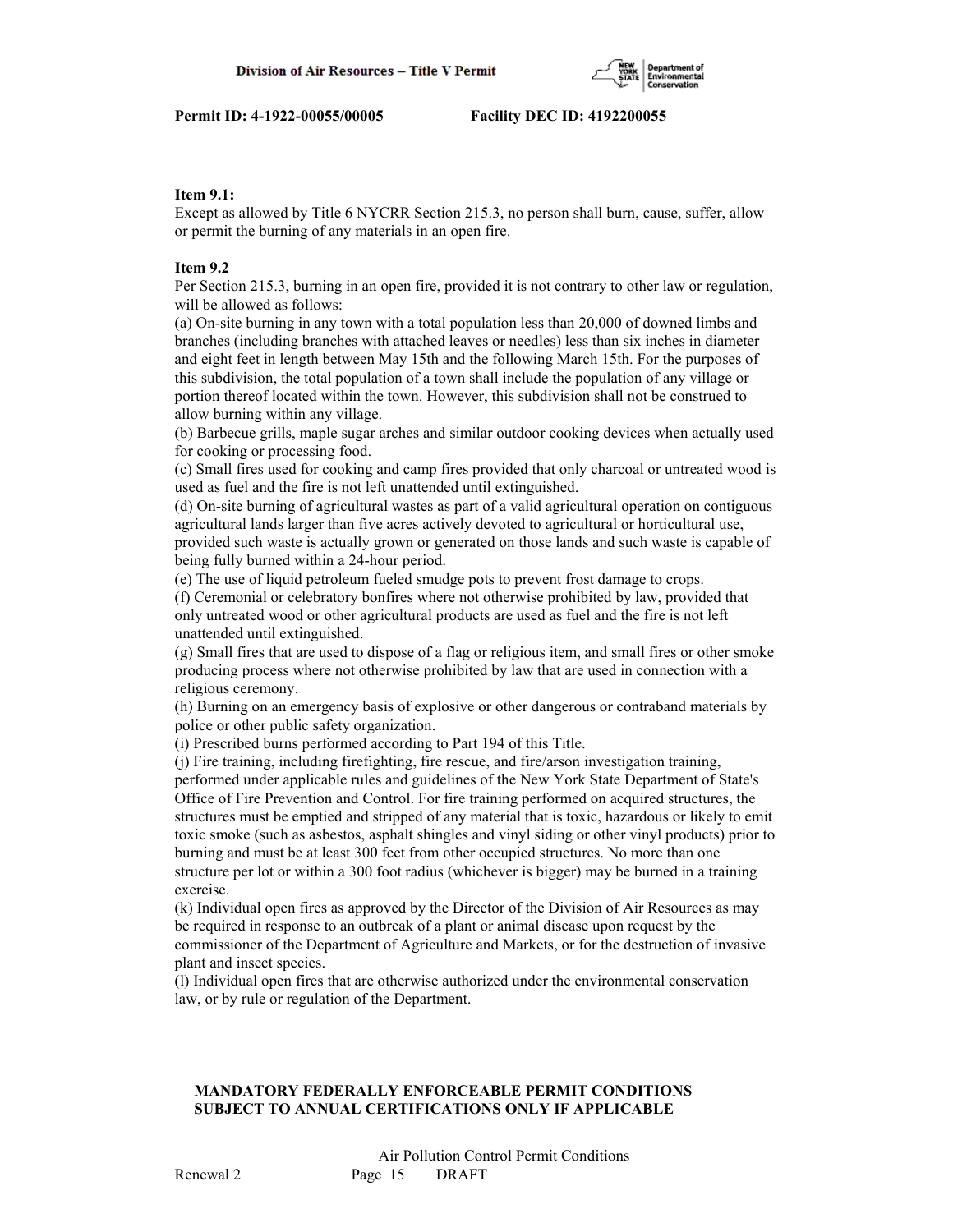

 **The following federally enforceable permit conditions are mandatory for all Title V permits and are subject to annual compliance certification requirements only if effectuated during the reporting period. [NOTE: The corresponding annual compliance certification for those conditions not effectuated during the reporting period shall be specified as "not applicable".]**

**Condition 10: Maintenance of Equipment Effective for entire length of Permit**

# **Applicable Federal Requirement:6 NYCRR 200.7**

# **Item 10.1:**

Any person who owns or operates an air contamination source which is equipped with an emission control device shall operate such device and keep it in a satisfactory state of maintenance and repair in accordance with ordinary and necessary practices, standards and procedures, inclusive of manufacturer's specifications, required to operate such device effectively.

# **Condition 11: Recycling and Salvage Effective for entire length of Permit**

#### **Applicable Federal Requirement:6 NYCRR 201-1.7**

# **Item 11.1:**

Where practical, the owner or operator of an air contamination source shall recycle or salvage air contaminants collected in an air cleaning device according to the requirements of the ECL.

# **Condition 12: Prohibition of Reintroduction of Collected Contaminants to**

 **the air**

 **Effective for entire length of Permit**

#### **Applicable Federal Requirement:6 NYCRR 201-1.8**

# **Item 12.1:**

No person shall unnecessarily remove, handle or cause to be handled, collected air contaminants from an air cleaning device for recycling, salvage or disposal in a manner that would reintroduce them to the outdoor atmosphere.

# **Condition 13: Exempt Sources - Proof of Eligibility Effective for entire length of Permit**

# **Applicable Federal Requirement:6 NYCRR 201-3.2 (a)**

# **Item 13.1:**

The owner or operator of an emission source or activity that is listed as being exempt may be required to certify that it is operated within the specific criteria described in this Subpart. The owner or operator of any such emission source or activity must maintain all records necessary for demonstrating compliance with this Subpart on-site for a period of five years, and make

 Air Pollution Control Permit Conditions Renewal 2 Page 16 DRAFT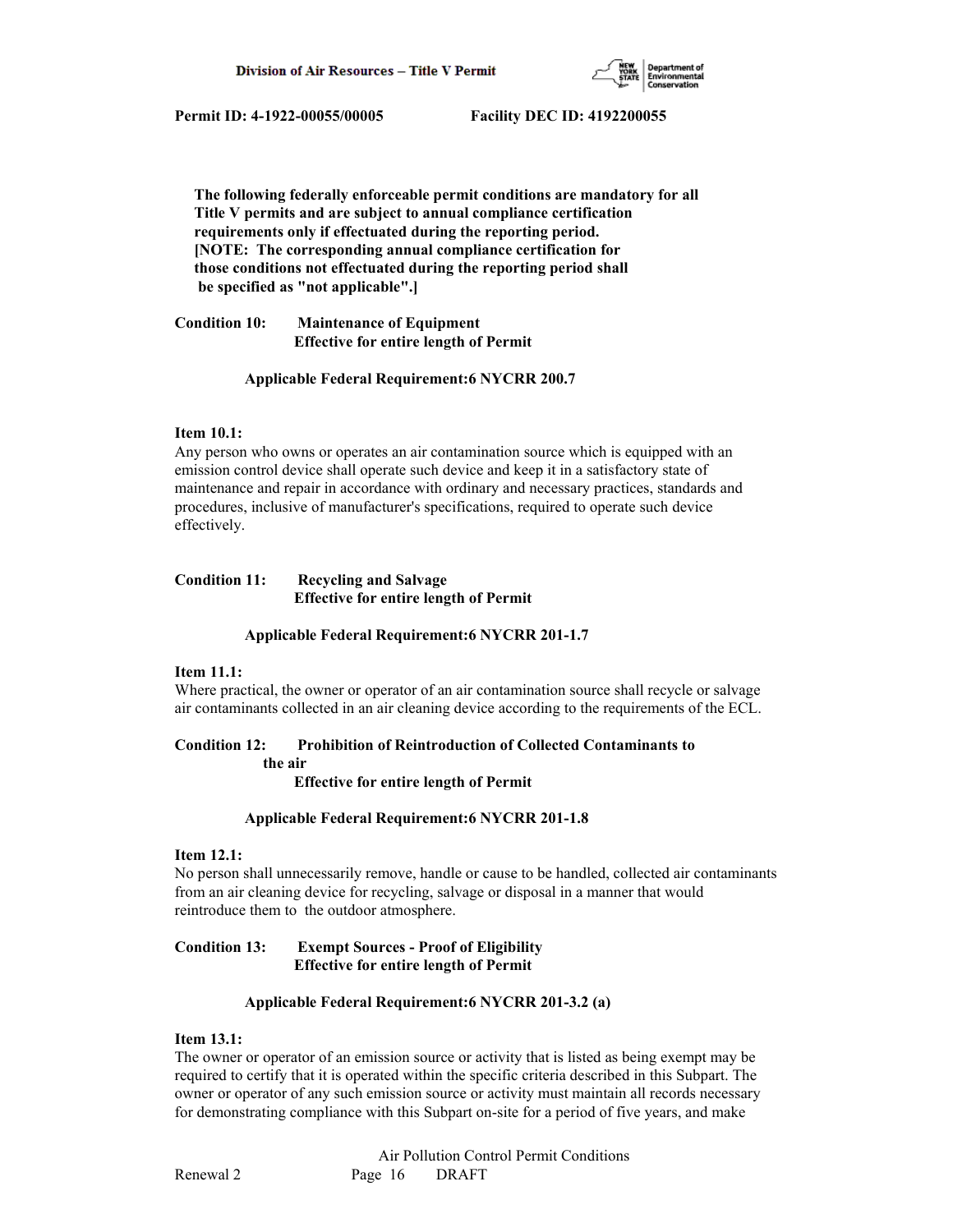

them available to representatives of the department upon request.

**Condition 14: Trivial Sources - Proof of Eligibility Effective for entire length of Permit**

### **Applicable Federal Requirement:6 NYCRR 201-3.3 (a)**

### **Item 14.1:**

The owner or operator of an emission source or activity that is listed as being trivial in this Section may be required to certify that it is operated within the specific criteria described in this Subpart. The owner or operator of any such emission source or activity must maintain all required records on-site for a period of five years and make them available to representatives of the department upon request.

**Condition 15: Requirement to Provide Information Effective for entire length of Permit**

 **Applicable Federal Requirement:6 NYCRR 201-6.4 (a) (4)**

# **Item 15.1:**

The owner and/or operator shall furnish to the department, within a reasonable time, any information that the department may request in writing to determine whether cause exists for modifying, revoking and reissuing, or terminating the permit or to determine compliance with the permit. Upon request, the permittee shall also furnish to the department copies of records required to be kept by the permit or, for information claimed to be confidential, the permittee may furnish such records directly to the administrator along with a claim of confidentiality, if the administrator initiated the request for information or otherwise has need of it.

**Condition 16: Right to Inspect Effective for entire length of Permit**

# **Applicable Federal Requirement:6 NYCRR 201-6.4 (a) (8)**

#### **Item 16.1:**

The department or an authorized representative shall be allowed upon presentation of credentials and other documents as may be required by law to:

(i) enter upon the permittee's premises where a facility subject to the permitting requirements of this Subpart is located or emissions-related activity is conducted, or where records must be kept under the conditions of the permit;

(ii) have access to and copy, at reasonable times, any records that must be kept under the conditions of the permit;

(iii) inspect at reasonable times any emission sources, equipment (including monitoring and air pollution control equipment), practices, and operations regulated or required under the permit; and

(iv) sample or monitor at reasonable times substances or parameters for the purpose of assuring compliance with the permit or applicable requirements.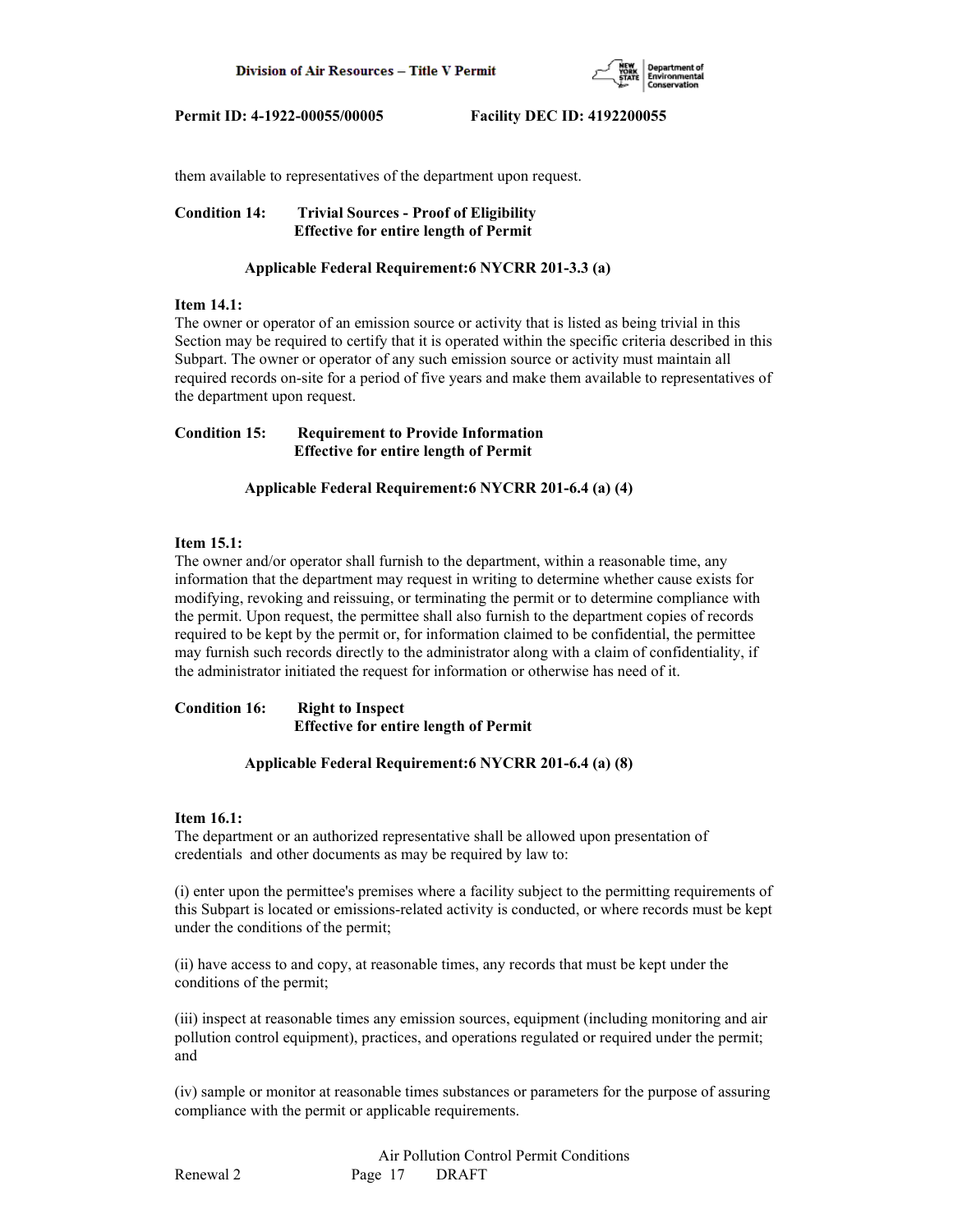

**Condition 17: Required Emissions Tests Effective for entire length of Permit**

# **Applicable Federal Requirement:6 NYCRR 202-1.1**

# **Item 17.1:**

For the purpose of ascertaining compliance or non-compliance with any air pollution control code, rule or regulation, the commissioner may require the person who owns such air contamination source to submit an acceptable report of measured emissions within a stated time.

# **Condition 18: Accidental release provisions. Effective for entire length of Permit**

# **Applicable Federal Requirement:40 CFR Part 68**

# **Item 18.1:**

If a chemical is listed in Tables 1,2,3 or 4 of 40 CFR §68.130 is present in a process in quantities greater than the threshold quantity listed in Tables 1,2,3 or 4, the following requirements will apply:

a) The owner or operator shall comply with the provisions of 40 CFR Part 68 and;

b) The owner or operator shall submit at the time of permit issuance (if not previously submitted) one of the following, if such quantities are present:

1) A compliance schedule for meeting the requirements of 40 CFR Part 68 by the date provided in 40 CFR §68.10(a) or,

2) A certification statement that the source is in compliance with all requirements of 40 CFR Part 68, including the registration and submission of the Risk Management Plan. Information should be submitted to:

Risk Management Plan Reporting Center C/O CSC 8400 Corporate Dr Carrollton, Md. 20785

# **Condition 19: Recycling and Emissions Reduction Effective for entire length of Permit**

# **Applicable Federal Requirement:40CFR 82, Subpart F**

# **Item 19.1:**

The permittee shall comply with all applicable provisions of 40 CFR Part 82.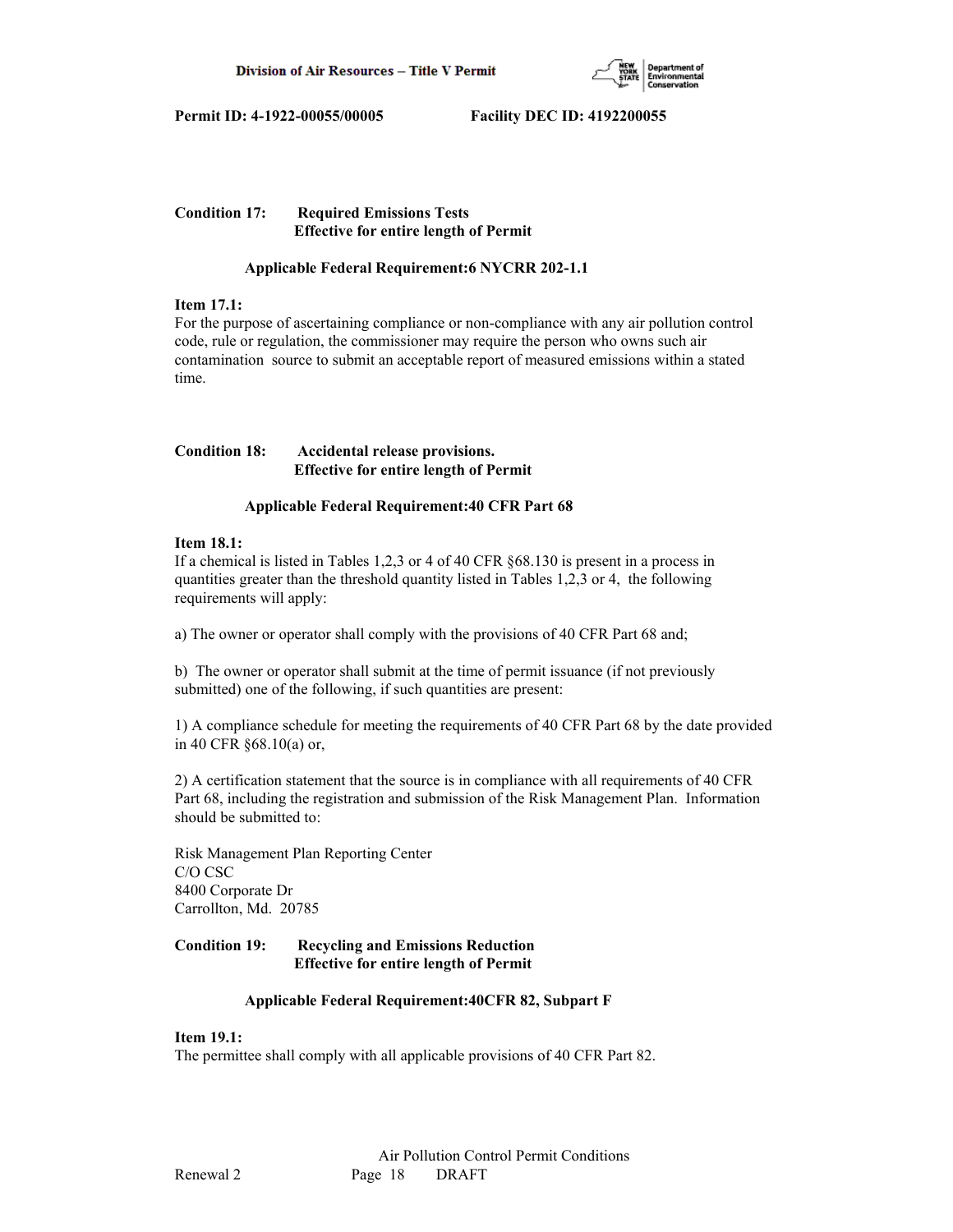

 **The following conditions are subject to annual compliance certification requirements for Title V permits only.**

# **Condition 20: Emission Unit Definition Effective for entire length of Permit**

#### **Applicable Federal Requirement:6 NYCRR Subpart 201-6**

#### **Item 20.1:**

The facility is authorized to perform regulated processes under this permit for: Emission Unit: U-00001 Emission Unit Description: Emission unit U00001 consists of a Westinghouse Model

 501G combustion turbine (245 MW base load at ISO conditions) with heat recovery steam generator and steam turbine (115 MW base load). The turbine employs dry low NOx technology and normally operates on natural gas. Distillate oil operation is limited to 1080 hrs/year. Steam (or water injection) is used during oil firing to reduce NOx emissions. Total heat rating is 3100 mmBtu/hr. NOx emissions from the turbines are additionally controlled by selective catalytic reduction (SCR) with ammonium hydroxide injection.

Building(s): TB

#### **Item 20.2:**

The facility is authorized to perform regulated processes under this permit for: Emission Unit: U-00002

Emission Unit Description:

 Emission Unit U00002 consists of a Westinghouse model 501G combustion turbine (245 MW base load at ISO conditions) with heat recovery steam generator and steam turbine (115 MW base load). The turbine employs dry low NOx technology and normally operates on natural gas. Distillate oil operation is limited to 1080 hours/yr. Steam (or water) injection is used during oil firing to reduce NOx emissions. Total heat rating is 3100 mmBtu/hr. NOx emissions from the combustion turbines are additionally controlled by selective catalytic reduction (SCR) with ammonium hydroxide injection.

Building(s): TB

### **Item 20.3:**

The facility is authorized to perform regulated processes under this permit for: Emission Unit: U-00003

Emission Unit Description:

 Emission Unit U00003 consists of a Westinghouse Model 501G combustion turbine (245MW base load at ISO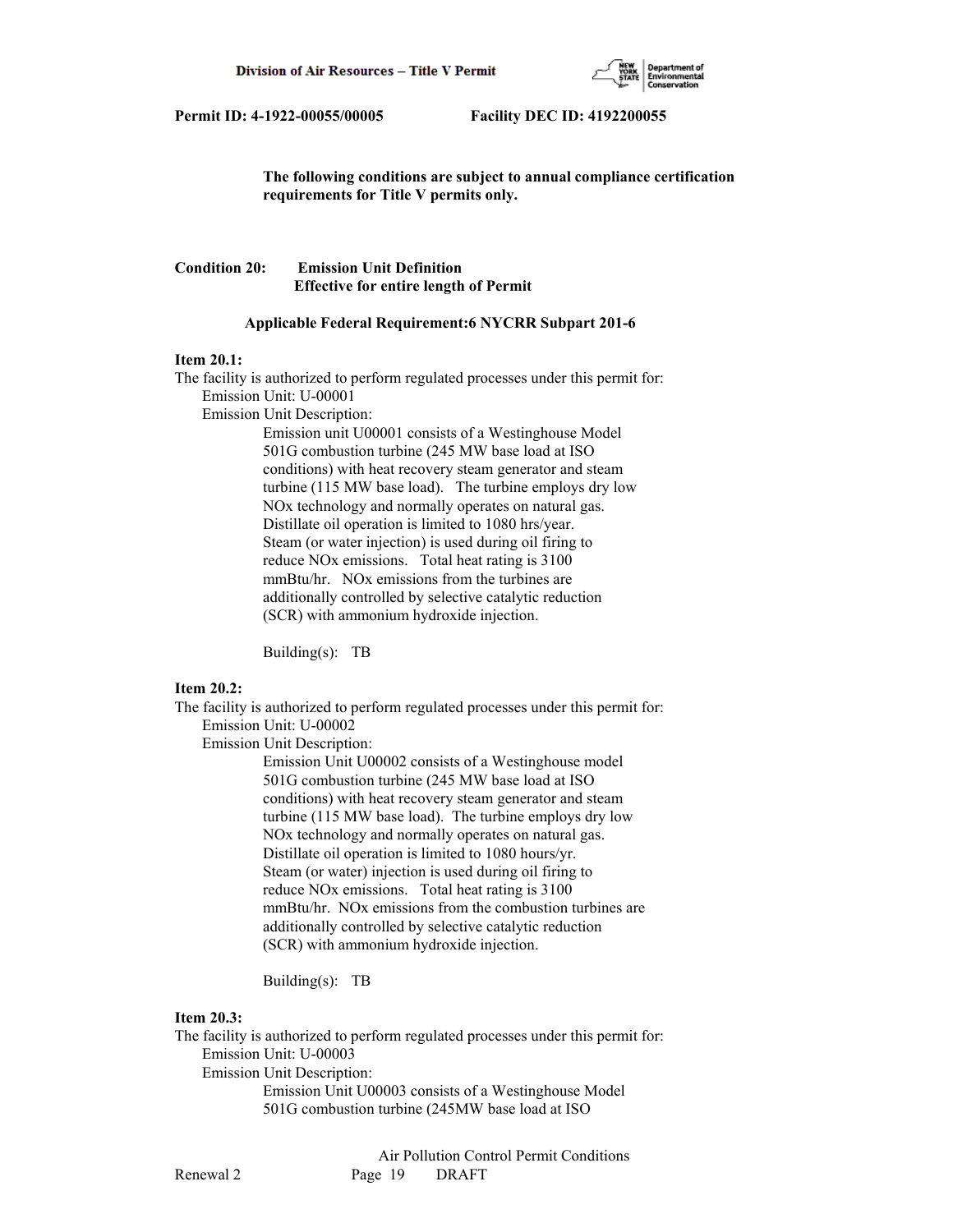

 conditions) with heat recovery steam generator and steam turbine (115MW base load). The turbine employs dry low NOx technology and normally operates on natural gas. Distillate oil operation is limited to 1080 hours/yr. Steam (or water) injection is used during oil firing to reduce NOx emissions. Total heat rating is 3100 mmBtu/hr. NOx emissions from the turbines are additionally controlled by selective catalytic reduction (SCR) with ammonium hydroxide injection.

Building(s): TB

# **Item 20.4:**

The facility is authorized to perform regulated processes under this permit for: Emission Unit: U-00005

Emission Unit Description:

 Diesel fired emergency generator, Caterpillar type SR4B, with 3512B-LE engine, rated at 1500kW. Maximum fuel consumption of 112.7 gallons/hr, with 500 gallon double wall tank with rupture basin. Operation is limited to 500 hr/year.

Building(s): DEG

### **Item 20.5:**

The facility is authorized to perform regulated processes under this permit for: Emission Unit: U-00006

Emission Unit Description:

 Diesel fired emergency fire pump, Detroit model JDFP-06WA, 6 cylinder, rated at 265hP, with maximum fuel consumption of 13.98 gallons/hr. Operation is limited to 500 hr/yr.

Building(s): WTB

# **Condition 21: Compliance Certification Effective for entire length of Permit**

# **Applicable Federal Requirement:6 NYCRR Subpart 201-6**

# **Item 21.1:**

The Compliance Certification activity will be performed for the facility: The Compliance Certification applies to:

| Emission Unit: U-00001<br>Process: 1SD | Emission Point: 00001 |
|----------------------------------------|-----------------------|
| Emission Unit: U-00002<br>Process: 2SD | Emission Point: 00002 |
| Emission Unit: U-00003<br>Process: 3SD | Emission Point: 00003 |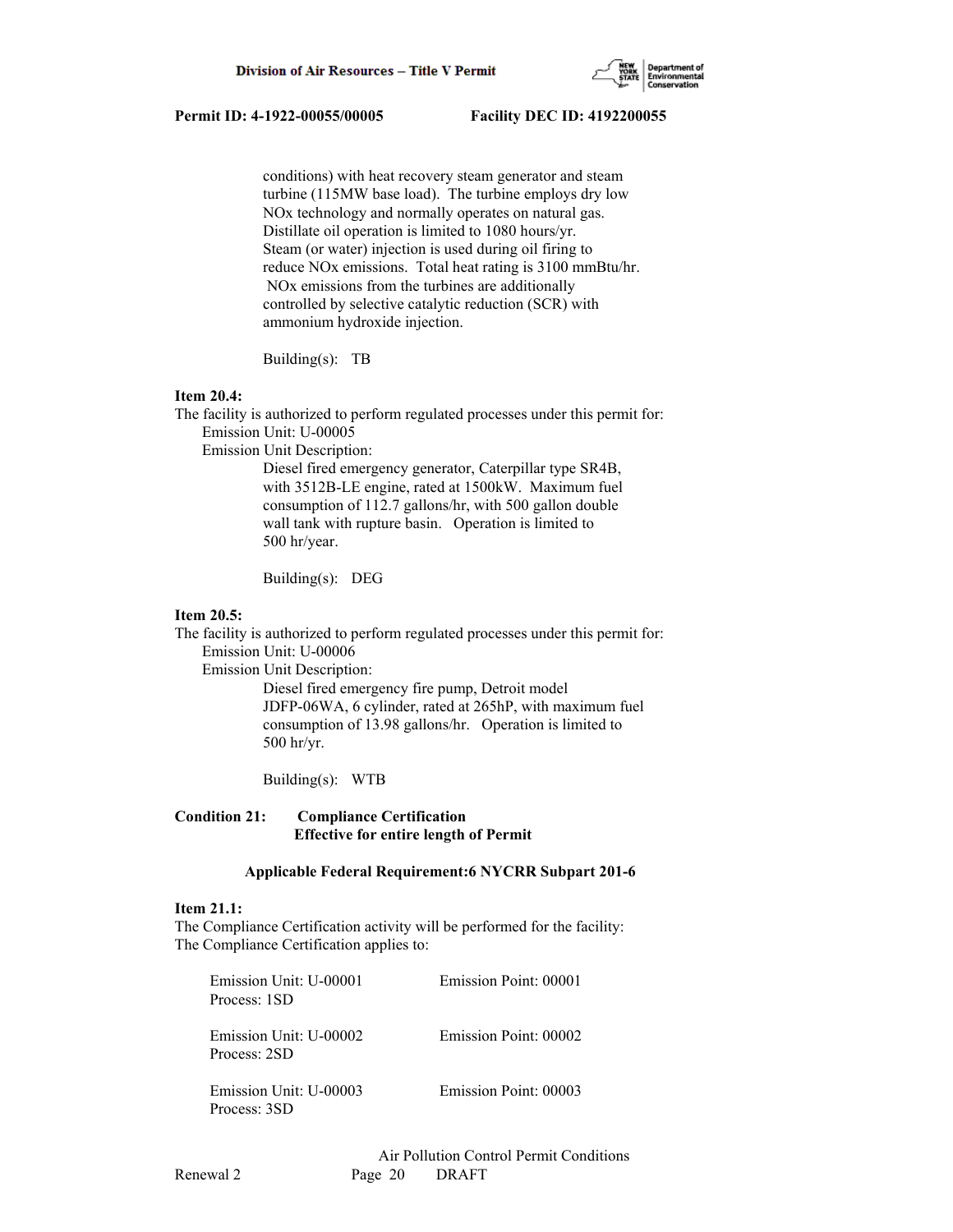

| Regulated Contaminant(s): |                           |
|---------------------------|---------------------------|
| CAS No: 000630-08-0       | <b>CARBON MONOXIDE</b>    |
| $CAS No: ONY210-00-0$     | <b>OXIDES OF NITROGEN</b> |

### **Item 21.2:**

Compliance Certification shall include the following monitoring:

Monitoring Type: RECORD KEEPING/MAINTENANCE PROCEDURES Monitoring Description:

> Emission records will be maintained for NOx and CO during startup and shutdown (SU/SD) while firing fuel oil in order to establish SU/SD emission limits for the combustion turbines. Within one year of initial operation of the combustion turbines on fuel oil, the facility will submit proposed SU/SD NOx and CO emission limits to the Department for approval. Concurrently, the facility will conduct and submit the results of dispersion modeling demonstrating that operation of the combustion turbines on fuel oil will not result in an exceedance of the 1-hour NO2 NAAQS.

Monitoring Frequency: AS REQUIRED - SEE PERMIT MONITORING DESCRIPTION

Reporting Requirements: AS REQUIRED - SEE MONITORING DESCRIPTION

# **Condition 22: Compliance Certification Effective for entire length of Permit**

# **Applicable Federal Requirement:6 NYCRR Subpart 201-6**

#### **Item 22.1:**

The Compliance Certification activity will be performed for the Facility.

 Regulated Contaminant(s): CAS No: 0NY210-00-0 OXIDES OF NITROGEN

#### **Item 22.2:**

Compliance Certification shall include the following monitoring:

Monitoring Type: RECORD KEEPING/MAINTENANCE PROCEDURES Monitoring Description:

> In lieu of the Realtive Accuracy Test Audit (RATA) frequency specified in Procedure 1 of 40 CFR 60, Appendix F, the facility may utilize the test timing requirements in 40 CFR Part 75, Appendix B for RATAs of the CO, NH3, NOx, and O2 CEMS. In addition, the prospective data validation procedures in 40 CFR Part 75, Appendix B, Section 2.1.5 may be used in lieu of the procedures in 40 CFR Part 60, Appendix F, Procedure 1, Sections 4.3.1 & 4.3.2 to determine the CEMS "Out of Control" period and data validation status in the event of a daily calibration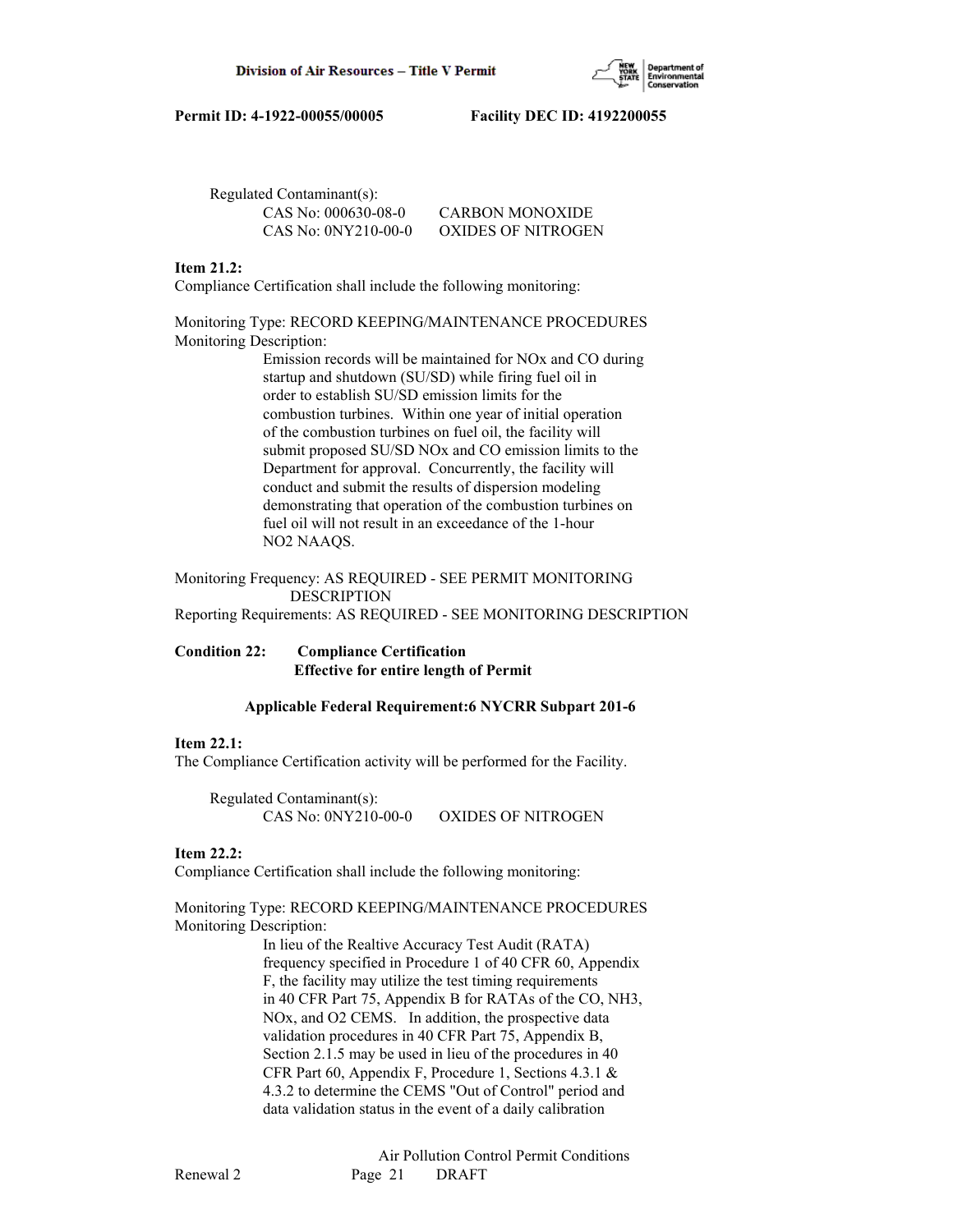

check failure.

Monitoring Frequency: AS REQUIRED - SEE PERMIT MONITORING DESCRIPTION Reporting Requirements: QUARTERLY (CALENDAR) Reports due 30 days after the reporting period. Subsequent reports are due every 3 calendar month(s).

**Condition 23: Compliance Certification**

# **Effective for entire length of Permit**

# **Applicable Federal Requirement:6 NYCRR Subpart 201-6**

# **Item 23.1:**

The Compliance Certification activity will be performed for the facility: The Compliance Certification applies to:

 Emission Unit: U-00001 Process: 1SG

 Emission Unit: U-00002 Process: 2SG

 Emission Unit: U-00003 Process: 3SG

 Regulated Contaminant(s): CAS No: 0NY210-00-0 OXIDES OF NITROGEN

# **Item 23.2:**

Compliance Certification shall include the following monitoring:

# Monitoring Type: MONITORING OF PROCESS OR CONTROL DEVICE PARAMETERS AS SURROGATE

Monitoring Description:

 Startup is defined as the time that is required to increase the combustion turbine load up to 75%. This time period is dependent on the initial temperature of the steam turbine high pressure (HP) section rotor. There will be three different startup periods based on that initial temperature: hot start, warm start, and cold start. In addition, a limited number of extended startup events are authorized each year for adjustment and tuning of the combustion turbine controls.

 An extended startup is defined as a startup (from ignition to 75% load) of the combustion turbine that cannot be completed in the amount of time that would normally be allowed, based on the initial steam turbine HP rotor temperature, due to required adjustments or tuning of the combustion turbine and/or its combustion controls. The duration of an extended startup shall not exceed twelve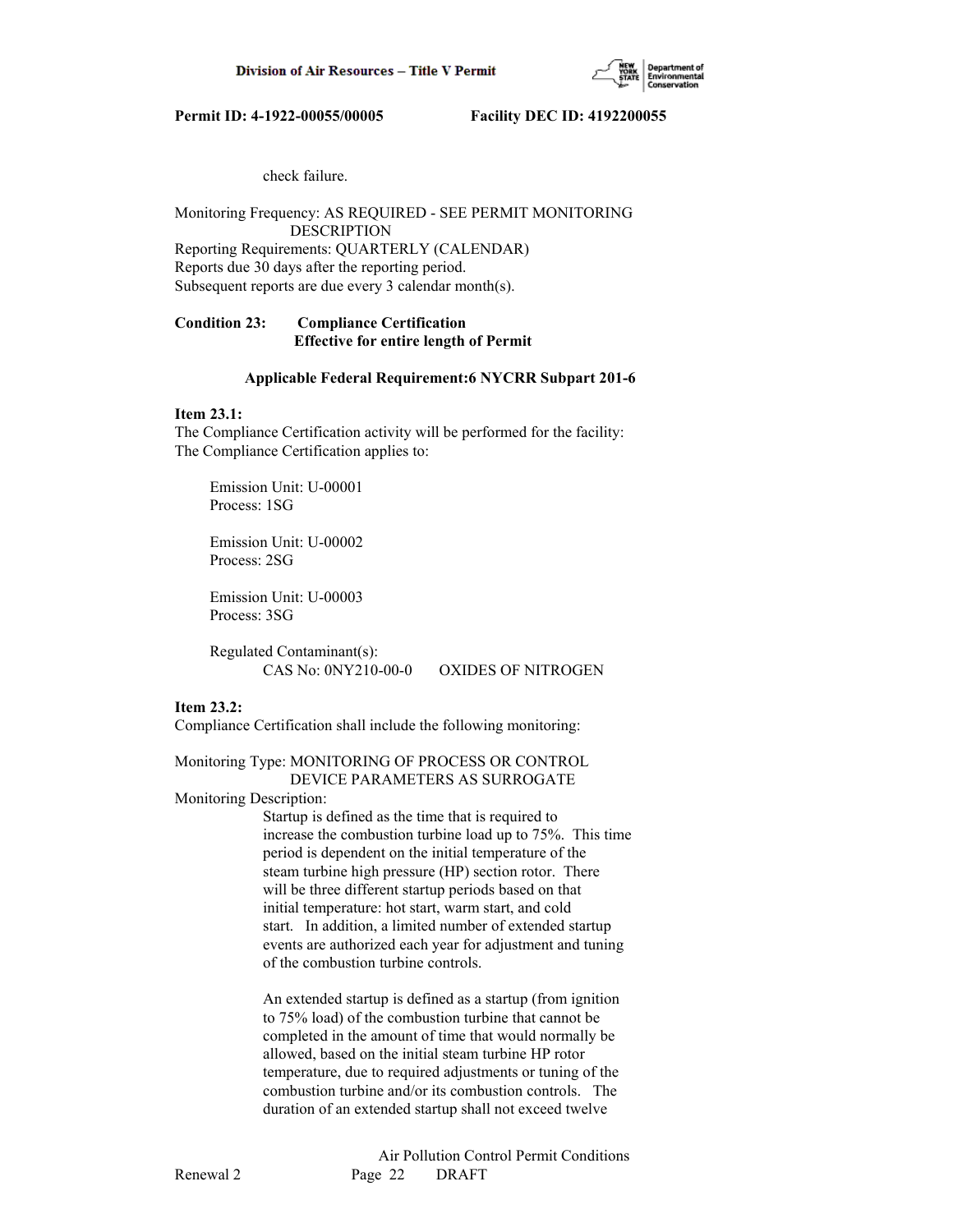

 hours per occurrence and the number of extended startups is limited to a total of eighteen per calendar year for the three turbines combined.

 The facility shall record the date, time and duration of each extended startup event for each combustion turbine. A report consisting of the recorded information shall be submitted to the Department with the facility's required excess emissions report. All records shall be maintained and readily available for a minimum of five years.

Parameter Monitored: DURATION OF START UP Upper Permit Limit: 12 hours Monitoring Frequency: CONTINUOUS Averaging Method: MINIMUM - NOT TO FALL BELOW STATED VALUE AT ANY TIME Reporting Requirements: SEMI-ANNUALLY (CALENDAR) Reports due 30 days after the reporting period. Subsequent reports are due every 6 calendar month(s).

# **Condition 24: Compliance Certification Effective for entire length of Permit**

#### **Applicable Federal Requirement:6 NYCRR Subpart 201-6**

# **Item 24.1:**

The Compliance Certification activity will be performed for the facility: The Compliance Certification applies to:

 Emission Unit: U-00001 Process: 1BD

 Emission Unit: U-00002 Process: 2BD

 Emission Unit: U-00003 Process: 3BD

 Regulated Contaminant(s): CAS No: 000050-00-0 FORMALDEHYDE

# **Item 24.2:**

Compliance Certification shall include the following monitoring:

Monitoring Type: INTERMITTENT EMISSION TESTING Monitoring Description:

> Emissions shall be controlled by the use of efficient combustion techniques. The emission limit is set to ensure that the combined potential emissions from the three turbines is below the 10 tons/yr 40 CFR Part 63 applicability threshold. Compliance with this limit will be demonstrated during a stack test that will be performed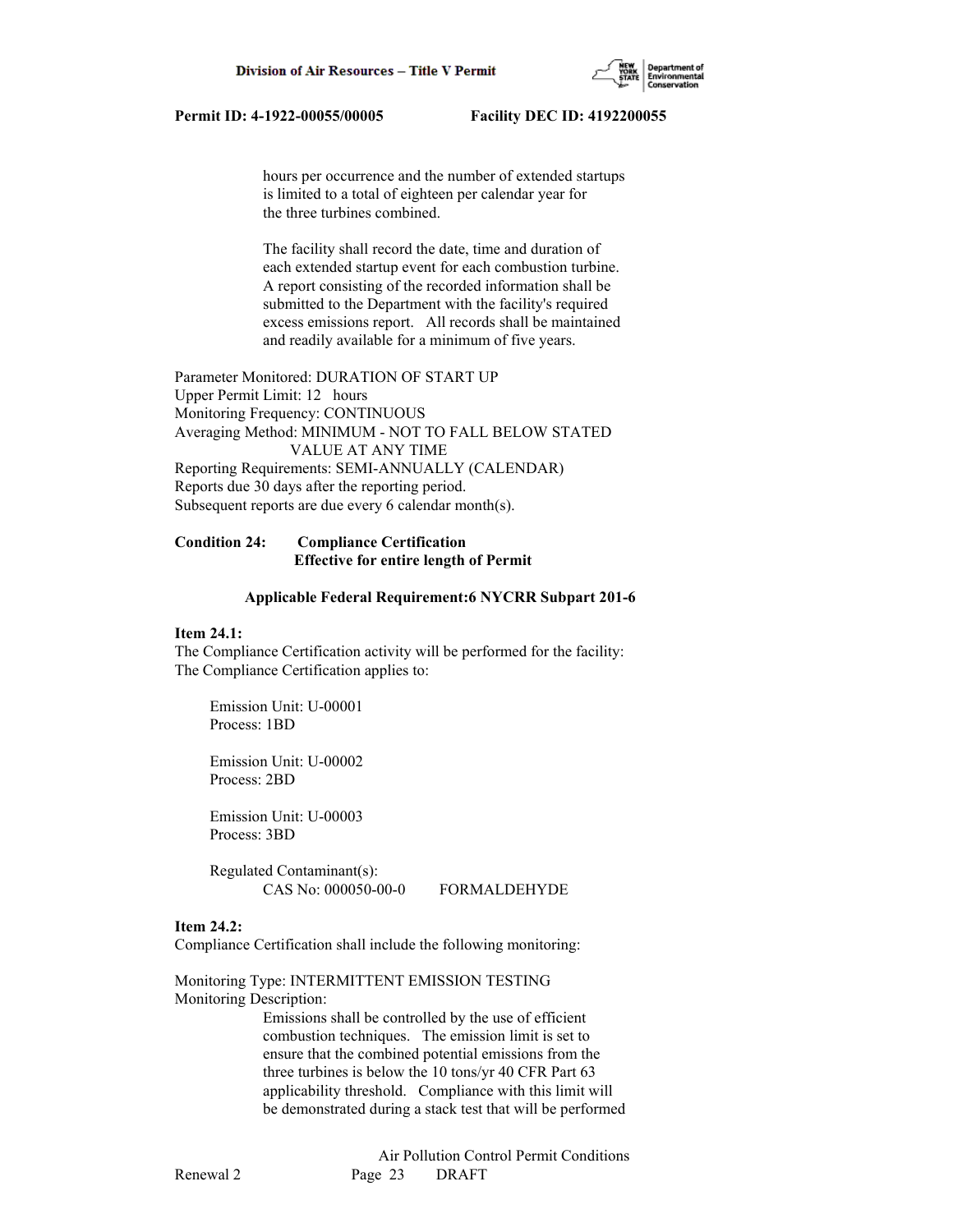

 within 12 months of the initial operation of the emission unit using distillate fuel oil. Emissions testing is not required if the emission unit does not operate using distillate fuel during this permit term.

Upper Permit Limit: 0.000244 pounds per million Btus Reference Test Method: RM-320 Monitoring Frequency: ONCE DURING THE TERM OF THE PERMIT Averaging Method: 1-HOUR AVERAGE Reporting Requirements: SEMI-ANNUALLY (CALENDAR) Reports due 30 days after the reporting period. Subsequent reports are due every 6 calendar month(s).

**Condition 25: Compliance Certification Effective for entire length of Permit**

### **Applicable Federal Requirement:6 NYCRR Subpart 201-6**

# **Item 25.1:**

The Compliance Certification activity will be performed for the facility: The Compliance Certification applies to:

 Emission Unit: U-00001 Process: 1BG

 Emission Unit: U-00002 Process: 2BG

 Emission Unit: U-00003 Process: 3BG

 Regulated Contaminant(s): CAS No: 000050-00-0 FORMALDEHYDE

# **Item 25.2:**

Compliance Certification shall include the following monitoring:

Monitoring Type: INTERMITTENT EMISSION TESTING Monitoring Description:

> Formaldehyde emissions shall be controlled by the use of efficient combustion techniques. The emission limit is set to ensure that the combined potential emissions from the three turbines is below the 10 tons/yr threshold for applicability for 40 CFR Part 63 National Emission Standards for Hazardous Air Pollutants (NESHAP) rules. Compliance with this limit was demonstrated during a stack test that was performed within 12 months of the facility startup.

Upper Permit Limit: 0.2 pounds per hour Reference Test Method: RM-320 Monitoring Frequency: SINGLE OCCURRENCE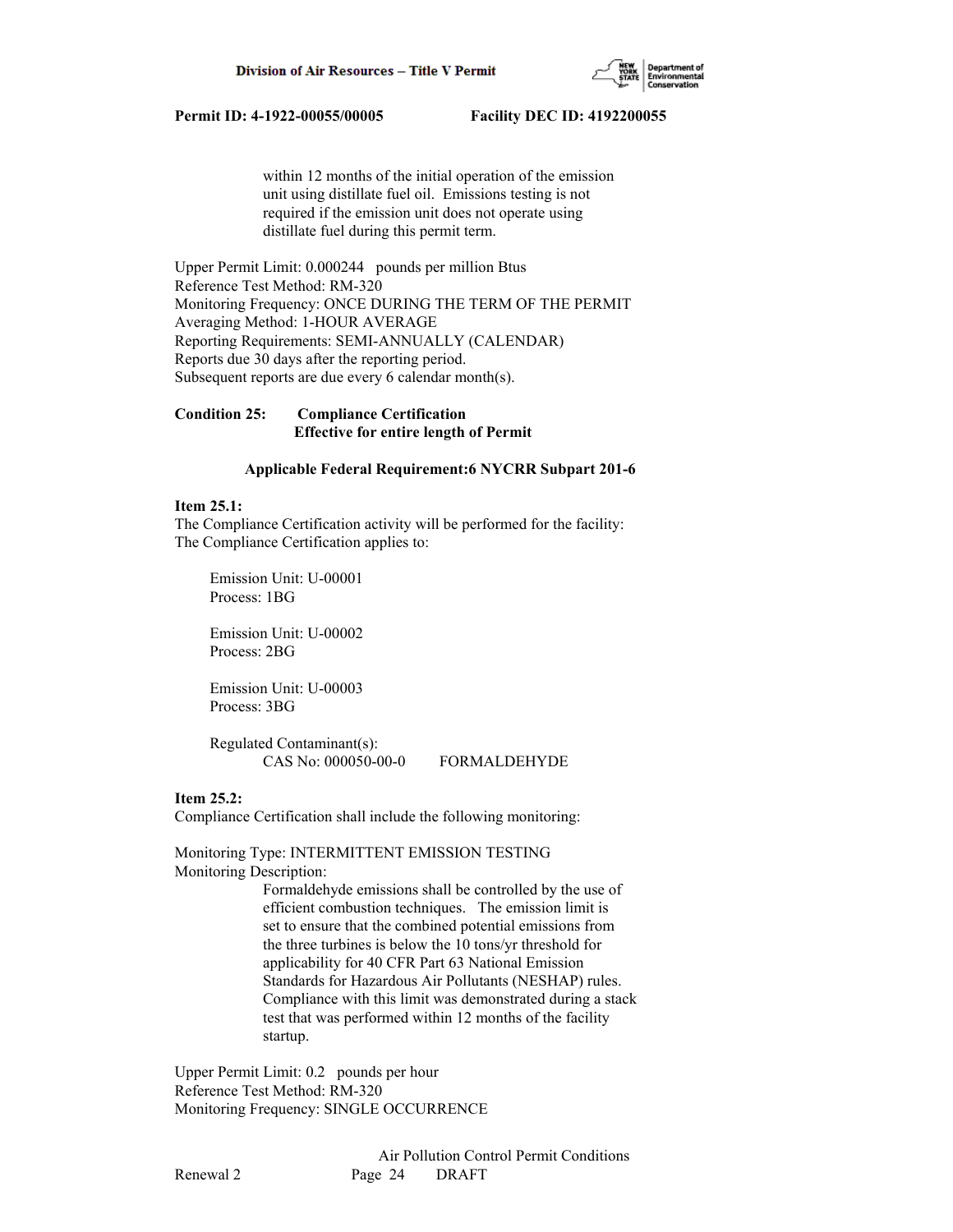

Averaging Method: 1-HOUR AVERAGE Reporting Requirements: ONCE / BATCH OR MONITORING OCCURRENCE

**Condition 26: Compliance Certification Effective for entire length of Permit**

# **Applicable Federal Requirement:6 NYCRR Subpart 201-6**

# **Item 26.1:**

The Compliance Certification activity will be performed for the facility: The Compliance Certification applies to:

 Emission Unit: U-00001 Process: 1SG

 Emission Unit: U-00002 Process: 2SG

 Emission Unit: U-00003 Process: 3SG

 Regulated Contaminant(s): CAS No: 000630-08-0 CARBON MONOXIDE

#### **Item 26.2:**

Compliance Certification shall include the following monitoring:

Monitoring Type: CONTINUOUS EMISSION MONITORING (CEM) Monitoring Description:

> The facility shall install, maintain, calibrate, and operate a continuous emission monitor (CEM) for carbon monoxide (CO) and shall limit the concentration of carbon monoxide during periods of startup and shutdown to no more than 3000 ppm based on each 1-hour block average for the entire startup or shutdown period while firing natural gas.

 Emissions in excess of this limit shall be reported through the facility's excess emissions report. All records shall be maintained by the facility for a minimum of five years.

Manufacturer Name/Model Number: SIEMENS ULTRAMAT 23 (high), 6E (low-med) or equivalent Upper Permit Limit: 3000 parts per million by volume (dry, corrected to 15% O2) Reference Test Method: 40 CFR 60 Appendix B and F Monitoring Frequency: CONTINUOUS Averaging Method: 1-HOUR AVERAGE Reporting Requirements: SEMI-ANNUALLY (CALENDAR) Reports due 30 days after the reporting period. Subsequent reports are due every 6 calendar month(s).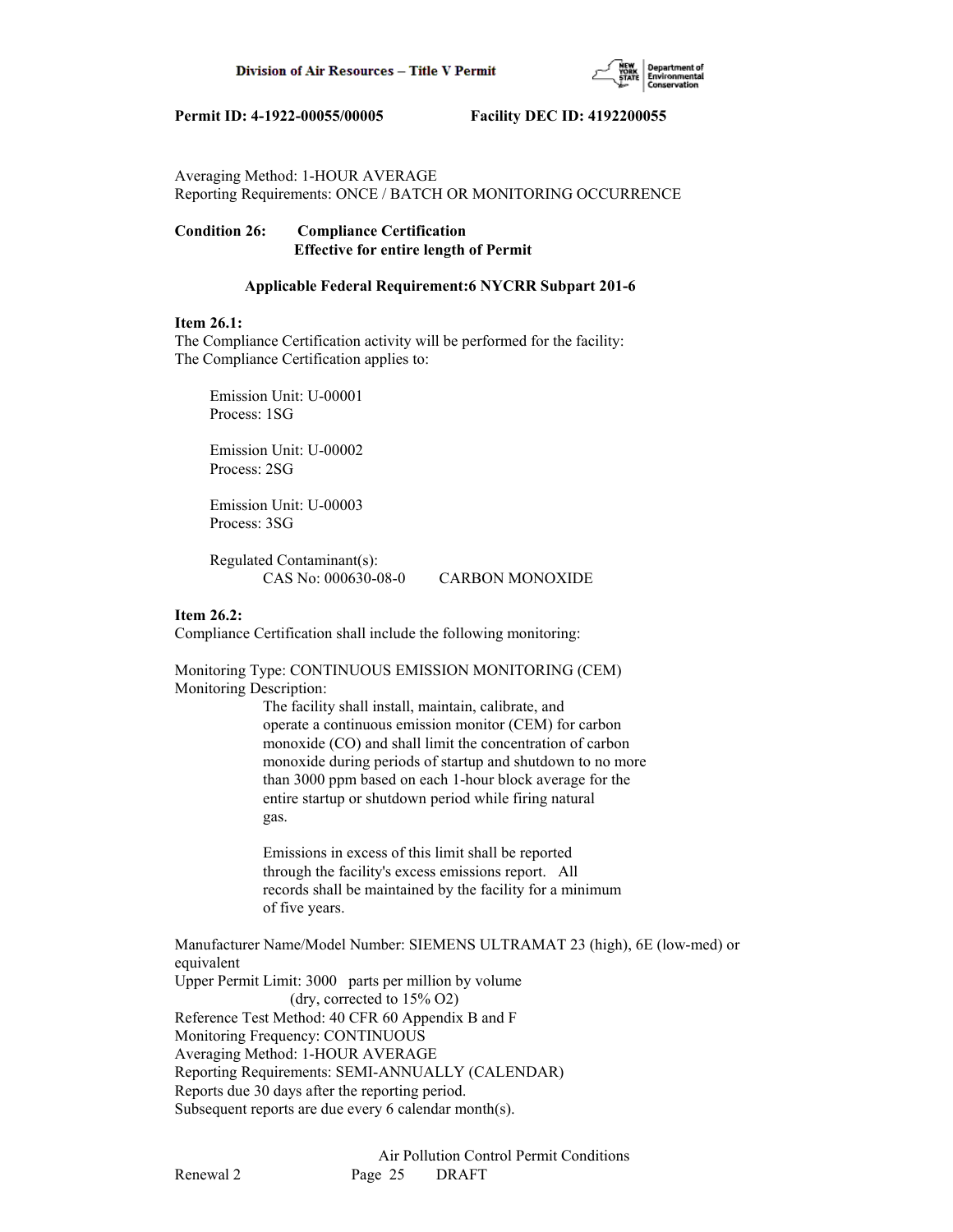

# **Condition 27: Compliance Certification Effective for entire length of Permit**

# **Applicable Federal Requirement:6 NYCRR Subpart 201-6**

# **Item 27.1:**

The Compliance Certification activity will be performed for the facility: The Compliance Certification applies to:

 Emission Unit: U-00001 Process: 1SG

 Emission Unit: U-00002 Process: 2SG

 Emission Unit: U-00003 Process: 3SG

 Regulated Contaminant(s): CAS No: 000630-08-0 CARBON MONOXIDE

#### **Item 27.2:**

Compliance Certification shall include the following monitoring:

Monitoring Type: CONTINUOUS EMISSION MONITORING (CEM) Monitoring Description:

> The facility shall install, calibrate, maintain, and operate a continuous emissions monitor for carbon monoxide (CO) and shall limit the emissions of CO during periods of startup and shutdown to no more than 7500 lb/hr based on each 1-hour block average for the entire startup or shutdown period while firing natural gas.

 Emissions in excess of this limit shall be reported through the facility's excess emissions report. All records shall be maintained by the facility for a minimum of five years.

Manufacturer Name/Model Number: SIEMENS ULTRAMAT 23 (high), 6E (low-med) or equivalent Upper Permit Limit: 7500 pounds per hour Reference Test Method: 40 CFR 60 Appendix B and F Monitoring Frequency: CONTINUOUS

Averaging Method: 1-HOUR AVERAGE Reporting Requirements: SEMI-ANNUALLY (CALENDAR) Reports due 30 days after the reporting period.

Subsequent reports are due every 6 calendar month(s).

**Condition 28: Compliance Certification Effective for entire length of Permit**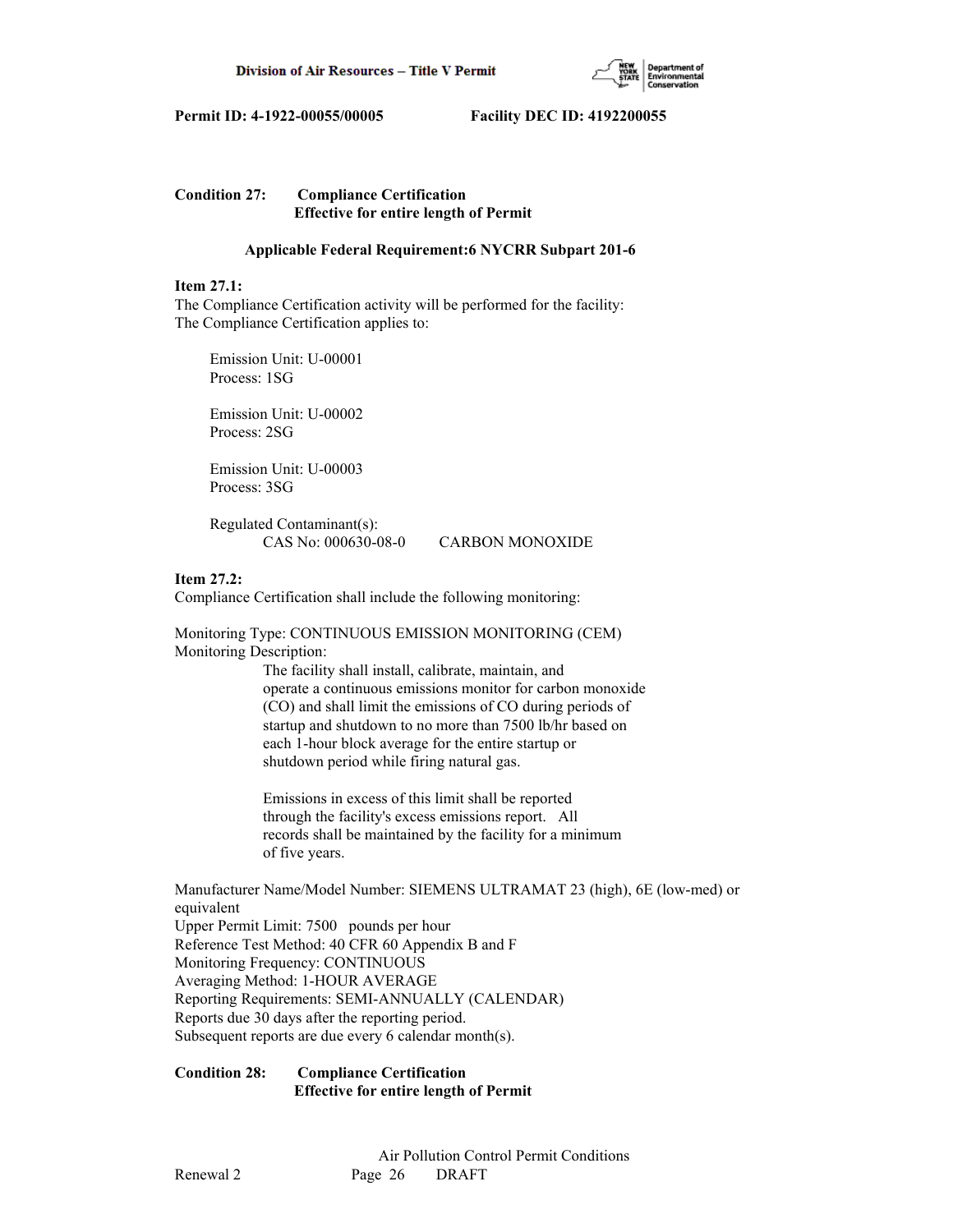

#### **Applicable Federal Requirement:6 NYCRR Subpart 201-6**

# **Item 28.1:**

The Compliance Certification activity will be performed for the facility: The Compliance Certification applies to:

 Emission Unit: U-00001 Process: 1SG

 Emission Unit: U-00002 Process: 2SG

 Emission Unit: U-00003 Process: 3SG

| Regulated Contaminant(s): |                           |
|---------------------------|---------------------------|
| CAS No: 000630-08-0       | <b>CARBON MONOXIDE</b>    |
| $CAS No: ONY210-00-0$     | <b>OXIDES OF NITROGEN</b> |

### **Item 28.2:**

Compliance Certification shall include the following monitoring:

Monitoring Type: MONITORING OF PROCESS OR CONTROL DEVICE PARAMETERS AS SURROGATE

Monitoring Description:

 Shutdown is defined as the period of time from when the combustion turbine load decreases below the Minimum Emissions Compliance Load (MECL) until fuel combustion is stopped. The duration of a shutdown shall not exceed one hour.

 The facility shall record the date and time of each shutdown event. A report consisting of the recorded information shall be submitted to the Department with the facility's required excess emissions report. All records shall be maintained and readily available for a minimum of five years.

Parameter Monitored: DURATION OF SHUTDOWN Upper Permit Limit: 1 hours Monitoring Frequency: CONTINUOUS Averaging Method: MAXIMUM - NOT TO EXCEED STATED VALUE - SEE MONITORING DESCRIPTION Reporting Requirements: SEMI-ANNUALLY (CALENDAR) Reports due 30 days after the reporting period. Subsequent reports are due every 6 calendar month(s).

# **Condition 29: Compliance Certification Effective for entire length of Permit**

### **Applicable Federal Requirement:6 NYCRR Subpart 201-6**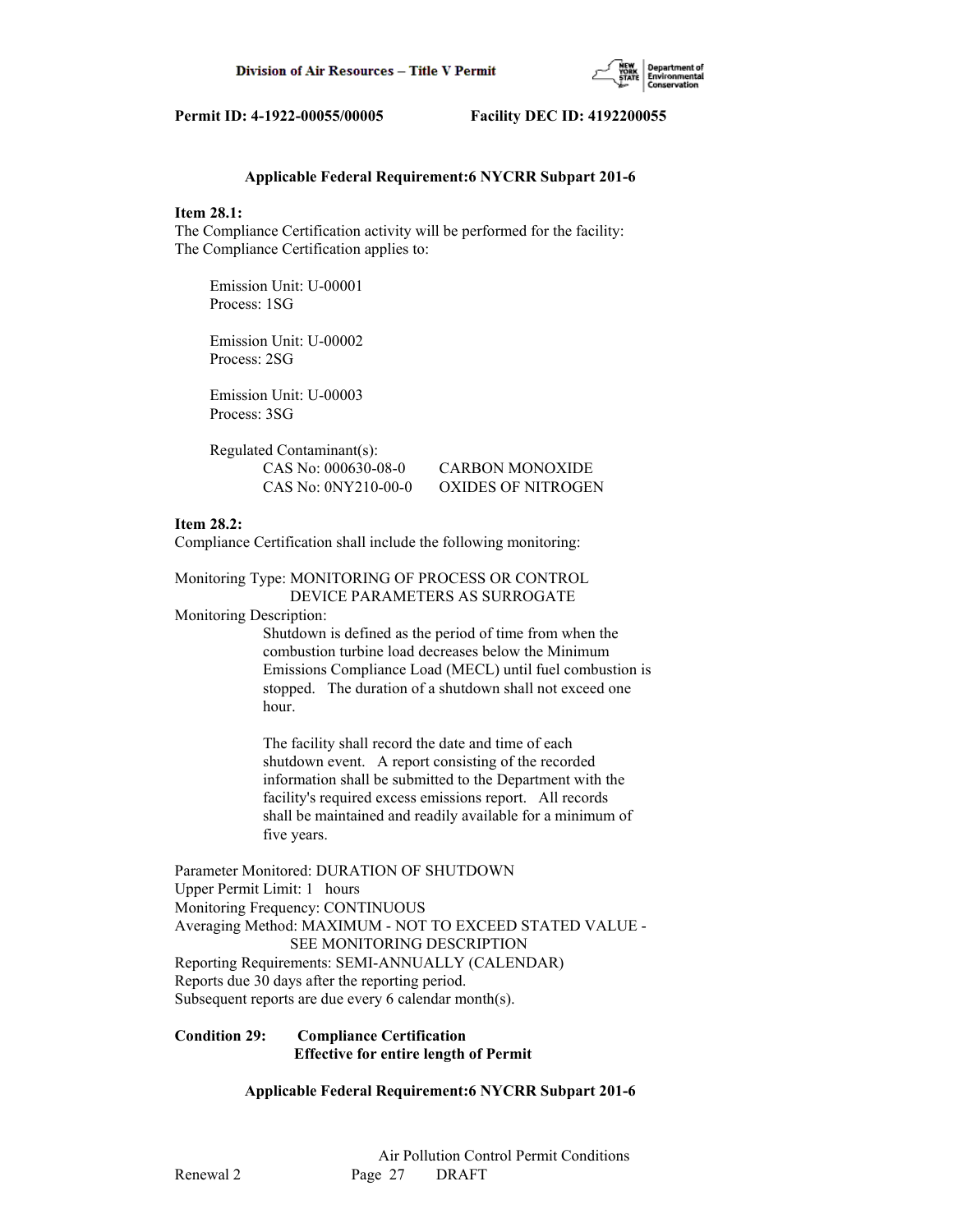

### **Item 29.1:**

The Compliance Certification activity will be performed for the facility: The Compliance Certification applies to:

 Emission Unit: U-00001 Process: 1SG

 Emission Unit: U-00002 Process: 2SG

 Emission Unit: U-00003 Process: 3SG

| Regulated Contaminant(s): |                           |
|---------------------------|---------------------------|
| CAS No: 000630-08-0       | CARBON MONOXIDE           |
| $CAS No: ONY210-00-0$     | <b>OXIDES OF NITROGEN</b> |

#### **Item 29.2:**

Compliance Certification shall include the following monitoring:

### Monitoring Type: MONITORING OF PROCESS OR CONTROL DEVICE PARAMETERS AS SURROGATE

Monitoring Description:

 Startup is defined as the time that is required to increase the combustion turbine load up to 75%. This time period is dependent on the initial temperature of the steam turbine high pressure (HP) section rotor. There will be three different startup periods based on that initial temperature: hot start, warm start, and cold start. In addition, a limited number of startup evens are authorized each year for adjustment and tuning of the combustion turbine controls.

 A warm start is defined as a startup (from ignition to 75% load) of the combustion turbine with an initial steam turbine HP rotor temperature of greater than or equal to 300 degrees Fahrenheit, but less than or equal to 800F. The duration of a warm startup shall not exceed six hours.

 The facility shall record the date and time of each startup event. A report consisting of the recorded information shall be submitted to the Department with the facility's required excess emissions report. All records shall be maintained and readily available for a minimum of five years.

Parameter Monitored: DURATION OF START UP Upper Permit Limit: 6 hours Reference Test Method: N/A Monitoring Frequency: CONTINUOUS Averaging Method: MAXIMUM - NOT TO EXCEED STATED VALUE -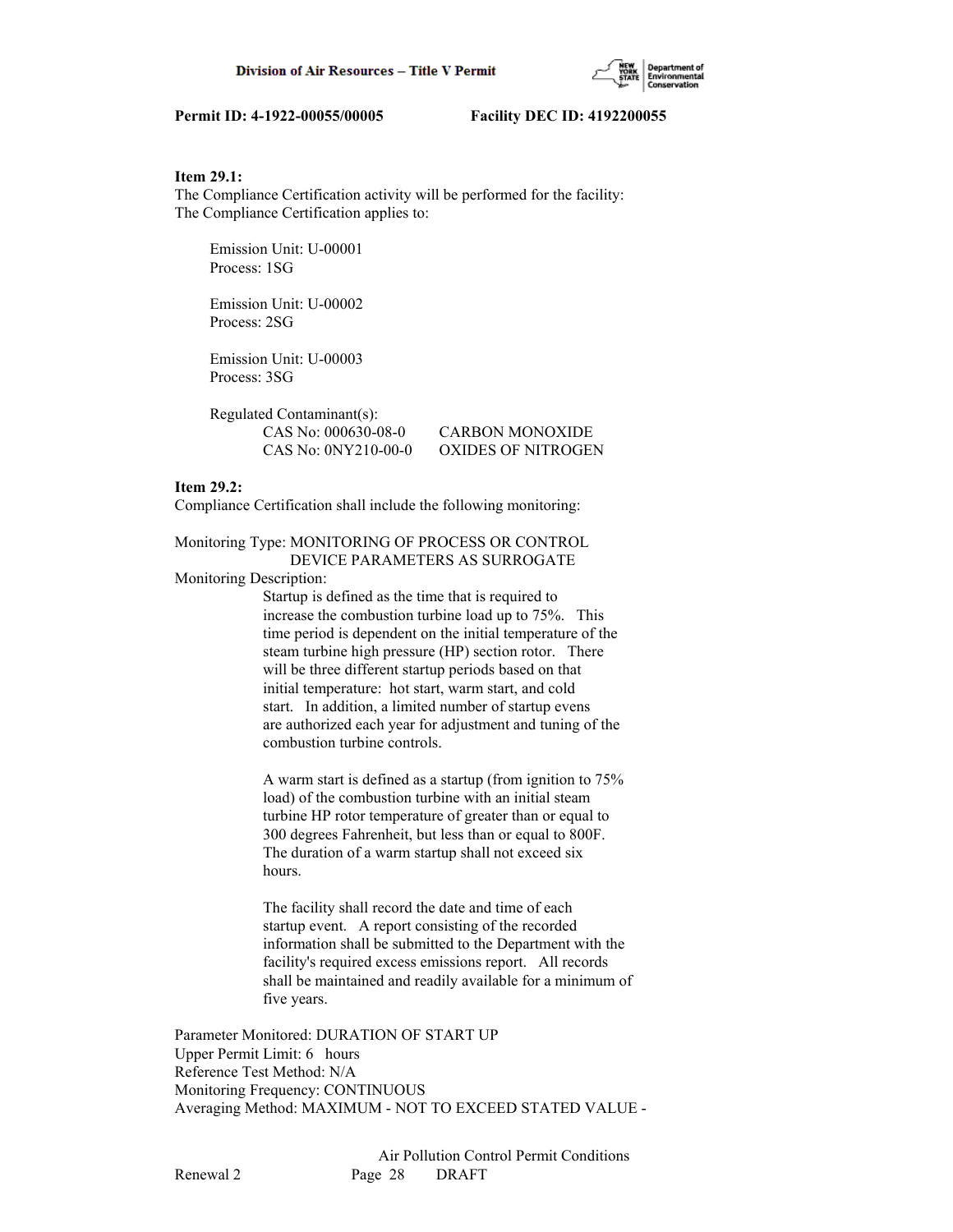

#### SEE MONITORING DESCRIPTION

Reporting Requirements: SEMI-ANNUALLY (CALENDAR) Reports due 30 days after the reporting period. Subsequent reports are due every 6 calendar month(s).

# **Condition 30: Compliance Certification Effective for entire length of Permit**

#### **Applicable Federal Requirement:6 NYCRR Subpart 201-6**

#### **Item 30.1:**

The Compliance Certification activity will be performed for the facility: The Compliance Certification applies to:

 Emission Unit: U-00001 Process: 1SG

 Emission Unit: U-00002 Process: 2SG

 Emission Unit: U-00003 Process: 3SG

 Regulated Contaminant(s): CAS No: 000630-08-0 CARBON MONOXIDE CAS No: 0NY210-00-0 OXIDES OF NITROGEN

# **Item 30.2:**

Compliance Certification shall include the following monitoring:

Monitoring Type: MONITORING OF PROCESS OR CONTROL DEVICE PARAMETERS AS SURROGATE

Monitoring Description:

 Startup is defined as the time that is required to increase the combustion turbine load up to 75%. This time period is dependent on the initial temperature of the steam turbine high pressure (HP) section rotor. There will be three different startup periods based on that initial temperature: hot start, warm start, and cold start. In addition, a limited number of extended startup events are authorized each year for adjustment and tuning of the combustion turbine controls.

 A cold start is defined as a startup (from ignition to 75% load) of the combustion turbine with an initial steam turbine HP rotor temperature of less than 300 degrees Fahrenheit. The duration of a cold startup shall not exceed eight hours.

 The facility shall record the date and time of each startup event. A report consisting of the recorded information shall be submitted to the Department with the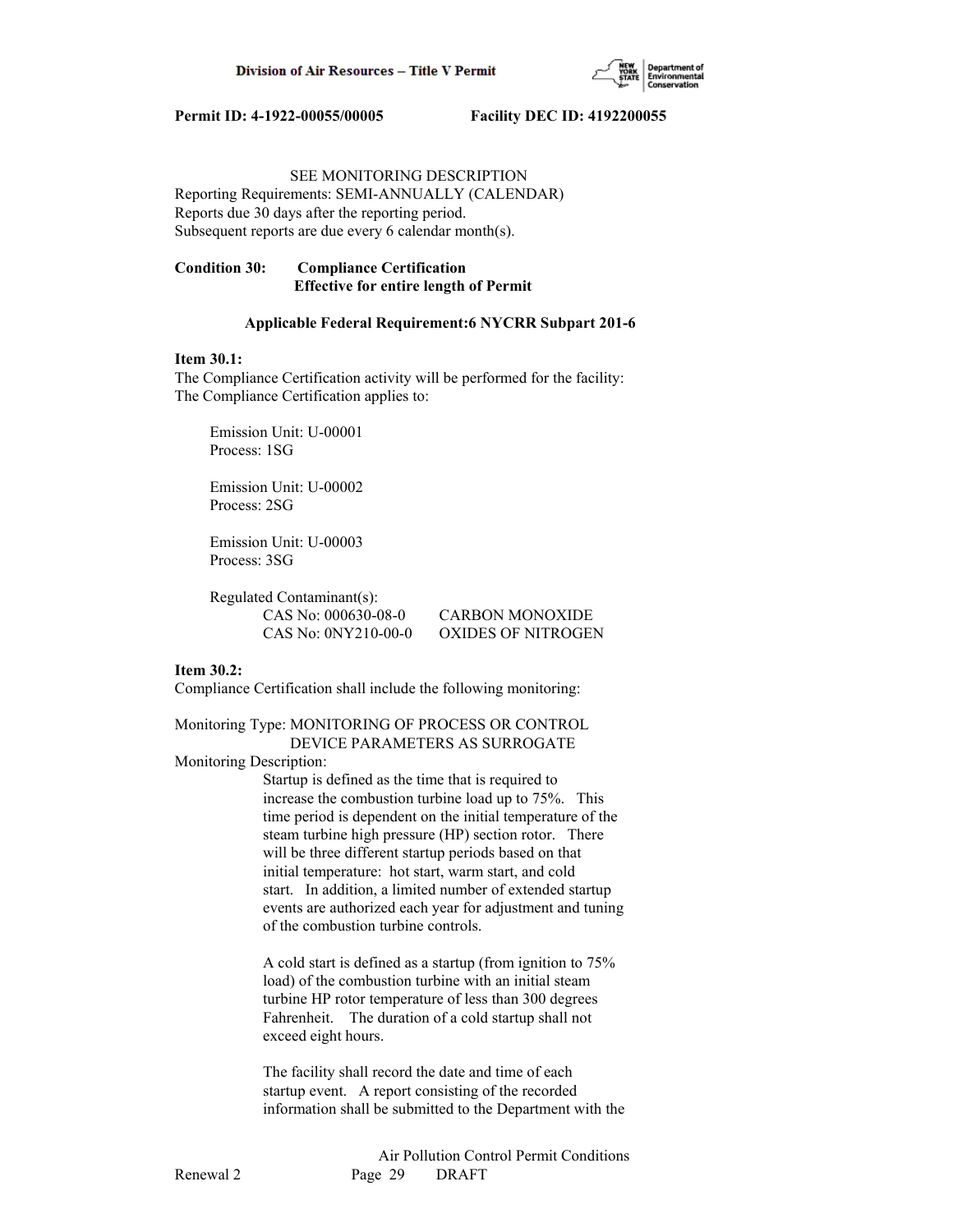

 facility's required excess emissions report. All records shall be maintained and readily available for a minimum of five years.

Parameter Monitored: DURATION OF START UP Upper Permit Limit: 8 hours Monitoring Frequency: CONTINUOUS Averaging Method: MAXIMUM - NOT TO EXCEED STATED VALUE - SEE MONITORING DESCRIPTION Reporting Requirements: SEMI-ANNUALLY (CALENDAR) Reports due 30 days after the reporting period. Subsequent reports are due every 6 calendar month(s).

**Condition 31: Compliance Certification Effective for entire length of Permit**

### **Applicable Federal Requirement:6 NYCRR Subpart 201-6**

# **Item 31.1:**

The Compliance Certification activity will be performed for the facility: The Compliance Certification applies to:

 Emission Unit: U-00001 Process: 1SG

 Emission Unit: U-00002 Process: 2SG

 Emission Unit: U-00003 Process: 3SG

 Regulated Contaminant(s): CAS No: 0NY210-00-0 OXIDES OF NITROGEN

#### **Item 31.2:**

Compliance Certification shall include the following monitoring:

Monitoring Type: CONTINUOUS EMISSION MONITORING (CEM) Monitoring Description:

> The facility shall install, calibrate, maintain, and operate a continuous emissions monitor for nitrogen oxides (NOx) and shall limit the concentration of NOx during periods of startup and shutdown to no more than 75 ppm based on a 3 hour block average for the entire startup or shutdown period while firing natural gas.

 Emissions in excess of this limit shall be reported through the facility's excess emissions report. All records shall be maintained by the facility for a minimum of five years.

Manufacturer Name/Model Number: Thermo Model 42i or equivalent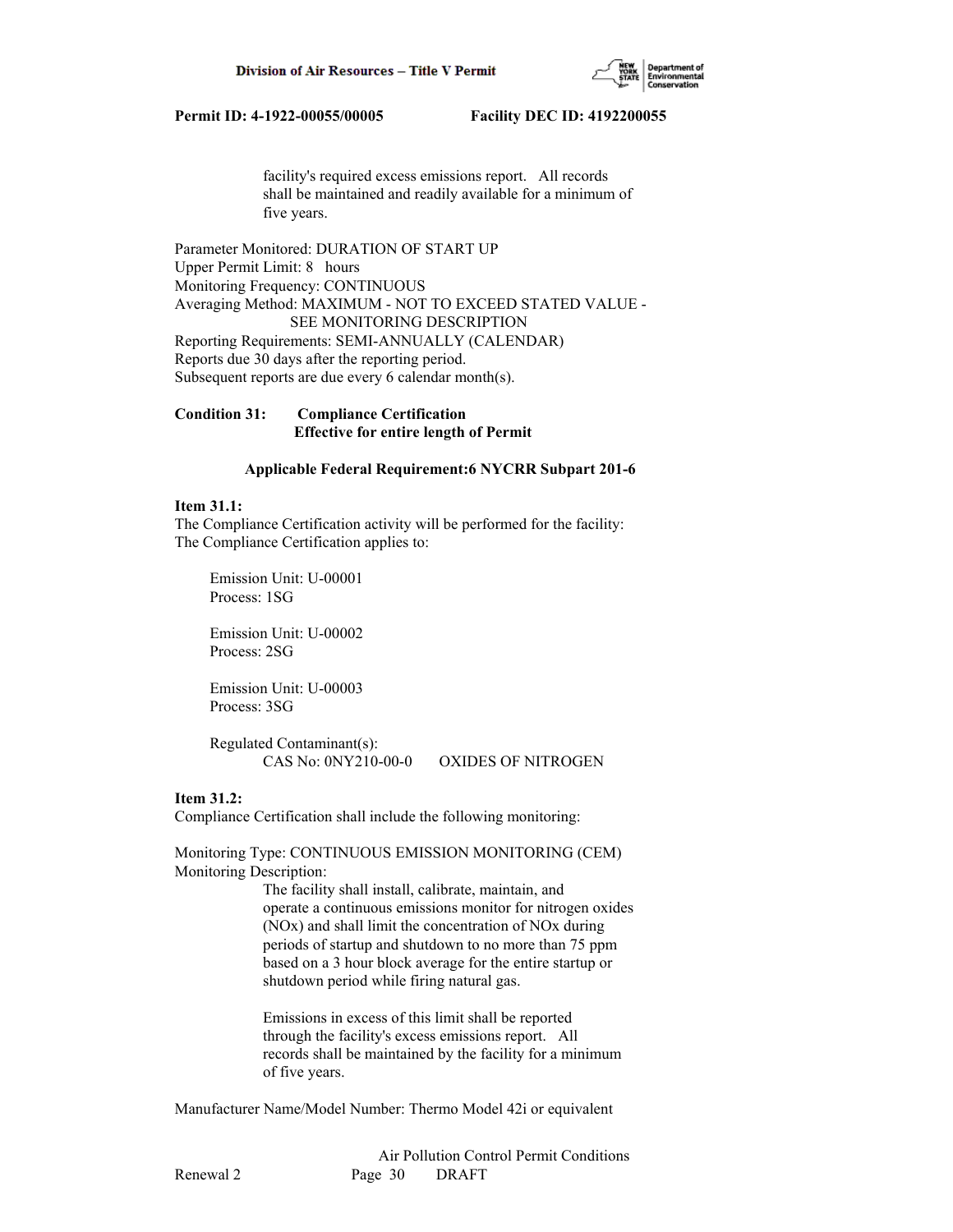

Upper Permit Limit: 75 parts per million by volume (dry, corrected to 15% O2) Reference Test Method: 40 CFR 60 Appendix B and F Monitoring Frequency: CONTINUOUS Averaging Method: 3-HOUR BLOCK AVERAGE Reporting Requirements: SEMI-ANNUALLY (CALENDAR) Reports due 30 days after the reporting period. Subsequent reports are due every 6 calendar month(s).

# **Condition 32: Compliance Certification Effective for entire length of Permit**

#### **Applicable Federal Requirement:6 NYCRR Subpart 201-6**

#### **Item 32.1:**

The Compliance Certification activity will be performed for the facility: The Compliance Certification applies to:

 Emission Unit: U-00001 Process: 1SG

 Emission Unit: U-00002 Process: 2SG

 Emission Unit: U-00003 Process: 3SG

 Regulated Contaminant(s): CAS No: 0NY210-00-0 OXIDES OF NITROGEN

# **Item 32.2:**

Compliance Certification shall include the following monitoring:

Monitoring Type: CONTINUOUS EMISSION MONITORING (CEM) Monitoring Description:

> The facility shall install, calibrate, maintain, and operate a continuous emissions monitor for nitrogen oxides (NOx) and shall limit the concentration of NOx during periods of startup and shutdown to no more than 350 lb/hr based on a 3 hour block average for the entire startup or shutdown period while firing natural gas.

 Emissions in excess of this limit shall be reported through the facility's excess emissions report. All records shall be maintained by the facility for a minimum of five years.

Manufacturer Name/Model Number: Thermo Model 42i or equivalent Upper Permit Limit: 350 pounds per hour Reference Test Method: 40 CFR 60 Appendix B and F Monitoring Frequency: CONTINUOUS Averaging Method: 3-HOUR BLOCK AVERAGE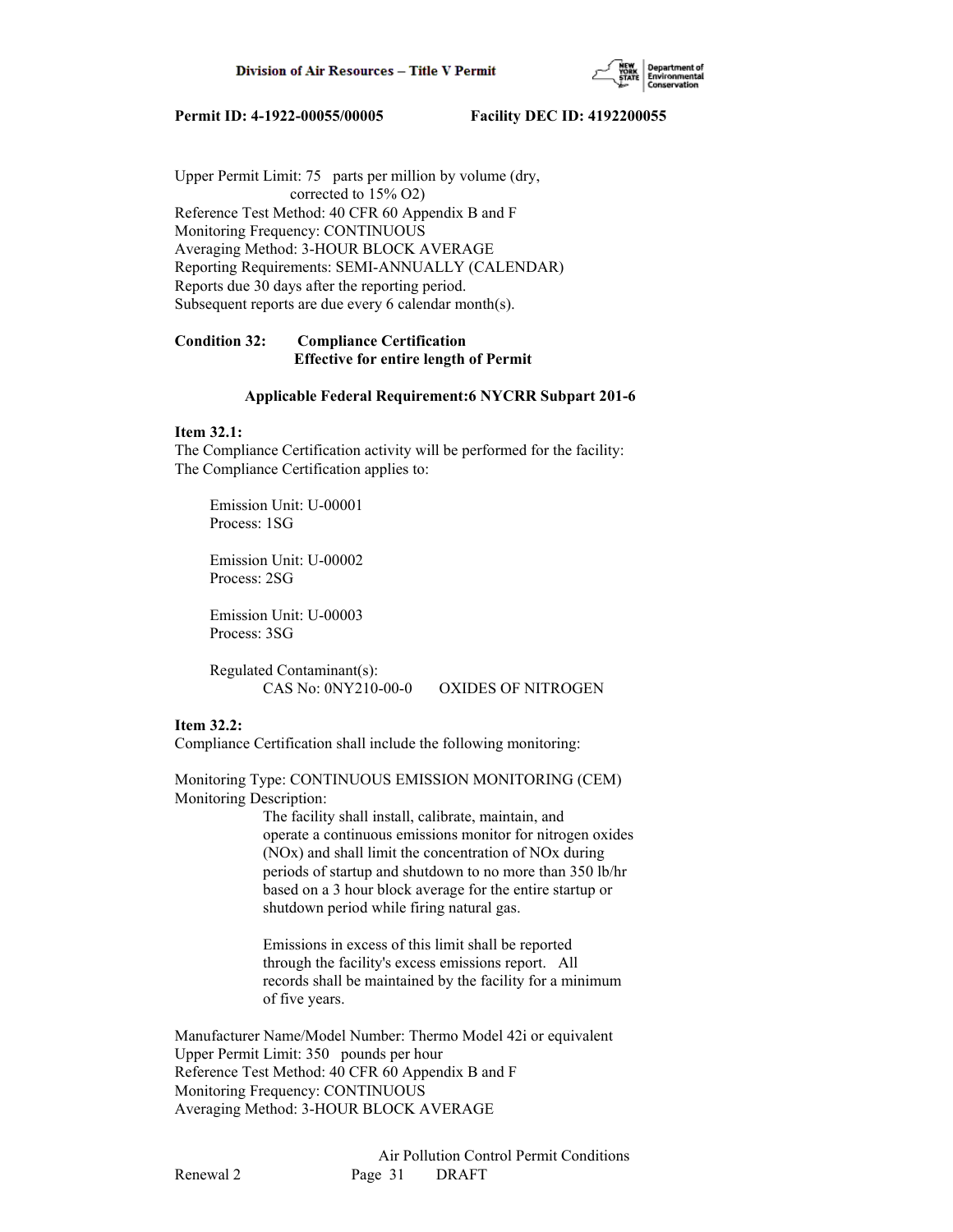

Reporting Requirements: SEMI-ANNUALLY (CALENDAR) Reports due 30 days after the reporting period. Subsequent reports are due every 6 calendar month(s).

# **Condition 33: Compliance Certification Effective for entire length of Permit**

### **Applicable Federal Requirement:6 NYCRR Subpart 201-6**

## **Item 33.1:**

The Compliance Certification activity will be performed for the facility: The Compliance Certification applies to:

 Emission Unit: U-00001 Process: 1SG

 Emission Unit: U-00002 Process: 2SG

 Emission Unit: U-00003 Process: 3SG

 Regulated Contaminant(s): CAS No: 000630-08-0 CARBON MONOXIDE CAS No: 0NY210-00-0 OXIDES OF NITROGEN

## **Item 33.2:**

Compliance Certification shall include the following monitoring:

### Monitoring Type: MONITORING OF PROCESS OR CONTROL DEVICE PARAMETERS AS SURROGATE

### Monitoring Description:

 Startup is defined as the time that is required to increase the combustion turbine load up to 75%. This time period is dependent on the initial temperature of the steam turbine high pressure (HP) section rotor. There will be three different startup periods based on that initial temperature: hot start, warm start, and cold start. In addition, a limited number of extended startup events are authorized each year for adjustment and tuning of the combustion turbine controls.

 A hot start is defined as a startup (from ignition to 75% load) of the combustion turbine with an initial steam turbine HP rotor temperature of greater than 800 degrees Fahrenheit. The duration of a hot startup shall not exceed three hours.

 The facility shall record the date and time of each startup event. A report consisting of the recorded information shall be submitted to the Department with the facility's required excess emissions report. All records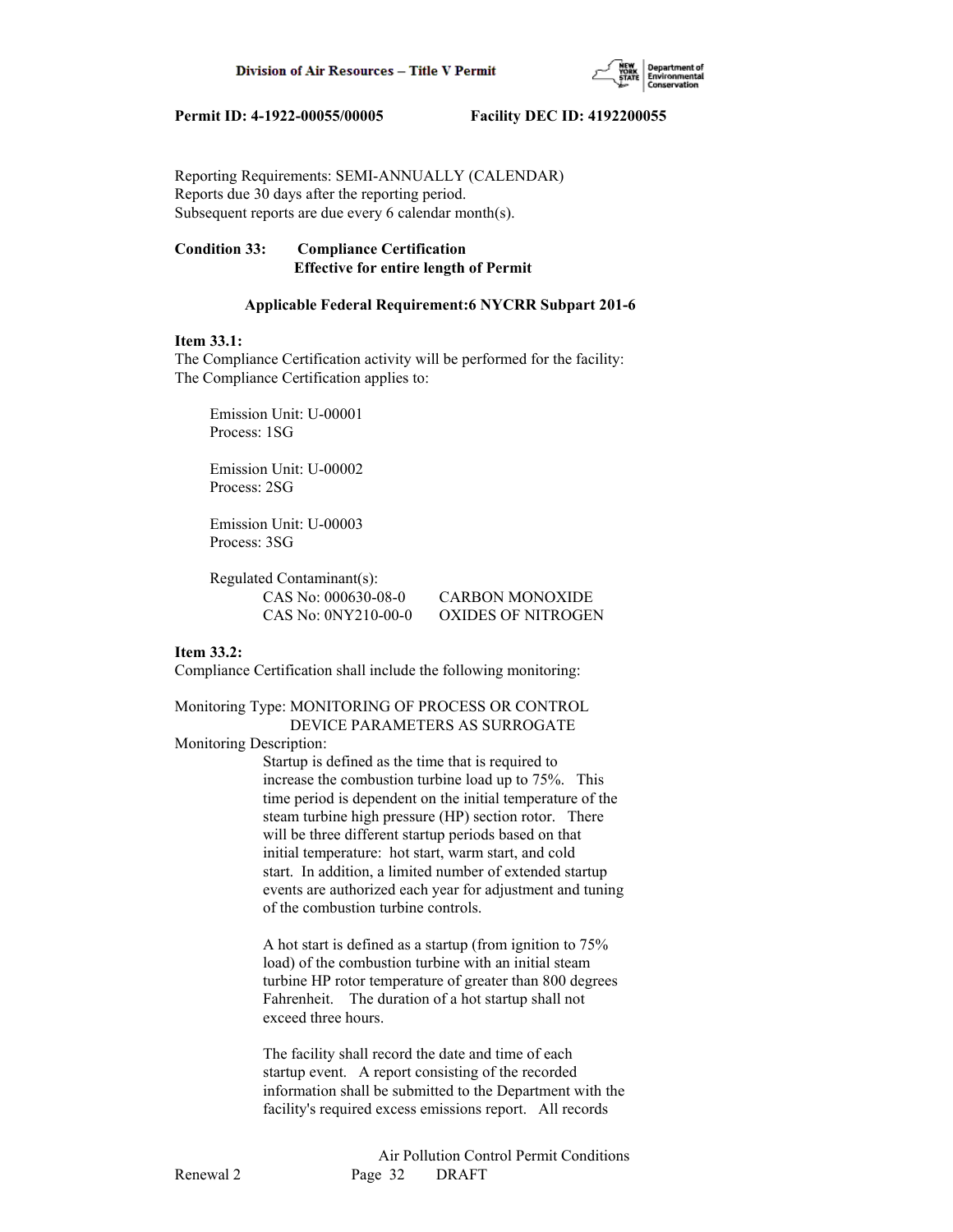

 shall be maintained and readily available for a minimum of five years.

Parameter Monitored: DURATION OF START UP Upper Permit Limit: 3 hours Reference Test Method: N/A Monitoring Frequency: CONTINUOUS Averaging Method: MAXIMUM - NOT TO EXCEED STATED VALUE - SEE MONITORING DESCRIPTION Reporting Requirements: SEMI-ANNUALLY (CALENDAR) Reports due 30 days after the reporting period. Subsequent reports are due every 6 calendar month(s).

# **Condition 34: Progress Reports Due Semiannually Effective for entire length of Permit**

## **Applicable Federal Requirement:6 NYCRR 201-6.4 (d) (4)**

## **Item 34.1:**

Progress reports consistent with an applicable schedule of compliance are to be submitted at least semiannually, or at a more frequent period if specified in the applicable requirement or by the department. Such progress reports shall contain the following:

(i) dates for achieving the activities, milestones, or compliance required in the schedule of compliance, and dates when such activities, milestones or compliance were achieved; and

(ii) an explanation of why any dates in the schedule of compliance were not or will not be met, and any preventive or corrective measures adopted.

# **Condition 35: Operational Flexibility Effective for entire length of Permit**

## **Applicable Federal Requirement:6 NYCRR 201-6.4 (f)**

## **Item 35.1:**

A permit modification is not required for changes that are provided for in the permit. Such changes include approved alternate operating scenarios and changes that have been submitted and approved pursuant to an established operational flexibility protocol and the requirements of this section. Each such change cannot be a modification under any provision of Title I of the Clean Air Act or exceed, or cause the facility to exceed, an emissions cap or limitation in the permit. The facility owner or operator must incorporate all changes into any compliance certifications, record keeping, and/or reporting required by the permit.

# **Condition 36: Visible Emissions Limited Effective for entire length of Permit**

# **Applicable Federal Requirement:6 NYCRR 211.2**

**Item 36.1:**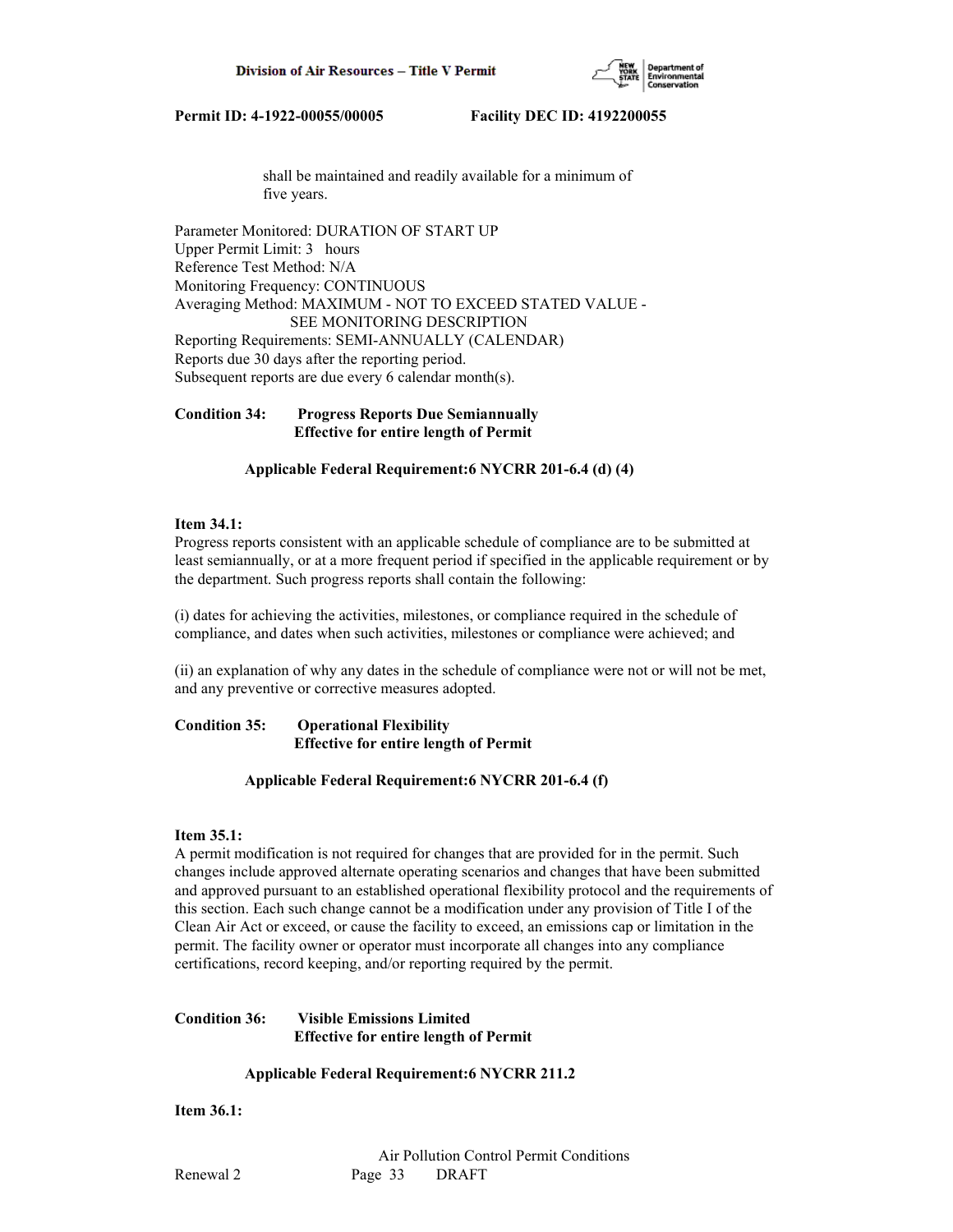

Except as permitted by a specific part of this Subchapter and for open fires for which a restricted burning permit has been issued, no person shall cause or allow any air contamination source to emit any material having an opacity equal to or greater than 20 percent (six minute average) except for one continuous six-minute period per hour of not more than 57 percent opacity.

# **Condition 37: Compliance Certification Effective for entire length of Permit**

## **Applicable Federal Requirement:6 NYCRR 225-1.2 (d)**

## **Item 37.1:**

The Compliance Certification activity will be performed for the Facility.

**Item 37.2:**

Compliance Certification shall include the following monitoring:

## Monitoring Type: WORK PRACTICE INVOLVING SPECIFIC OPERATIONS

Monitoring Description:

 Owners or operators of emission sources that fire distillate oil are limited to a 0.0015 percent sulfur content by weight of the fuel. Compliance with the sulfur-in-fuel limitation is based on fuel vendor receipts. All fuel vendor receipts must be maintained on site or at a Department approved alternative location for a minimum of five years.

 Note - Process sources and incinerators must comply with the above requirements on or after July 1, 2023.

Work Practice Type: PARAMETER OF PROCESS MATERIAL Process Material: FUEL OIL Parameter Monitored: SULFUR CONTENT Upper Permit Limit: 0.0015 percent by weight Monitoring Frequency: PER DELIVERY Averaging Method: MAXIMUM - NOT TO BE EXCEEDED AT ANY TIME (INSTANTANEOUS/DISCRETE OR GRAB) Reporting Requirements: SEMI-ANNUALLY (CALENDAR) Reports due 30 days after the reporting period. Subsequent reports are due every 6 calendar month(s).

# **Condition 38: Compliance Certification Effective for entire length of Permit**

## **Applicable Federal Requirement:6 NYCRR 227-2.4 (e) (2)**

## **Item 38.1:**

The Compliance Certification activity will be performed for the Facility.

 Regulated Contaminant(s): CAS No: 0NY210-00-0 OXIDES OF NITROGEN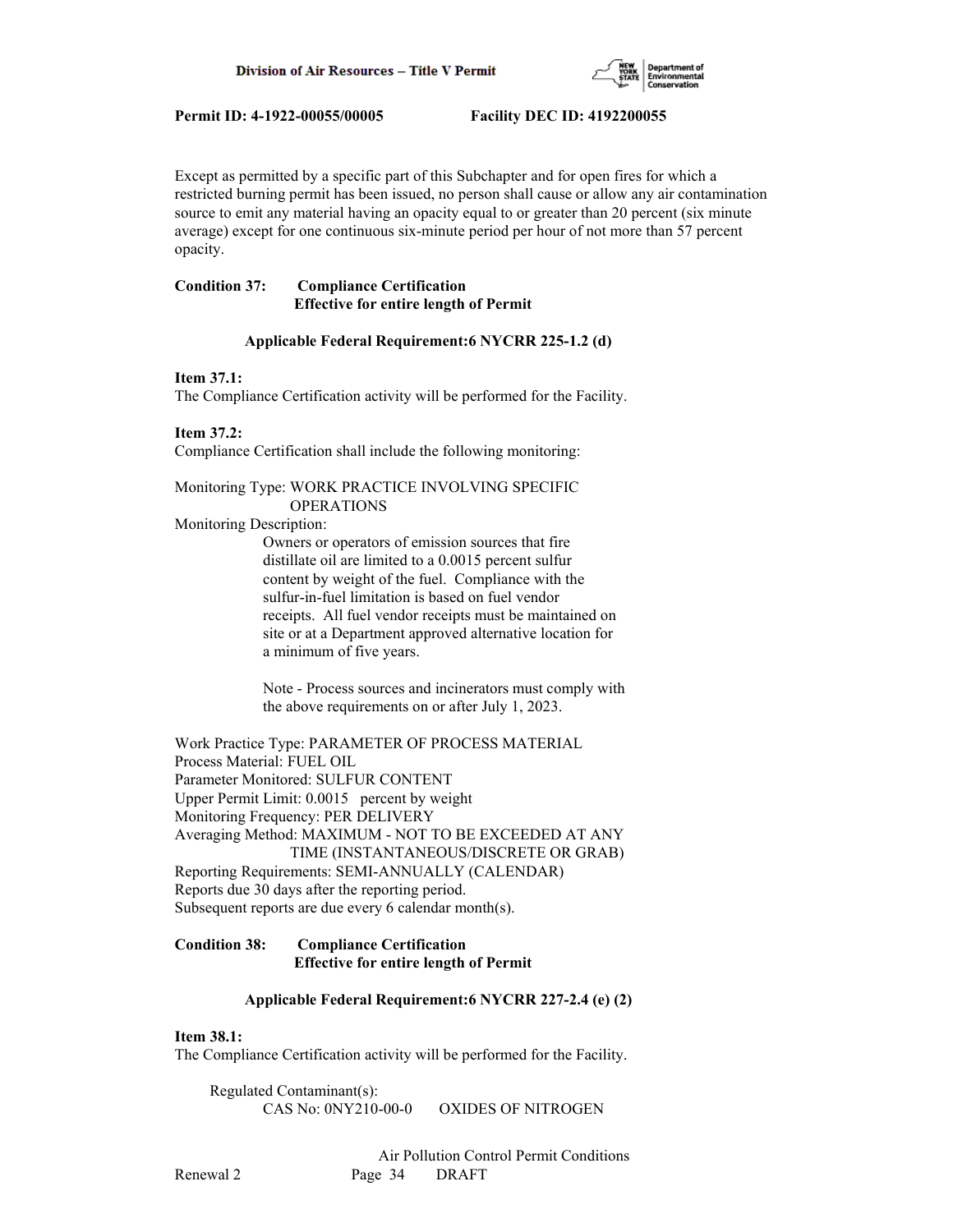

## **Item 38.2:**

Compliance Certification shall include the following monitoring:

Monitoring Type: RECORD KEEPING/MAINTENANCE PROCEDURES Monitoring Description:

> The owner or operator of a combined-cycle combustion turbine with a maximum heat input rate of 10 mmBtu/hr or greater must submit a case-by-case RACT analysis upon the submission of either a new or renewal application for a title V permit.

 This facility has determined that the current combustion turbine NOx emission controls (SCR and Dry Low NOx burners for natural gas and SCR and water injection for distillate fuel oil) and emission limits constitute BACT/LAER. Consequently, the NOx controls and emission limits contained in the permit also represent RACT.

 For any combined cycle combustion turbine having a maximum heat input rate greater than 250 mmBtu/hr, NOx emissions must be measured with a CEMS. The owner/operator must calculate block hourly arithmetic average emission rates using data points generated by the CEMS and expressed in terms of ppm on a dry volume basis, corrected to 15% oxygen.

Manufacturer Name/Model Number: Thermo 42i or equivalent Monitoring Frequency: CONTINUOUS Averaging Method: 1-HOUR AVERAGE Reporting Requirements: QUARTERLY (CALENDAR) Reports due 30 days after the reporting period. Subsequent reports are due every 3 calendar month(s).

# **Condition 39: Compliance Certification Effective for entire length of Permit**

## **Applicable Federal Requirement:6 NYCRR 231-2.5**

# **Item 39.1:**

The Compliance Certification activity will be performed for the facility: The Compliance Certification applies to:

| Emission Unit: U-00001<br>Process: 1BG | Emission Point: 00001 |
|----------------------------------------|-----------------------|
| Emission Unit: U-00002<br>Process: 2BG | Emission Point: 00002 |
| Emission Unit: U-00003<br>Process: 3BG | Emission Point: 00003 |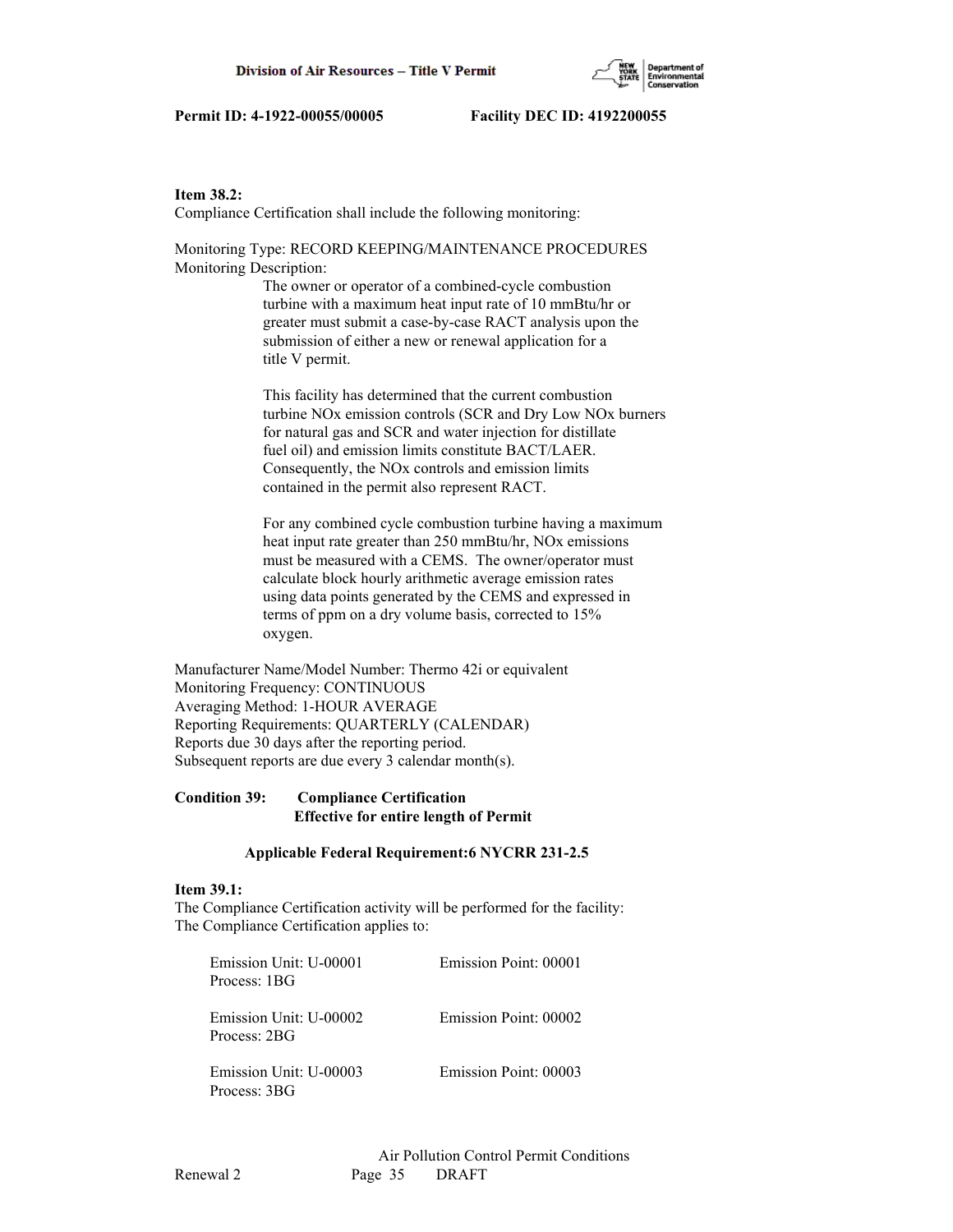

 Regulated Contaminant(s): CAS No: 0NY998-00-0 VOC

# **Item 39.2:**

Compliance Certification shall include the following monitoring:

Monitoring Type: INTERMITTENT EMISSION TESTING Monitoring Description: The facility shall limit emissions of VOC to less than 16.8 lb/hr. This limit is a discrete one hour average that applies while firing natural gas, and is based on the heat input corresponding to the higher heating value of

 the fuel. Compliance with this limit was demonstrated during a stack test that was performed within 12 months of the facility startup.

Upper Permit Limit: 16.8 pounds per hour Reference Test Method: RM-18/25A with Methane/Ethane backout or other app Monitoring Frequency: SINGLE OCCURRENCE Averaging Method: 1-HOUR AVERAGE Reporting Requirements: ONCE / BATCH OR MONITORING OCCURRENCE

# **Condition 40: Compliance Certification Effective for entire length of Permit**

## **Applicable Federal Requirement:6 NYCRR 231-2.5**

# **Item 40.1:**

The Compliance Certification activity will be performed for the facility: The Compliance Certification applies to:

| Emission Unit: U-00001<br>Process: 1BD           | Emission Point: 00001 |
|--------------------------------------------------|-----------------------|
| Emission Unit: U-00002<br>Process: 2RD           | Emission Point: 00002 |
| Emission Unit: U-00003<br>Process: 3BD           | Emission Point: 00003 |
| Regulated Contaminant(s):<br>CAS No: 0NY998-00-0 | OС                    |

### **Item 40.2:**

Compliance Certification shall include the following monitoring:

Monitoring Type: INTERMITTENT EMISSION TESTING Monitoring Description:

> The facility shall control the emissions of volatile organic compounds (VOC) to less than 39.2 pounds per hour as measured during a performance test once during the term of the permit. The limit is a discrete one hour average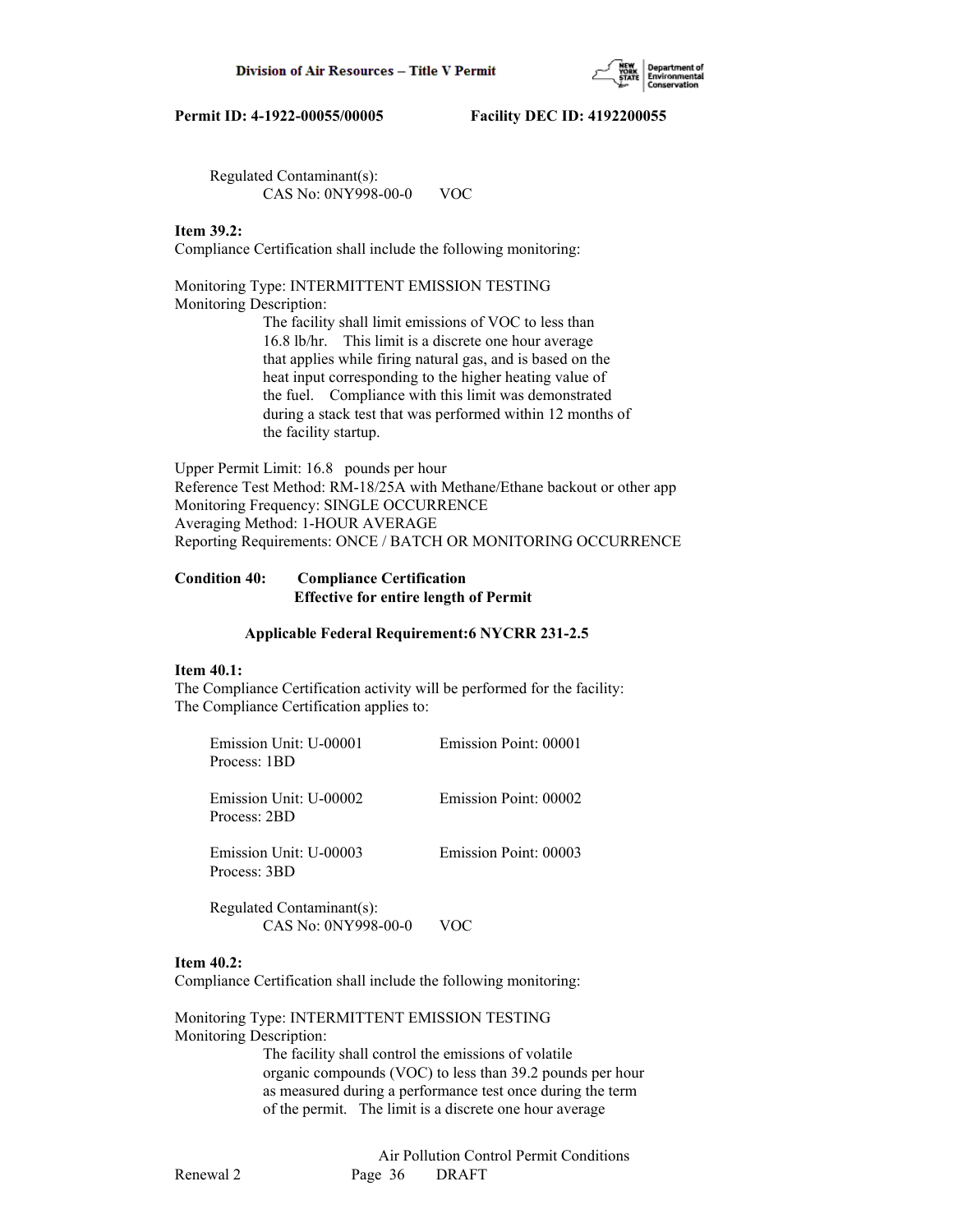

 which applies while firing oil, and is based on the heat input corresponding to the higher heating value of the fuel. Compliance with this limit will be demonstrated during a stack test that will be performed within 12 months of the initial operation of the emission unit using distillate fuel oil. Emissions testing is not required if the emission unit does not operate using distillate fuel during this permit term.

Upper Permit Limit: 39.2 pounds per hour Reference Test Method: RM-25A with Methane/Ethane backout or approved met Monitoring Frequency: ONCE DURING THE TERM OF THE PERMIT Averaging Method: 1-HOUR AVERAGE Reporting Requirements: SEMI-ANNUALLY (CALENDAR) Reports due 30 days after the reporting period. Subsequent reports are due every 6 calendar month(s).

# **Condition 41: Compliance Certification Effective for entire length of Permit**

## **Applicable Federal Requirement:6 NYCRR 231-2.5**

## **Item 41.1:**

The Compliance Certification activity will be performed for the facility: The Compliance Certification applies to:

Emission Unit: U-00001

Emission Unit: U-00002

Emission Unit: U-00003

 Regulated Contaminant(s): CAS No: 0NY998-00-0 VOC

## **Item 41.2:**

Compliance Certification shall include the following monitoring:

Monitoring Type: INTERMITTENT EMISSION TESTING Monitoring Description: Total VOC emissions from the three turbines shall not exceed 233.2 tons/yr on a 12-month rolling average basis. VOC emissions shall be calculated using the results of the most recent stack testing.

Upper Permit Limit: 233.2 tons per year Reference Test Method: RM-25 W/METHANE/ETHANE BACKOUT or other approved m Monitoring Frequency: AS REQUIRED - SEE PERMIT MONITORING DESCRIPTION Averaging Method: ANNUAL MAXIMUM ROLLED MONTHLY Reporting Requirements: SEMI-ANNUALLY (CALENDAR) Reports due 30 days after the reporting period.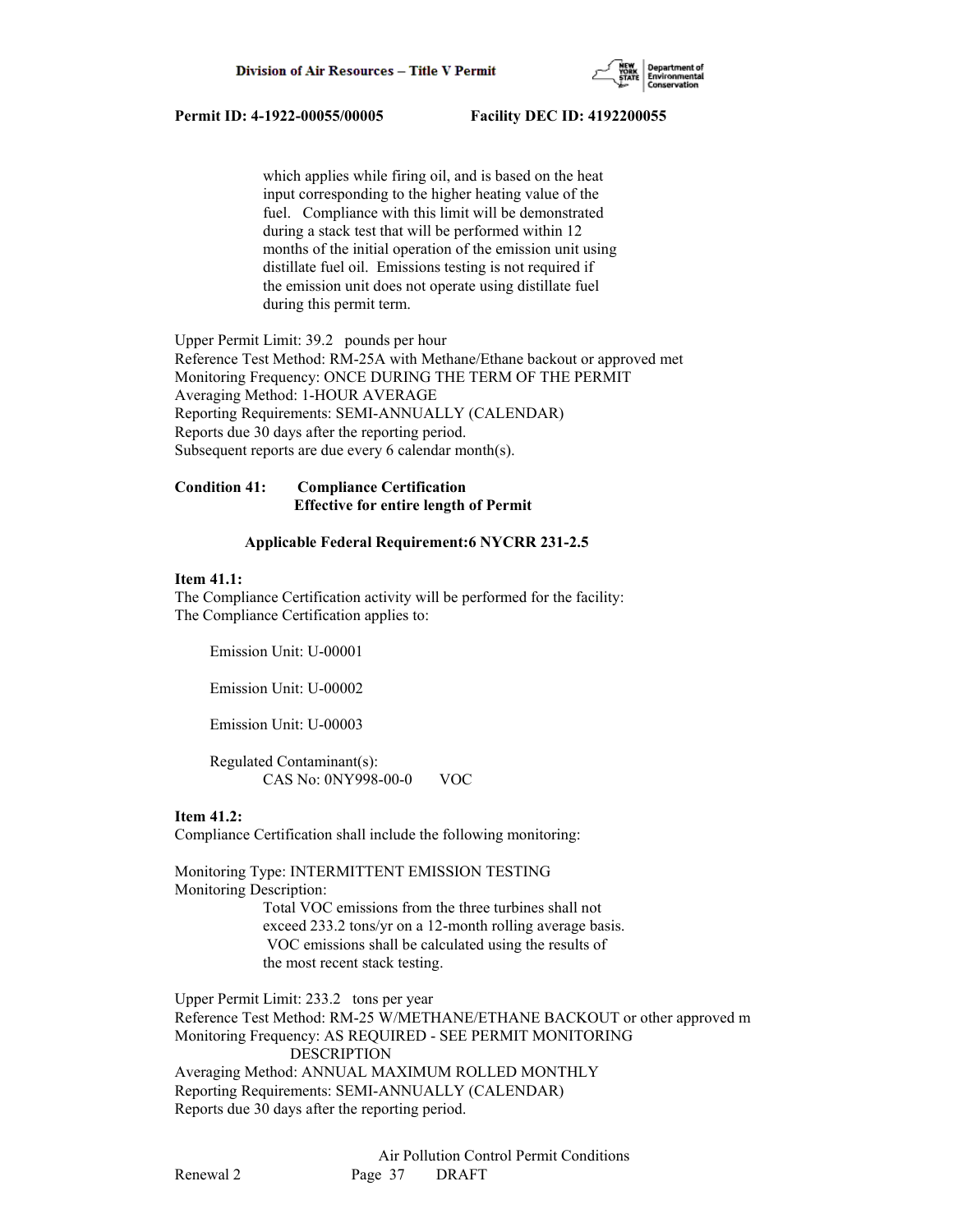

Subsequent reports are due every 6 calendar month(s).

# **Condition 42: Compliance Certification Effective for entire length of Permit**

# **Applicable Federal Requirement:6 NYCRR 231-2.5**

## **Item 42.1:**

The Compliance Certification activity will be performed for the facility: The Compliance Certification applies to:

| Emission Unit: U-00001<br>Process: 1BG | Emission Point: 00001 |
|----------------------------------------|-----------------------|
| Emission Unit: U-00002<br>Process: 2BG | Emission Point: 00002 |
| Emission Unit: U-00003<br>Process: 3BG | Emission Point: 00003 |
| Regulated Contaminant(s):              |                       |

CAS No: 0NY998-00-0 VOC

## **Item 42.2:**

Compliance Certification shall include the following monitoring:

Monitoring Type: INTERMITTENT EMISSION TESTING Monitoring Description:

> The emission limit for volatile organic compounds (VOC) shall be no more than 4.0 ppmvd, corrected to 15% oxygen, when the turbines are operating and firing natural gas. This VOC limit is a discrete one hour average. Compliance with this limit was demonstrated during a stack test that was performed within 12 months of the facility startup.

Upper Permit Limit: 4.0 parts per million by volume (dry, corrected to 15% O2) Reference Test Method: EPA Method 18/25A with Methane/Ethane backout or Monitoring Frequency: SINGLE OCCURRENCE Averaging Method: 1-HOUR AVERAGE Reporting Requirements: ONCE / BATCH OR MONITORING OCCURRENCE

# **Condition 43: Compliance Certification Effective for entire length of Permit**

# **Applicable Federal Requirement:6 NYCRR 231-2.5**

# **Item 43.1:**

The Compliance Certification activity will be performed for the facility: The Compliance Certification applies to:

Emission Unit: U-00001 Emission Point: 00001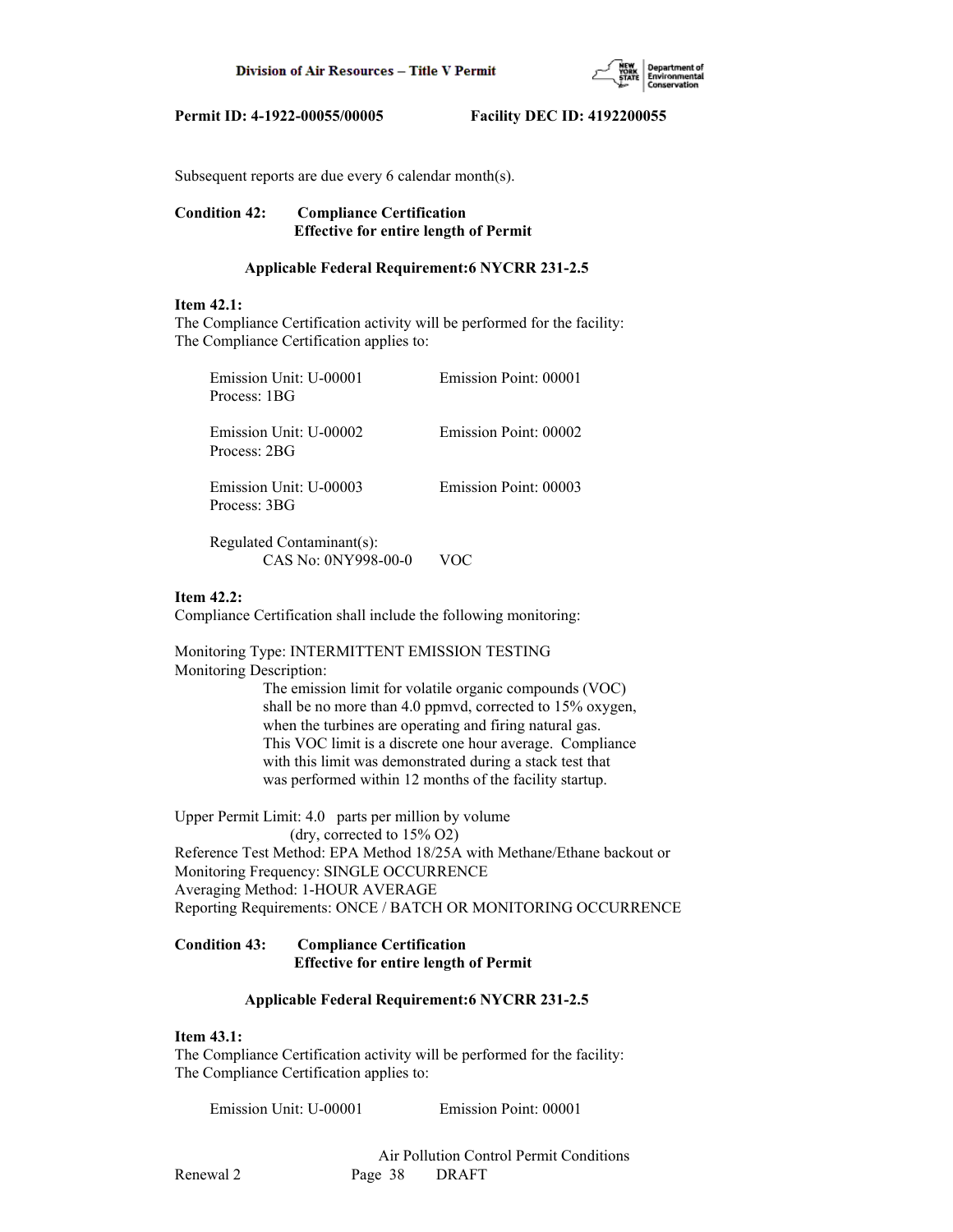

Process: 1BD

| Emission Unit: U-00002<br>Process: 2BD           | Emission Point: 00002 |
|--------------------------------------------------|-----------------------|
| Emission Unit: U-00003<br>Process: 3BD           | Emission Point: 00003 |
| Regulated Contaminant(s):<br>CAS No: 0NY998-00-0 |                       |

### **Item 43.2:**

Compliance Certification shall include the following monitoring:

Monitoring Type: INTERMITTENT EMISSION TESTING Monitoring Description:

 The emission limit for volatile organic compounds (VOC) shall be no more than 13.0 ppmvd, corrected to 15% oxygen, when the turbines are operating and firing distillate fuel oil. This VOC limit is a discrete one hour average. Compliance with this limit will be demonstrated during a stack test that will be performed within 12 months of the initial operation of the emission unit on distillate fuel oil. Emissions testing is not required if the emission unit does not operate using distillate fuel oil during this permit term.

Upper Permit Limit: 13.0 parts per million by volume (dry, corrected to 15% O2) Reference Test Method: EPA Method 18/25A with Methane/Ethane backout or o Monitoring Frequency: ONCE DURING THE TERM OF THE PERMIT Averaging Method: 1-HOUR AVERAGE Reporting Requirements: SEMI-ANNUALLY (CALENDAR) Reports due 30 days after the reporting period. Subsequent reports are due every 6 calendar month(s).

## **Condition 44: Compliance Certification Effective for entire length of Permit**

## **Applicable Federal Requirement:6 NYCRR 231-2.9 (b) (1)**

# **Item 44.1:**

The Compliance Certification activity will be performed for the Facility.

 Regulated Contaminant(s): CAS No: 0NY210-00-0 OXIDES OF NITROGEN

# **Item 44.2:**

Compliance Certification shall include the following monitoring:

Monitoring Type: RECORD KEEPING/MAINTENANCE PROCEDURES Monitoring Description: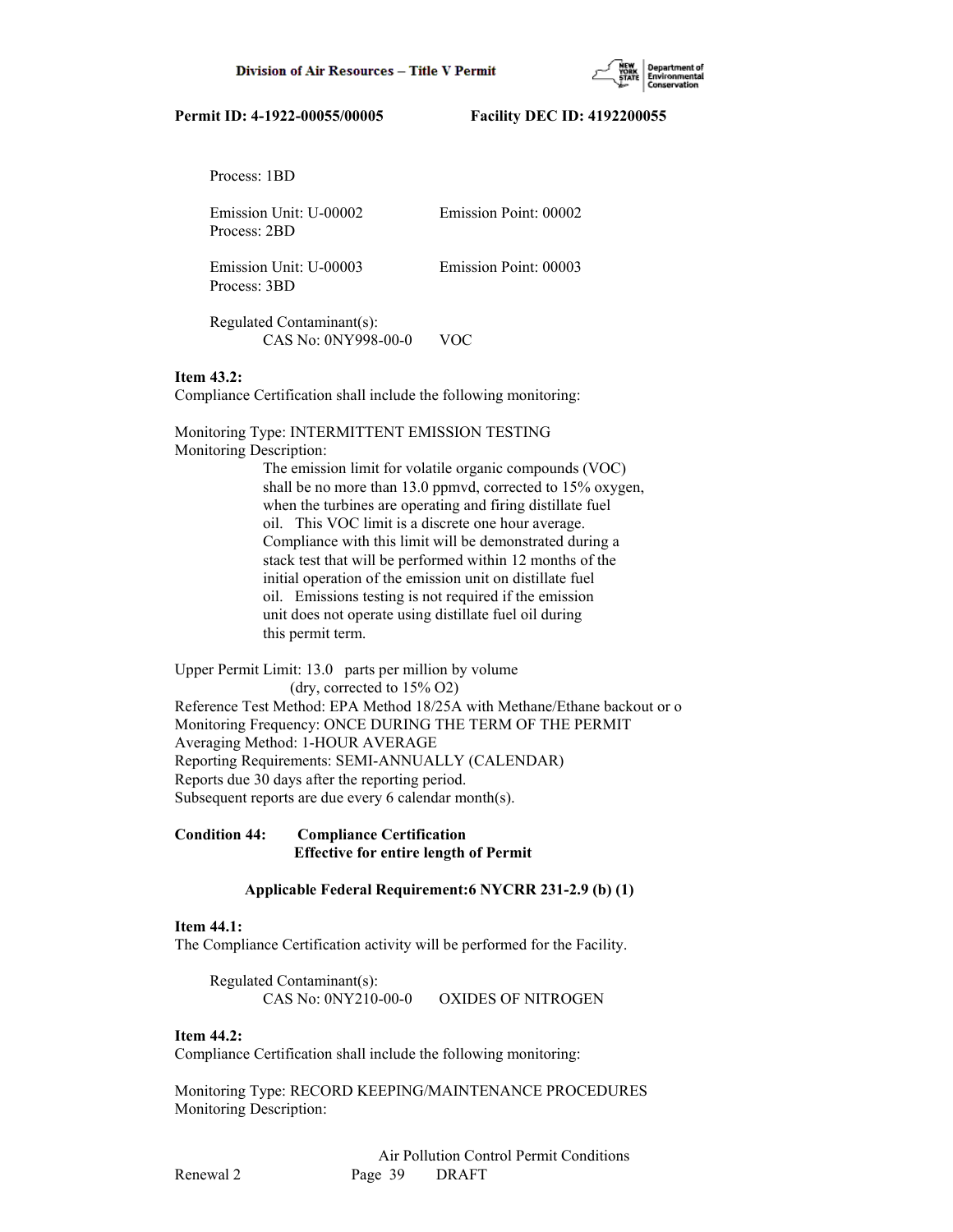

 The facility previously obtained NOx emission credits totalling 560 tons per year.

Monitoring Frequency: AS REQUIRED - SEE PERMIT MONITORING DESCRIPTION Reporting Requirements: SEMI-ANNUALLY (CALENDAR) Reports due 30 days after the reporting period. Subsequent reports are due every 6 calendar month(s).

## **Condition 45: Compliance Certification Effective for entire length of Permit**

### **Applicable Federal Requirement:6 NYCRR 231-2.9 (b) (2)**

### **Item 45.1:**

The Compliance Certification activity will be performed for the Facility.

 Regulated Contaminant(s): CAS No: 0NY998-00-0 VOC

## **Item 45.2:**

Compliance Certification shall include the following monitoring:

Monitoring Type: RECORD KEEPING/MAINTENANCE PROCEDURES Monitoring Description: The facility previously obtained VOC emission credits

totalling 275 tons/year.

# Monitoring Frequency: AS REQUIRED - SEE PERMIT MONITORING DESCRIPTION Reporting Requirements: SEMI-ANNUALLY (CALENDAR) Reports due 30 days after the reporting period.

Subsequent reports are due every 6 calendar month(s).

**Condition 46: Compliance Certification Effective for entire length of Permit**

### **Applicable Federal Requirement:40CFR 52.21, Subpart A**

# **Item 46.1:**

The Compliance Certification activity will be performed for the facility: The Compliance Certification applies to:

Emission Unit: U-00005

 Regulated Contaminant(s): CAS No: 007446-09-5 SULFUR DIOXIDE

## **Item 46.2:**

Compliance Certification shall include the following monitoring:

Monitoring Type: INTERMITTENT EMISSION TESTING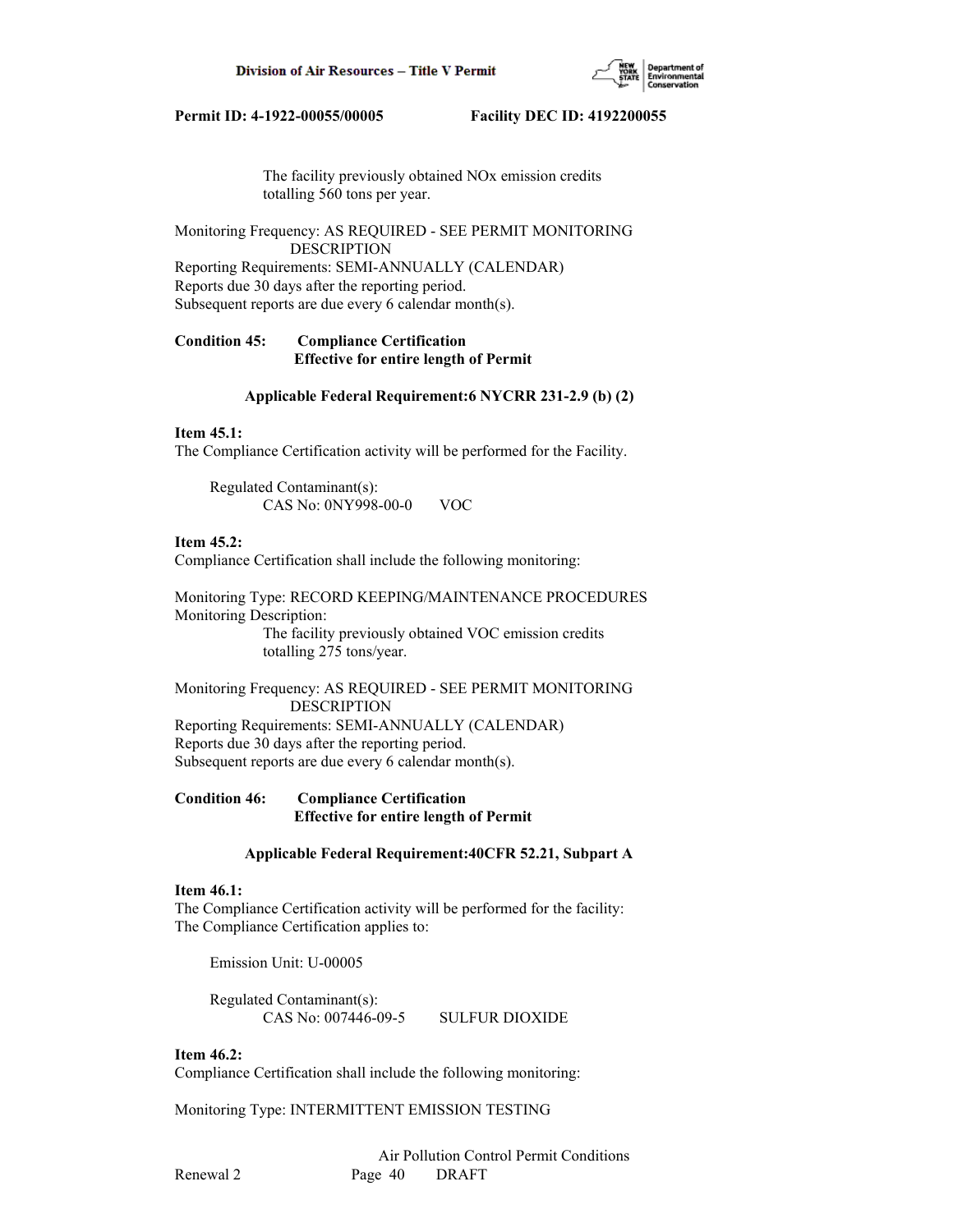

Monitoring Description:

 The emission limit for sulfur dioxide of 1.1 lb/hr is a discrete one hour average at design operating conditions. The unit will demonstrate compliance with a one time, initial compliance test. The unit will be maintained to manufacturer's operating specifications with an annual tune up.

Upper Permit Limit: 1.1 pounds per hour Reference Test Method: EPA Ref. Method 6C/19 Monitoring Frequency: AS REQUIRED - SEE PERMIT MONITORING DESCRIPTION Averaging Method: 1-HOUR AVERAGE Reporting Requirements: SEMI-ANNUALLY (CALENDAR) Reports due 30 days after the reporting period. Subsequent reports are due every 6 calendar month(s).

# **Condition 47: Compliance Certification Effective for entire length of Permit**

### **Applicable Federal Requirement:40CFR 52.21, Subpart A**

### **Item 47.1:**

The Compliance Certification activity will be performed for the facility: The Compliance Certification applies to:

Emission Unit: U-00005

 Regulated Contaminant(s): CAS No: 0NY075-00-5 PM-10

## **Item 47.2:**

Compliance Certification shall include the following monitoring:

Monitoring Type: INTERMITTENT EMISSION TESTING Monitoring Description:

> The emission limit for PM-10 of 1.9 lb/hr is a discrete one hour average at design operating conditions. The unit will demonstrate compliance with a one time, initial compliance test. The unit will be maintained to manufacturer's operating specifications with an annual tune up.

Upper Permit Limit: 1.9 pounds per hour Reference Test Method: EPA Ref. Method 201A/202 Monitoring Frequency: AS REQUIRED - SEE PERMIT MONITORING DESCRIPTION Averaging Method: 1-HOUR AVERAGE Reporting Requirements: SEMI-ANNUALLY (CALENDAR) Reports due 30 days after the reporting period. Subsequent reports are due every 6 calendar month(s).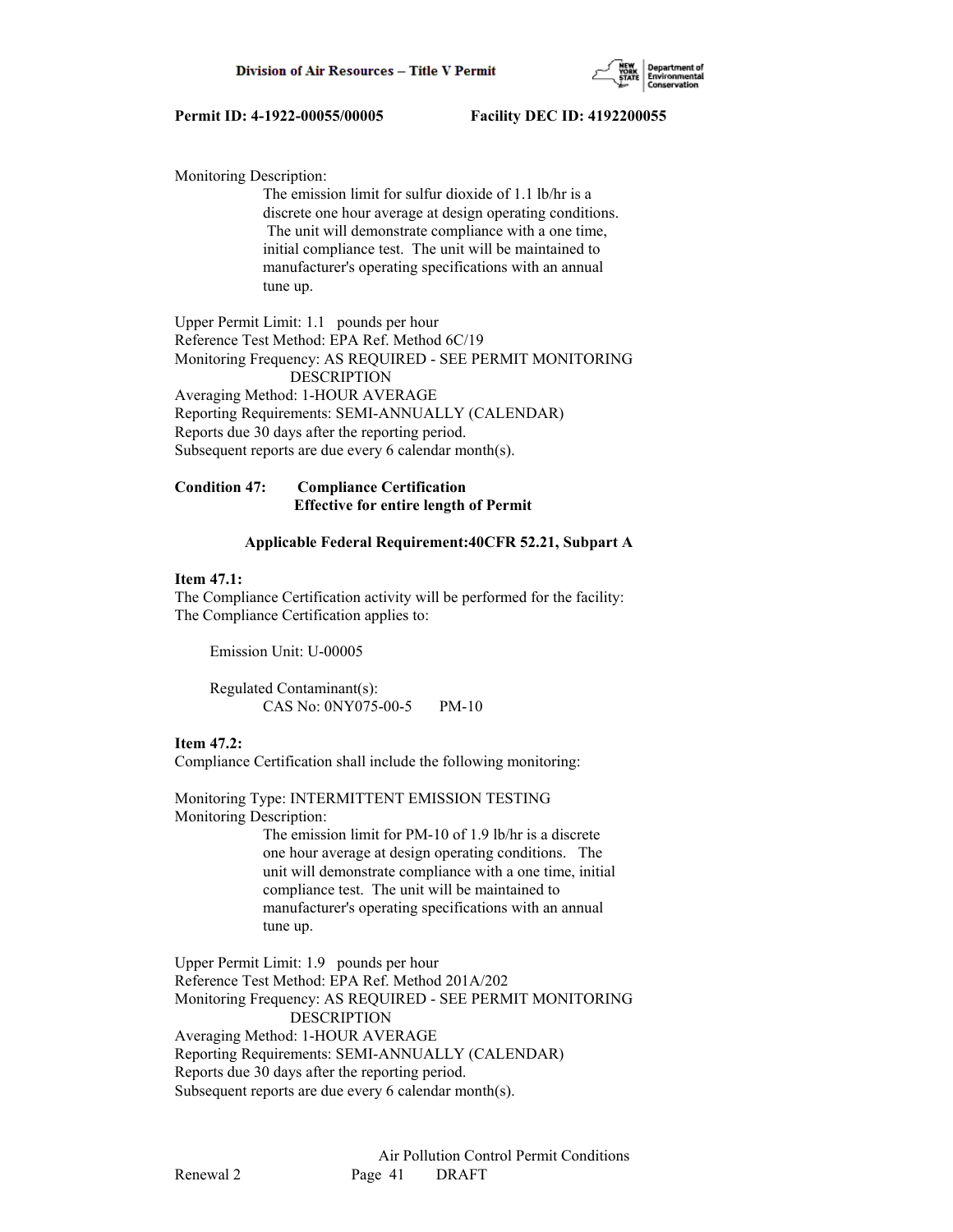

| <b>Condition 48:</b> | <b>Compliance Certification</b>              |
|----------------------|----------------------------------------------|
|                      | <b>Effective for entire length of Permit</b> |

### **Applicable Federal Requirement:40CFR 52.21, Subpart A**

# **Item 48.1:**

The Compliance Certification activity will be performed for the facility: The Compliance Certification applies to:

Emission Unit: U-00006

 Regulated Contaminant(s): CAS No: 0NY075-00-5 PM-10

### **Item 48.2:**

Compliance Certification shall include the following monitoring:

Monitoring Type: INTERMITTENT EMISSION TESTING Monitoring Description:

> The emission limit for PM-10 of 0.5 lb/hr is a discrete one hour average at design operating conditions. The unit demonstrated compliance during an intial compliance test. The unit will be maintained according to the manufacturer's specifications with an annual tune-up.

Upper Permit Limit: 0.5 pounds per hour Reference Test Method: EPA RM201A/202 Monitoring Frequency: AS REQUIRED - SEE PERMIT MONITORING DESCRIPTION Averaging Method: 1-HOUR AVERAGE Reporting Requirements: SEMI-ANNUALLY (CALENDAR) Reports due 30 days after the reporting period. Subsequent reports are due every 6 calendar month(s).

**Condition 49: Compliance Certification Effective for entire length of Permit**

## **Applicable Federal Requirement:40CFR 52.21, Subpart A**

# **Item 49.1:**

The Compliance Certification activity will be performed for the facility: The Compliance Certification applies to:

Emission Unit: U-00006

 Regulated Contaminant(s): CAS No: 0NY075-00-0 PARTICULATES

### **Item 49.2:**

Compliance Certification shall include the following monitoring:

Monitoring Type: INTERMITTENT EMISSION TESTING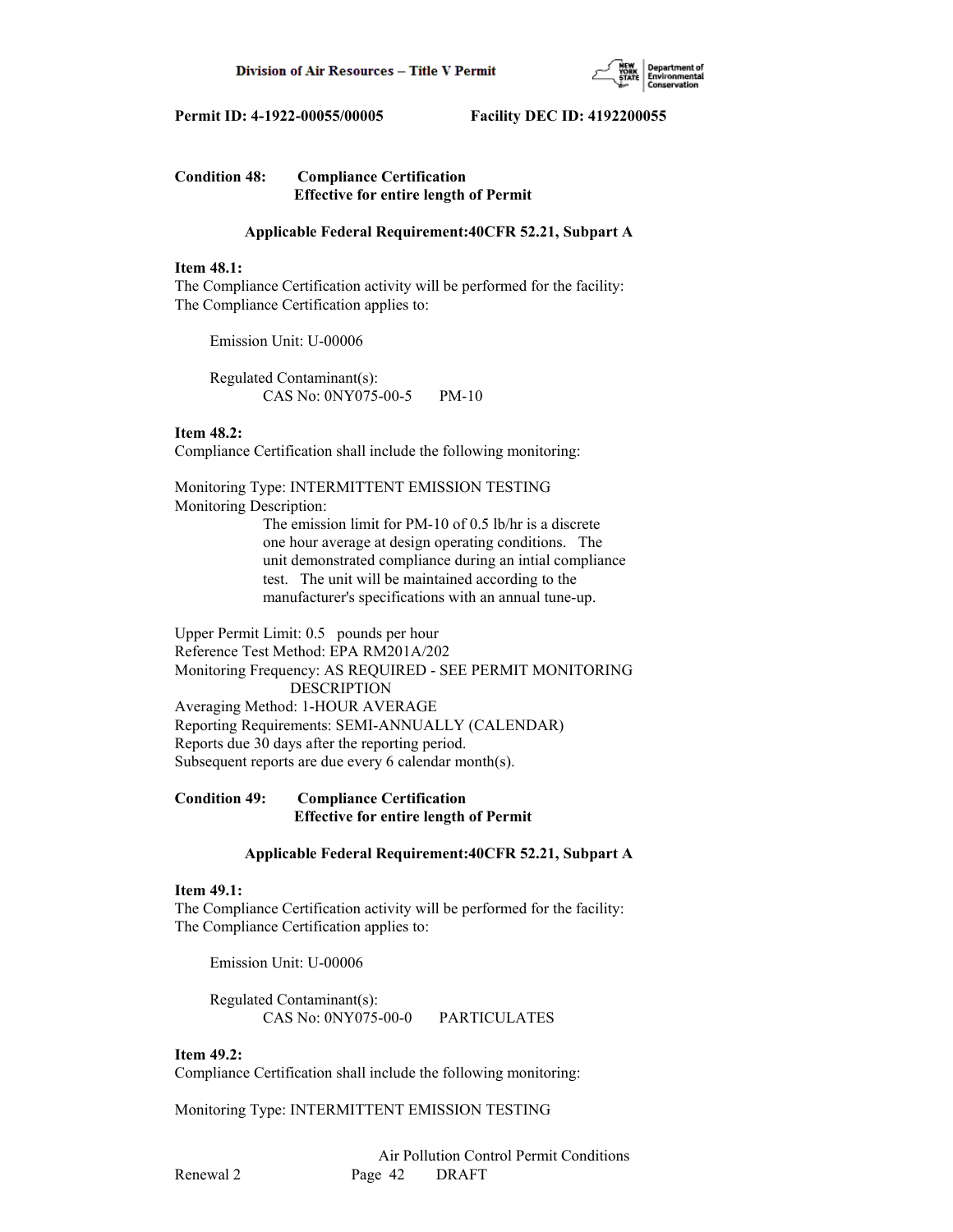

Monitoring Description:

 The emission limit for particulate matter of 0.5 lb/hr is a discrete one hour average at design operating conditions. The unit demonstrated compliance during an intial compliance test. The unit will be maintained according to the manufacturer's specifications with an annual tune-up.

Upper Permit Limit: 0.5 pounds per hour Reference Test Method: EPA RM 201A/202 Monitoring Frequency: AS REQUIRED - SEE PERMIT MONITORING DESCRIPTION Averaging Method: 1-HOUR AVERAGE Reporting Requirements: SEMI-ANNUALLY (CALENDAR) Reports due 30 days after the reporting period. Subsequent reports are due every 6 calendar month(s).

## **Condition 50: Compliance Certification Effective for entire length of Permit**

### **Applicable Federal Requirement:40CFR 52.21, Subpart A**

### **Item 50.1:**

The Compliance Certification activity will be performed for the facility: The Compliance Certification applies to:

Emission Unit: U-00005

| Regulated Contaminant(s): |                        |
|---------------------------|------------------------|
| CAS No: 000630-08-0       | <b>CARBON MONOXIDE</b> |

### **Item 50.2:**

Compliance Certification shall include the following monitoring:

Monitoring Type: INTERMITTENT EMISSION TESTING Monitoring Description:

> The emission limit for carbon monoxide of 7.7 lb/hr is a discrete one hour average at design operating conditions. The unit will demonstrate compliance with a one time, initial compliance test. The unit will be maintained to manufacturer's operating specifications with an annual tune up.

Upper Permit Limit: 7.7 pounds per hour Reference Test Method: EPA RM 10 Monitoring Frequency: AS REQUIRED - SEE PERMIT MONITORING DESCRIPTION Averaging Method: 1-HOUR AVERAGE Reporting Requirements: SEMI-ANNUALLY (CALENDAR) Reports due 30 days after the reporting period. Subsequent reports are due every 6 calendar month(s).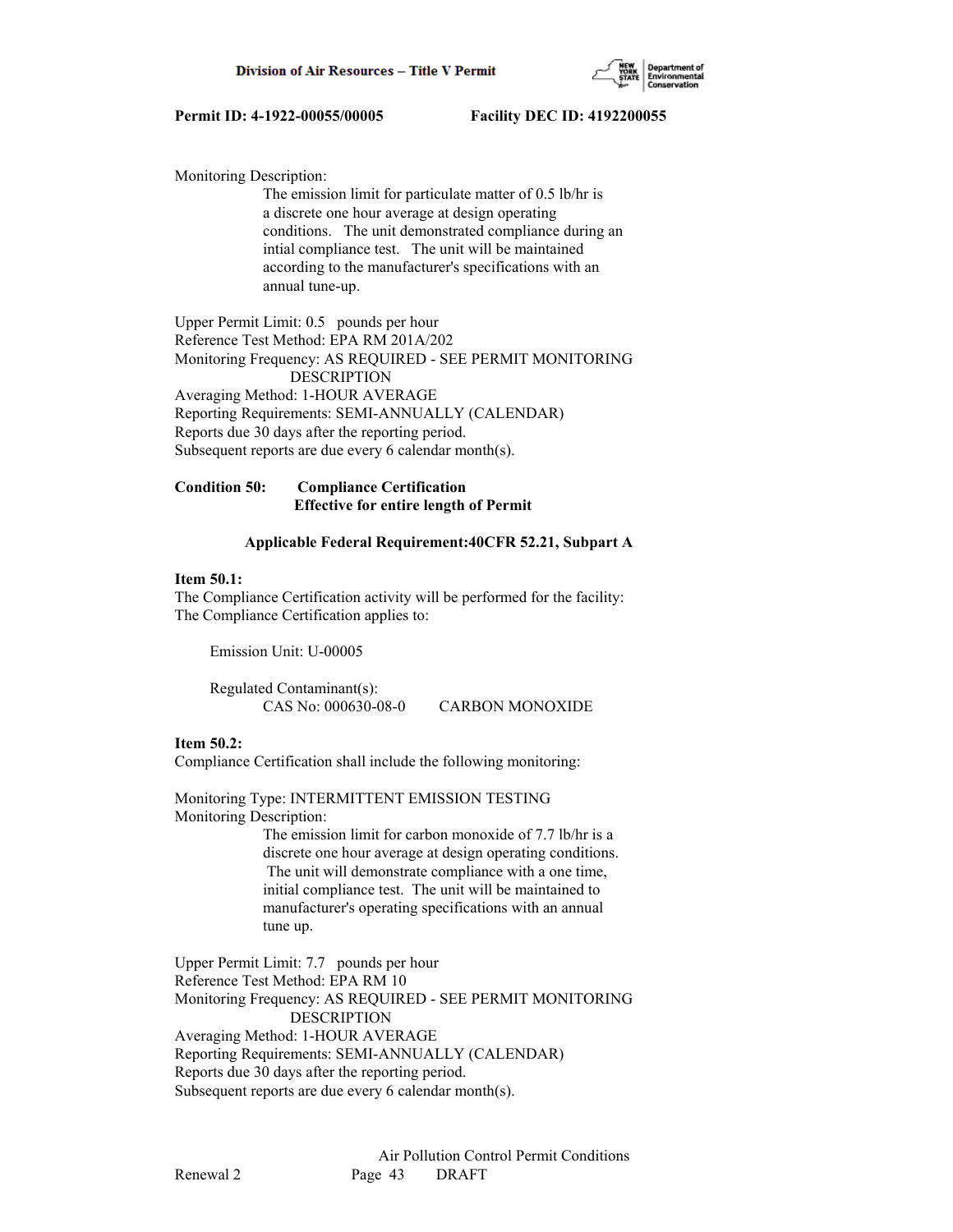

# **Condition 51: Compliance Certification Effective for entire length of Permit**

## **Applicable Federal Requirement:40CFR 52.21, Subpart A**

# **Item 51.1:**

The Compliance Certification activity will be performed for the facility: The Compliance Certification applies to:

Emission Unit: U-00006

 Regulated Contaminant(s): CAS No: 007446-09-5 SULFUR DIOXIDE

## **Item 51.2:**

Compliance Certification shall include the following monitoring:

Monitoring Type: INTERMITTENT EMISSION TESTING Monitoring Description:

> This emission limit for sulfur dioxide of 0.3 lb/hr is a discrete one hour average at design operating conditions. The unit will demonstrate compliance with a one-time, initial compliance test. The unit will be maintained to manufacturer's operating specifications with an annual tune up.

Upper Permit Limit: 0.3 pounds per hour Reference Test Method: Ref. Method 6C/19 Monitoring Frequency: AS REQUIRED - SEE PERMIT MONITORING DESCRIPTION Averaging Method: 1-HOUR AVERAGE Reporting Requirements: SEMI-ANNUALLY (CALENDAR) Reports due 30 days after the reporting period. Subsequent reports are due every 6 calendar month(s).

**Condition 52: Compliance Certification Effective for entire length of Permit**

## **Applicable Federal Requirement:40CFR 52.21, Subpart A**

### **Item 52.1:**

The Compliance Certification activity will be performed for the facility: The Compliance Certification applies to:

Emission Unit: U-00006

 Regulated Contaminant(s): CAS No: 000630-08-0 CARBON MONOXIDE

### **Item 52.2:**

Compliance Certification shall include the following monitoring: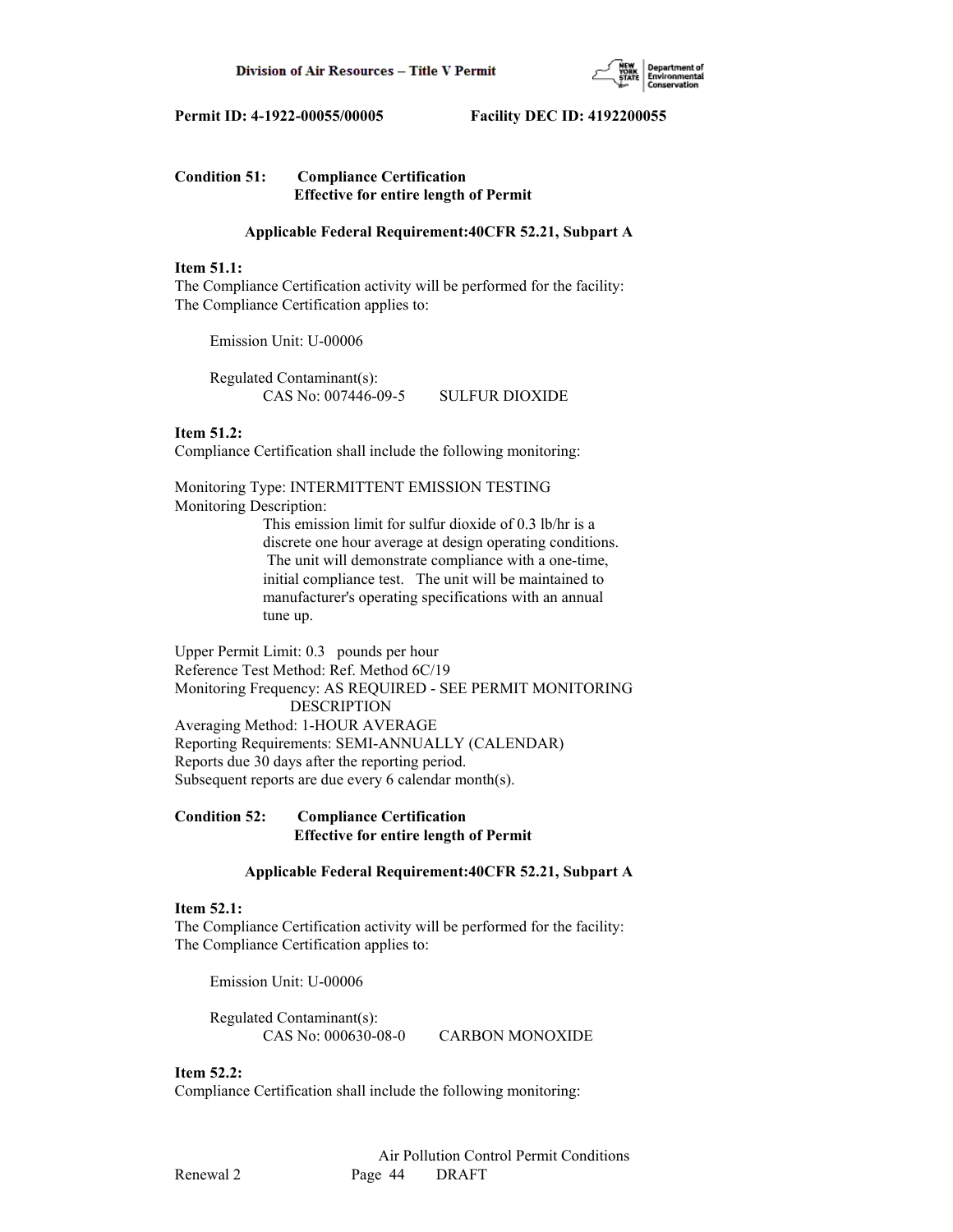

# Monitoring Type: INTERMITTENT EMISSION TESTING Monitoring Description:

 The emission limit is a discrete one hour average at design operating conditions. The unit demonstrated compliance during an intial compliance test. The unit will be maintained according to the manufacturer's specifications with an annual tune-up.

Upper Permit Limit: 4.1 pounds per hour Reference Test Method: 10 Monitoring Frequency: AS REQUIRED - SEE PERMIT MONITORING DESCRIPTION Averaging Method: 1-HOUR AVERAGE Reporting Requirements: SEMI-ANNUALLY (CALENDAR) Reports due 30 days after the reporting period. Subsequent reports are due every 6 calendar month(s).

## **Condition 53: Compliance Certification Effective for entire length of Permit**

### **Applicable Federal Requirement:40CFR 52.21, Subpart A**

### **Item 53.1:**

The Compliance Certification activity will be performed for the facility: The Compliance Certification applies to:

 Emission Unit: U-00001 Process: 1BD

 Emission Unit: U-00002 Process: 2BD

 Emission Unit: U-00003 Process: 3BD

 Regulated Contaminant(s): CAS No: 007446-09-5 SULFUR DIOXIDE

### **Item 53.2:**

Compliance Certification shall include the following monitoring:

### Monitoring Type: WORK PRACTICE INVOLVING SPECIFIC OPERATIONS

Monitoring Description:

 Athens Generating will meet a sulfur dioxide limit of 148.2 lb/hr when firing fuel oil in a combustion turbine by meeting a fuel oil sulfur limit of 0.05% by weight or less. Compliance with the sulfur limit for fuel oil will be determined using one of the total sulfur sampling options and associated sampling frequency described in sections 2.2 of Appendix D to 40 CFR Part 75.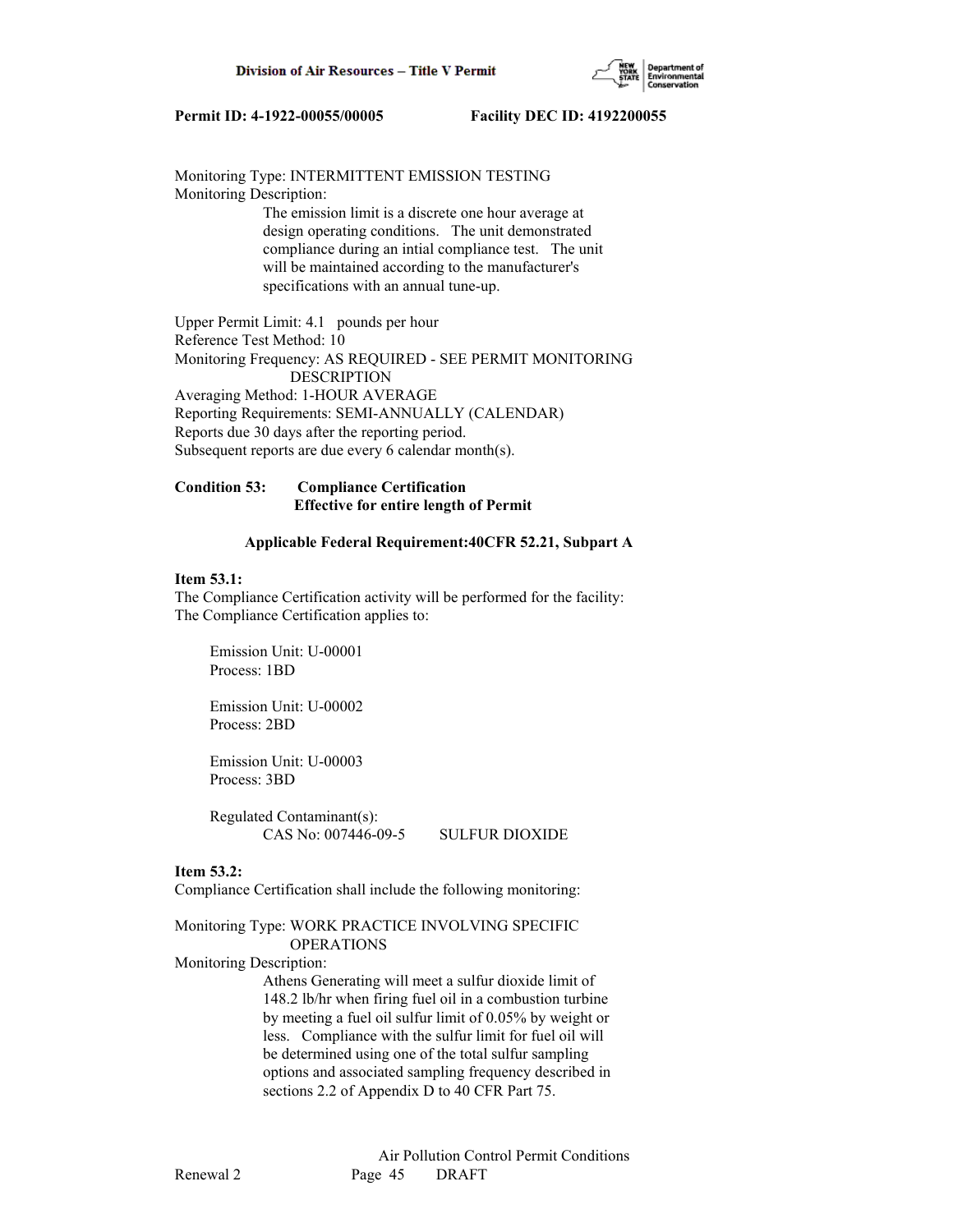

Work Practice Type: PARAMETER OF PROCESS MATERIAL Process Material: FUEL OIL Parameter Monitored: SULFUR CONTENT Upper Permit Limit: 148.2 pounds per hour Reference Test Method: APPENDIX D Monitoring Frequency: AS REQUIRED - SEE PERMIT MONITORING DESCRIPTION Averaging Method: 1-HOUR AVERAGE Reporting Requirements: QUARTERLY (CALENDAR) Reports due 30 days after the reporting period. Subsequent reports are due every 3 calendar month(s).

**Condition 54: Compliance Certification Effective for entire length of Permit**

### **Applicable Federal Requirement:40CFR 52.21, Subpart A**

### **Item 54.1:**

The Compliance Certification activity will be performed for the facility: The Compliance Certification applies to:

 Emission Unit: U-00001 Process: 1BG

 Emission Unit: U-00001 Process: 1MG

 Emission Unit: U-00002 Process: 2BG

 Emission Unit: U-00002 Process: 2MG

 Emission Unit: U-00003 Process: 3BG

 Emission Unit: U-00003 Process: 3MG

 Regulated Contaminant(s): CAS No: 0NY210-00-0 OXIDES OF NITROGEN

### **Item 54.2:**

Compliance Certification shall include the following monitoring:

Monitoring Type: CONTINUOUS EMISSION MONITORING (CEM) Monitoring Description:

> The facility shall control the emissions of nitrogen oxides (NOx) to less than 23.4 pounds per hour as measured in a continuous emissions monitor. The limit shall be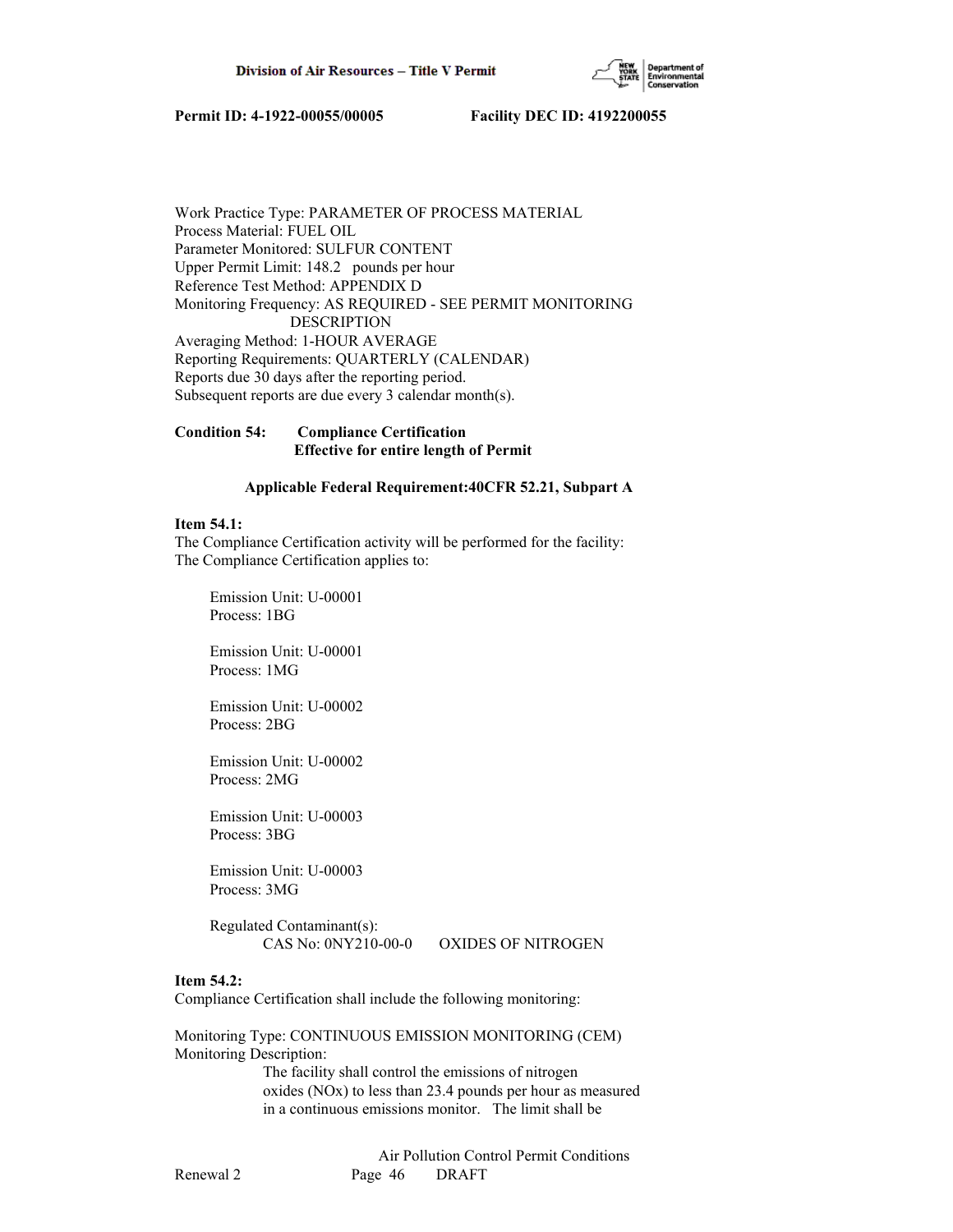

 based on a three-hour average and is based on the heat input corresponding to the higher heating value of the natural gas.

Manufacturer Name/Model Number: Thermo Model 42i or equivalent Upper Permit Limit: 23.4 pounds per hour Reference Test Method: RM-20/7E Monitoring Frequency: CONTINUOUS Averaging Method: 3-HOUR BLOCK AVERAGE Reporting Requirements: SEMI-ANNUALLY (CALENDAR) Reports due 30 days after the reporting period. Subsequent reports are due every 6 calendar month(s).

**Condition 55: Compliance Certification Effective for entire length of Permit**

### **Applicable Federal Requirement:40CFR 52.21, Subpart A**

## **Item 55.1:**

The Compliance Certification activity will be performed for the facility: The Compliance Certification applies to:

 Emission Unit: U-00001 Process: 1BG

 Emission Unit: U-00002 Process: 2BG

 Emission Unit: U-00003 Process: 3BG

 Regulated Contaminant(s): CAS No: 007446-09-5 SULFUR DIOXIDE

# **Item 55.2:**

Compliance Certification shall include the following monitoring:

Monitoring Type: WORK PRACTICE INVOLVING SPECIFIC OPERATIONS

# Monitoring Description:

 The facility shall limit the emissions of sulfur dioxide to 21.0 lb/hr by monitoring the sulfur content of the natural gas that is burned. This emission limit is a discrete one-hour average based on the continuous recording of natural gas usage, with heat input corresponding to the higher heating value of the fuel.

 Based on analytical data collected for a one-year period by the facility, the natural gas meets the definition of pipeline natural gas with a sulfur content less than or equal to 0.5 grains/100 scf as defined in 40 CFR 72.2.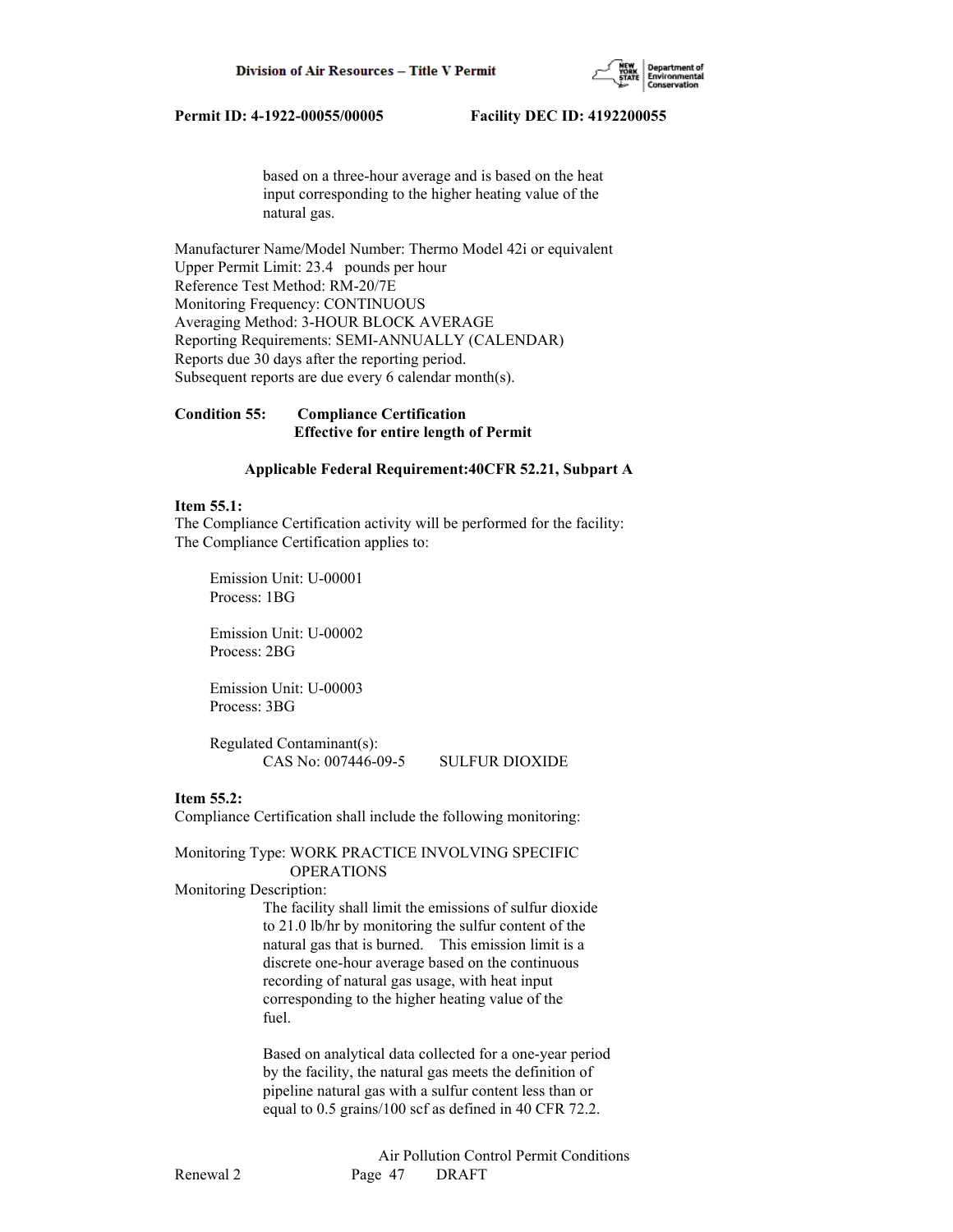

 As a result sulfur dioxide emissions will be calculated using the emission factor of 0.0006 lb/mmBtu, in accordance with 40 CFR 75, Appendix D, section 2.3.1.1. If the natural gas no longer meets the definition of pipeline natural gas, but meets the definition of "natural gas" in 40 CFR 72.2, sulfur dioxide emissions will be calculated in accordance with 40 CFR 75, Appendix D, Section 2.3.2.1 using either the total sulfur content from fuel sampling results or the maximum total sulfur content specified in a contract or tariff for the gas fuel supply to the combustion turbines.

 The facility will either perform an annual sulfur content analysis or obtain such an analysis from the gas supplier.

Work Practice Type: PARAMETER OF PROCESS MATERIAL Process Material: NATURAL GAS Parameter Monitored: SULFUR CONTENT Upper Permit Limit: 21.0 pounds per hour Reference Test Method: 40 CFR Part 75, APPENDIX D Monitoring Frequency: AS REQUIRED - SEE PERMIT MONITORING DESCRIPTION Averaging Method: 1-HOUR AVERAGE Reporting Requirements: QUARTERLY (CALENDAR) Reports due 30 days after the reporting period. Subsequent reports are due every 3 calendar month(s).

# **Condition 56: Compliance Certification Effective for entire length of Permit**

## **Applicable Federal Requirement:40CFR 52.21, Subpart A**

## **Item 56.1:**

The Compliance Certification activity will be performed for the facility: The Compliance Certification applies to:

Emission Unit: U-00005

Emission Unit: U-00006

| Regulated Contaminant(s): |                           |
|---------------------------|---------------------------|
| $CAS No: ONY210-00-0$     | <b>OXIDES OF NITROGEN</b> |

## **Item 56.2:**

Compliance Certification shall include the following monitoring:

Monitoring Type: WORK PRACTICE INVOLVING SPECIFIC OPERATIONS

Monitoring Description:

 NOx emissions from emission units U-00005 and U-00006 shall not exceed 20.6 tons/yr. The facility shall meet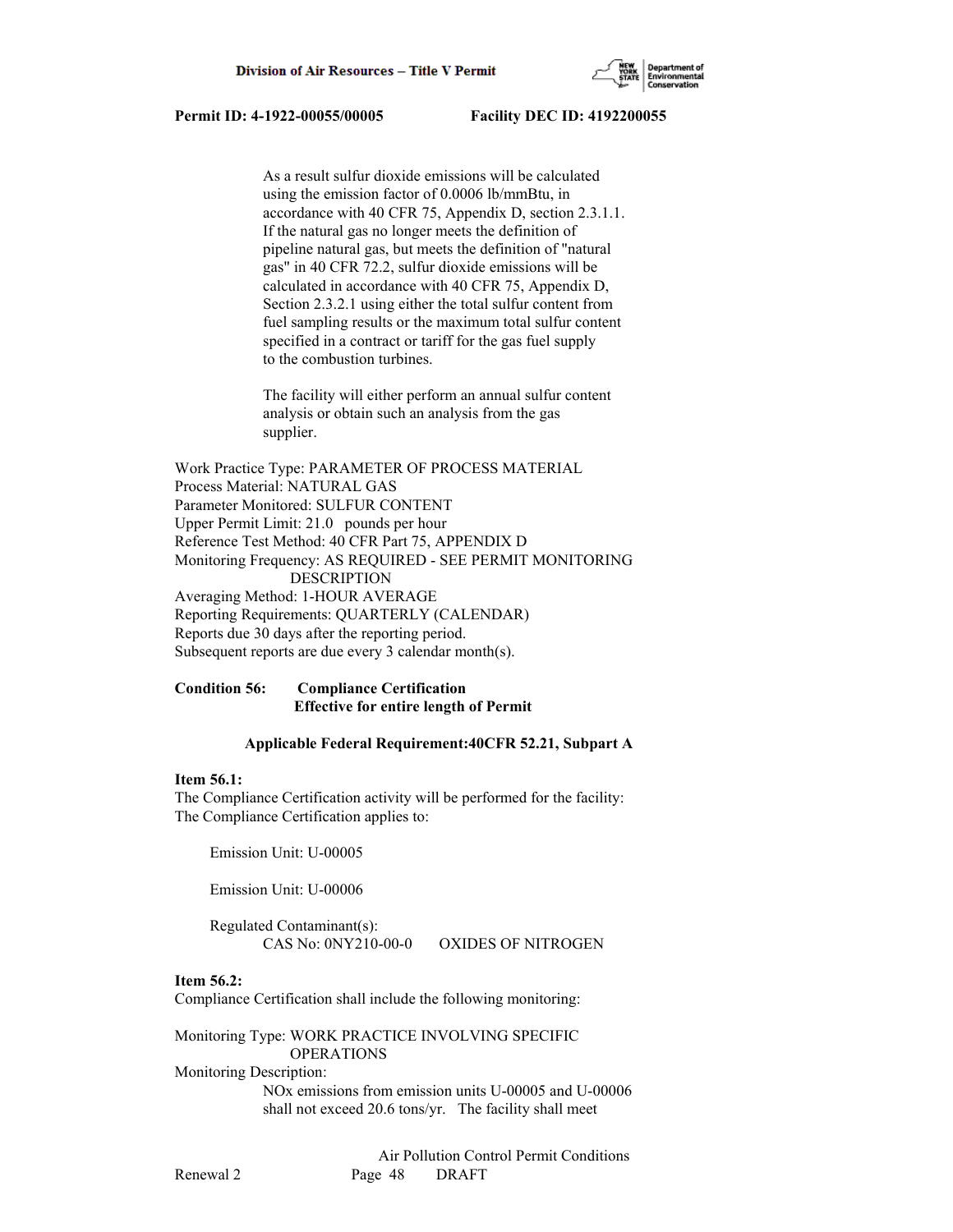

 this limit by maintaining a log of the hours of operation of the engines and the reason for operation on-site. Each engine shall be equipped with an hour meter. Operational hours shall be calculated from the hour meter and recorded in a log. Hours of operation shall be summed with the previous eleven months to calculate a rolling 12-month total.

Work Practice Type: HOURS PER YEAR OPERATION Upper Permit Limit: 500 hours per year Monitoring Frequency: MONTHLY Averaging Method: ANNUAL MAXIMUM ROLLED MONTHLY Reporting Requirements: SEMI-ANNUALLY (CALENDAR) Reports due 30 days after the reporting period. Subsequent reports are due every 6 calendar month(s).

# **Condition 57: Compliance Certification Effective for entire length of Permit**

## **Applicable Federal Requirement:40CFR 52.21, Subpart A**

## **Item 57.1:**

The Compliance Certification activity will be performed for the facility: The Compliance Certification applies to:

Emission Unit: U-00001

Emission Unit: U-00002

Emission Unit: U-00003

 Regulated Contaminant(s): CAS No: 0NY210-00-0 OXIDES OF NITROGEN

# **Item 57.2:**

Compliance Certification shall include the following monitoring:

Monitoring Type: RECORD KEEPING/MAINTENANCE PROCEDURES Monitoring Description:

> Permit emission limits apply at all loads and modes of operation between the Minimum Emissions Compliance Load (MECL) and 100% load. During periods of start-up, shutdown, maintenance, malfunction or emergency, the provisions of 6 NYCRR Part 201-1.4 and 1.5 apply.

Monitoring Frequency: AS REQUIRED - SEE PERMIT MONITORING DESCRIPTION Reporting Requirements: AS REQUIRED - SEE MONITORING DESCRIPTION

**Condition 58: Compliance Certification Effective for entire length of Permit**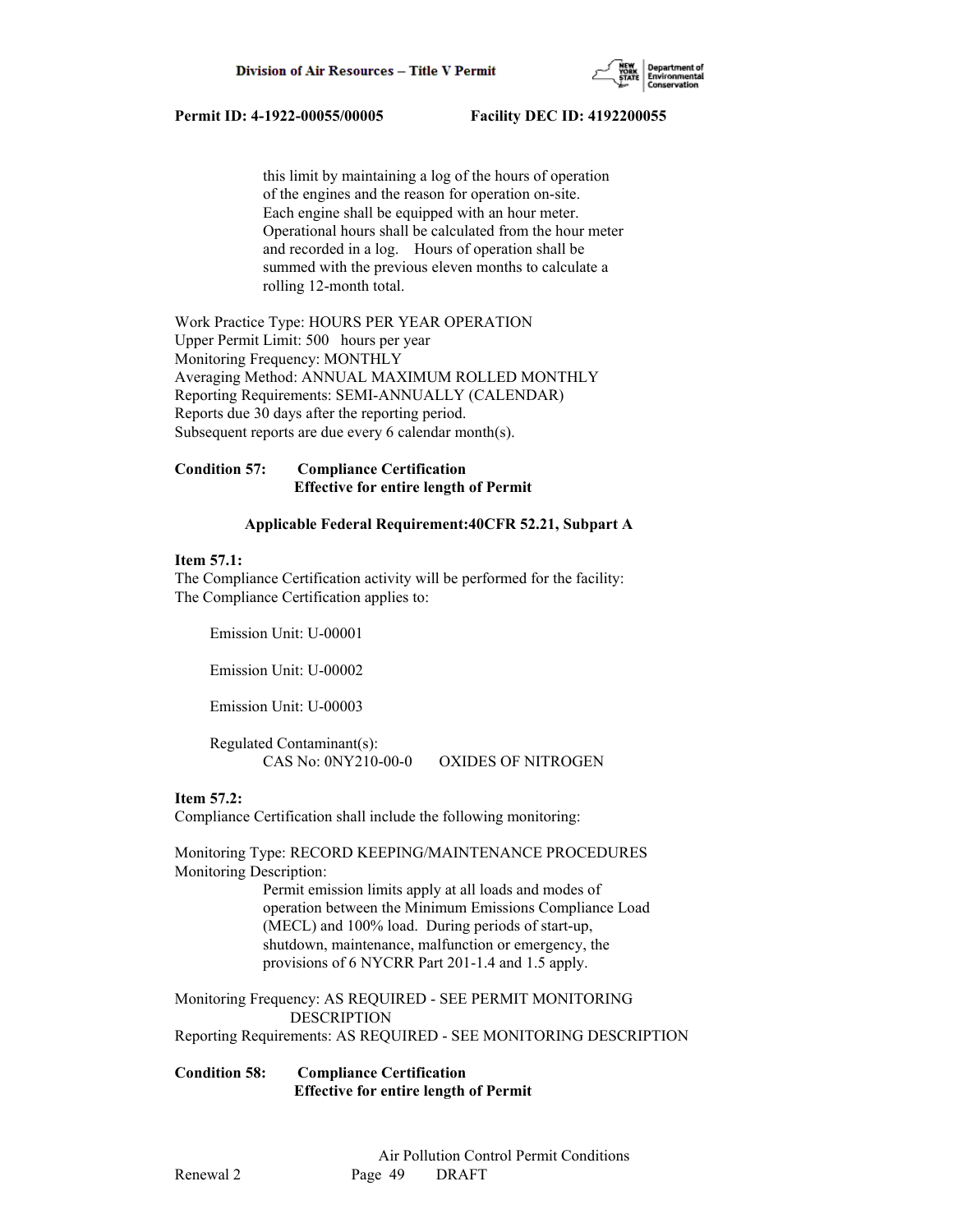

### **Applicable Federal Requirement:40CFR 52.21, Subpart A**

## **Item 58.1:**

The Compliance Certification activity will be performed for the facility: The Compliance Certification applies to:

 Emission Unit: U-00001 Process: 1BD

 Emission Unit: U-00001 Process: 1MD

 Emission Unit: U-00002 Process: 2BD

 Emission Unit: U-00002 Process: 2MD

 Emission Unit: U-00003 Process: 3BD

 Emission Unit: U-00003 Process: 3MD

 Regulated Contaminant(s): CAS No: 007664-93-9 SULFURIC ACID

# **Item 58.2:**

Compliance Certification shall include the following monitoring:

Monitoring Type: INTERMITTENT EMISSION TESTING Monitoring Description:

> The facility shall control the emissions of sulfuric acid to less than 23.5 pounds per hour as determined during a performance test once during the term of the permit. The limit is a discrete one hour average which applies while firing fuel oil, and is based on the heat input corresponding to the higher heating value of the fuel. Compliance with this limit will be demonstrated during a stack test that will be performed within 12 months of the initial operation of the emission unit using distillate fuel oil. Emissions testing is not required if the emission unit does not operate using distillate fuel during the permit term.

Upper Permit Limit: 23.5 pounds per hour Reference Test Method: RM-8 Monitoring Frequency: ONCE DURING THE TERM OF THE PERMIT Averaging Method: 1-HOUR AVERAGE Reporting Requirements: SEMI-ANNUALLY (CALENDAR) Reports due 30 days after the reporting period. Subsequent reports are due every 6 calendar month(s).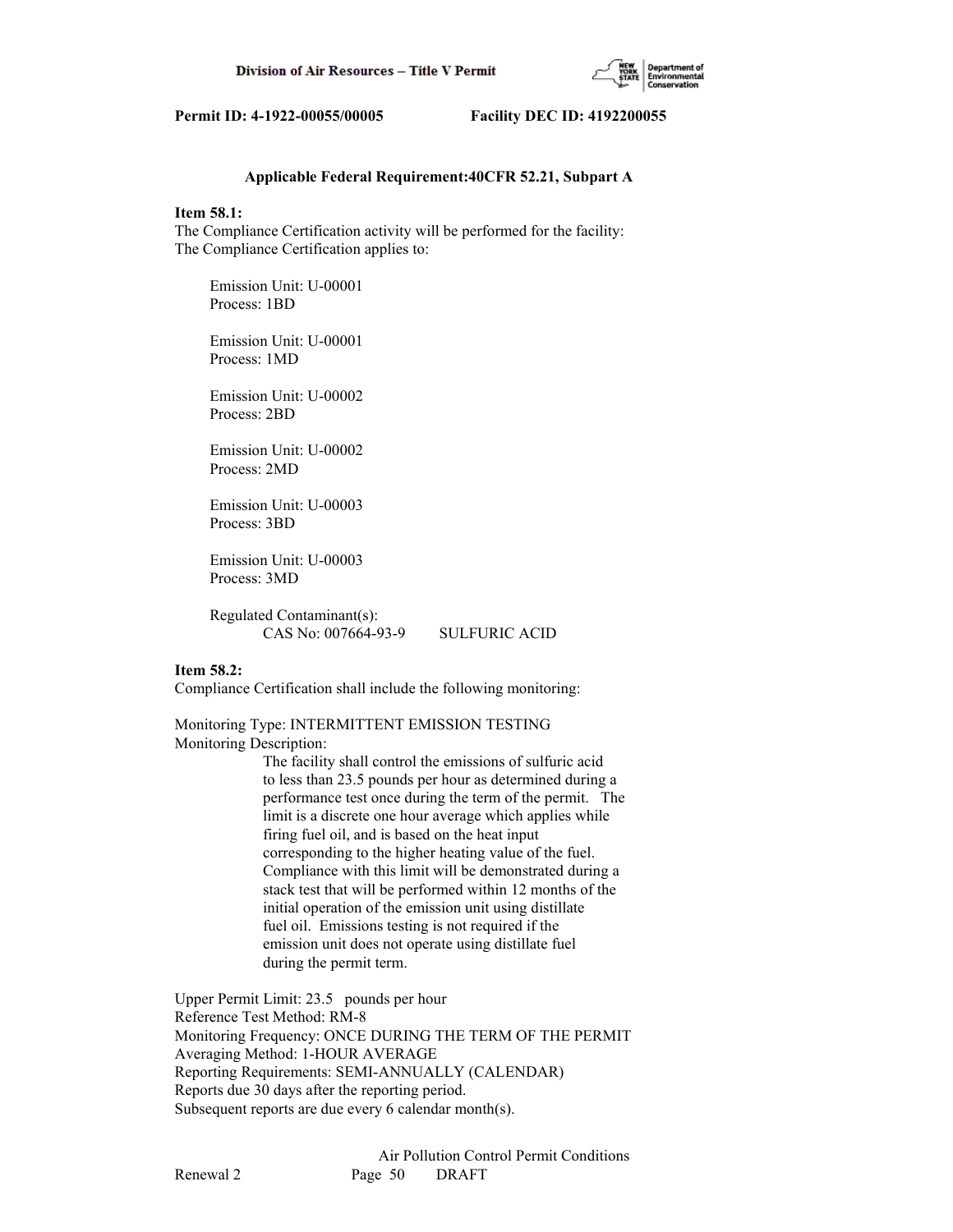

# **Condition 59: Compliance Certification Effective for entire length of Permit**

## **Applicable Federal Requirement:40CFR 52.21, Subpart A**

### **Item 59.1:**

The Compliance Certification activity will be performed for the facility: The Compliance Certification applies to:

 Emission Unit: U-00001 Process: 1BG

 Emission Unit: U-00001 Process: 1MG

 Emission Unit: U-00002 Process: 2BG

 Emission Unit: U-00002 Process: 2MG

 Emission Unit: U-00003 Process: 3BG

 Emission Unit: U-00003 Process: 3MG

 Regulated Contaminant(s): CAS No: 007664-93-9 SULFURIC ACID

## **Item 59.2:**

Compliance Certification shall include the following monitoring:

Monitoring Type: INTERMITTENT EMISSION TESTING Monitoring Description:

> The facility shall control the emissions of sulfuric acid to less than 2.8 pounds per hour. The limit is a discrete one hour average which applies while firing natural gas, and is based on the heat input corresponding to the higher heating value of the fuel. Compliance with this limit was demonstrated by stack testing performed within 12 months of startup.

Upper Permit Limit: 2.8 pounds per hour Reference Test Method: RM-8 Monitoring Frequency: SINGLE OCCURRENCE Averaging Method: 1-HOUR AVERAGE Reporting Requirements: ONCE / BATCH OR MONITORING OCCURRENCE

**Condition 60: Compliance Certification Effective for entire length of Permit**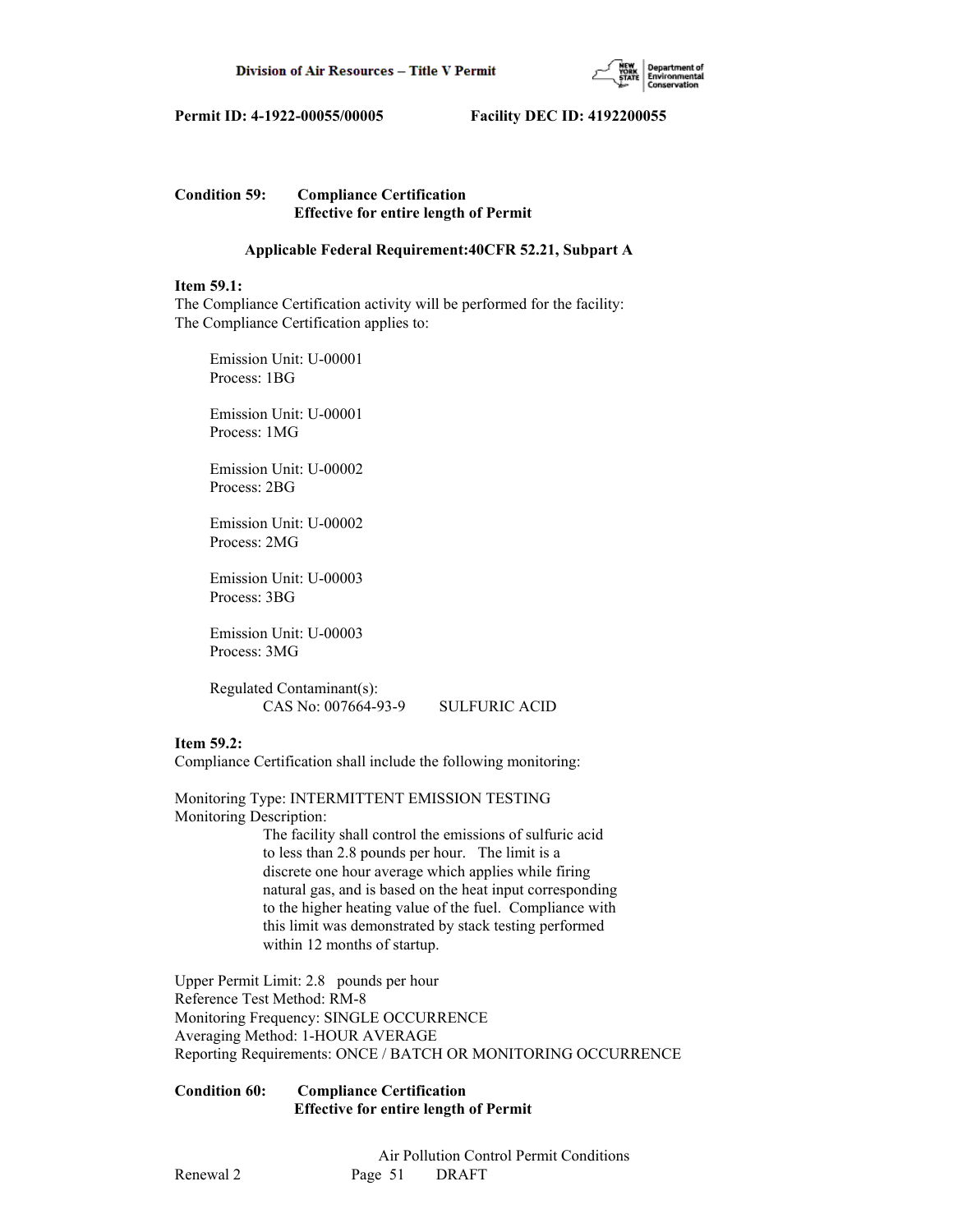

### **Applicable Federal Requirement:40CFR 52.21, Subpart A**

## **Item 60.1:**

The Compliance Certification activity will be performed for the facility: The Compliance Certification applies to:

 Emission Unit: U-00001 Process: 1BG

 Emission Unit: U-00001 Process: 1MG

 Emission Unit: U-00002 Process: 2BG

 Emission Unit: U-00002 Process: 2MG

 Emission Unit: U-00003 Process: 3BG

 Emission Unit: U-00003 Process: 3MG

 Regulated Contaminant(s): CAS No: 0NY075-00-0 PARTICULATES

## **Item 60.2:**

Compliance Certification shall include the following monitoring:

# Monitoring Type: INTERMITTENT EMISSION TESTING Monitoring Description:

 The facility shall control the emissions of particulate matter (PM) to less than 34.1 pounds per hour as determined during a performance test once during the term of the permit. The limit is a discrete one hour average which applies while firing natural gas, and is based on the heat input corresponding to the higher heating value of the fuel.

Upper Permit Limit: 34.1 pounds per hour Reference Test Method: RM 202, 201A Monitoring Frequency: ONCE DURING THE TERM OF THE PERMIT Averaging Method: 1-HOUR AVERAGE Reporting Requirements: SEMI-ANNUALLY (CALENDAR) Reports due 30 days after the reporting period. Subsequent reports are due every 6 calendar month(s).

### **Condition 61: Compliance Certification Effective for entire length of Permit**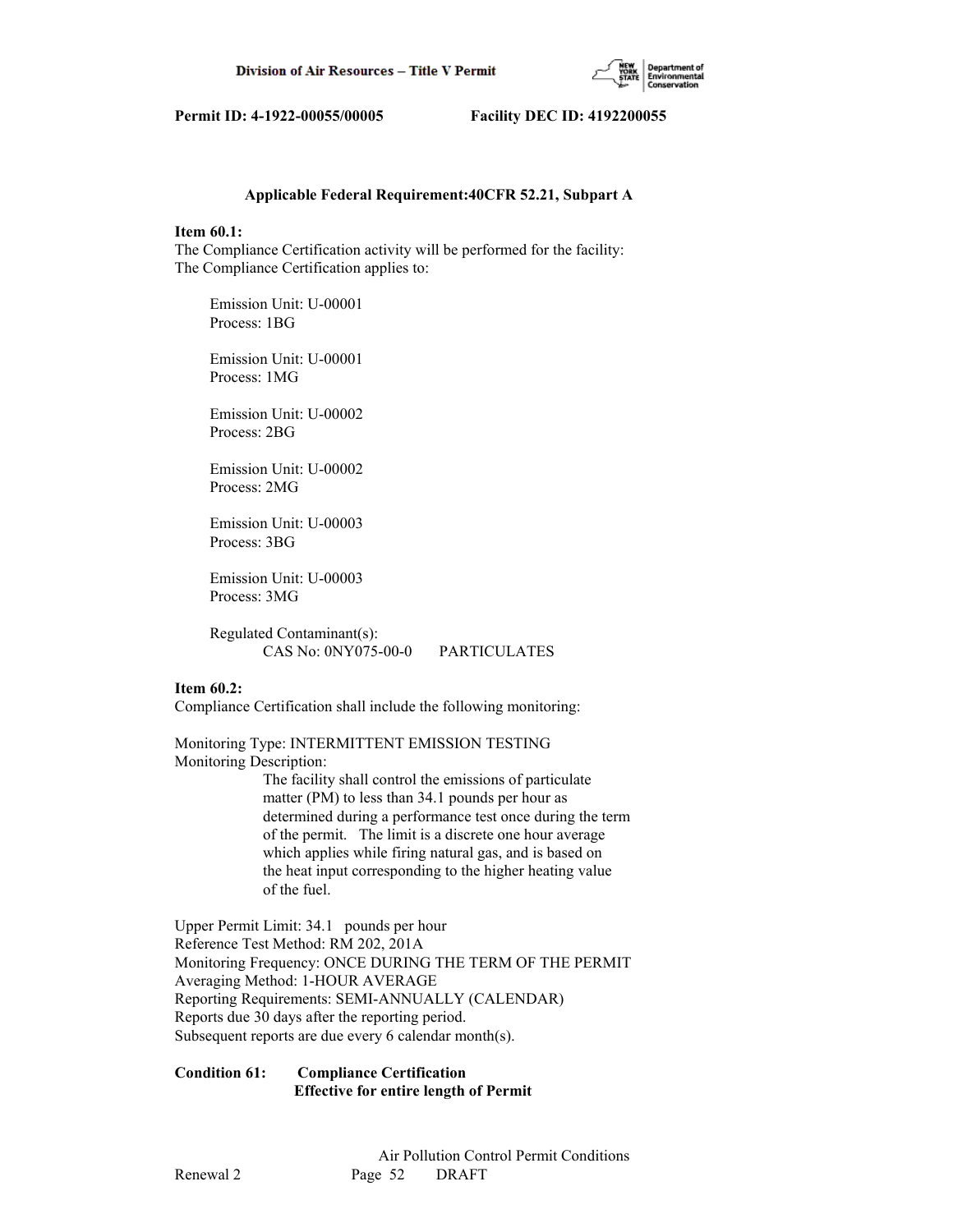

### **Applicable Federal Requirement:40CFR 52.21, Subpart A**

## **Item 61.1:**

The Compliance Certification activity will be performed for the facility: The Compliance Certification applies to:

Emission Unit: U-00001

Emission Unit: U-00002

Emission Unit: U-00003

 Regulated Contaminant(s): CAS No: 0NY210-00-0 OXIDES OF NITROGEN

### **Item 61.2:**

Compliance Certification shall include the following monitoring:

Monitoring Type: CONTINUOUS EMISSION MONITORING (CEM) Monitoring Description: Total NOx emissions from emission units U-00001, U-00002, and U-00003 shall not exceed 424.2 tons/yr on a 12-month rolling total basis.

Manufacturer Name/Model Number: Thermo Model 42i or equivalent Upper Permit Limit: 424.2 tons per year Reference Test Method: RM-20/7E Monitoring Frequency: CONTINUOUS Averaging Method: ANNUAL MAXIMUM ROLLED MONTHLY Reporting Requirements: SEMI-ANNUALLY (CALENDAR) Reports due 30 days after the reporting period. Subsequent reports are due every 6 calendar month(s).

## **Condition 62: Compliance Certification Effective for entire length of Permit**

### **Applicable Federal Requirement:40CFR 52.21, Subpart A**

## **Item 62.1:**

The Compliance Certification activity will be performed for the facility: The Compliance Certification applies to:

 Emission Unit: U-00001 Process: 1BD

 Emission Unit: U-00001 Process: 1MD

 Emission Unit: U-00002 Process: 2BD

Emission Unit: U-00002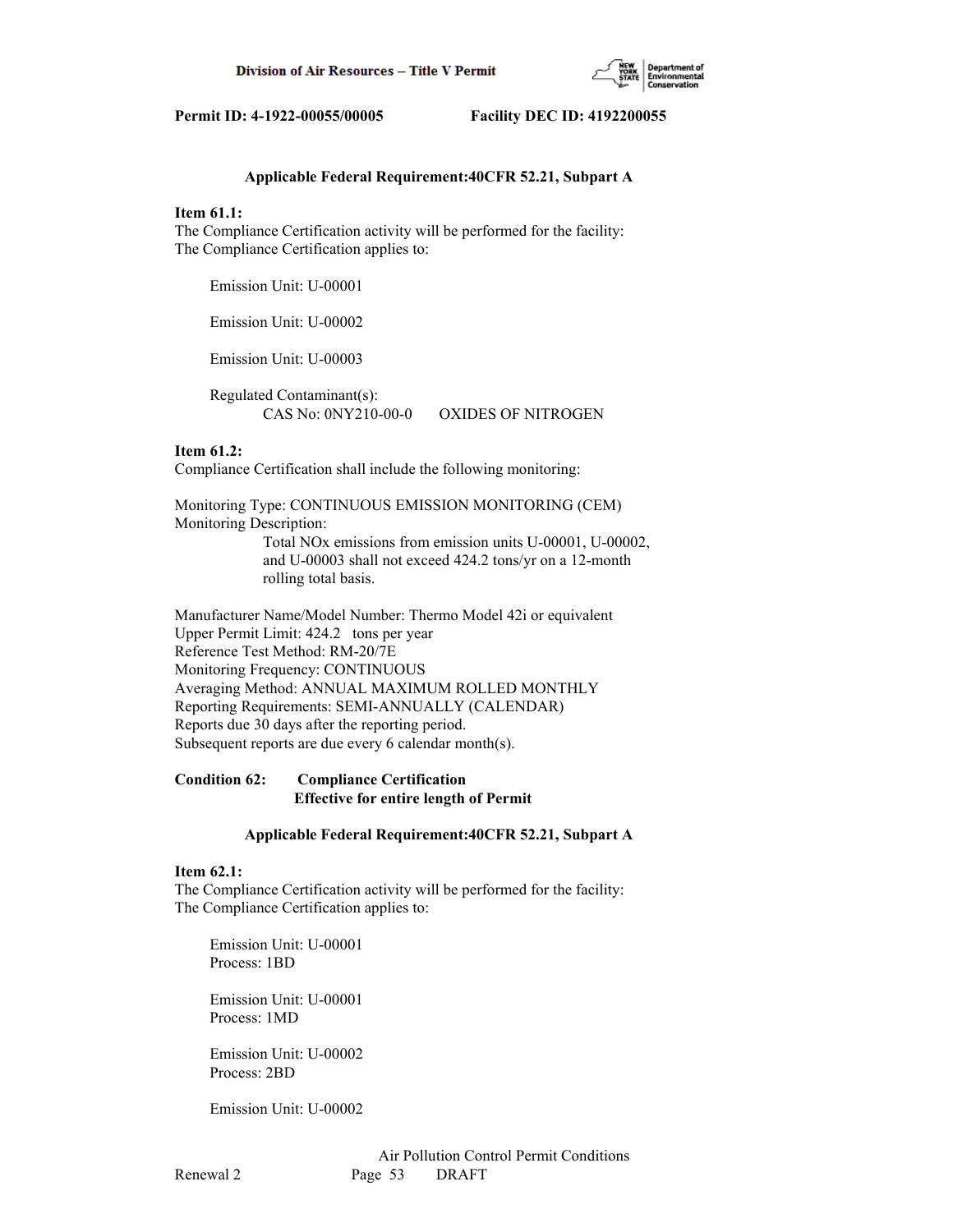

Process: 2MD

 Emission Unit: U-00003 Process: 3BD

 Emission Unit: U-00003 Process: 3MD

 Regulated Contaminant(s): CAS No: 0NY210-00-0 OXIDES OF NITROGEN

## **Item 62.2:**

Compliance Certification shall include the following monitoring:

Monitoring Type: CONTINUOUS EMISSION MONITORING (CEM) Monitoring Description:

> The facility shall control the emissions of nitrogen oxides (NOx) to less than 101.9 pounds per hour as measured in a continuous emissions monitor. The limit shall be based on a three-hour average and is based on the heat input corresponding to the higher heating value of the distillate fuel oil.

Manufacturer Name/Model Number: Thermo Model 42i or equivalent Upper Permit Limit: 101.9 pounds per hour Reference Test Method: RM-20/7E Monitoring Frequency: CONTINUOUS Averaging Method: 3-HOUR BLOCK AVERAGE Reporting Requirements: SEMI-ANNUALLY (CALENDAR) Reports due 30 days after the reporting period. Subsequent reports are due every 6 calendar month(s).

# **Condition 63: Compliance Certification Effective for entire length of Permit**

### **Applicable Federal Requirement:40CFR 52.21, Subpart A**

## **Item 63.1:**

The Compliance Certification activity will be performed for the facility: The Compliance Certification applies to:

 Emission Unit: U-00001 Process: 1MD

 Emission Unit: U-00002 Process: 2MD

 Emission Unit: U-00003 Process: 3MD

 Regulated Contaminant(s): CAS No: 000630-08-0 CARBON MONOXIDE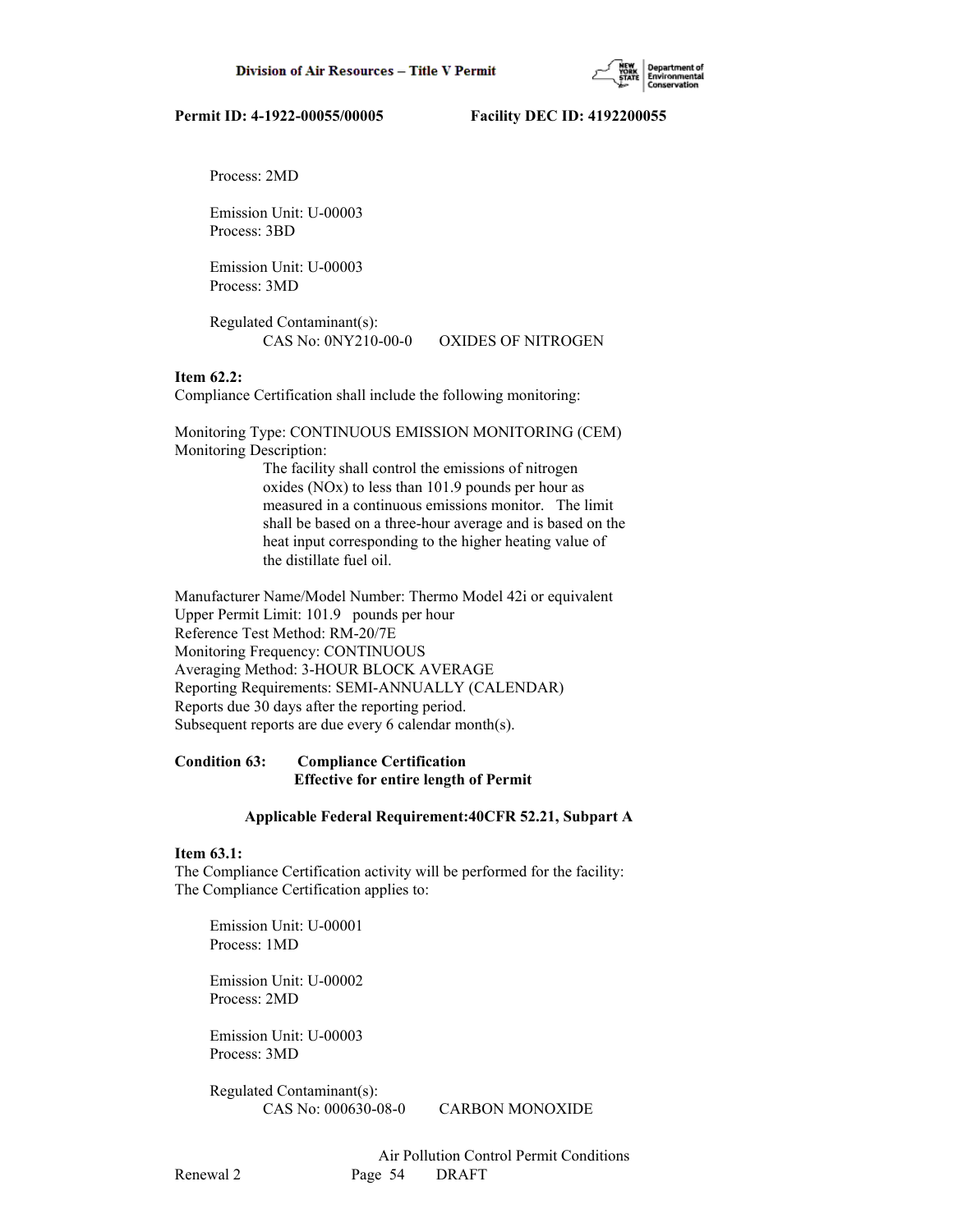

## **Item 63.2:**

Compliance Certification shall include the following monitoring:

# Monitoring Type: CONTINUOUS EMISSION MONITORING (CEM) Monitoring Description:

 The facility shall control the emissions of carbon monoxide to less than 508.2 pounds per hour as measured in a continuous emissions monitor. The limit shall be based on a one-hour average and is based on the heat input corresponding to the higher heating value of the distillate oil.

 This limit applies when the turbine is operating between the Minimum Emissions Compliance Load (MECL) and 75% load. The emission limit between 75% and 100% shall be determined by linear interpolation.

Manufacturer Name/Model Number: Siemens Ultramat 6E or equivalent Upper Permit Limit: 508.2 pounds per hour Reference Test Method: RM-10 Monitoring Frequency: CONTINUOUS Averaging Method: 1-HOUR AVERAGE Reporting Requirements: SEMI-ANNUALLY (CALENDAR) Reports due 30 days after the reporting period. Subsequent reports are due every 6 calendar month(s).

## **Condition 64: Compliance Certification Effective for entire length of Permit**

## **Applicable Federal Requirement:40CFR 52.21, Subpart A**

## **Item 64.1:**

The Compliance Certification activity will be performed for the facility: The Compliance Certification applies to:

 Emission Unit: U-00001 Process: 1BD

 Emission Unit: U-00002 Process: 2BD

 Emission Unit: U-00003 Process: 3BD

Regulated Contaminant(s):

CAS No: 000630-08-0 CARBON MONOXIDE

## **Item 64.2:**

Compliance Certification shall include the following monitoring:

Monitoring Type: CONTINUOUS EMISSION MONITORING (CEM)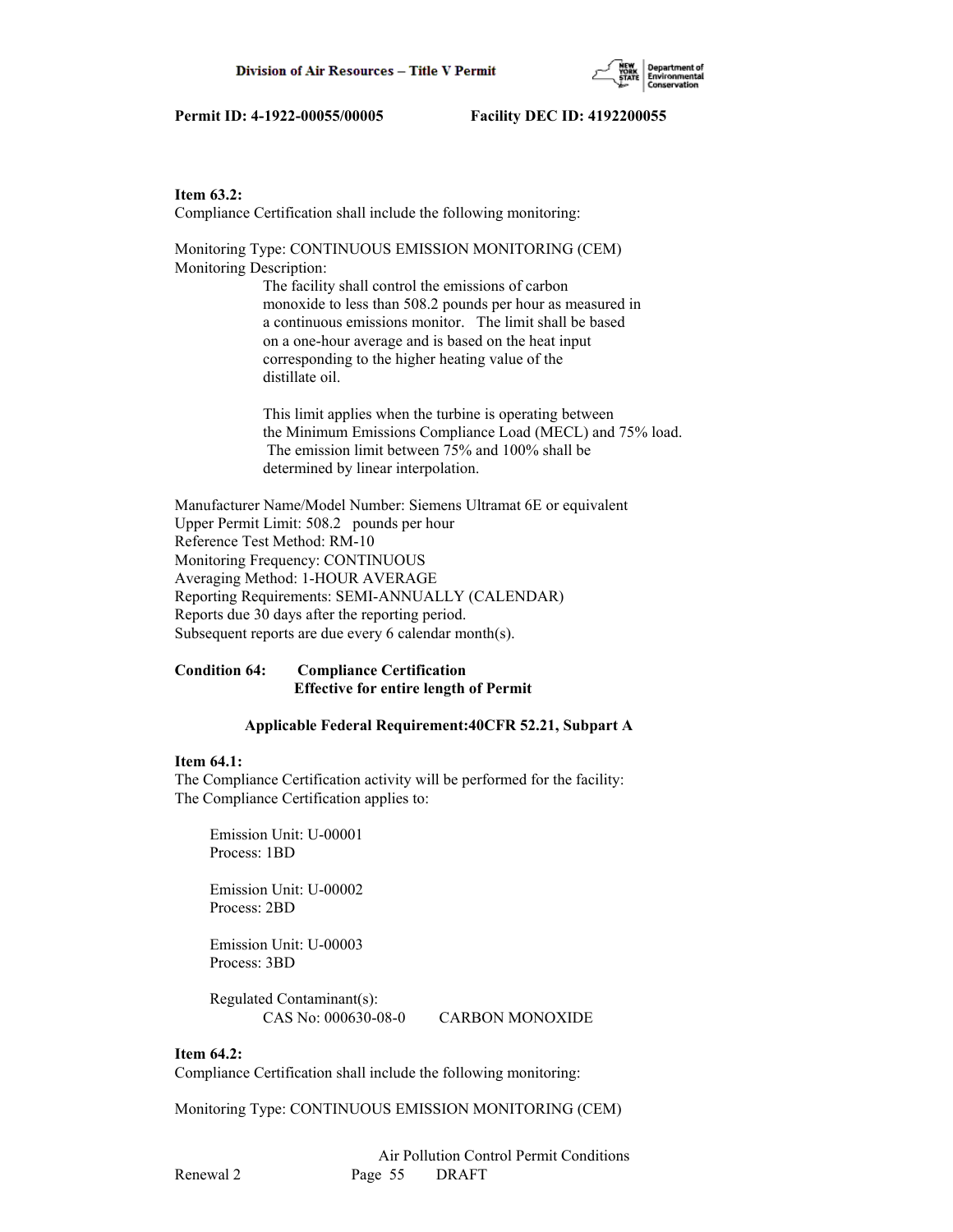

Monitoring Description:

 The facility shall control the emissions of carbon monoxide to less than 351.8 pounds per hour as measured in a continuous emissions monitor. The limit shall be based on a one-hour average and is based on the heat input corresponding to the higher heating value of the fuel oil.

 This limit applies when the turbine is firing at 100% load.

Manufacturer Name/Model Number: Siemens Ultramat 6E or equivalent Upper Permit Limit: 351.8 pounds per hour Reference Test Method: RM-10 Monitoring Frequency: CONTINUOUS Averaging Method: 1-HOUR AVERAGE Reporting Requirements: SEMI-ANNUALLY (CALENDAR) Reports due 30 days after the reporting period. Subsequent reports are due every 6 calendar month(s).

## **Condition 65: Compliance Certification Effective for entire length of Permit**

### **Applicable Federal Requirement:40CFR 52.21, Subpart A**

## **Item 65.1:**

The Compliance Certification activity will be performed for the facility: The Compliance Certification applies to:

 Emission Unit: U-00001 Process: 1MG

 Emission Unit: U-00002 Process: 2MG

 Emission Unit: U-00003 Process: 3MG

 Regulated Contaminant(s): CAS No: 000630-08-0 CARBON MONOXIDE

### **Item 65.2:**

Compliance Certification shall include the following monitoring:

Monitoring Type: CONTINUOUS EMISSION MONITORING (CEM) Monitoring Description:

> The facility shall control the emissions of carbon monoxide to less than 170.2 pounds per hour as measured in a continuous emissions monitor. The limit shall be based on a one-hour average and is based on the heat input corresponding to the higher heating value of the natural gas.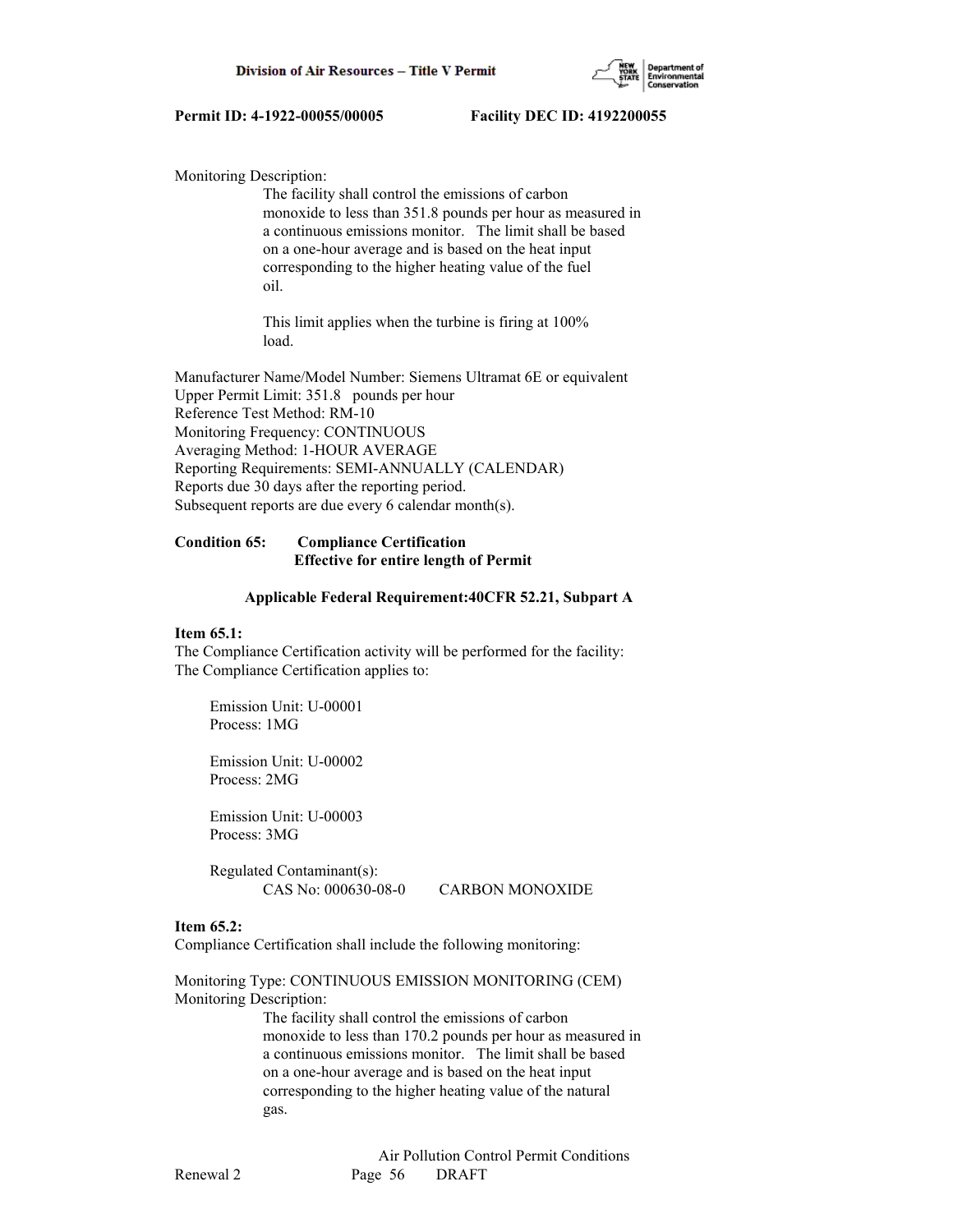

 This limit applies when the turbine is operating between the Minimum Emissions Compliance Load (MECL) and 75% load while firing natural gas. If the turbine is operating between 75 and 100% load, the CO emission limit shall be determined by linear interpolation.

Manufacturer Name/Model Number: SIEMENS ULTRAMAT 6E NON-DISPERSIVE INFRARED or equivalent Upper Permit Limit: 170.2 pounds per hour Reference Test Method: RM-10 Monitoring Frequency: CONTINUOUS Averaging Method: 1-HOUR AVERAGE Reporting Requirements: SEMI-ANNUALLY (CALENDAR) Reports due 30 days after the reporting period. Subsequent reports are due every 6 calendar month(s).

## **Condition 66: Compliance Certification Effective for entire length of Permit**

### **Applicable Federal Requirement:40CFR 52.21, Subpart A**

### **Item 66.1:**

The Compliance Certification activity will be performed for the facility: The Compliance Certification applies to:

 Emission Unit: U-00001 Process: 1BG

 Emission Unit: U-00002 Process: 2BG

 Emission Unit: U-00003 Process: 3BG

 Regulated Contaminant(s): CAS No: 000630-08-0 CARBON MONOXIDE

### **Item 66.2:**

Compliance Certification shall include the following monitoring:

Monitoring Type: CONTINUOUS EMISSION MONITORING (CEM) Monitoring Description:

> The facility shall control the emissions of carbon monoxide to less than 105.0 pounds per hour as measured in a continuous emissions monitor. The limit shall be based on a one-hour average and is based on the heat input corresponding to the higher heating value of the natural gas.

 This limit applies when the turbine is firing at 100% load.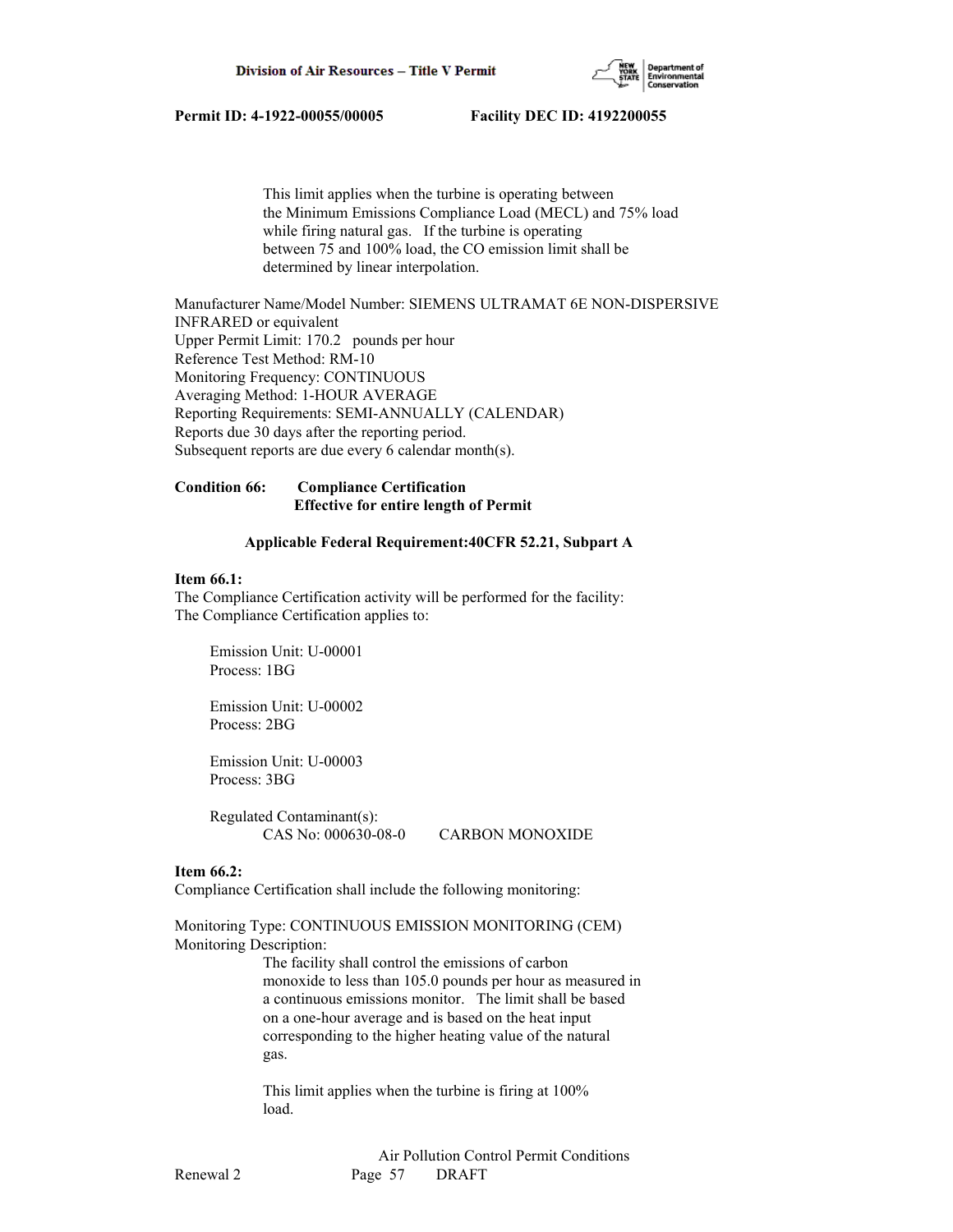

Manufacturer Name/Model Number: Siemens Ultramat 6E or equivalent Upper Permit Limit: 105.0 pounds per hour Reference Test Method: RM-10 Monitoring Frequency: CONTINUOUS Averaging Method: 1-HOUR AVERAGE Reporting Requirements: SEMI-ANNUALLY (CALENDAR) Reports due 30 days after the reporting period. Subsequent reports are due every 6 calendar month(s).

# **Condition 67: Compliance Certification Effective for entire length of Permit**

### **Applicable Federal Requirement:40CFR 52.21, Subpart A**

### **Item 67.1:**

The Compliance Certification activity will be performed for the facility: The Compliance Certification applies to:

Emission Unit: U-00001

Emission Unit: U-00002

Emission Unit: U-00003

## **Item 67.2:**

Compliance Certification shall include the following monitoring:

### Monitoring Type: RECORD KEEPING/MAINTENANCE PROCEDURES Monitoring Description:

 All three turbines shall be allowed to operate simultaneously provided no more than two combustion turbines may be in startup at the same time. Each turbine shall operate at or above the Minimum Emissions Compliance Load (MECL) except during startup, shutdown, and protective load shed conditions.

 Protective load shed conditions occur when an equipment malfunction or upset conditions require a temporary manual or automatic reduction in combustion turbine load below the MECL. The NOx and CO emission limits in this permit for startup and shutdown shall apply during protective load shed conditions which shall not exceed three hours per occurrence.

 The facility shall maintain records of the date, time, duration and reason (e.g. startup, shutdown, protective load shed) for all combustion turbine operations below the MECL.

Monitoring Frequency: AS REQUIRED - SEE PERMIT MONITORING DESCRIPTION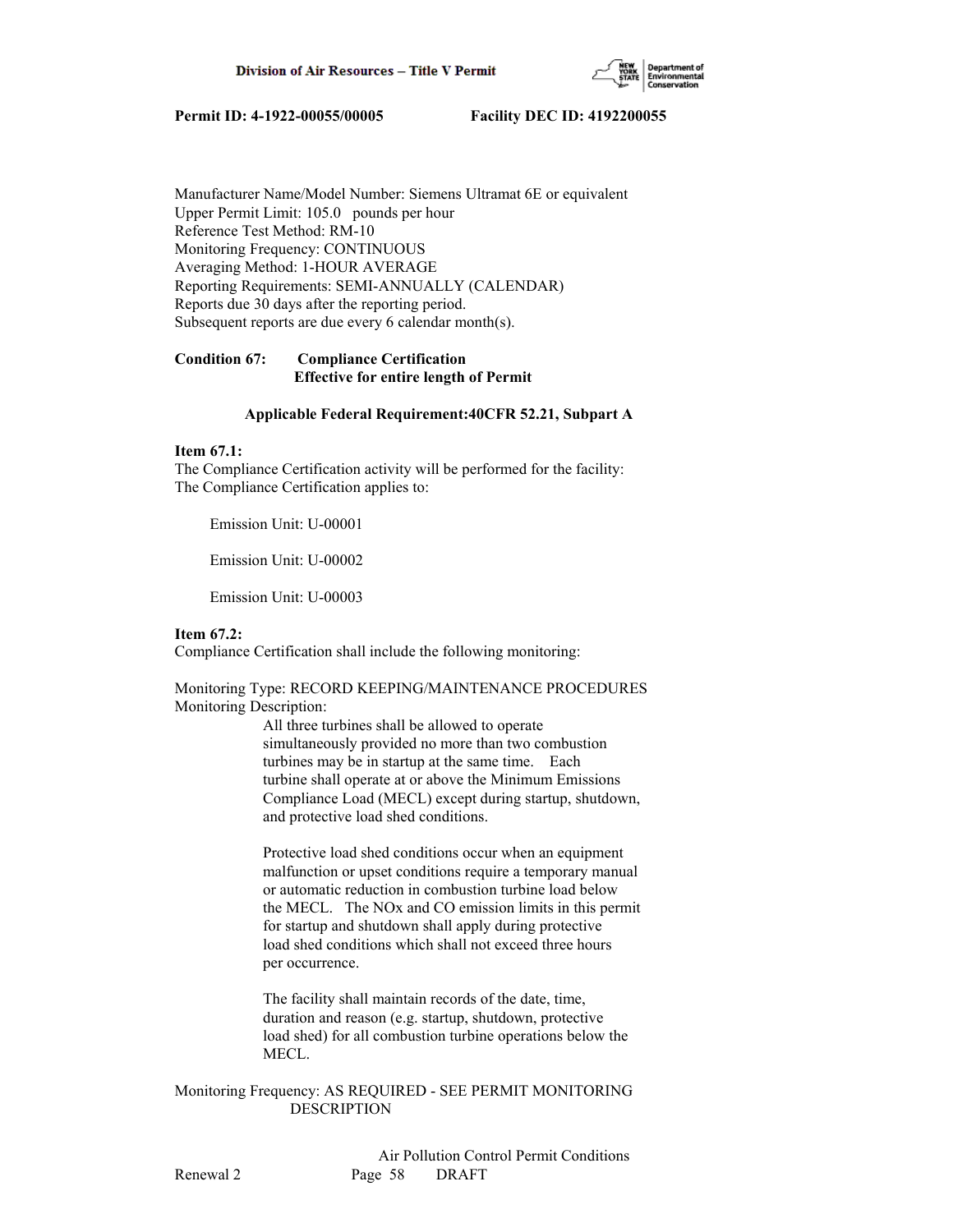

Reporting Requirements: SEMI-ANNUALLY (CALENDAR) Reports due 30 days after the reporting period. Subsequent reports are due every 6 calendar month(s).

## **Condition 68: Compliance Certification Effective for entire length of Permit**

### **Applicable Federal Requirement:40CFR 52.21, Subpart A**

# **Item 68.1:**

The Compliance Certification activity will be performed for the facility: The Compliance Certification applies to:

 Emission Unit: U-00001 Process: 1BD

 Emission Unit: U-00001 Process: 1MD

 Emission Unit: U-00002 Process: 2BD

 Emission Unit: U-00002 Process: 2MD

 Emission Unit: U-00003 Process: 3BD

 Emission Unit: U-00003 Process: 3MD

 Regulated Contaminant(s): CAS No: 0NY075-00-0 PARTICULATES

## **Item 68.2:**

Compliance Certification shall include the following monitoring:

Monitoring Type: INTERMITTENT EMISSION TESTING Monitoring Description:

> The facility shall control the emissions of particulate matter (PM) to less than 154.0 pounds per hour as determined during a performance test once during the term of the permit. The limit is a discrete one hour average which applies while firing fuel oil, and is based on the heat input corresponding to the higher heating value of the fuel. Compliance with this limit will be demonstrated during a stack test that will be performed within 12 months of the initial operation of the emission unit using distillate fuel oil. Emissions testing is not required if the emission unit does not operate using distillate fuel oil during the permit term.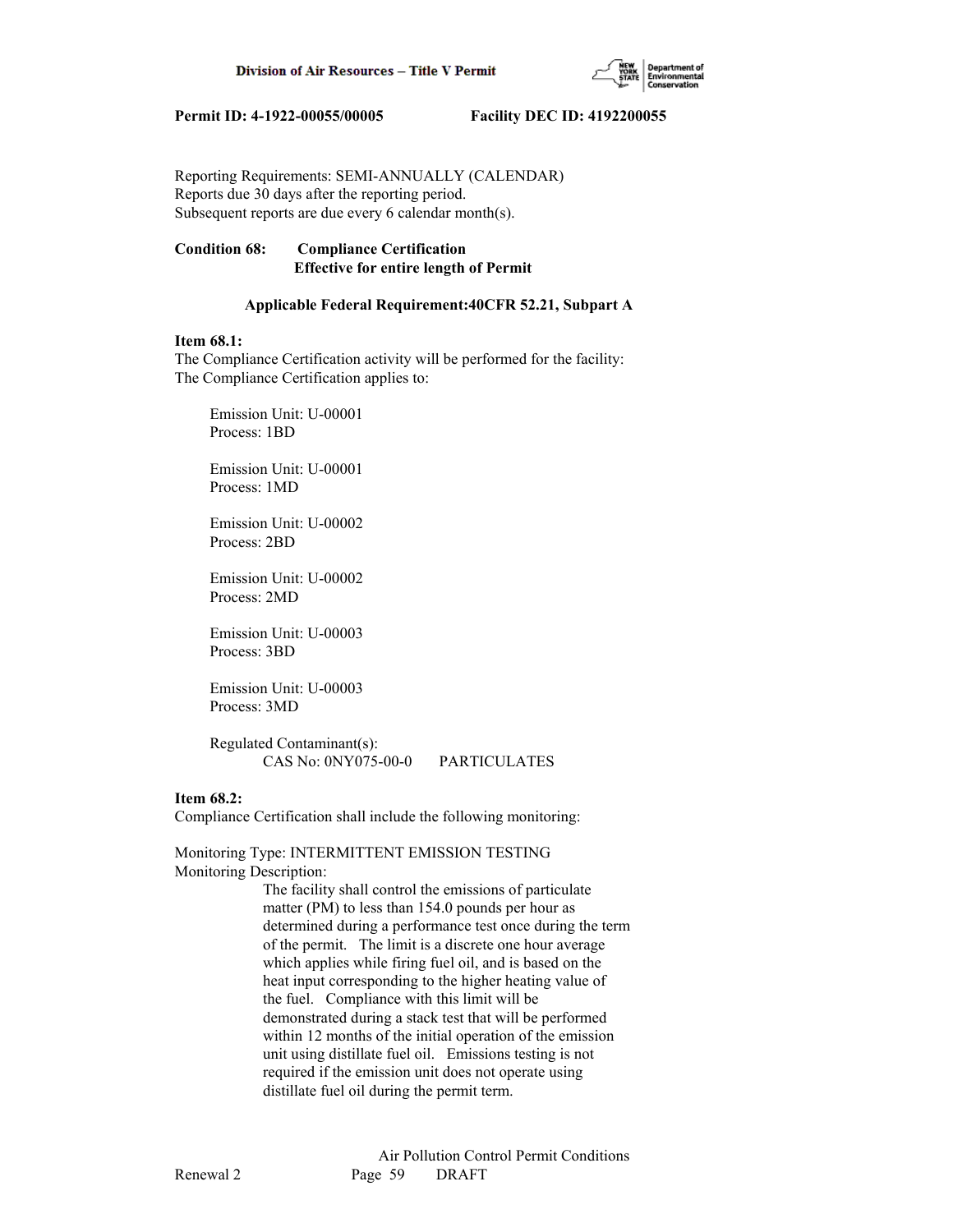

Upper Permit Limit: 154.0 pounds per hour Reference Test Method: RM-201A,202 Monitoring Frequency: ONCE DURING THE TERM OF THE PERMIT Averaging Method: 1-HOUR AVERAGE Reporting Requirements: SEMI-ANNUALLY (CALENDAR) Reports due 30 days after the reporting period. Subsequent reports are due every 6 calendar month(s).

# **Condition 69: Compliance Certification Effective for entire length of Permit**

### **Applicable Federal Requirement:40CFR 52.21, Subpart A**

### **Item 69.1:**

The Compliance Certification activity will be performed for the facility: The Compliance Certification applies to:

 Emission Unit: U-00001 Process: 1BD

 Emission Unit: U-00001 Process: 1BG

 Emission Unit: U-00002 Process: 2BD

 Emission Unit: U-00002 Process: 2BG

 Emission Unit: U-00003 Process: 3BD

 Emission Unit: U-00003 Process: 3BG

 Regulated Contaminant(s): CAS No: 007664-41-7 AMMONIA

## **Item 69.2:**

Compliance Certification shall include the following monitoring:

Monitoring Type: CONTINUOUS EMISSION MONITORING (CEM) Monitoring Description: The facility shall control the emissions of ammonia to less than 42.3 pounds per hour as measured in a continuous emissions monitor. The limit shall be based on a one-hour average and is based on the heat input corresponding to the higher heating value of the natural gas or fuel oil.

Manufacturer Name/Model Number: Thermo 42i or equivalent Upper Permit Limit: 42.3 pounds per hour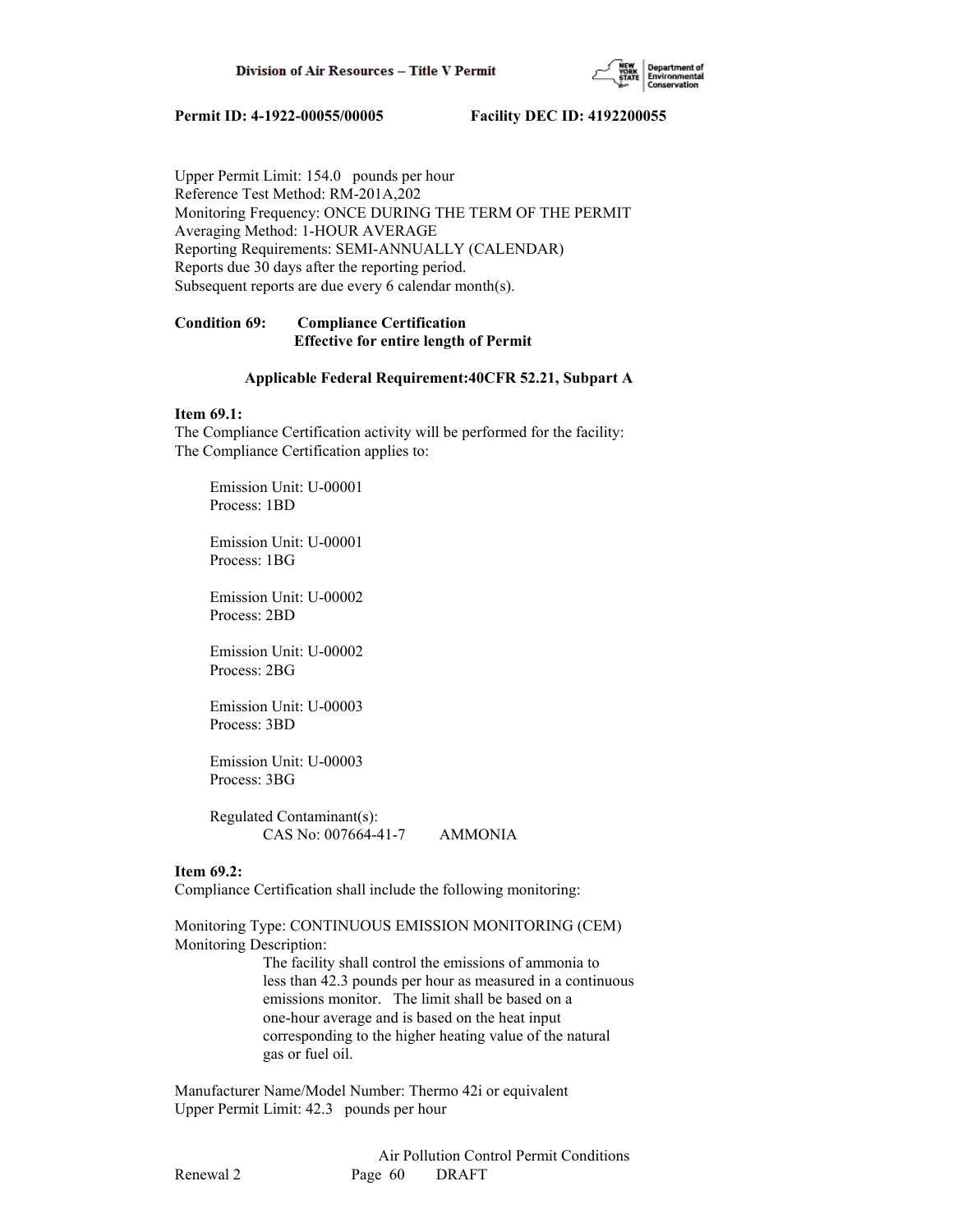

Reference Test Method: CTM-027 Monitoring Frequency: CONTINUOUS Averaging Method: 1-HOUR AVERAGE Reporting Requirements: SEMI-ANNUALLY (CALENDAR) Reports due 30 days after the reporting period. Subsequent reports are due every 6 calendar month(s).

# **Condition 70: Compliance Certification Effective for entire length of Permit**

# **Applicable Federal Requirement:40CFR 52.21, Subpart A**

# **Item 70.1:**

The Compliance Certification activity will be performed for the facility: The Compliance Certification applies to:

 Emission Unit: U-00001 Process: 1BD

 Emission Unit: U-00002 Process: 2BD

 Emission Unit: U-00003 Process: 3BD

 Regulated Contaminant(s): CAS No: 007446-09-5 SULFUR DIOXIDE

## **Item 70.2:**

Compliance Certification shall include the following monitoring:

# Monitoring Type: INTERMITTENT EMISSION TESTING Monitoring Description:

 This emission limit for sulfur dioxide (SO2) of 0.05 lb/mmBtu is a discrete one hour average based on the continuous recording of distillate fuel oil usage, with heat input corresponding to the higher heating value of the fuel. Compliance will be determined using supplier fuel oil sulfur content certifications with each delivery or one of the other applicable total sulfur and heating value sampling options and associated sampling frequencies described in Section 2.2 of Appendix D to 40 CFR Part 75. Fuel oil operation for each turbine is limited to 1080 hours/year.

Upper Permit Limit: 0.05 pounds per million Btus Reference Test Method: Method 8 Monitoring Frequency: PER DELIVERY Averaging Method: 1-HOUR AVERAGE Reporting Requirements: SEMI-ANNUALLY (CALENDAR) Reports due 30 days after the reporting period. Subsequent reports are due every 6 calendar month(s).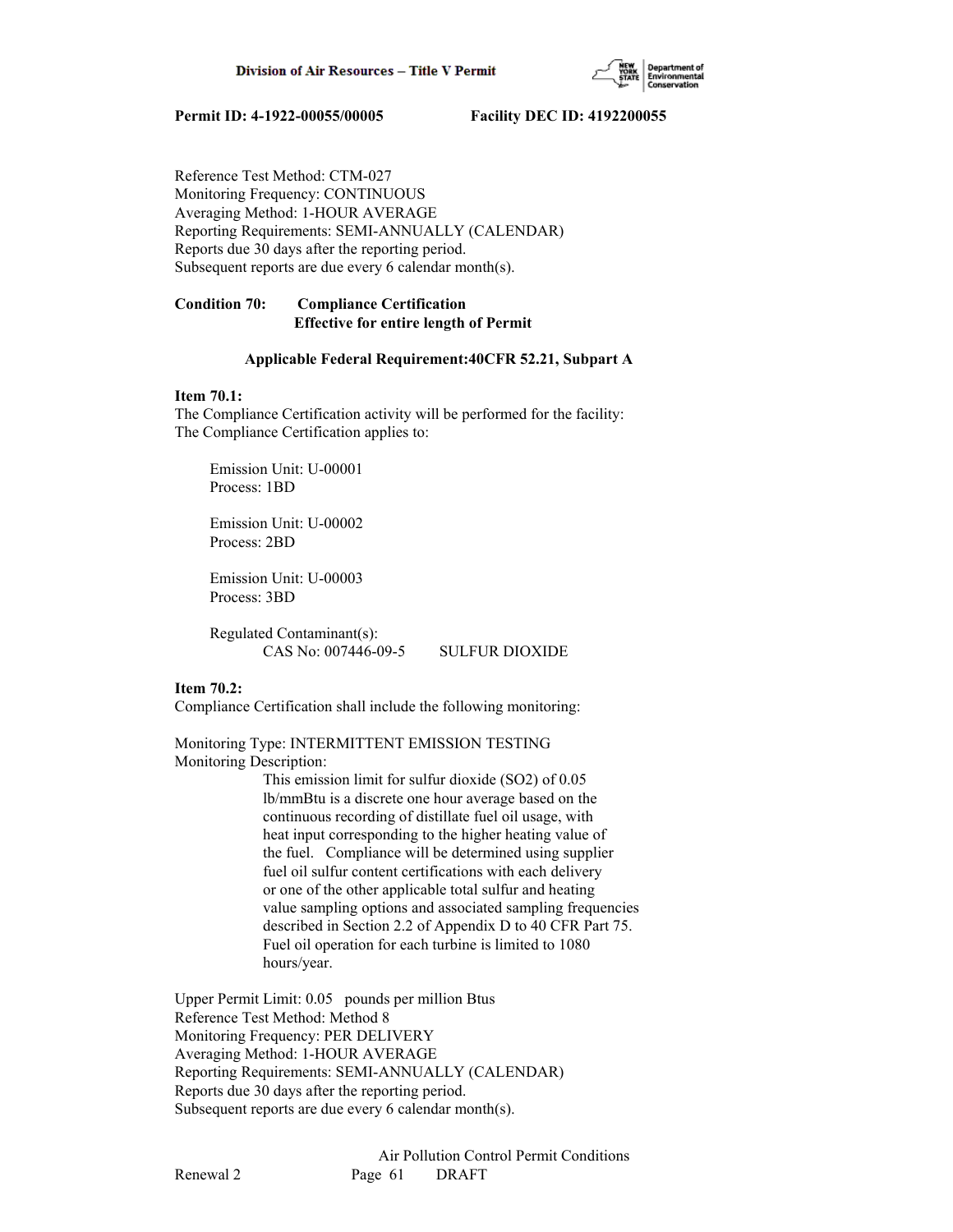

# **Condition 71: Compliance Certification Effective for entire length of Permit**

# **Applicable Federal Requirement:40CFR 52.21, Subpart A**

## **Item 71.1:**

The Compliance Certification activity will be performed for the facility: The Compliance Certification applies to:

| Emission Unit: U-00001<br>Process: 1BG           | Emission Point: 00001 |
|--------------------------------------------------|-----------------------|
| Emission Unit: U-00002<br>Process: 2BG           | Emission Point: 00002 |
| Emission Unit: U-00003<br>Process: 3BG           | Emission Point: 00003 |
| Regulated Contaminant(s):<br>CAS No: 000050-00-0 | FORMAL DEH            |

## **Item 71.2:**

Compliance Certification shall include the following monitoring:

Monitoring Type: INTERMITTENT EMISSION TESTING Monitoring Description:

 This formaldehyde emission limit of 0.000064 lb/mmBtu is a discrete one hour average based on the heat input corresponding to the higher heating value of the fuel. Compliance was determined with a one time stack test that was performed within 12 months of startup.

Upper Permit Limit: 0.000064 pounds per million Btus Reference Test Method: EPA Method 11 Monitoring Frequency: SINGLE OCCURRENCE Averaging Method: 1-HOUR AVERAGE Reporting Requirements: ONCE / BATCH OR MONITORING OCCURRENCE

# **Condition 72: Compliance Certification Effective for entire length of Permit**

# **Applicable Federal Requirement:40CFR 52.21, Subpart A**

## **Item 72.1:**

The Compliance Certification activity will be performed for the facility: The Compliance Certification applies to:

Emission Unit: U-00001

Emission Unit: U-00002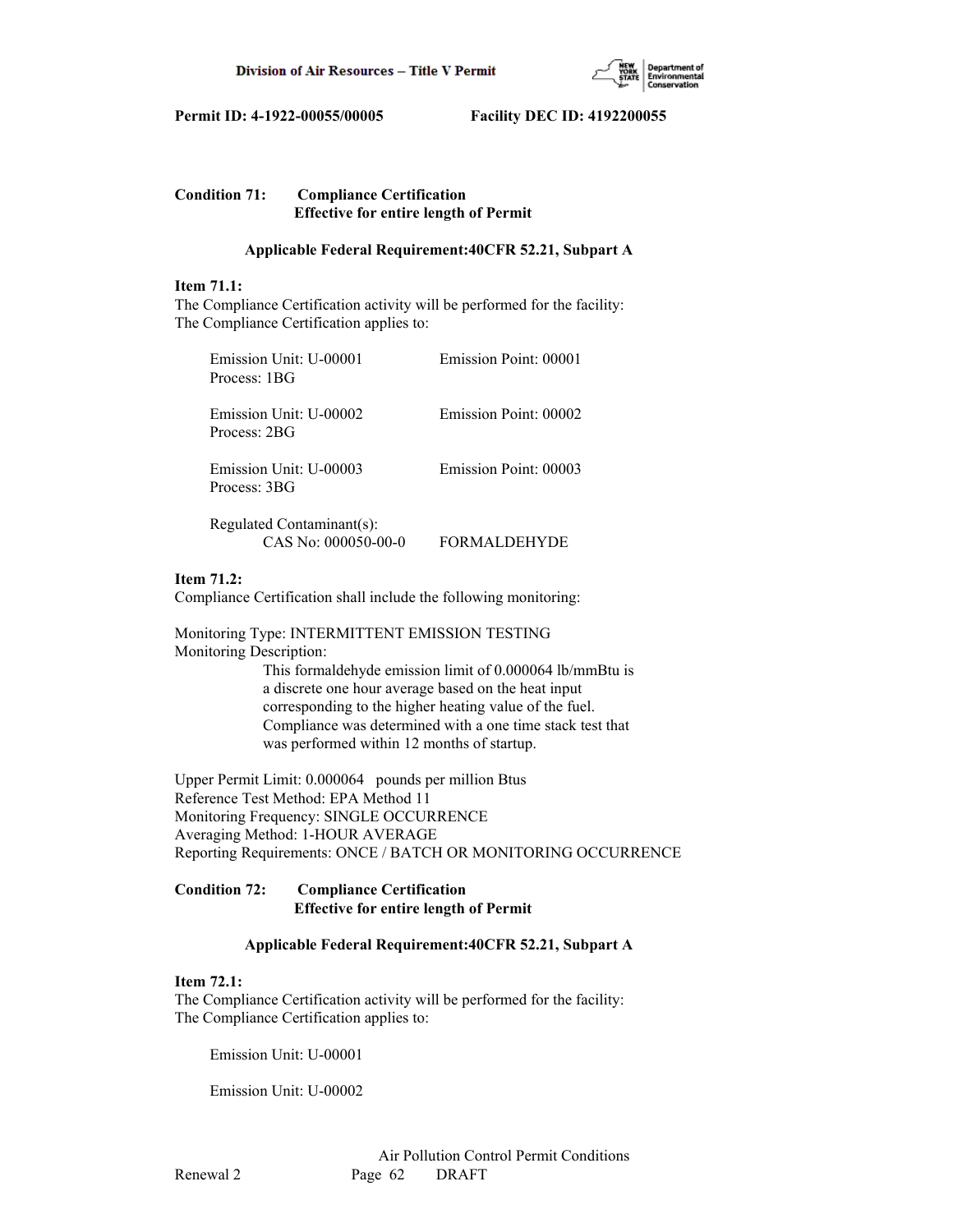

Emission Unit: U-00003

 Regulated Contaminant(s): CAS No: 0NY100-00-0 TOTAL HAP

**Item 72.2:**

Compliance Certification shall include the following monitoring:

Monitoring Type: MONITORING OF PROCESS OR CONTROL DEVICE PARAMETERS AS SURROGATE

Monitoring Description:

 Alternate fuel use of distillate oil is limited to 1080 hours per year total for each turbine, calculated on a daily rolling basis.

Parameter Monitored: FUEL OIL Upper Permit Limit: 1080 hours per year Monitoring Frequency: DAILY Averaging Method: ANNUAL TOTAL ROLLED DAILY Reporting Requirements: SEMI-ANNUALLY (CALENDAR) Reports due 30 days after the reporting period. Subsequent reports are due every 6 calendar month(s).

# **Condition 73: Compliance Certification Effective for entire length of Permit**

## **Applicable Federal Requirement:40CFR 52.21, Subpart A**

## **Item 73.1:**

The Compliance Certification activity will be performed for the facility: The Compliance Certification applies to:

 Emission Unit: U-00001 Process: 1BD

 Emission Unit: U-00002 Process: 2BD

 Emission Unit: U-00003 Process: 3BD

 Regulated Contaminant(s): CAS No: 007664-93-9 SULFURIC ACID

## **Item 73.2:**

Compliance Certification shall include the following monitoring:

Monitoring Type: INTERMITTENT EMISSION TESTING Monitoring Description:

> The emission limit for sulfuric acid shall be no more than 0.008 lb/mmBtu when the turbines are operating and firing distillate fuel oil. This sulfuric acid limit is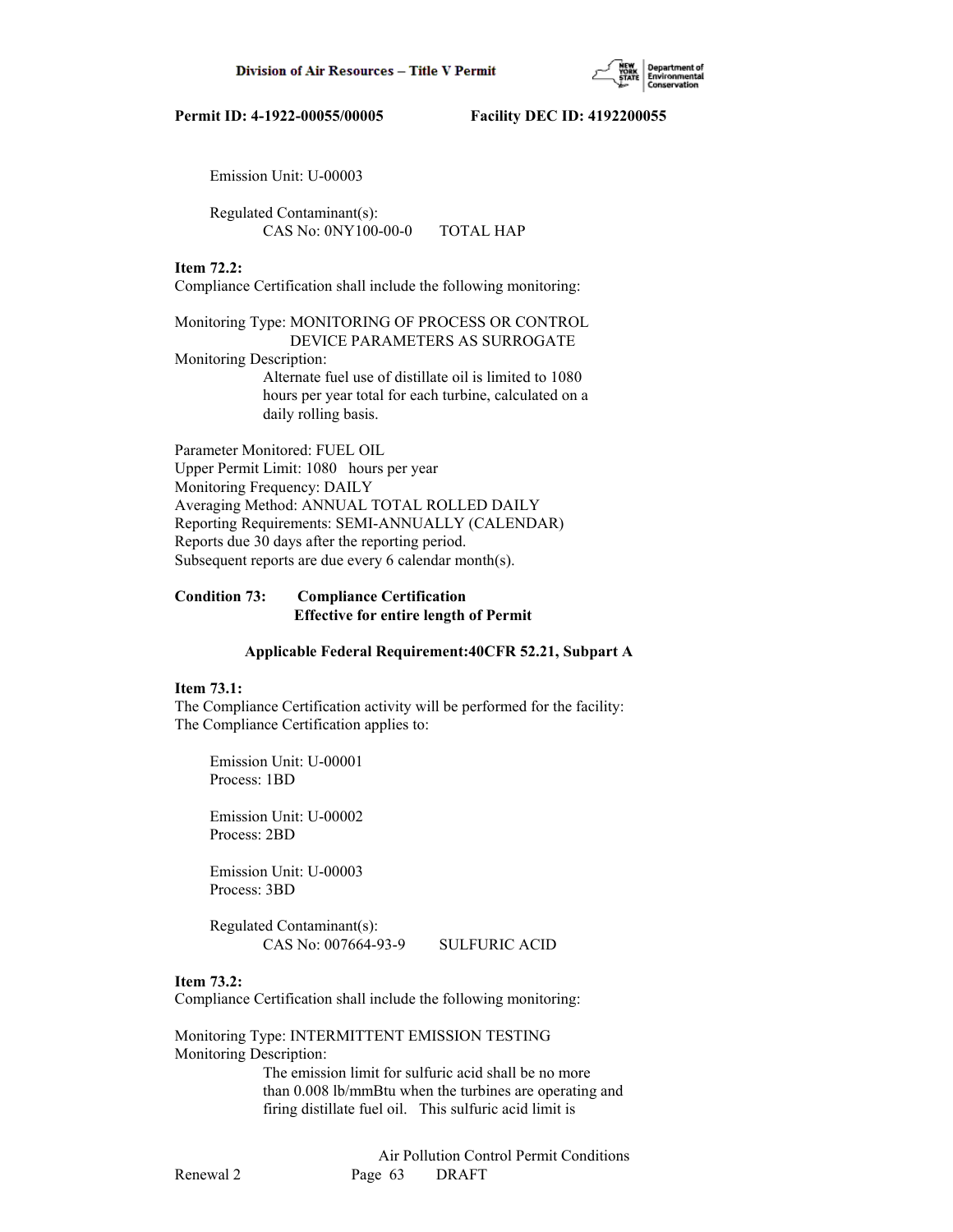

 a discrete one hour average. Compliance with this limit will be demonstrated during a stack test that will be performed within 12 months of the facility's initial operation using distillate fuel oil.

Upper Permit Limit: 0.008 pounds per million Btus Reference Test Method: EPA Method 8 Monitoring Frequency: AS REQUIRED - SEE PERMIT MONITORING DESCRIPTION Averaging Method: 1-HOUR AVERAGE Reporting Requirements: SEMI-ANNUALLY (CALENDAR) Reports due 30 days after the reporting period. Subsequent reports are due every 6 calendar month(s).

**Condition 74: Compliance Certification Effective for entire length of Permit**

## **Applicable Federal Requirement:40CFR 52.21, Subpart A**

### **Item 74.1:**

The Compliance Certification activity will be performed for the facility: The Compliance Certification applies to:

| Emission Unit: U-00001<br>Process: 1 <sub>RG</sub> | Emission Point: 00001 |
|----------------------------------------------------|-----------------------|
| Emission Unit: U-00002<br>Process: 2BG             | Emission Point: 00002 |
| Emission Unit: U-00003<br>Process: 3BG             | Emission Point: 00003 |
| Regulated Contaminant(s):<br>CAS No: 007664-93-9   | SULFURIC ACID         |

### **Item 74.2:**

Compliance Certification shall include the following monitoring:

Monitoring Type: INTERMITTENT EMISSION TESTING Monitoring Description:

 The emission limit for sulfuric acid shall be no more than 0.0009 lb/mmBtu when the turbines are operating and firing natural gas. This sulfuric acid limit is a discrete one hour average. Compliance with this limit was demonstrated by stack testing performed within 12 months of startup.

Upper Permit Limit: 0.0009 pounds per million Btus Reference Test Method: EPA Method 8 Monitoring Frequency: SINGLE OCCURRENCE Averaging Method: 1-HOUR AVERAGE Reporting Requirements: ONCE / BATCH OR MONITORING OCCURRENCE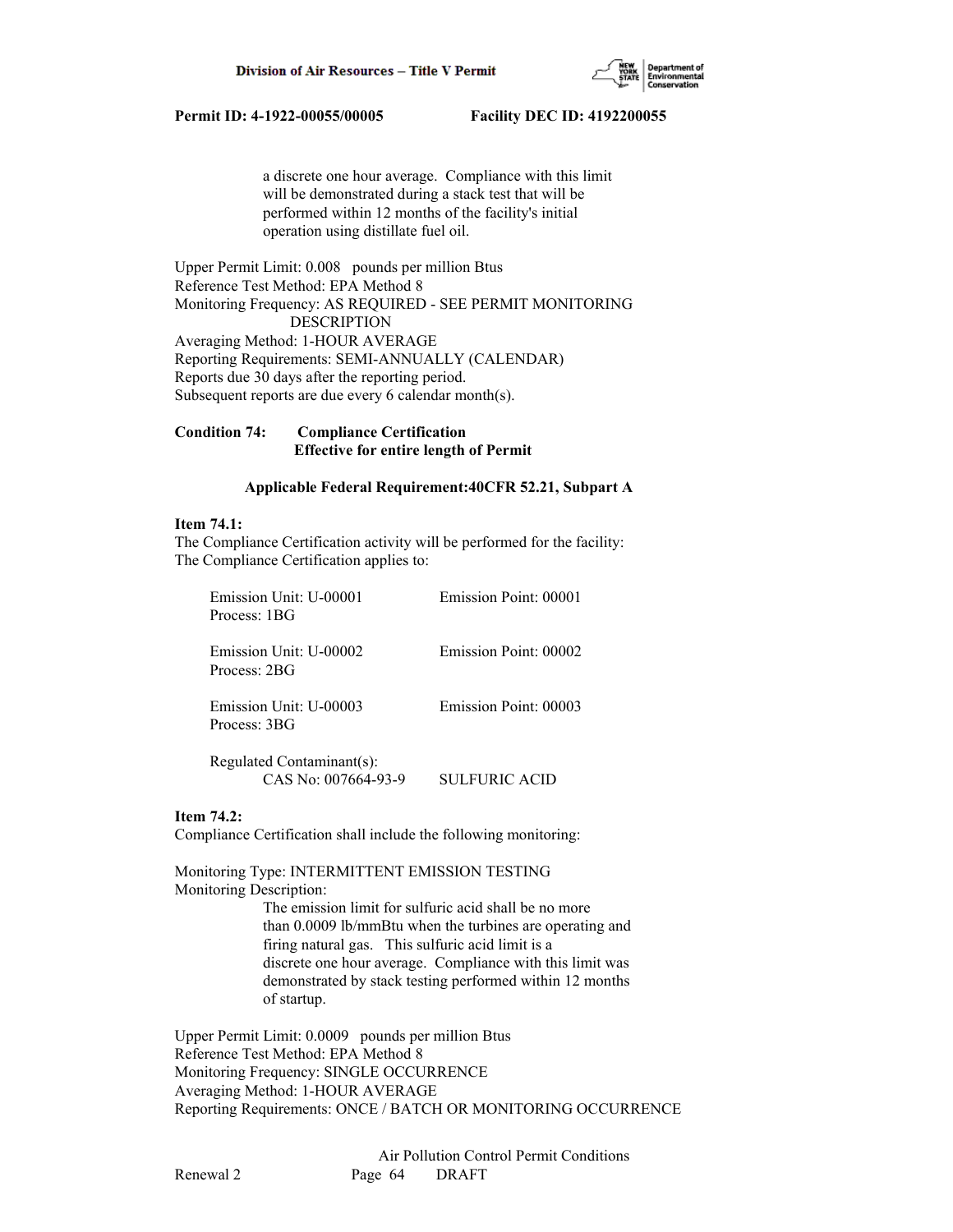

# **Condition 75: Compliance Certification Effective for entire length of Permit**

## **Applicable Federal Requirement:40CFR 52.21, Subpart A**

## **Item 75.1:**

The Compliance Certification activity will be performed for the facility: The Compliance Certification applies to:

 Emission Unit: U-00001 Process: 1BD

 Emission Unit: U-00001 Process: 1MD

 Emission Unit: U-00002 Process: 2BD

 Emission Unit: U-00002 Process: 2MD

 Emission Unit: U-00003 Process: 3BD

 Emission Unit: U-00003 Process: 3MD

| Regulated Contaminant(s): |                     |
|---------------------------|---------------------|
| CAS No: 0NY075-00-5       | PM-10               |
| CAS No: 0NY075-00-0       | <b>PARTICULATES</b> |

# **Item 75.2:**

Compliance Certification shall include the following monitoring:

Monitoring Type: INTERMITTENT EMISSION TESTING Monitoring Description:

> The emission limit for total particulate matter (PM) and PM-10 shall be no more than 0.075 lb/mmBtu when the turbines are operating and firing distillate fuel oil. This limit is a discrete one hour average. Compliance with this limit will be demonstrated during a stack test that will be performed within 12 months of the initial operation of the emission unit using distillate fuel oil. Emissions testing is not required if the emission unit does not operate using distillate fuel during the permit term.

Upper Permit Limit: 0.075 pounds per million Btus Reference Test Method: 40 CFR Part 60, Appendix A Method 5/202 Monitoring Frequency: AS REQUIRED - SEE PERMIT MONITORING DESCRIPTION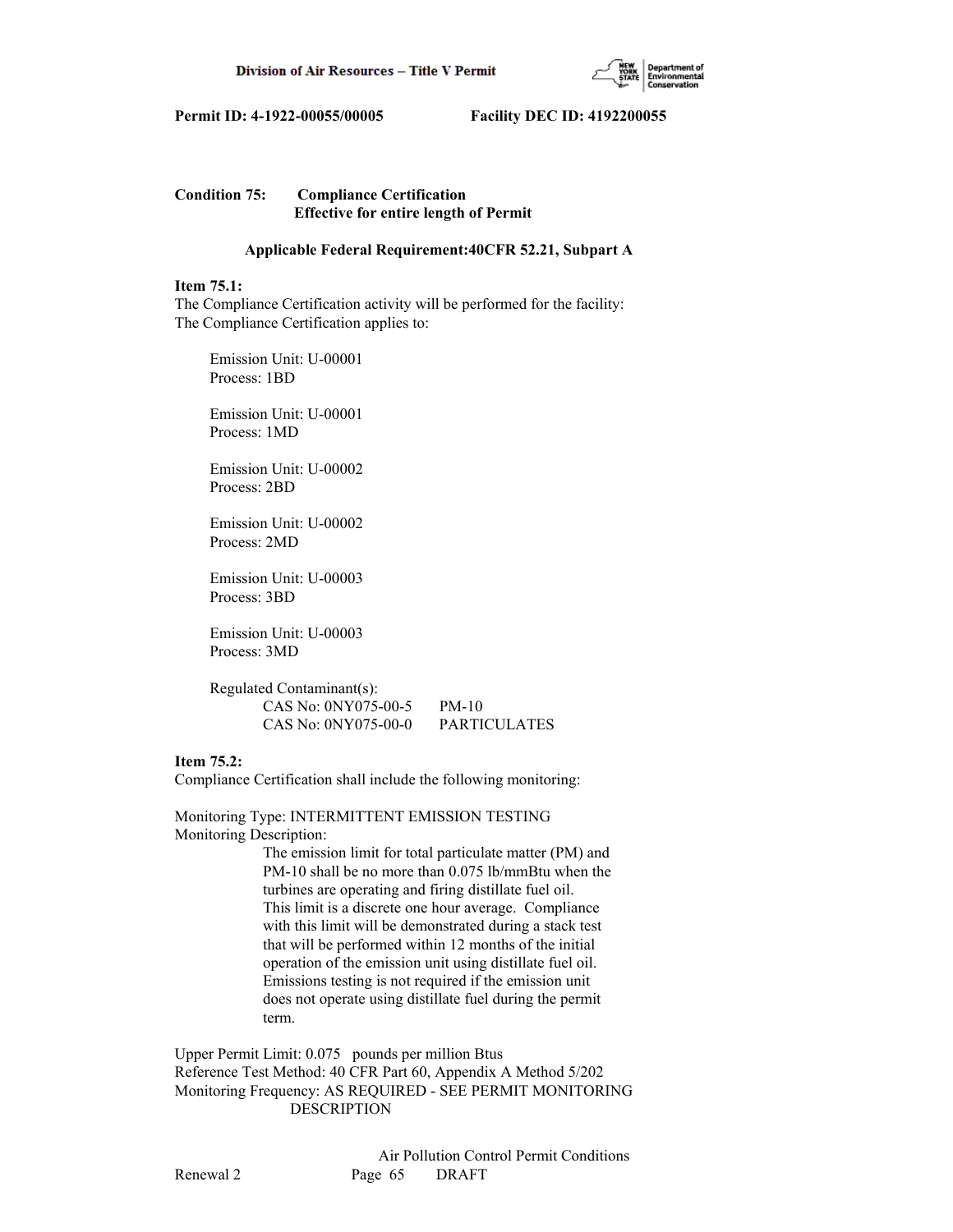

Averaging Method: 1-HOUR AVERAGE Reporting Requirements: SEMI-ANNUALLY (CALENDAR) Reports due 30 days after the reporting period. Subsequent reports are due every 6 calendar month(s).

# **Condition 76: Compliance Certification Effective for entire length of Permit**

## **Applicable Federal Requirement:40CFR 52.21, Subpart A**

## **Item 76.1:**

The Compliance Certification activity will be performed for the facility: The Compliance Certification applies to:

| Emission Unit: U-00001<br>Process: 1BG             | Emission Point: 00001 |
|----------------------------------------------------|-----------------------|
| Emission Unit: U-00002<br>Process: 2BG             | Emission Point: 00002 |
| Emission Unit: U-00003<br>Process: 3 <sub>RG</sub> | Emission Point: 00003 |
| Regulated Contaminant(s):<br>CAS No: 0NY075-00-5   | $PM-10$               |
| CAS No: 0NY075-00-0                                | PARTICULATES          |

# **Item 76.2:**

Compliance Certification shall include the following monitoring:

Monitoring Type: INTERMITTENT EMISSION TESTING Monitoring Description:

 The emission limit for total particulate matter (PM) and PM-10 shall be no more than 0.011 lb/mmBtu when the turbines are operating and firing natural gas. This limit is a discrete one hour average based on the higher heating value of the natural gas.

Upper Permit Limit: 0.011 pounds per million Btus Reference Test Method: 40 CFR Part 60, Appendix A Method 5 Monitoring Frequency: ONCE DURING THE TERM OF THE PERMIT Averaging Method: 1-HOUR AVERAGE Reporting Requirements: SEMI-ANNUALLY (CALENDAR) Reports due 30 days after the reporting period. Subsequent reports are due every 6 calendar month(s).

# **Condition 77: Compliance Certification Effective for entire length of Permit**

# **Applicable Federal Requirement:40CFR 52.21, Subpart A**

**Item 77.1:**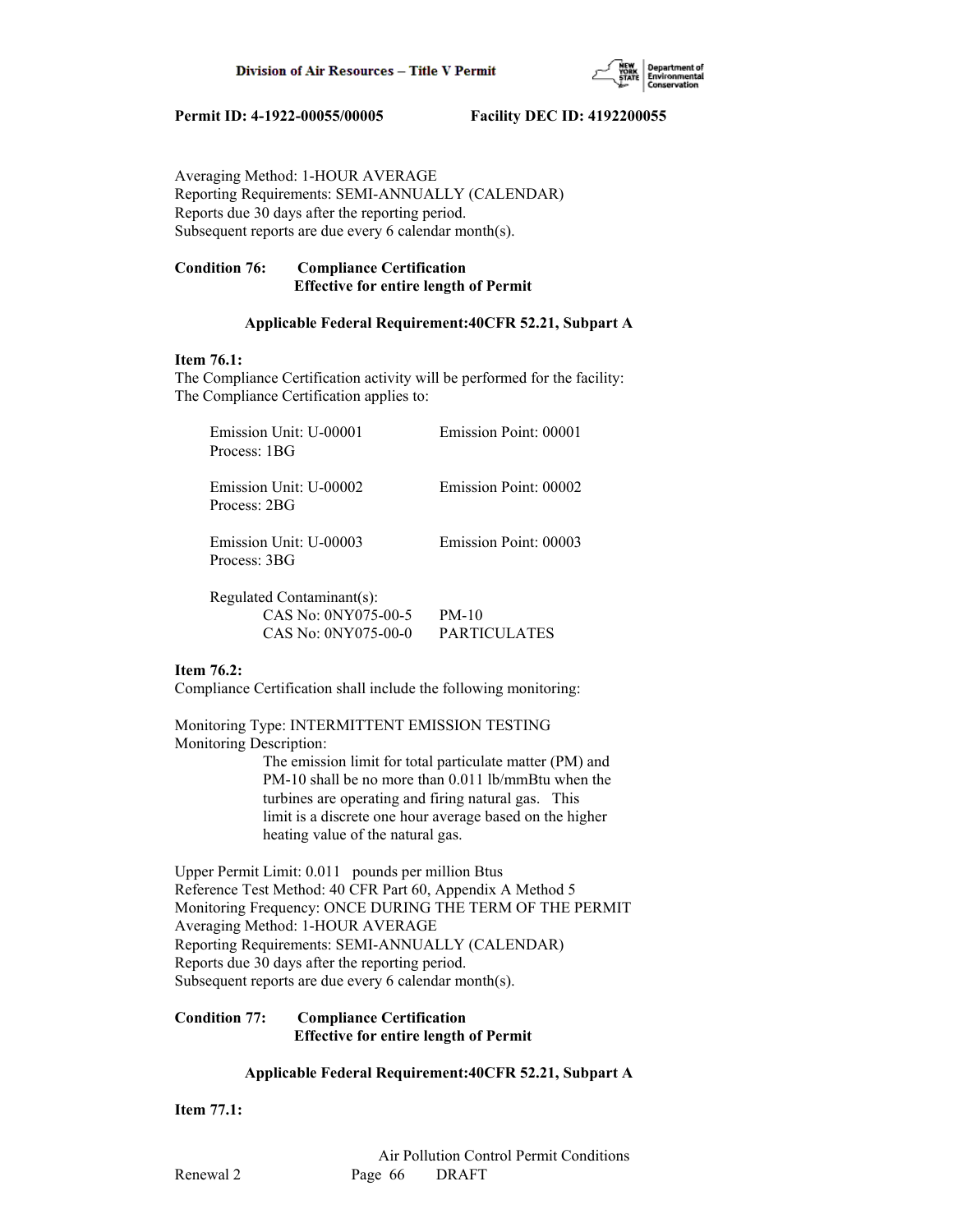

The Compliance Certification activity will be performed for the facility: The Compliance Certification applies to:

| Emission Unit: U-00001<br>Process: 1BD | Emission Point: 00001 |
|----------------------------------------|-----------------------|
| Emission Unit: U-00001<br>Process: 1BG | Emission Point: 00001 |
| Emission Unit: U-00002<br>Process: 2BD | Emission Point: 00002 |
| Emission Unit: U-00002<br>Process: 2BG | Emission Point: 00002 |
| Emission Unit: U-00003<br>Process: 3BD | Emission Point: 00003 |
| Emission Unit: U-00003<br>Process: 3BG | Emission Point: 00003 |
| Regulated Contaminant(s):              |                       |

# **Item 77.2:**

Compliance Certification shall include the following monitoring:

CAS No: 007664-41-7 AMMONIA

Monitoring Type: CONTINUOUS EMISSION MONITORING (CEM) Monitoring Description:

> The emission limit for ammonia shall be no more than 10 ppmvd, corrected to 15% oxygen when the turbines are operating normally and firing either natural gas or distillate fuel oil. This ammonia limit is a discrete one hour average. Compliance with this limit shall be demonstrated through the use of a CEMS at the gas turbine stack.

Manufacturer Name/Model Number: Thermo 42i or equivalent Upper Permit Limit: 10.0 parts per million by volume (dry, corrected to 15% O2) Reference Test Method: 40 CFR Part 60, Appendix B&F Monitoring Frequency: CONTINUOUS Averaging Method: 1-HOUR AVERAGE Reporting Requirements: SEMI-ANNUALLY (CALENDAR) Reports due 30 days after the reporting period. Subsequent reports are due every 6 calendar month(s).

**Condition 78: Compliance Certification Effective for entire length of Permit**

 **Applicable Federal Requirement:40CFR 52.21, Subpart A**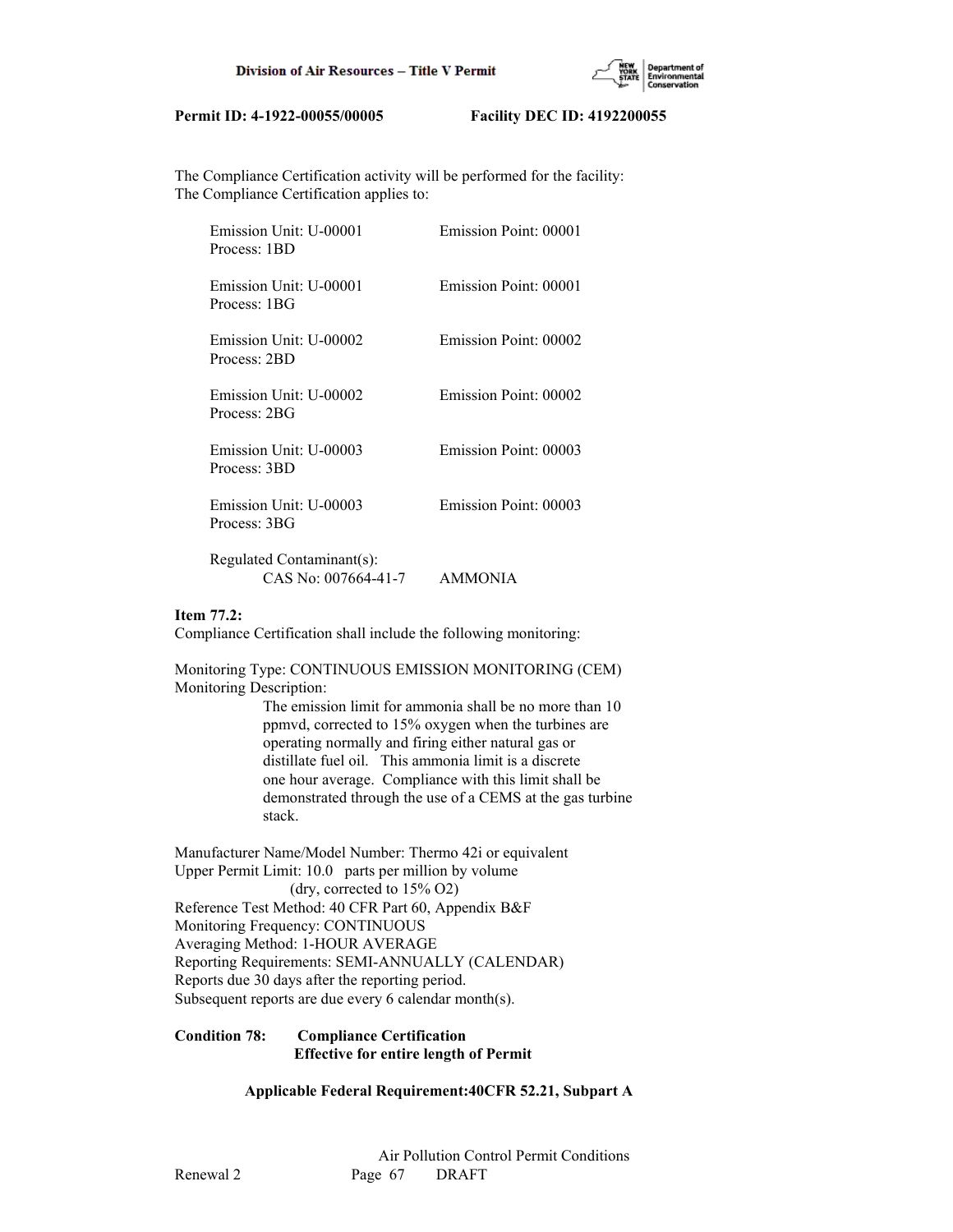

## **Item 78.1:**

The Compliance Certification activity will be performed for the facility: The Compliance Certification applies to:

| Emission Unit: U-00001<br>Process: 1MD           | Emission Point: 00001 |
|--------------------------------------------------|-----------------------|
| Emission Unit: U-00002<br>Process: 2MD           | Emission Point: 00002 |
| Emission Unit: U-00003<br>Process: 3MD           | Emission Point: 00003 |
| Regulated Contaminant(s):<br>CAS No: 000630-08-0 | CARBON MONOXI         |

# **Item 78.2:**

Compliance Certification shall include the following monitoring:

Monitoring Type: CONTINUOUS EMISSION MONITORING (CEM) Monitoring Description:

> The emission limit for carbon monoxide (CO) shall be no more than 92 ppmvd, corrected to 15% oxygen when the turbines are operating between the Minimum Emissions Compliance Load (MECL) and 75% load while firing distillate fuel oil. Compliance with this limit shall be demonstrated through the use of a CEMS at the gas turbine stack. The CO emission limit for turbine loads between 75% and 100% shall be determined by linear interpolation.

Manufacturer Name/Model Number: SIEMENS ULTRAMAT 23 (high), 6E (low-med) or equivalent

Upper Permit Limit: 92.0 parts per million by volume (dry, corrected to 15% O2) Reference Test Method: 40 CFR Part 60, Appendix B&F

Monitoring Frequency: CONTINUOUS Averaging Method: 1-HOUR AVERAGE Reporting Requirements: SEMI-ANNUALLY (CALENDAR) Reports due 30 days after the reporting period. Subsequent reports are due every 6 calendar month(s).

# **Condition 79: Compliance Certification Effective for entire length of Permit**

# **Applicable Federal Requirement:40CFR 52.21, Subpart A**

## **Item 79.1:**

The Compliance Certification activity will be performed for the facility: The Compliance Certification applies to:

 Emission Unit: U-00001 Emission Point: 00001 Process: 1MG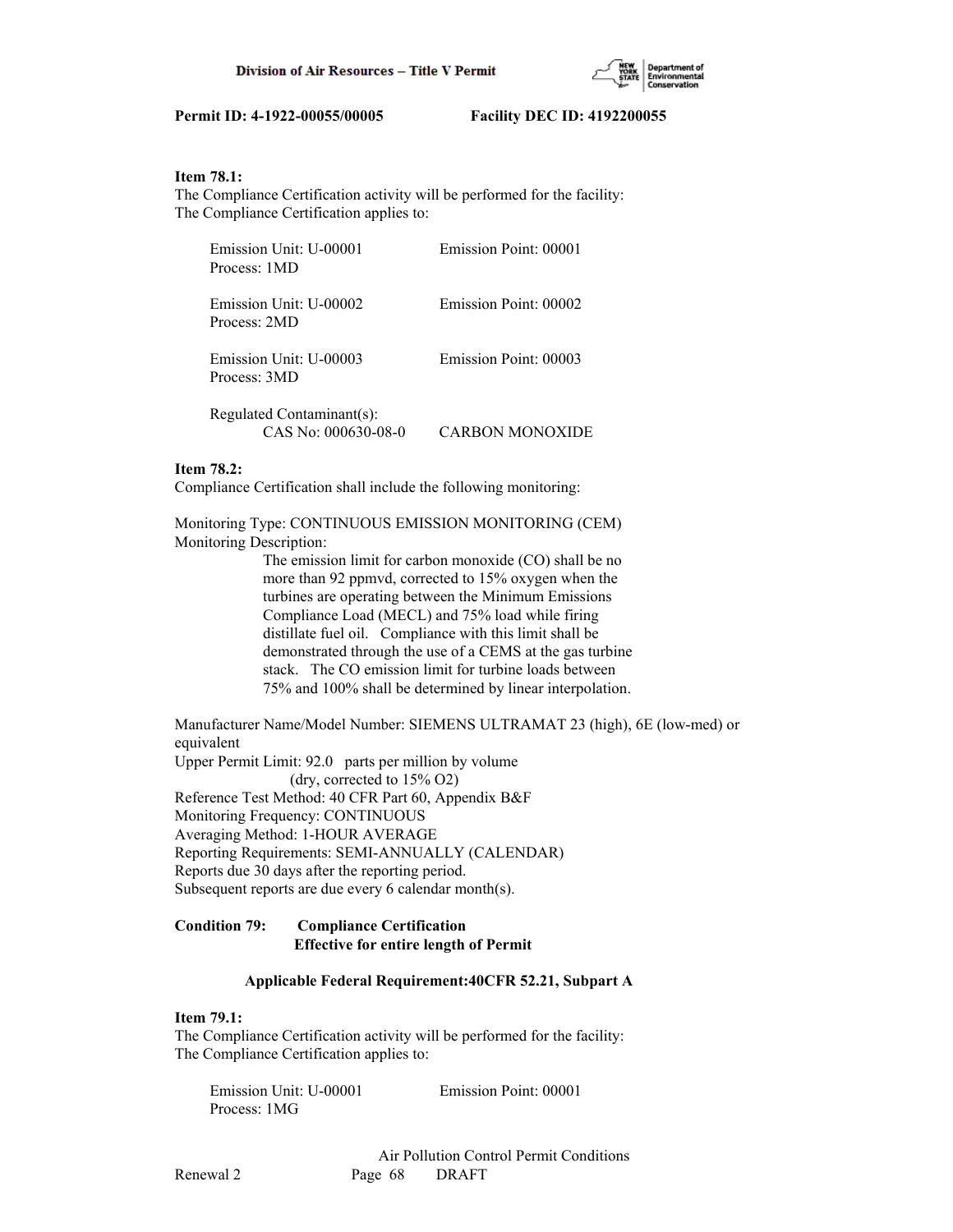

| Emission Unit: U-00002<br>Process: 2MG           | Emission Point: 00002 |
|--------------------------------------------------|-----------------------|
| Emission Unit: U-00003<br>Process: 3MG           | Emission Point: 00003 |
| Regulated Contaminant(s):<br>CAS No: 000630-08-0 | CARBON MONOXIDE       |

# **Item 79.2:**

Compliance Certification shall include the following monitoring:

Monitoring Type: CONTINUOUS EMISSION MONITORING (CEM) Monitoring Description:

> The emission limit for carbon monoxide (CO) shall be no more than 30 ppmvd, corrected to 15% oxygen when the turbines are operating between the minimum emissions compliance load (MECL) and 75% load while firing natural gas. This CO limit is a discrete one hour average. Compliance with this limit shall be demonstrated through the use of a CEMS at the gas turbine stack. The CO emission limit for turbine loads between 75% and 100% shall be determined by linear interpolation.

Manufacturer Name/Model Number: SIEMENS ULTRAMAT 23 (high), 6E (low-med) or equivalent

Upper Permit Limit: 30.0 parts per million by volume (dry, corrected to 15% O2) Reference Test Method: 40 CFR Part 60, Appendix B&F Monitoring Frequency: CONTINUOUS Averaging Method: 1-HOUR AVERAGE Reporting Requirements: SEMI-ANNUALLY (CALENDAR) Reports due 30 days after the reporting period. Subsequent reports are due every 6 calendar month(s).

## **Condition 80: Compliance Certification Effective for entire length of Permit**

## **Applicable Federal Requirement:40CFR 52.21, Subpart A**

# **Item 80.1:**

The Compliance Certification activity will be performed for the facility: The Compliance Certification applies to:

| Emission Unit: U-00001<br>Process: 1BD | Emission Point: 00001 |
|----------------------------------------|-----------------------|
| Emission Unit: U-00002<br>Process: 2BD | Emission Point: 00002 |
| Emission Unit: U-00003                 | Emission Point: 00003 |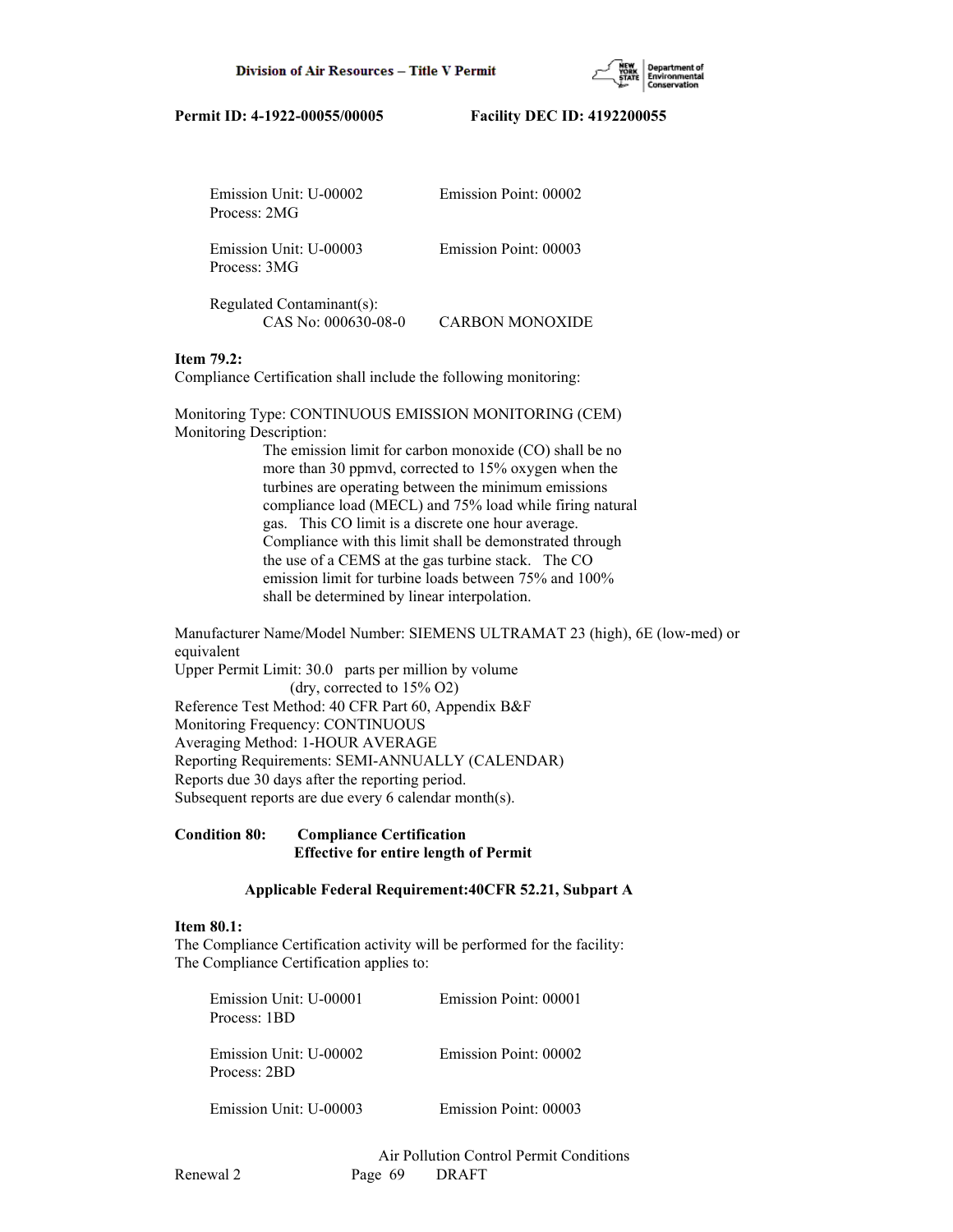

Process: 3BD

 Regulated Contaminant(s): CAS No: 000630-08-0 CARBON MONOXIDE

## **Item 80.2:**

Compliance Certification shall include the following monitoring:

Monitoring Type: CONTINUOUS EMISSION MONITORING (CEM) Monitoring Description:

> This carbon monoxide (CO) emission limit of 50 ppmv corrected to 15% oxygen is a discrete one hour average based on the higher heating value of the distillate fuel oil. This limit applies during normal operation at 100% load when the turbine is firing fuel oil. Compliance is continuously demonstrated using a CEMS at the gas turbine exhaust stack.

Manufacturer Name/Model Number: SIEMENS ULTRAMAT 23 (high), 6E (low-medium)NON-DISPERSIVE INFRARED Upper Permit Limit: 50.0 parts per million by volume (dry, corrected to 15% O2) Reference Test Method: 40 CFR Part 60, Appendix B&F Monitoring Frequency: CONTINUOUS Averaging Method: 1-HOUR AVERAGE Reporting Requirements: SEMI-ANNUALLY (CALENDAR) Reports due 30 days after the reporting period. Subsequent reports are due every 6 calendar month(s).

# **Condition 81: Compliance Certification Effective for entire length of Permit**

## **Applicable Federal Requirement:40CFR 52.21, Subpart A**

## **Item 81.1:**

The Compliance Certification activity will be performed for the facility: The Compliance Certification applies to:

| Emission Unit: U-00001<br>Process: 1BG           | Emission Point: 00001 |
|--------------------------------------------------|-----------------------|
| Emission Unit: U-00002<br>Process: 2BG           | Emission Point: 00002 |
| Emission Unit: U-00003<br>Process: 3BG           | Emission Point: 00003 |
| Regulated Contaminant(s):<br>CAS No: 000630-08-0 | CARBON MONOXI         |

## **Item 81.2:**

Compliance Certification shall include the following monitoring: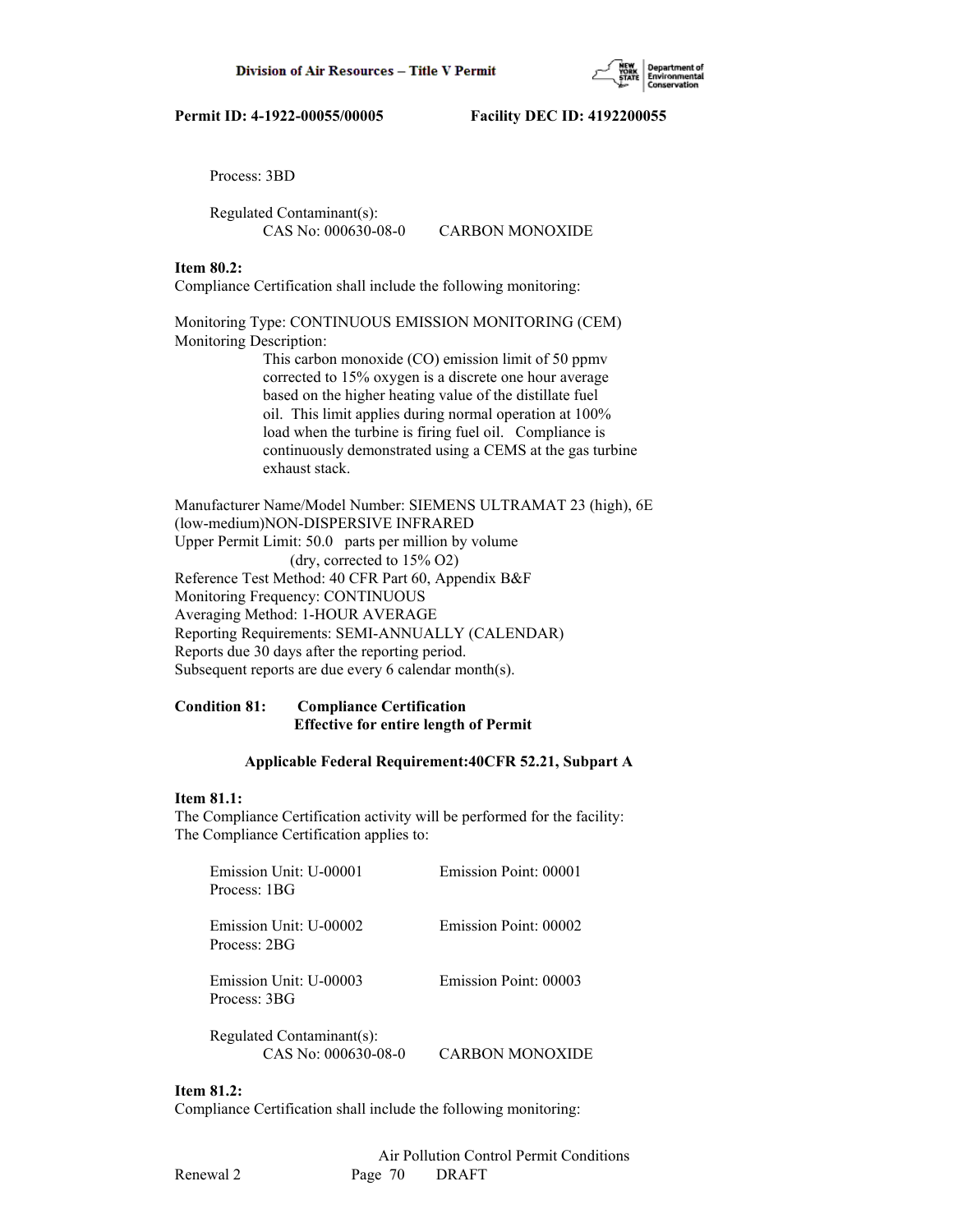

Monitoring Type: CONTINUOUS EMISSION MONITORING (CEM) Monitoring Description: This carbon monoxide (CO) emission limit of 15 ppmv corrected to 15% oxygen is a discrete one hour average. This limit applies during normal operation at 100% load

 when the turbine is firing natural gas. Compliance is continuously demonstrated using a CEMS at the gas turbine exhaust stack.

Manufacturer Name/Model Number: SIEMENS ULTRAMAT 23 (high), 6E (low-med) or equivalent

Upper Permit Limit: 15.0 parts per million by volume (dry, corrected to 15% O2) Reference Test Method: 40 CFR Part 60, Appendix B&F Monitoring Frequency: CONTINUOUS Averaging Method: 1-HOUR AVERAGE Reporting Requirements: SEMI-ANNUALLY (CALENDAR) Reports due 30 days after the reporting period. Subsequent reports are due every 6 calendar month(s).

## **Condition 82: Compliance Certification Effective for entire length of Permit**

#### **Applicable Federal Requirement:40CFR 52.21, Subpart A**

### **Item 82.1:**

The Compliance Certification activity will be performed for the facility: The Compliance Certification applies to:

| Emission Unit: U-00001<br>Process: 1BD           | Emission Point: 00001 |
|--------------------------------------------------|-----------------------|
| Emission Unit: U-00001<br>Process: 1MD           | Emission Point: 00001 |
| Emission Unit: U-00002<br>Process: 2BD           | Emission Point: 00002 |
| Emission Unit: U-00002<br>Process: 2MD           | Emission Point: 00002 |
| Emission Unit: U-00003<br>Process: 3BD           | Emission Point: 00003 |
| Emission Unit: U-00003<br>Process: 3MD           | Emission Point: 00003 |
| Regulated Contaminant(s):<br>CAS No: 0NY210-00-0 | OXIDES OF NITROGEN    |

#### **Item 82.2:**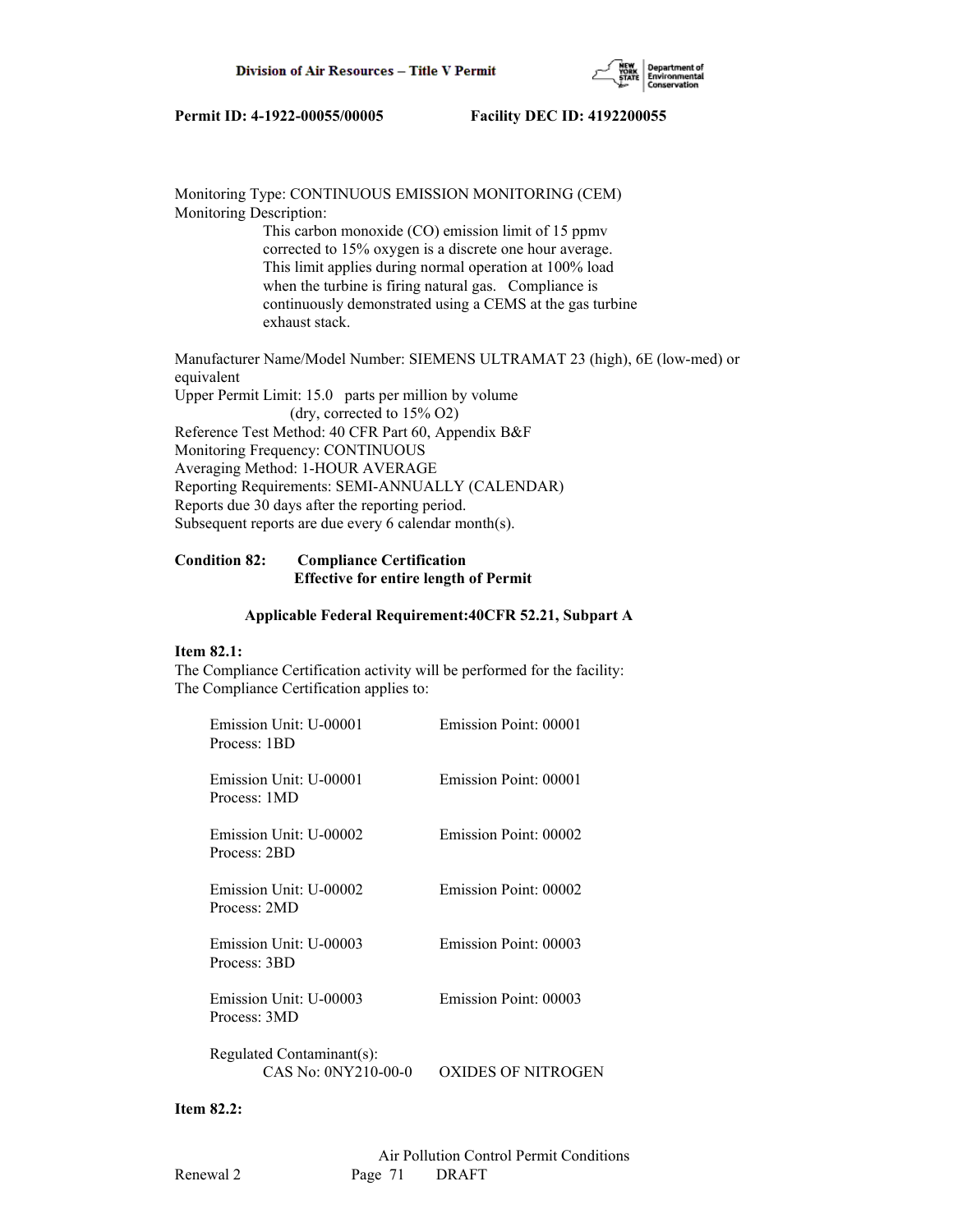

Compliance Certification shall include the following monitoring:

Monitoring Type: CONTINUOUS EMISSION MONITORING (CEM) Monitoring Description:

> This NOx emission limit of 9.0 ppmv corrected to 15% oxygen is a three hour block average. This limit applies during normal operation while the turbines are firing fuel oil. Compliance will be continuously demonstrated using a CEMS at the gas turbine exhaust stack.

Manufacturer Name/Model Number: Thermo 42i or equivalent Upper Permit Limit: 9.0 parts per million by volume (dry, corrected to 15% O2) Reference Test Method: 40 CFR Part 60, Appendix B&F Monitoring Frequency: CONTINUOUS Averaging Method: 3-HOUR BLOCK AVERAGE Reporting Requirements: SEMI-ANNUALLY (CALENDAR) Reports due 30 days after the reporting period. Subsequent reports are due every 6 calendar month(s).

# **Condition 83: Compliance Certification Effective for entire length of Permit**

#### **Applicable Federal Requirement:40CFR 52.21, Subpart A**

### **Item 83.1:**

The Compliance Certification activity will be performed for the facility: The Compliance Certification applies to:

| Emission Unit: U-00001<br>Process: 1BG           | Emission Point: 00001 |
|--------------------------------------------------|-----------------------|
| Emission Unit: U-00001<br>Process: 1MG           | Emission Point: 00001 |
| Emission Unit: U-00002<br>Process: 2BG           | Emission Point: 00002 |
| Emission Unit: U-00002<br>Process: 2MG           | Emission Point: 00002 |
| Emission Unit: U-00003<br>Process: 3BG           | Emission Point: 00003 |
| Emission Unit: U-00003<br>Process: 3MG           | Emission Point: 00003 |
| Regulated Contaminant(s):<br>CAS No: 0NY210-00-0 | OXIDES OF NITROGEN    |

## **Item 83.2:**

Compliance Certification shall include the following monitoring: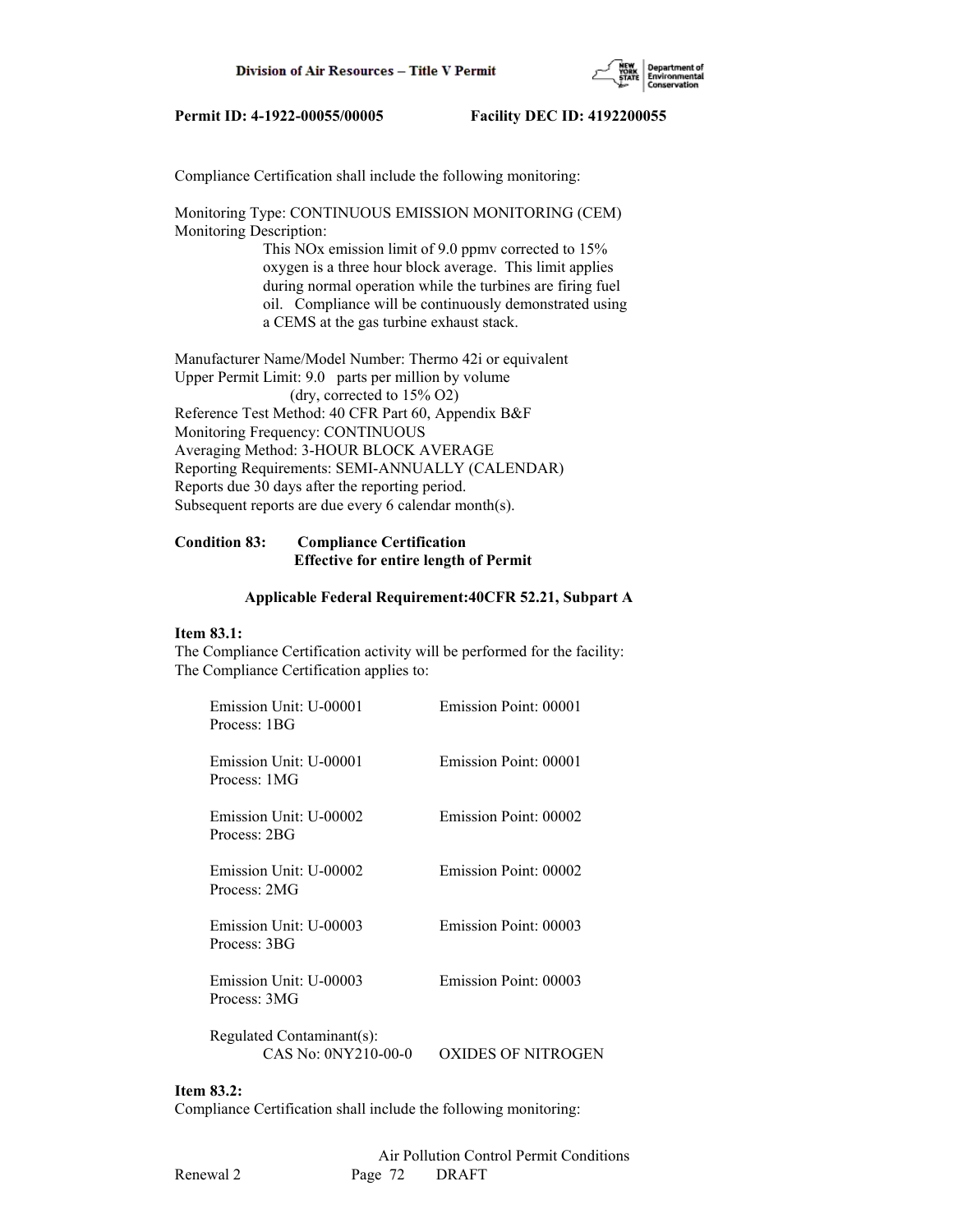

Monitoring Type: CONTINUOUS EMISSION MONITORING (CEM) Monitoring Description:

> This NOx emission limit of 2.0 ppmv corrected to 15% oxygen is a three hour block average. This limit applies during normal operation while the turbines are firing natural gas. Compliance will be continuously demonstrated using a CEMS at the gas turbine exhaust stack.

Manufacturer Name/Model Number: Thermo Model 42i or equivalent Upper Permit Limit: 2.0 parts per million by volume (dry, corrected to 15% O2) Reference Test Method: 40 CFR 60 Appendix B and F Monitoring Frequency: CONTINUOUS Averaging Method: 3-HOUR BLOCK AVERAGE Reporting Requirements: SEMI-ANNUALLY (CALENDAR) Reports due 30 days after the reporting period. Subsequent reports are due every 6 calendar month(s).

## **Condition 84: CEMS Effective for entire length of Permit**

 **Applicable Federal Requirement:40CFR 60.334(b), NSPS Subpart GG**

### **Item 84.1:**

This Condition applies to:

Emission Unit: U00001

Emission Unit: U00002

Emission Unit: U00003

#### **Item 84.2:**

The owner or operator of any stationary gas turbine that commenced construction, reconstruction or modification after October 3, 1977, but before July 8, 2004, and which uses water or steam injection to control NOX emissions may, as an alternative to operating the continuous monitoring system described in paragraph (a) of this section, install, certify, maintain, operate, and quality-assure a continuous emission monitoring system (CEMS) consisting of NOX and O2 monitors. As an alternative, a CO2 monitor may be used to adjust the measured NOX concentrations to 15 percent O2 by either converting the CO2 hourly averages to equivalent O2 concentrations using Equation F–14a or F–14b in appendix F to 40 CFR Part 75 and making the adjustments to 15 percent O2, or by using the CO2 readings directly to make the adjustments, as described in Method 20. If the option to use a CEMS is chosen, the CEMS shall be installed, certified, maintained and operated as specified in 40 CFR  $60.334(b)(1)$ , (2) and (3).

## **Condition 85: Compliance Certification Effective for entire length of Permit**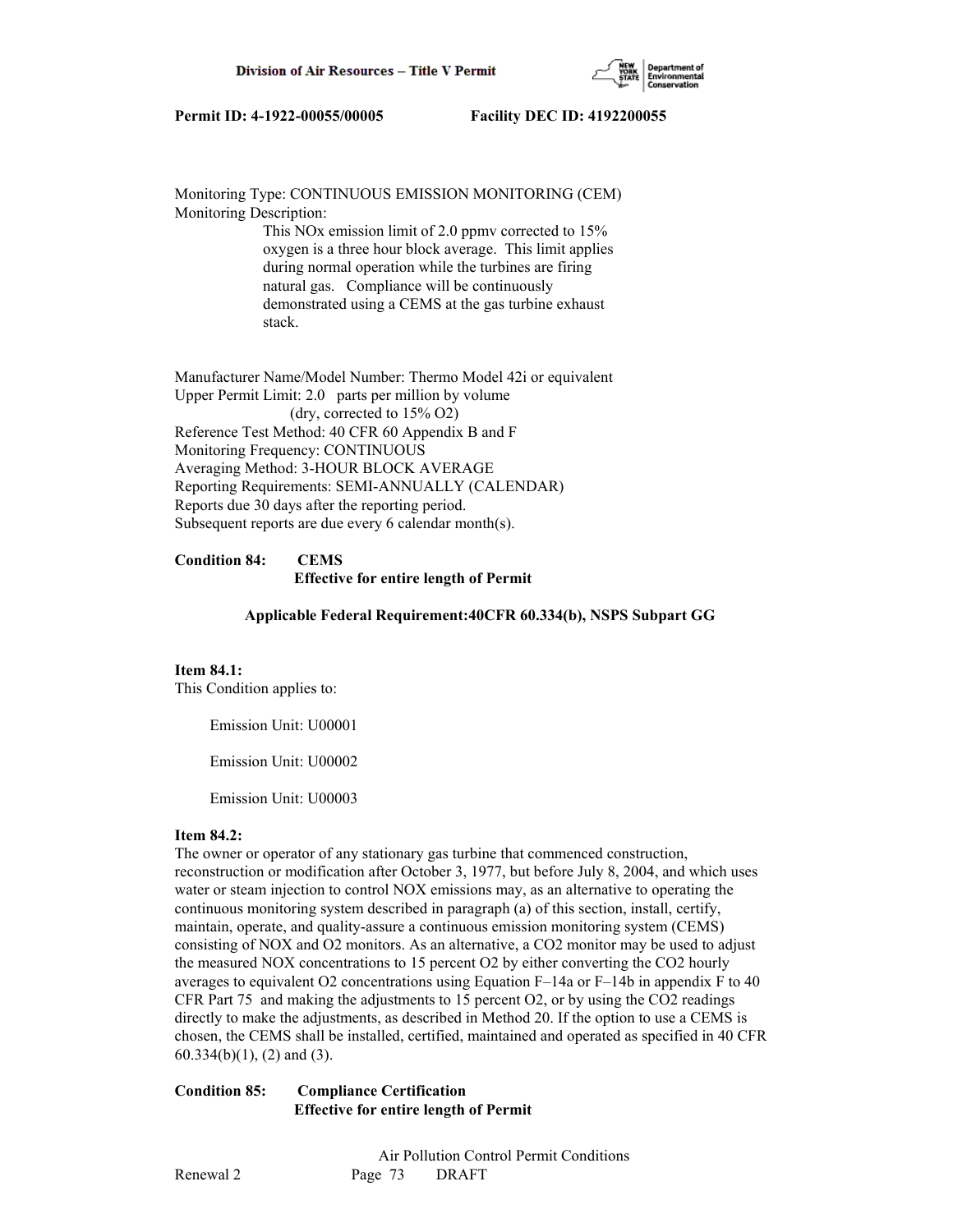

#### **Applicable Federal Requirement:40CFR 60.334(c), NSPS Subpart GG**

## **Item 85.1:**

The Compliance Certification activity will be performed for the facility: The Compliance Certification applies to:

Emission Unit: U-00001

Emission Unit: U-00002

Emission Unit: U-00003

#### **Item 85.2:**

Compliance Certification shall include the following monitoring:

Monitoring Type: RECORD KEEPING/MAINTENANCE PROCEDURES Monitoring Description:

> For any turbine that commenced construction, reconstruction or modification after October 3, 1977, but before July 8, 2004, and which does not use steam or water injection to control NOX emissions, the owner or operator may, for purposes of determining excess emissions, use a CEMS that meets the requirements of paragraph (b) of 40 CFR 60.334. Also, if the owner or operator has previously submitted and received EPA or local permitting authority approval of a petition for an alternative procedure of continuously monitoring compliance with the applicable NOX emission limit under §60.332, that approved procedure may continue to be used, even if it deviates from paragraph (a) of 40 CFR 60.334.

Reference Test Method: 40 CFR appendix B&F Monitoring Frequency: CONTINUOUS Averaging Method: 3-HOUR ROLLING AVERAGE Reporting Requirements: QUARTERLY (CALENDAR) Reports due 30 days after the reporting period. Subsequent reports are due every 3 calendar month(s).

# **Condition 86: Compliance Certification Effective for entire length of Permit**

#### **Applicable Federal Requirement:40CFR 60.334(h)(3), NSPS Subpart GG**

#### **Item 86.1:**

The Compliance Certification activity will be performed for the facility: The Compliance Certification applies to:

| Emission Unit: U-00001 | Emission Point: 00001 |
|------------------------|-----------------------|
| Process: 1BG           |                       |

Emission Unit: U-00001 Emission Point: 00001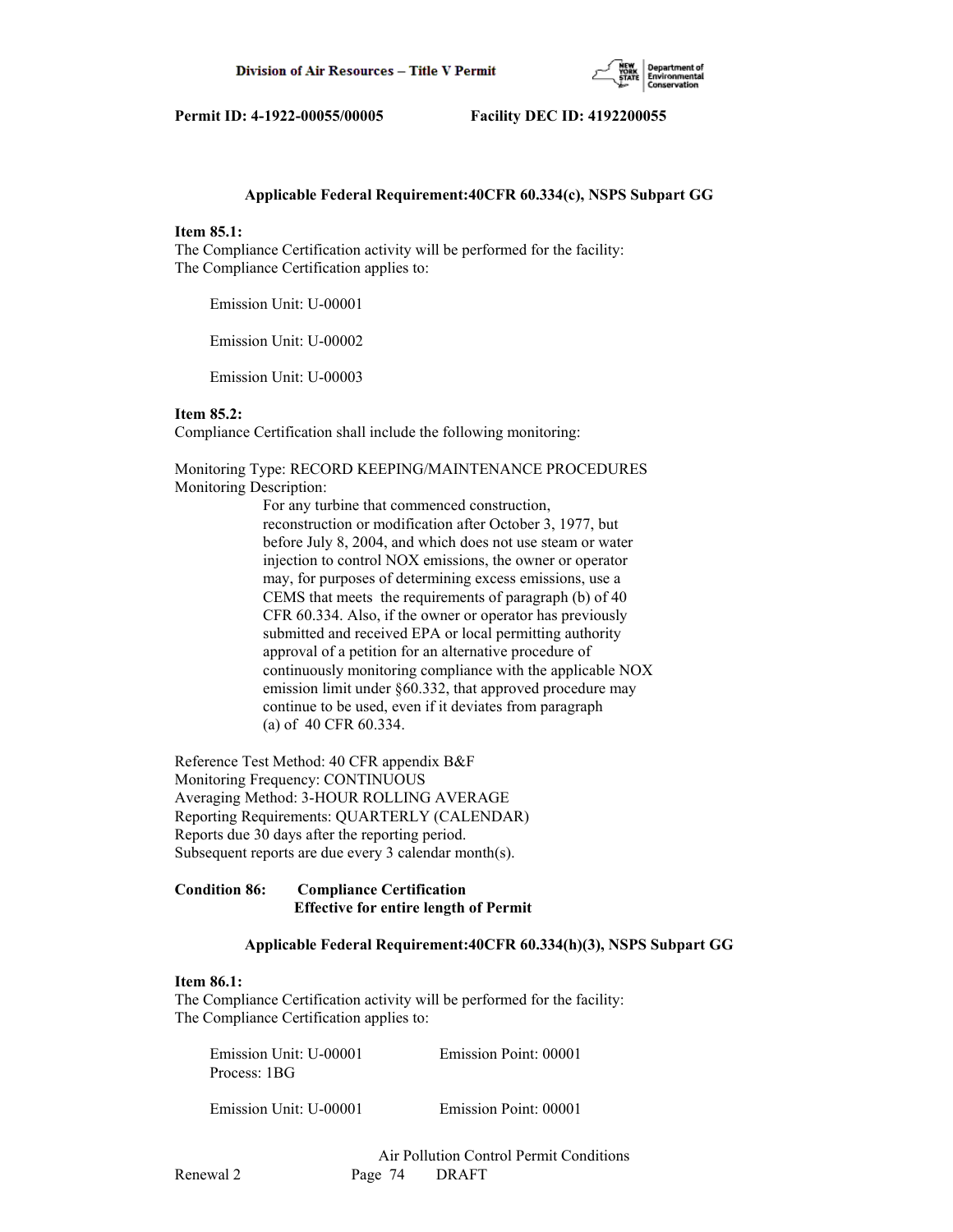

Process: 1MG

| Emission Unit: U-00002<br>Process: 2BG           | Emission Point: 00002 |
|--------------------------------------------------|-----------------------|
| Emission Unit: U-00002<br>Process: 2MG           | Emission Point: 00002 |
| Emission Unit: U-00003<br>Process: 3BG           | Emission Point: 00003 |
| Emission Unit: U-00003<br>Process: 3MG           | Emission Point: 00003 |
| Regulated Contaminant(s):<br>CAS No: 007446-09-5 | SULF                  |

# **Item 86.2:**

Compliance Certification shall include the following monitoring:

### Monitoring Type: WORK PRACTICE INVOLVING SPECIFIC OPERATIONS

Monitoring Description:

 The facility previously determined that the natural gas meets the definition of pipeline natural gas with a sulfur content less than or equal to 0.5 grains/100 scf as defined in 40 CFR 72.2. It therefore also meets the definition of natural gas as described in §60.331(u) with a sulfur content less than or equal to 20 gr/100 scf.

 The facility will perform monthly emission calculations and will either perform an annual sulfur content analysis or obtain such an analysis from the gas supplier. The combustion turbines must also meet the SO2 lb/hr emission limit, specified elsewhere in this permit, for natural gas operations.

Work Practice Type: PARAMETER OF PROCESS MATERIAL Process Material: NATURAL GAS Parameter Monitored: SULFUR CONTENT Upper Permit Limit: 20 grains per 100 scf Reference Test Method: 40 CFR Part 75, APPENDIX D Monitoring Frequency: AS REQUIRED - SEE PERMIT MONITORING DESCRIPTION Averaging Method: 1-HOUR AVERAGE Reporting Requirements: QUARTERLY (CALENDAR) Reports due 30 days after the reporting period. Subsequent reports are due every 3 calendar month(s).

# **Condition 87: Compliance Certification Effective for entire length of Permit**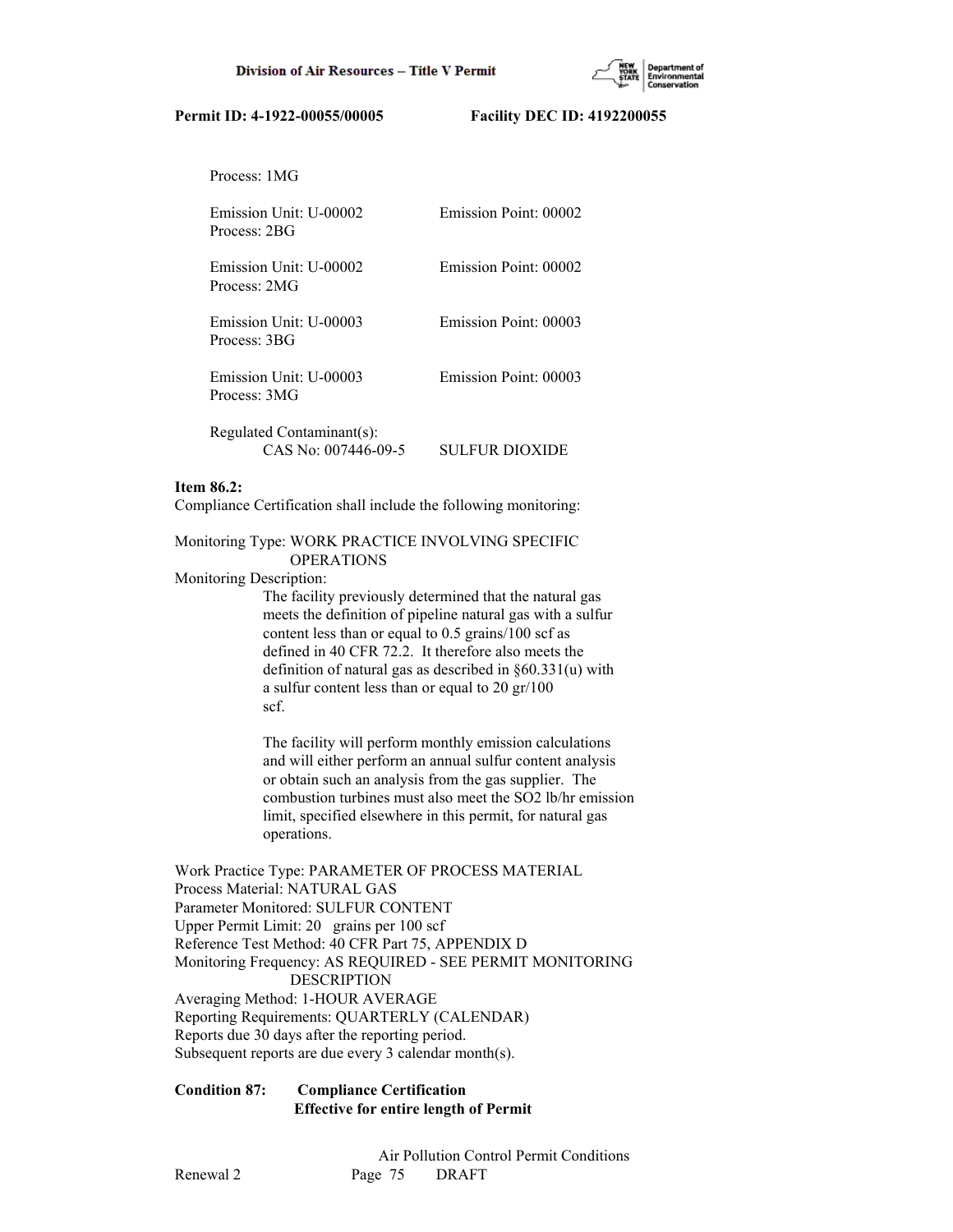

#### **Applicable Federal Requirement:40CFR 60.334(j), NSPS Subpart GG**

## **Item 87.1:**

The Compliance Certification activity will be performed for the facility: The Compliance Certification applies to:

 Emission Unit: U-00001 Process: 1BD

 Emission Unit: U-00001 Process: 1BG

 Emission Unit: U-00001 Process: 1MD

 Emission Unit: U-00001 Process: 1MG

 Emission Unit: U-00002 Process: 2BD

 Emission Unit: U-00002 Process: 2BG

 Emission Unit: U-00002 Process: 2MD

 Emission Unit: U-00002 Process: 2MG

 Emission Unit: U-00003 Process: 3BD

 Emission Unit: U-00003 Process: 3BG

 Emission Unit: U-00003 Process: 3MD

 Emission Unit: U-00003 Process: 3MG

#### **Item 87.2:**

Compliance Certification shall include the following monitoring:

Monitoring Type: RECORD KEEPING/MAINTENANCE PROCEDURES Monitoring Description:

> For each affected unit required to continuously monitor parameters or emissions, or to periodically determine the fuel sulfur content or fuel nitrogen content under this subpart, the owner or operator shall submit reports of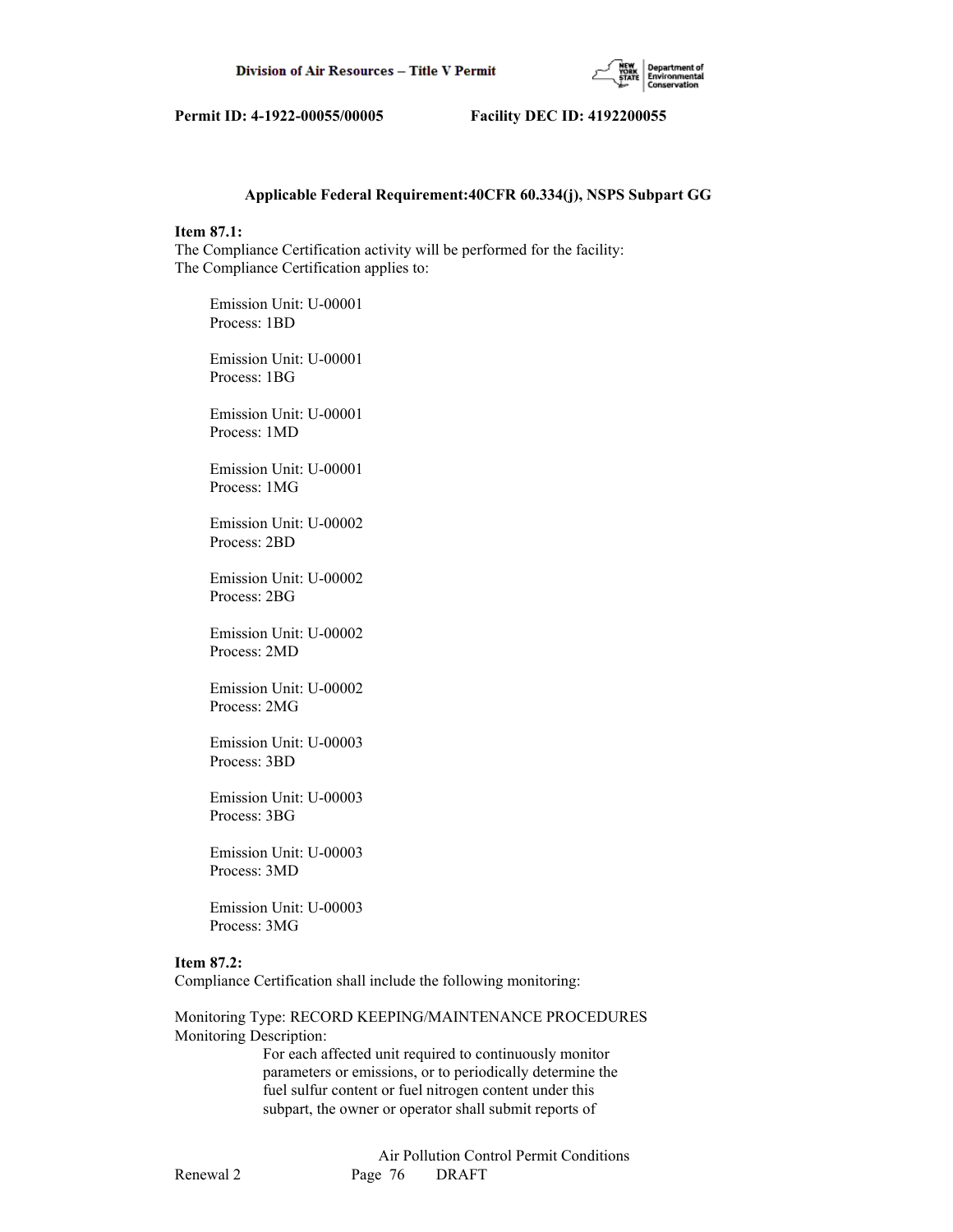

 excess emissions and monitor downtime, in accordance with §60.7(c). Excess emissions shall be reported for all periods of unit operation, including start-up, shutdown and malfunction. For the purpose of reports required under §60.7(c), periods of excess emissions and monitor downtime that shall be reported are defined in 40 CFR 60 Subpart GG-334(j)(1) -  $(5)$ .

Reporting Requirements: AS REQUIRED - SEE MONITORING DESCRIPTION

# **Condition 88: Compliance Certification Effective for entire length of Permit**

## **Applicable Federal Requirement:40CFR 63.6603(a), Subpart ZZZZ**

## **Item 88.1:**

The Compliance Certification activity will be performed for the facility: The Compliance Certification applies to:

Emission Unit: U-00005

Emission Unit: U-00006

## **Item 88.2:**

Compliance Certification shall include the following monitoring:

Monitoring Type: RECORD KEEPING/MAINTENANCE PROCEDURES Monitoring Description:

> The owner or operator of an existing emergency and black start compression ignition stationary RICE located at an area source of HAP emissions must comply with the following maintenance procedures:

 (1) Change oil and filter every 500 hours of operation or annually, whichever comes first;

 (2) Inspect air cleaner every 1,000 hours of operation or annually, whichever comes first, and replace as necessary;

 (3) Inspect all hoses and belts every 500 hours of operation or annually, whichever comes first, and replace as necessary.

 Initial compliance will be demonstrated according to the provisions in 40 CFR 63.6630.

 Continuous compliance will then be demonstrated according to 40 CFR 63.6640. The facility must keep records according to the provisions in 40 CFR 63.6655 and submit the notifications and reports listed in 40 CFR 63.6645 and 63.6650.

Monitoring Frequency: AS REQUIRED - SEE PERMIT MONITORING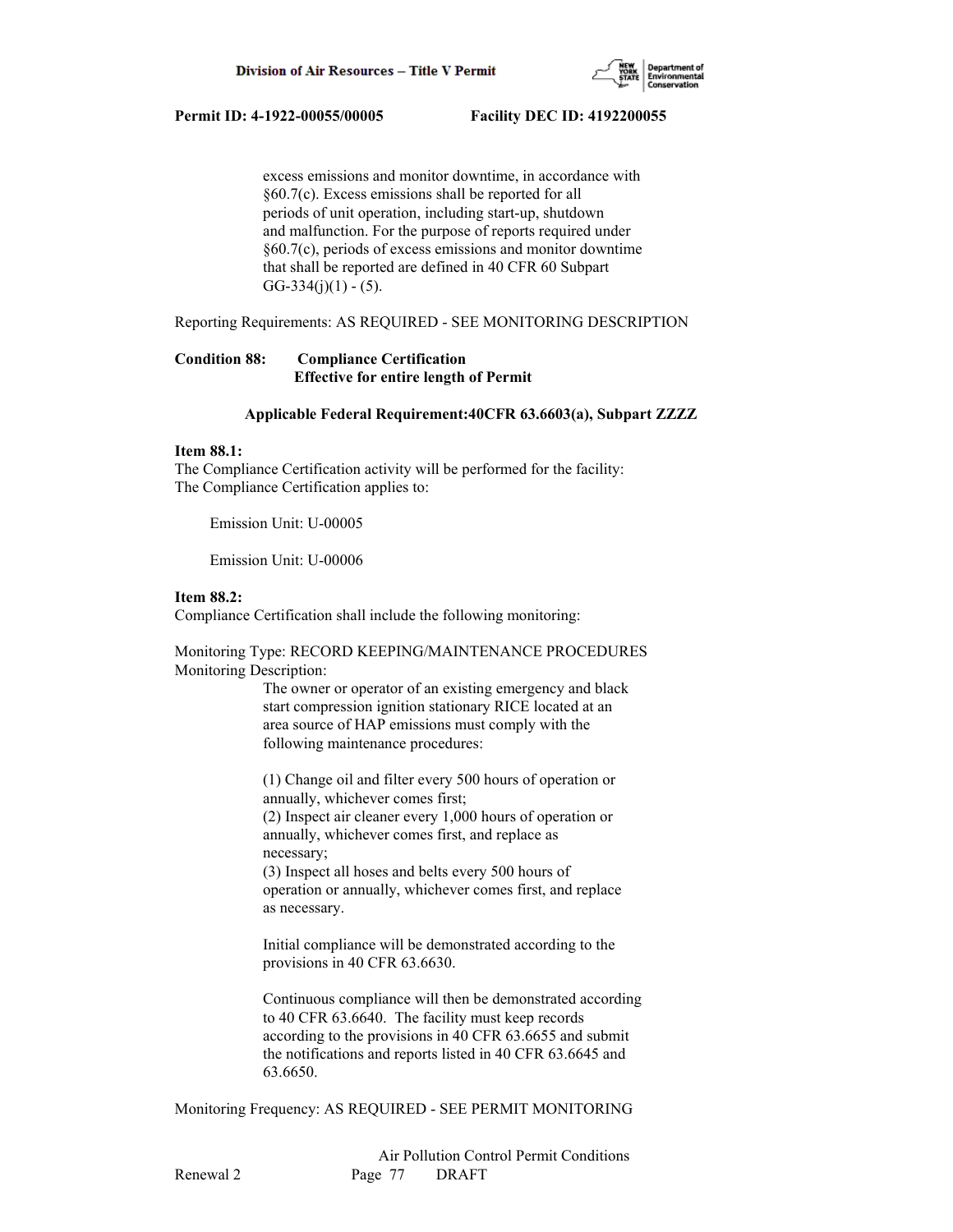

**DESCRIPTION** Reporting Requirements: AS REQUIRED - SEE MONITORING DESCRIPTION

**Condition 89: Compliance Certification Effective for entire length of Permit**

# **Applicable Federal Requirement:40CFR 72.9, Subpart A**

# **Item 89.1:**

The Compliance Certification activity will be performed for the facility: The Compliance Certification applies to:

Emission Unit: U-00001

Emission Unit: U-00002

Emission Unit: U-00003

 Regulated Contaminant(s): CAS No: 007446-09-5 SULFUR DIOXIDE

## **Item 89.2:**

Compliance Certification shall include the following monitoring:

Monitoring Type: RECORD KEEPING/MAINTENANCE PROCEDURES Monitoring Description: 40 CFR Part 72.9 lists the requirements for permits, monitoring, SO2 allowances, recordkeeping, and reporting. Sulfur dioxide emissions will be calculated hourly based on fuel usage and sulfur content in accordance with 40 CFR 60, Subpart GG, 40 CFR Part 72, and 40 CFR Part 75.

Monitoring Frequency: AS REQUIRED - SEE PERMIT MONITORING DESCRIPTION Reporting Requirements: QUARTERLY (CALENDAR) Reports due 30 days after the reporting period. Subsequent reports are due every 3 calendar month(s).

**Condition 90: Compliance Certification Effective for entire length of Permit**

## **Applicable Federal Requirement:40CFR 97.406, Subpart AAAAA**

## **Item 90.1:**

The Compliance Certification activity will be performed for the Facility.

 Regulated Contaminant(s): CAS No: 0NY210-00-0 OXIDES OF NITROGEN

## **Item 90.2:**

Compliance Certification shall include the following monitoring: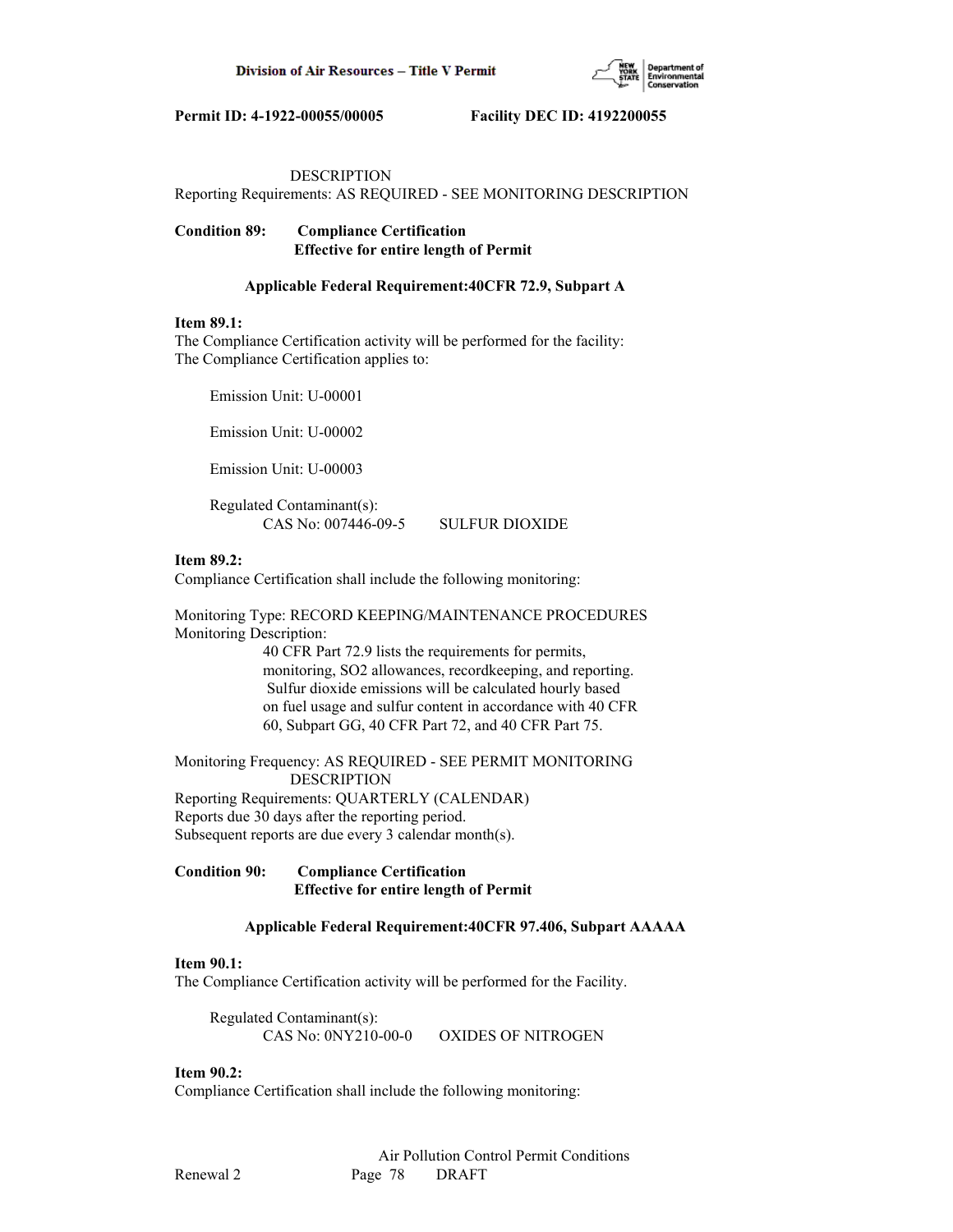

Monitoring Type: RECORD KEEPING/MAINTENANCE PROCEDURES Monitoring Description:

> (1) The facility shall comply with the requirement to have a designated representative, and may have an alternate designated representative, in accordance with §§97.413 through 97.418 of Subpart AAAAA. The facility shall notify the Department of this representative (and alternative) with contact information upon issuance of this permit and when any changes are made to the representative (or alternative) or their contact information.

 (2) The facility, and the designated representative, of each TR NOX Annual source (facility) and each TR NOx Annual Unit at the facility shall comply with the monitoring, reporting, and recordkeeping requirements of §§97.430 through 97.435 of Subpart AAAAA and subpart H of part 75 of this chapter. This includes but is not limited to: requirements for installation, certification, and data accounting for all required monitoring systems; requirements for recording, reporting, and quality-assurance of the data; and certification of compliance of such data. Data from continuous emission monitoring equipment are submitted quarterly (calendar year). These reports are generally due 30 days after the end of a calendar quarter. All other monitoring data are submitted to the DEC semiannually (calendar year). These reports are due on January 30th and July 30th of each year.

 (3) The emissions data determined shall be used to calculate allocations of TR NOx Annual allowances and to determine compliance with the TR NOx Annual emissions limitation and assurance provisions. As of the allowance transfer deadline for a control period in a given year, the owners and operators of each TR NOx Annual facility and each TR NOx Annual Unit at the facility shall hold, in the facilities compliance account, TR NOx Annual allowances available for deduction for such control period under §97.424(a) in an amount not less than the tons of total NOx emissions for such control period from all TR NOX Annual Units at the facility.

Monitoring Frequency: AS REQUIRED - SEE PERMIT MONITORING DESCRIPTION Reporting Requirements: AS REQUIRED - SEE MONITORING DESCRIPTION

**Condition 91: Compliance Certification Effective for entire length of Permit**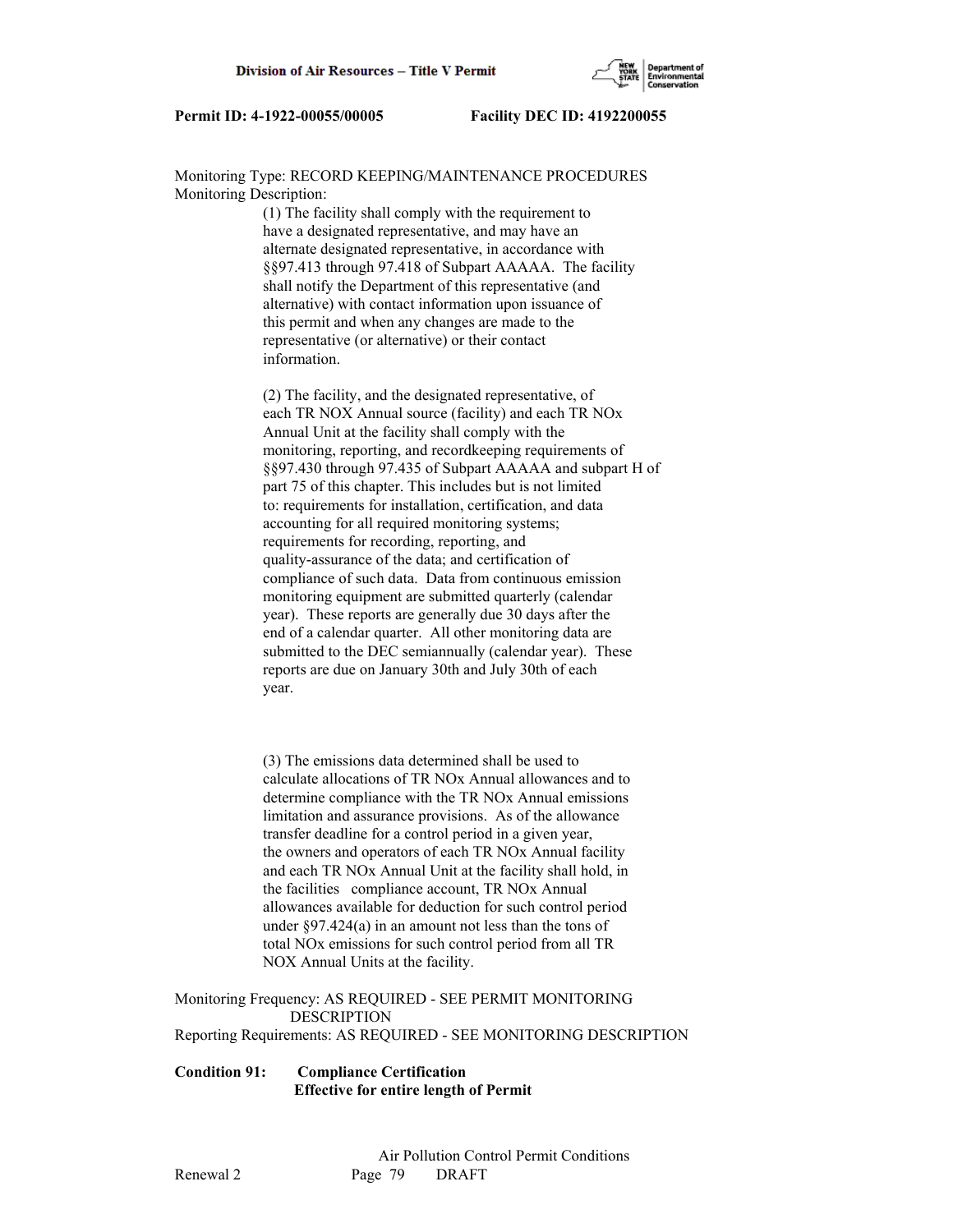

### **Applicable Federal Requirement:40CFR 97.606, Subpart CCCCC**

# **Item 91.1:**

The Compliance Certification activity will be performed for the Facility.

| Regulated Contaminant(s): |                       |
|---------------------------|-----------------------|
| CAS No: 007446-09-5       | <b>SULFUR DIOXIDE</b> |

#### **Item 91.2:**

Compliance Certification shall include the following monitoring:

Monitoring Type: RECORD KEEPING/MAINTENANCE PROCEDURES Monitoring Description:

> (1) The facility shall comply with the requirement to have a designated representative, and may have an alternate designated representative, in accordance with §§97.613 through 97.618 of Subpart CCCCC. The facility shall notify the Department of this representative (and alternative) with contact information upon issuance of this permit and when any changes are made to the representative (or alternative) or their contact information.

 (2) The facility, and the designated representative, of each TR SO2 Group 1 source (facility) and each TR SO2 Group 1 Unit at the facility shall comply with the monitoring, reporting, and recordkeeping requirements of §§97.630 through 97.635 of Subpart CCCCC and subpart H of part 75 of this chapter. This includes but is not limited to: requirements for installation, certification, and data accounting for all required monitoring systems; requirements for recording, reporting, and quality-assurance of the data; and certification of compliance of such data. Data from continuous emission monitoring equipment are submitted quarterly (calendar year). These reports are generally due 30 days after the end of a calendar quarter. All other monitoring data are submitted to the DEC semiannually (calendar year). These reports are due on January 30th and July 30th of each year.

 (3) The emissions data determined shall be used to calculate allocations of TR SO2 Group 1 allowances and to determine compliance with the TR SO2 Group 1 emissions limitation and assurance provisions. As of the allowance transfer deadline for a control period in a given year, the owners and operators of each TR SO2 Group 1 facility and each TR SO2 Group 1 Unit at the facility shall hold, in the facilities compliance account, TR SO2 Group 1 allowances available for deduction for such control period under §97.624(a) in an amount not less than the tons of total SO2 emissions for such control period from all TR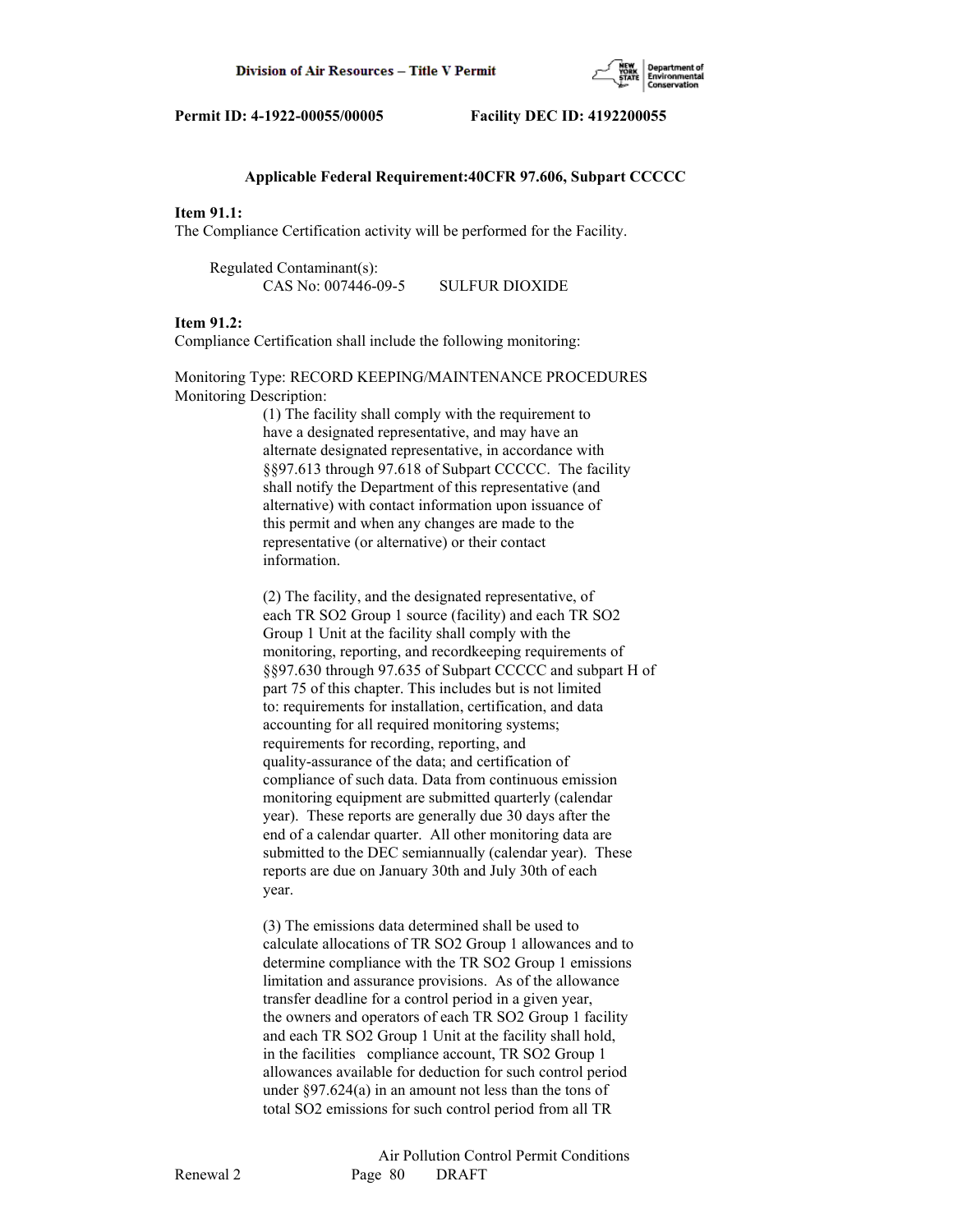SO2 Group 1 Units at the facility.

Monitoring Frequency: AS REQUIRED - SEE PERMIT MONITORING DESCRIPTION Reporting Requirements: AS REQUIRED - SEE MONITORING DESCRIPTION

## **Condition 92: Compliance Certification Effective for entire length of Permit**

## **Applicable Federal Requirement:40CFR 97.1006, Subpart GGGGG**

### **Item 92.1:**

The Compliance Certification activity will be performed for the Facility.

 Regulated Contaminant(s): CAS No: 0NY210-00-0 OXIDES OF NITROGEN

## **Item 92.2:**

Compliance Certification shall include the following monitoring:

Monitoring Type: RECORD KEEPING/MAINTENANCE PROCEDURES Monitoring Description:

> (1) The facility shall comply with the requirement to have a designated representative, and may have an alternate designated representative, in accordance with §§97.1013 through 97.1018 of Subpart GGGGG. The facility shall notify the Department of this representative (and alternate) with contact information upon issuance of this permit and when any changes are made to the representative (or alternate) or their contact information.

 (2) The facility, and the designated representative, of each CSAPR NOx Ozone Season Group 3 source (facility) and each CSAPR NOx Ozone Season Group unit at the facility must comply with the monitoring, reporting, and recordkeeping requirements of §§97.1030 through 97.1035 of Subpart GGGGG and subpart H of part 75 of this chapter. This includes but is not limited to: requirements for installation, certification, and data accounting for all required monitoring systems; requirements for recording, reporting, and quality assurance of the data; and certification of compliance of such data. Data from continuous emission monitoring equipment are to be submitted quarterly (calendar year). These reports are generally due 30 days after the end of a calendar quarter. All other monitoring data are to be submitted to the DEC semiannually (calendar year). These reports are due on January 30th and July 30th of each year.

 (3) The emissions data determined shall be used to calculate allocations of CSAPR NOx Ozone Season allowances and to determine compliance with the CSAPR NOx Ozone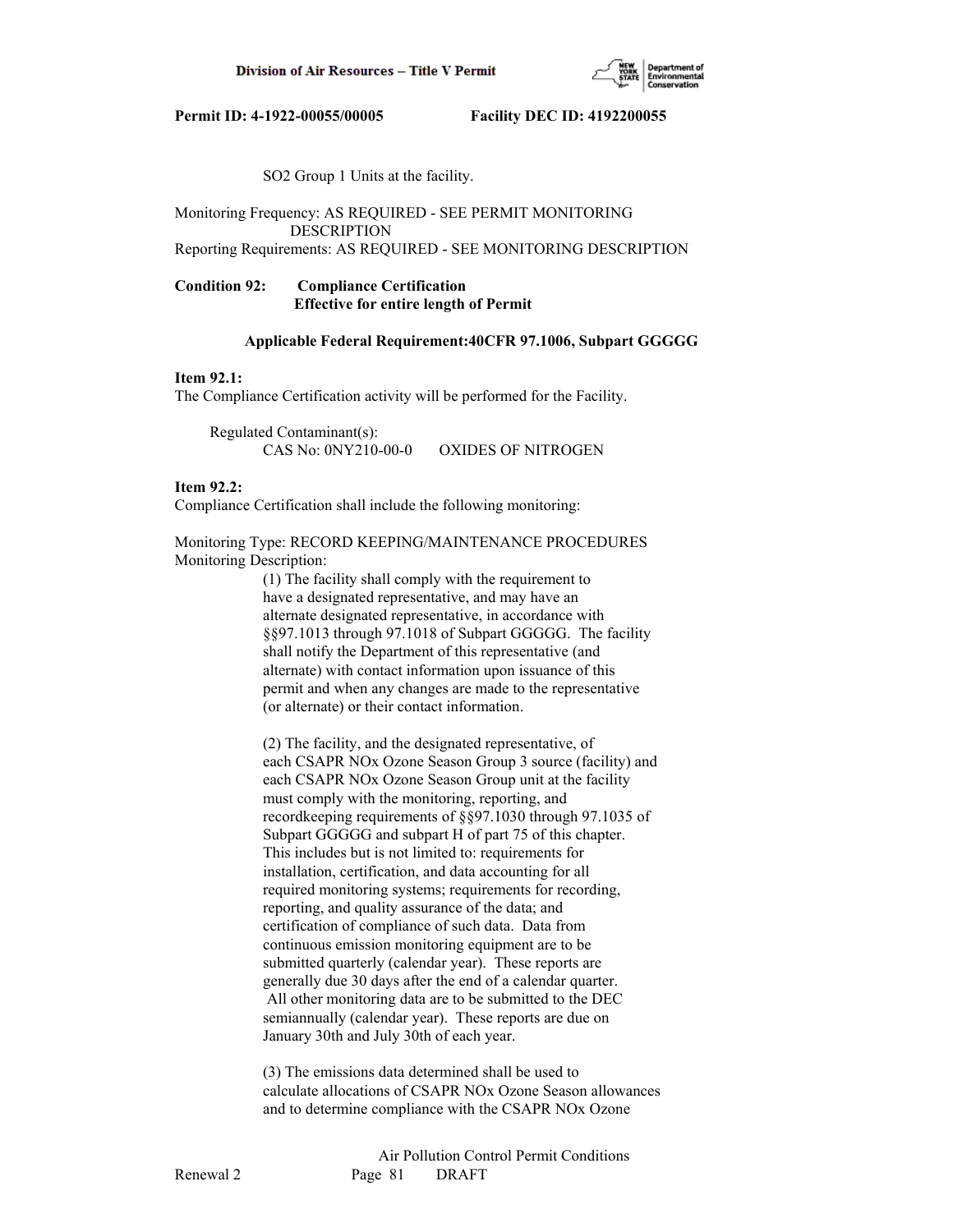

 Season emissions limitation and assurance provisions. As of the allowance transfer deadline for a control period in a given year, the owners and operators of each CSAPR NOx Ozone Season facility and each CSAPR NOx Ozone Season Unit at the facility shall hold, in the facilities compliance account, CSAPR NOx Ozone Season allowances available for deduction for such control period under §97.1024(a) in an amount not less than the tons of total NOx emissions for such control period from all CSAPR NOx Ozone Season Group 3 units at the facility.

Monitoring Frequency: AS REQUIRED - SEE PERMIT MONITORING DESCRIPTION Reporting Requirements: AS REQUIRED - SEE MONITORING DESCRIPTION

 **\*\*\*\* Emission Unit Level \*\*\*\***

## **Condition 93: Emission Point Definition By Emission Unit Effective for entire length of Permit**

#### **Applicable Federal Requirement:6 NYCRR Subpart 201-6**

#### **Item 93.1:**

The following emission points are included in this permit for the cited Emission Unit:

 Emission Unit: U-00001 Emission Point: 00001 Height (ft.): 180 Diameter (in.): 228 NYTMN (km.): 4680.713 NYTME (km.): 594.753 Building: TB

## **Item 93.2:**

The following emission points are included in this permit for the cited Emission Unit:

 Emission Unit: U-00002 Emission Point: 00002 Height (ft.): 180 Diameter (in.): 228 NYTMN (km.): 4680.699 NYTME (km.): 594.818 Building: TB

#### **Item 93.3:**

The following emission points are included in this permit for the cited Emission Unit:

Emission Unit: U-00003

 Emission Point: 00003 Height (ft.): 180 Diameter (in.): 228 NYTMN (km.): 4680.685 NYTME (km.): 594.883 Building: TB

**Item 93.4:**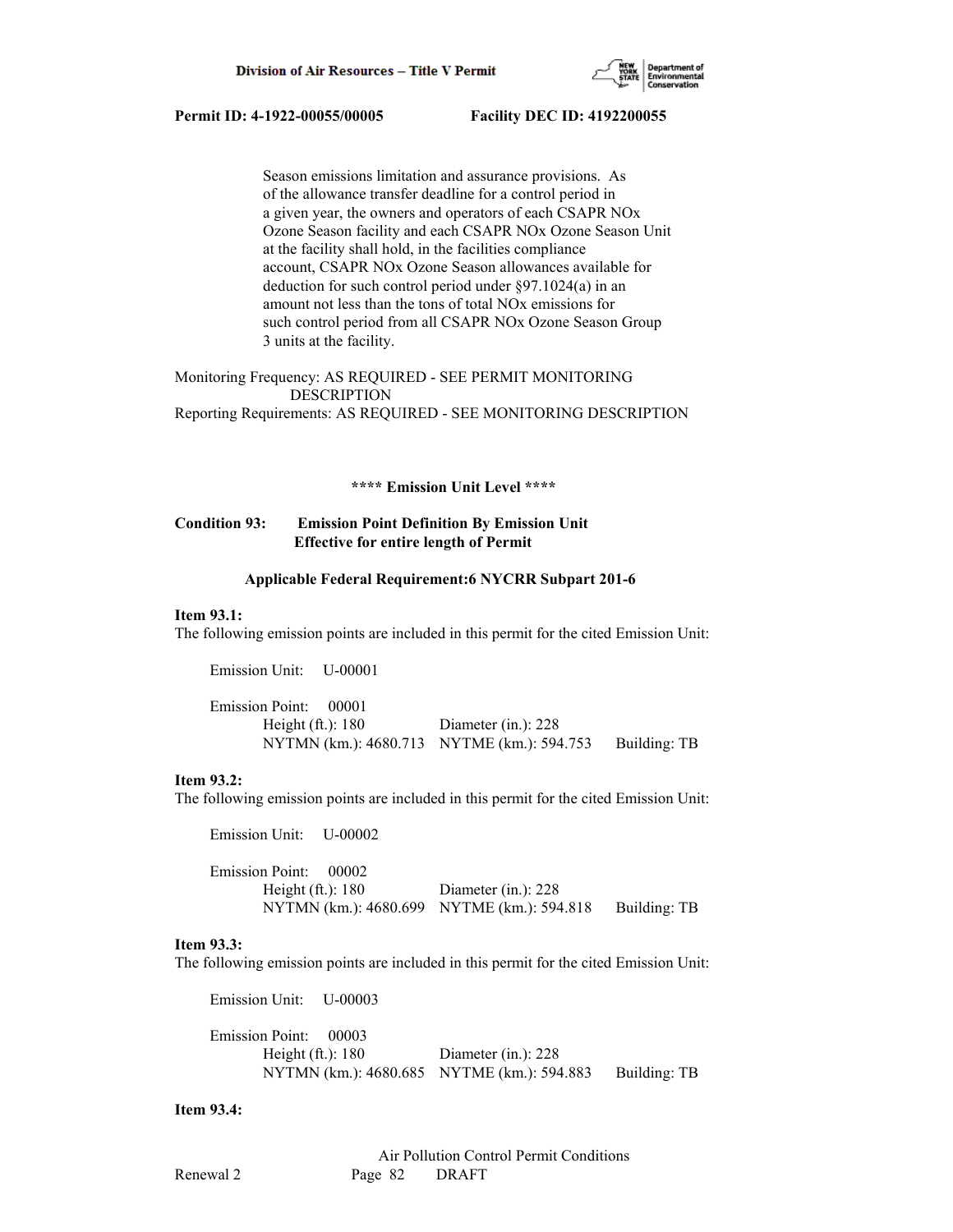

The following emission points are included in this permit for the cited Emission Unit:

| Emission Unit: U-00005 |                                            |
|------------------------|--------------------------------------------|
| Emission Point: 00005  |                                            |
| Height $(ft.): 15$     | Diameter $(in.)$ : 14                      |
|                        | NYTMN (km.): 4680.608 NYTME (km.): 594.786 |

#### **Item 93.5:**

The following emission points are included in this permit for the cited Emission Unit:

Emission Unit: U-00006

 Emission Point: 00006 Height (ft.): 13 Diameter (in.): 6 NYTMN (km.): 4680.839 NYTME (km.): 594.752

# **Condition 94: Process Definition By Emission Unit Effective for entire length of Permit**

#### **Applicable Federal Requirement:6 NYCRR Subpart 201-6**

## **Item 94.1:**

This permit authorizes the following regulated processes for the cited Emission Unit:

| Emission Unit: U-00001 |                                                                 |
|------------------------|-----------------------------------------------------------------|
| Process: 1BD           | Source Classification Code: 2-01-001-01                         |
| Process Description:   |                                                                 |
|                        | Westinghouse Model 501G combustion Turbine firing low           |
|                        | sulfur $(\leq 0.05\%)$ distillate fuel oil with a maximum input |
|                        | rating of 2,940 MMBtu/hr. NOx emissions are controlled          |
|                        | with water or steam injection and SCR using aqueous             |
|                        | ammonia injection. Base load operation, rated at 245 MW         |
|                        | at ISO conditions.                                              |
|                        |                                                                 |

 Emission Source/Control: 00CT1 - Combustion Design Capacity: 245 megawatt

# **Item 94.2:**

This permit authorizes the following regulated processes for the cited Emission Unit:

| Emission Unit: U-00001 |                                                           |  |
|------------------------|-----------------------------------------------------------|--|
| Process: 1BG           | Source Classification Code: 2-01-002-01                   |  |
| Process Description:   |                                                           |  |
|                        | Westinghouse Model 501G combustion turbine firing natural |  |
|                        | gas with maximum input rating of 3100 mmBtu/hr. Nitrogen  |  |
|                        | oxide (NOx) emissions are controlled with dry low NOx     |  |
|                        | combustion technology and selective catalytic reduction   |  |
|                        | (SCR) using aqueous ammonia injection. Base load          |  |
|                        | operation is rated at 245 MW at ISO conditions.           |  |
|                        |                                                           |  |

Emission Source/Control: 00CT1 - Combustion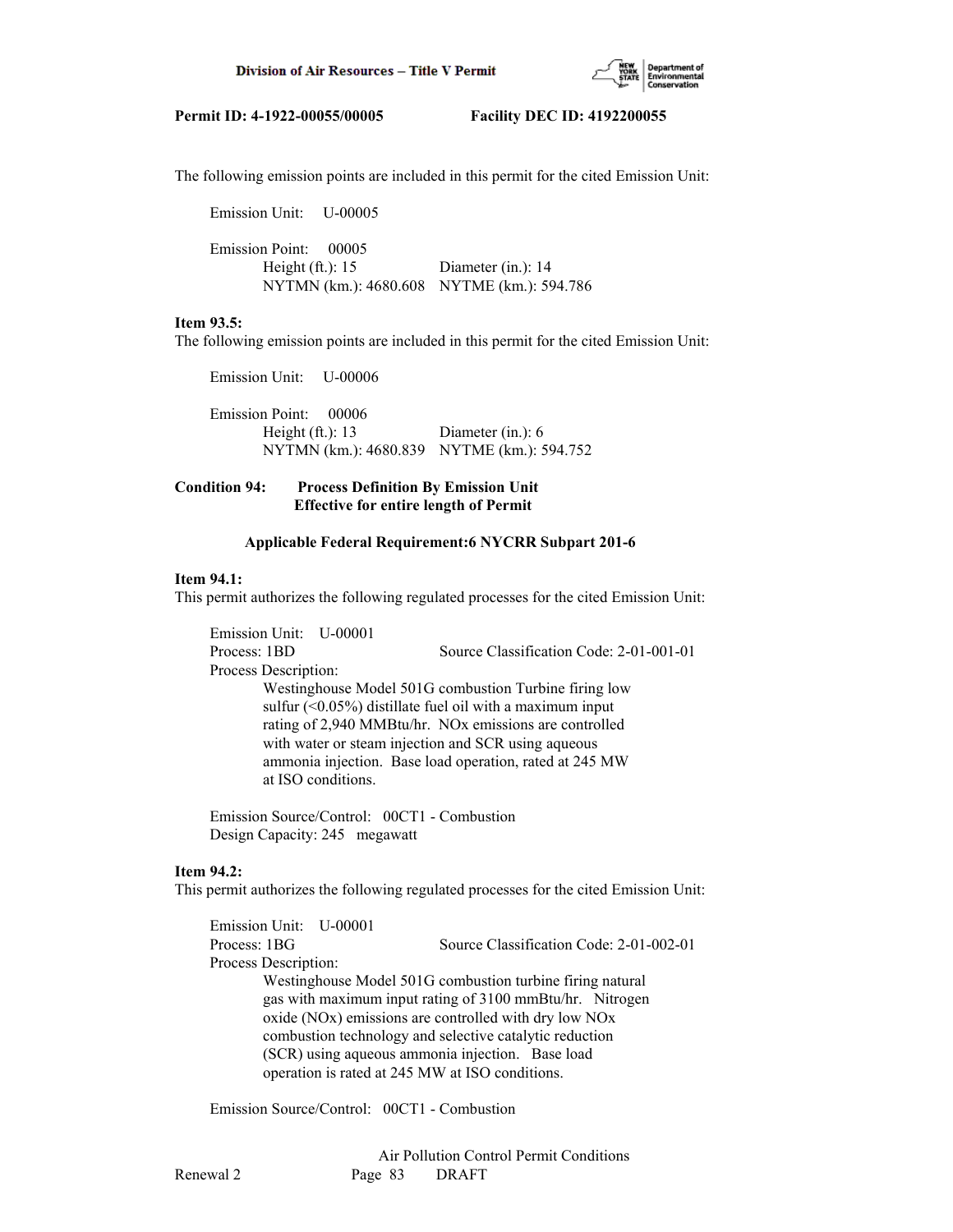

Design Capacity: 245 megawatt

### **Item 94.3:**

This permit authorizes the following regulated processes for the cited Emission Unit:

 Emission Unit: U-00001 Process: 1MD Source Classification Code: 2-01-001-01 Process Description: Westinghouse Model 501G combustion turbine firing low sulfur  $(\leq 0.05\%)$  distillate fuel oil with maximum input rating of 2940 mmbtu/hr. NOx emissions are controlled with water or steam injection and SCR using aqueous ammonia injection. The minimum operating load is the Minimum Emissions Compliance Load (MECL) which is the minimum load level for the existing ambient and turbine operating conditions at which the applicable NOx and CO emission limits are met, as determined by the CEMS.

 Emission Source/Control: 00CT1 - Combustion Design Capacity: 245 megawatt

## **Item 94.4:**

This permit authorizes the following regulated processes for the cited Emission Unit:

 Emission Unit: U-00001 Process: 1MG Source Classification Code: 2-01-002-01 Process Description: Westinghouse Model 501G combustion turbine firing natural gas with maximum input rating of 3100 mmbtu/hr. NOx emissions are controlled with dry low-NOx combustion technology and SCR using aqueous ammonia injection. The minimum operating load is the Minimum Emissions Compliance Load (MECL) which is the minimum load level for the existing ambient and turbine operating conditions at which the applicable NOx and CO emission limits are met, as determined by the CEMS.

 Emission Source/Control: 00CT1 - Combustion Design Capacity: 245 megawatt

## **Item 94.5:**

This permit authorizes the following regulated processes for the cited Emission Unit:

| Emission Unit: U-00001 |                                                               |  |
|------------------------|---------------------------------------------------------------|--|
| Process: 1SD           | Source Classification Code: 2-01-001-01                       |  |
| Process Description:   |                                                               |  |
|                        | Westinghouse Model 501G combustion turbine firing low         |  |
|                        | sulfur $(\leq 0.05\%)$ distillate fuel oil with maximum input |  |
|                        | rating of 2940 mmbtu/hr. NOx emissions are controlled         |  |
|                        | with water or steam injection and SCR using aqueous           |  |
|                        | ammonia injection. Start-up and shut-down operation, at       |  |
|                        | operation loads less than 75% or the Minimum Emissions        |  |
|                        |                                                               |  |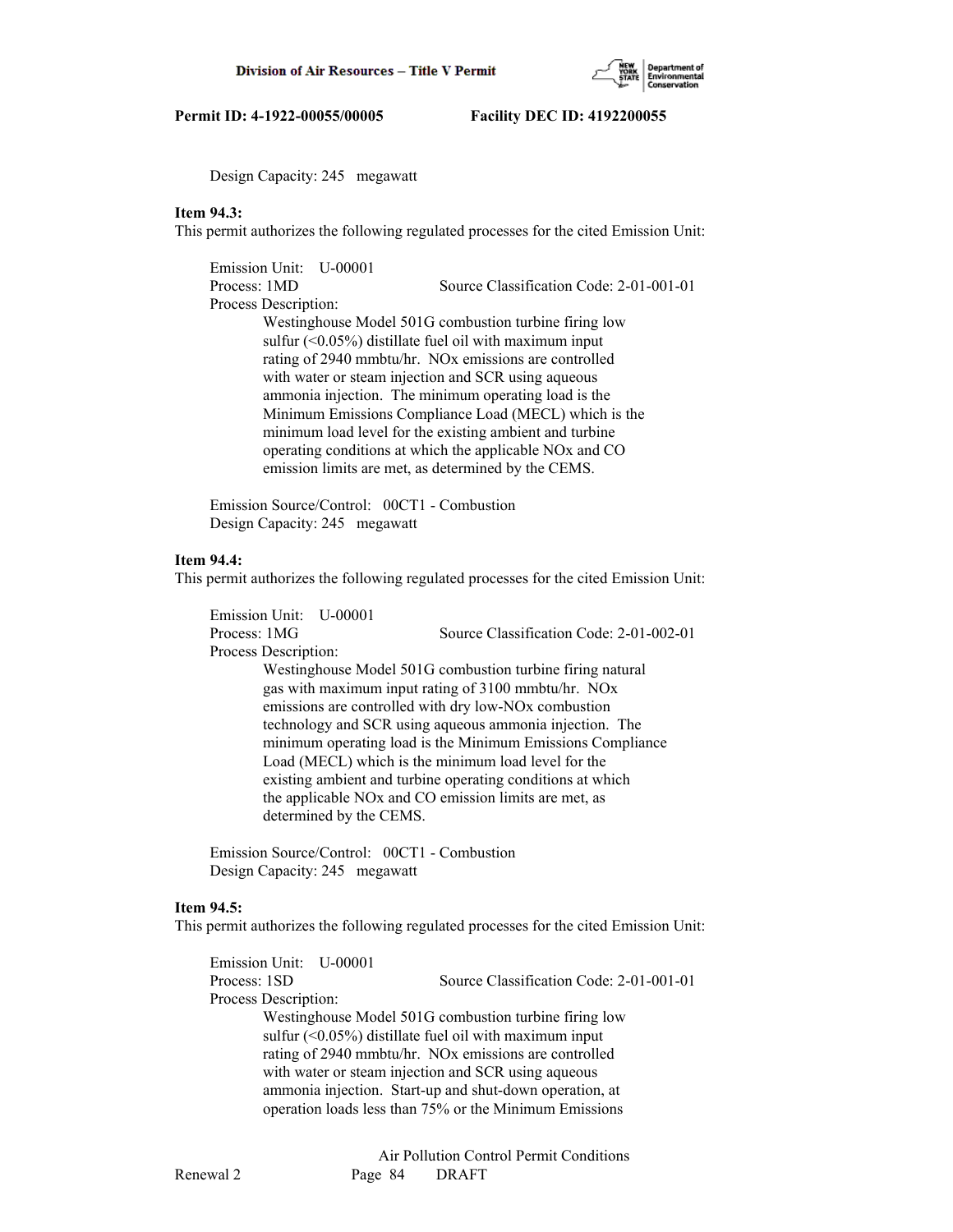

Compliance Load (MECL), as applicable.

 Emission Source/Control: 00CT1 - Combustion Design Capacity: 245 megawatt

#### **Item 94.6:**

This permit authorizes the following regulated processes for the cited Emission Unit:

 Emission Unit: U-00001 Process: 1SG Source Classification Code: 2-01-002-01 Process Description: Westinghouse Model 501G combustion turbine firing natural gas with maximum input rating of 3100 mmbtu/hr. NOx emissions are controlled with dry low-NOx combustion technology and SCR using aqueous ammonia injection. Start-up and shut-down operation, at operation loads less than 75% or the Minimum Emissions Compliance Load (MECL), as applicable..

 Emission Source/Control: 00CT1 - Combustion Design Capacity: 245 megawatt

#### **Item 94.7:**

This permit authorizes the following regulated processes for the cited Emission Unit:

 Emission Unit: U-00002 Process: 2BD Source Classification Code: 2-01-001-01 Process Description: Westinghouse Model 501G combustion turbine firing low sulfur  $(\leq 0.05\%)$  distillate fuel oil with maximum input rating of 2940 mmbtu/hr. NOx emissions are controlled with water/steam injection and SCR using aqueous ammonia injection. Base load operation, rated 245 MW at ISO conditions.

 Emission Source/Control: 00CT2 - Combustion Design Capacity: 245 megawatt

# **Item 94.8:**

This permit authorizes the following regulated processes for the cited Emission Unit:

 Emission Unit: U-00002 Process: 2BG Source Classification Code: 2-01-002-01 Process Description: Westinghouse Model 501G combustion turbine firing natural gas with maximum input rating of 3100 mmbtu/hr. NOx emissions are controlled with dry low-NOx combustion technology and SCR using aqueous ammonia injection. Base load operation, rated 245 mw at ISO conditions.

 Emission Source/Control: 00CT2 - Combustion Design Capacity: 245 megawatt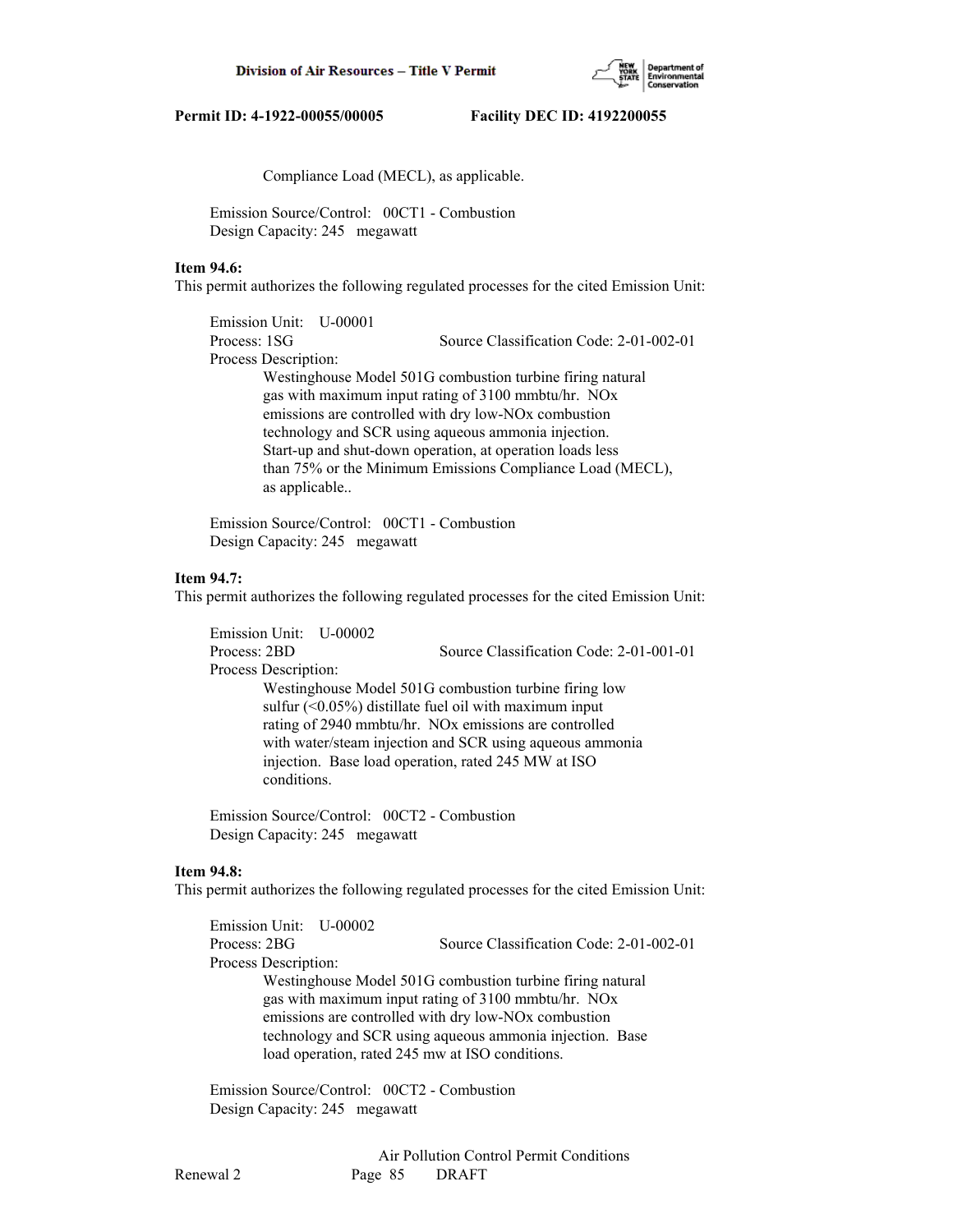

## **Item 94.9:**

This permit authorizes the following regulated processes for the cited Emission Unit:

 Emission Unit: U-00002 Process: 2MD Source Classification Code: 2-01-001-01 Process Description: Westinghouse Model 501G combustion turbine firing low sulfur  $(0.05\%)$  distillate fuel oil with maximum input rating of 2940 mmbtu/hr. NOx emissions are controlled with water or steam injection and SCR using aqueous ammonia injection. The minimum operating load is the Minimum Emissions Compliance Load (MECL) which is the minimum load level for the existing ambient and turbine operating conditions at which the applicable NOx and CO emission limits are met, as determined by the CEMS.

 Emission Source/Control: 00CT2 - Combustion Design Capacity: 245 megawatt

# **Item 94.10:**

This permit authorizes the following regulated processes for the cited Emission Unit:

 Emission Unit: U-00002 Process: 2MG Source Classification Code: 2-01-002-01 Process Description: Westinghouse Model 501G combustion turbine firing natural gas with maximum input rating of 3100 mmbtu/hr. NOx emissions are controlled with dry low-NOx combustion technology and SCR using aqueous ammonia injection. The minimum operating load is the Minimum Emissions Compliance Load (MECL) which is the minimum load level for the existing ambient and turbine operating conditions at which the applicable NOx and CO emission limits are met, as determined by the CEMS.

 Emission Source/Control: 00CT2 - Combustion Design Capacity: 245 megawatt

## **Item 94.11:**

This permit authorizes the following regulated processes for the cited Emission Unit:

| Source Classification Code: 2-01-001-01<br>Process: 2SD<br>Process Description:<br>Westinghouse model 501G combustion turbine firing low<br>sulfur $(0.05\%)$ distillate fuel oil with maximum input<br>rating of 2940 mmBtu/hr. NOx emissions are controlled<br>with water or steam injection and SCR using aqueous<br>ammonia injection. Startup and shutdown operation, at<br>operation loads less than 75% or the Minimum Emissions<br>Compliance Load (MECL), as applicable. | Emission Unit: U-00002 |  |
|-----------------------------------------------------------------------------------------------------------------------------------------------------------------------------------------------------------------------------------------------------------------------------------------------------------------------------------------------------------------------------------------------------------------------------------------------------------------------------------|------------------------|--|
|                                                                                                                                                                                                                                                                                                                                                                                                                                                                                   |                        |  |
|                                                                                                                                                                                                                                                                                                                                                                                                                                                                                   |                        |  |
|                                                                                                                                                                                                                                                                                                                                                                                                                                                                                   |                        |  |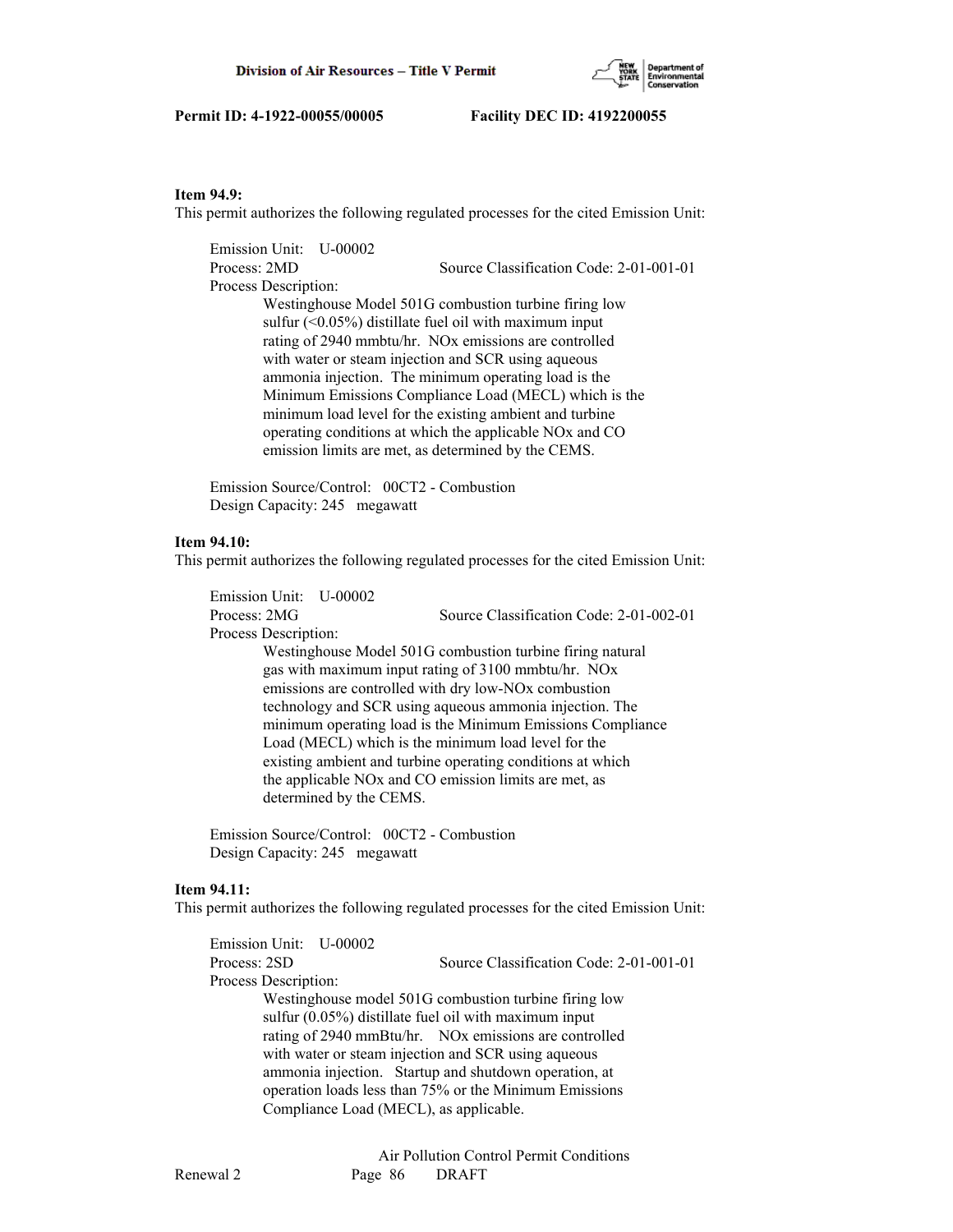

 Emission Source/Control: 00CT2 - Combustion Design Capacity: 245 megawatt

# **Item 94.12:**

This permit authorizes the following regulated processes for the cited Emission Unit:

 Emission Unit: U-00002 Process: 2SG Source Classification Code: 2-01-002-01 Process Description: Westinghouse model 501G combustion turbine firing natural gas with maximum input rating of 3100 mmBtu/hr. NOx emissions are controlled with dry low NOx combustion technology and SCR using aqueous ammonia injection. Startup and shutdown operation, at operation loads less than 75% or the Minimum Emissions Compliance Load (MECL), as applicable.

 Emission Source/Control: 00CT2 - Combustion Design Capacity: 245 megawatt

#### **Item 94.13:**

This permit authorizes the following regulated processes for the cited Emission Unit:

 Emission Unit: U-00003 Process: 3BD Source Classification Code: 2-01-001-01 Process Description: Westinghouse model 501G combustion turbine firing low sulfur  $(0.05\%)$  distillate fuel oil with maximum input rating of 2940 mmBtu/hr. NOx emissions are controlled with water/steam injection and SCR using aqueous ammonia injection. Base load operation rated at 245 MW at ISO conditions.

 Emission Source/Control: 00CT3 - Combustion Design Capacity: 245 megawatt

## **Item 94.14:**

This permit authorizes the following regulated processes for the cited Emission Unit:

| Source Classification Code: 2-01-002-01                   |
|-----------------------------------------------------------|
|                                                           |
| Process Description:                                      |
| Westinghouse Model 501G combustion turbine firing natural |
| gas with maximum input rating of 3100 mmBtu/hr. NOx       |
| emissions are controlled with dry low-NOx combustion      |
| technology and SCR using aqueous injection. Base load     |
| operation, rated at 245 MW at ISO conditions.             |
|                                                           |

 Emission Source/Control: 00CT3 - Combustion Design Capacity: 245 megawatt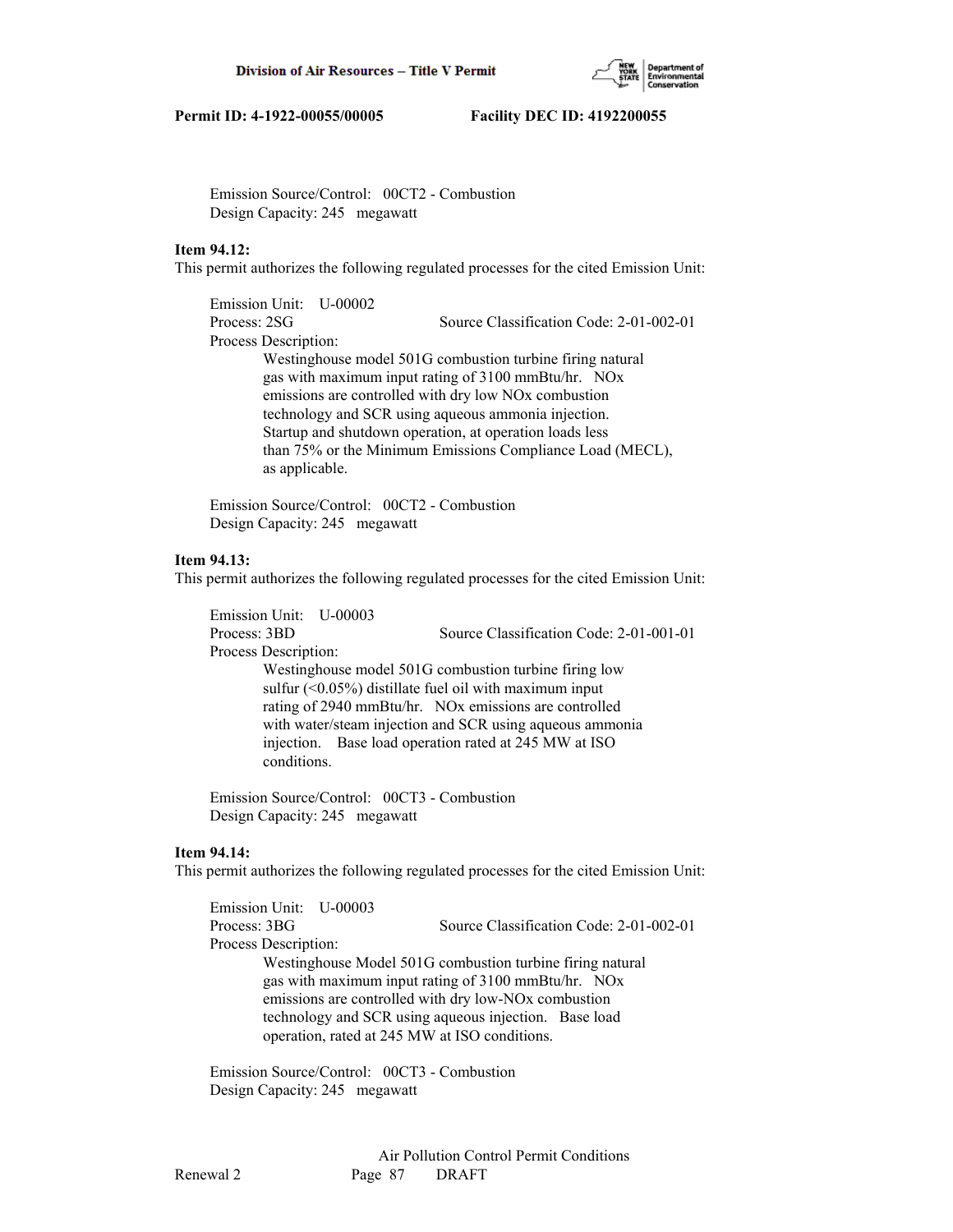

### **Item 94.15:**

This permit authorizes the following regulated processes for the cited Emission Unit:

 Emission Unit: U-00003 Process: 3MD Source Classification Code: 2-01-001-01 Process Description: Westinghouse Model 501G combustion turbine firing low sulfur  $(\leq 0.05\%)$  distillate fuel oil with maximum input rating of 2940 mmBtu/hr. NOx emissions are controlled with water/steam injection and SCR using aqueous ammonia injection. The minimum operating load is the Minimum Emissions Compliance Load (MECL) which is the minimum load level for the existing ambient and turbine operating conditions at which the applicable NOx and CO emission limits are met, as determined by the CEMS.

 Emission Source/Control: 00CT3 - Combustion Design Capacity: 245 megawatt

# **Item 94.16:**

This permit authorizes the following regulated processes for the cited Emission Unit:

 Emission Unit: U-00003 Process: 3MG Source Classification Code: 2-01-002-01 Process Description: Westinghouse Model 501G combustion turbine firing natural gas with maximum input rating of 3100 mmBtu/hr. NOx emissions are controlled with dry low-NOx combustion technology and SCR using aqueous ammonia injection. The minimum operating load is the Minimum Emissions Compliance Load (MECL) which is the minimum load level for the existing ambient and turbine operating conditions at which the applicable NOx and CO emission limits are met, as determined by the CEMS.

 Emission Source/Control: 00CT3 - Combustion Design Capacity: 245 megawatt

# **Item 94.17:**

This permit authorizes the following regulated processes for the cited Emission Unit:

| Emission Unit: U-00003 |                                                               |
|------------------------|---------------------------------------------------------------|
| Process: 3SD           | Source Classification Code: 2-01-001-01                       |
| Process Description:   |                                                               |
|                        | Westinghouse Model 501G combustion turbine firing low         |
|                        | sulfur $(\leq 0.05\%)$ distillate fuel oil with maximum input |
|                        | rating of 2940 mmbtu/hr. NOx emissions are controlled         |
|                        | with water or steam injection and SCR using aqueous           |
|                        | ammonia injection. Start-up and shut-down operation, at       |
|                        | operation loads less than 75% or the Minimum Emissions        |
|                        | Compliance Load (MECL), as applicable.                        |
|                        |                                                               |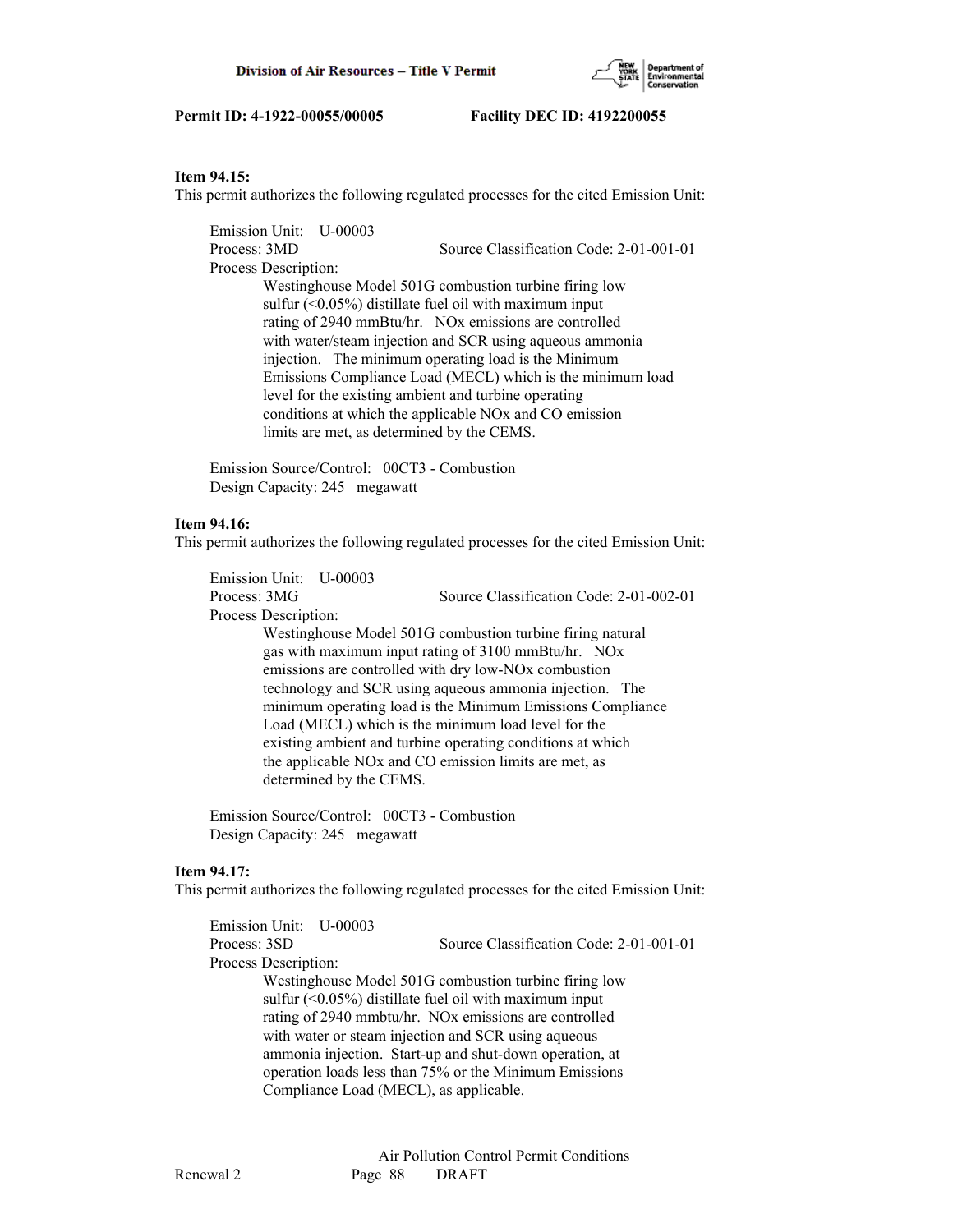

 Emission Source/Control: 00CT3 - Combustion Design Capacity: 245 megawatt

## **Item 94.18:**

This permit authorizes the following regulated processes for the cited Emission Unit:

 Emission Unit: U-00003 Process: 3SG Source Classification Code: 2-01-002-01 Process Description: Westinghouse Model 501G combustion turbine firing natural gas with maximum input rating of 3100 mmbtu/hr. NOx emissions are controlled with dry low-NOx combustion technology and SCR using aqueous ammonia injection. Start-up and shut-down operation, at operation loads less than 75% or the Minimum Emissions Compliance Load (MECL), as applicable.

 Emission Source/Control: 00CT3 - Combustion Design Capacity: 245 megawatt

## **Item 94.19:**

This permit authorizes the following regulated processes for the cited Emission Unit:

 Emission Unit: U-00005 Process: DEG Source Classification Code: 2-02-001-02 Process Description: Diesel fired emergency generator, Caterpillar type SR4B, with 3512b-le engine, rated at 1500 kw. Maximum fuel consumption is 112.7 gph, with 500 gallon double wall tank with rupture basin. Maximum operation is 500 hours/year.

 Emission Source/Control: 00DEG - Combustion Design Capacity: 1,500 kilowatts

# **Item 94.20:**

This permit authorizes the following regulated processes for the cited Emission Unit:

 Emission Unit: U-00006 Process: DFP Source Classification Code: 2-02-001-02 Process Description: Diesel emergency fire pump, Detroit model JDFP-06WA, 6 cylinder, rated at 265 hp, with maximum fuel consumption of 13.98 gph. Maximum operation is 500 hours/year.

 Emission Source/Control: 00DFP - Combustion Design Capacity: 265 horsepower (electric)

**Condition 95: Compliance Certification Effective for entire length of Permit**

 **Applicable Federal Requirement:6 NYCRR 227-2.4 (e) (2)**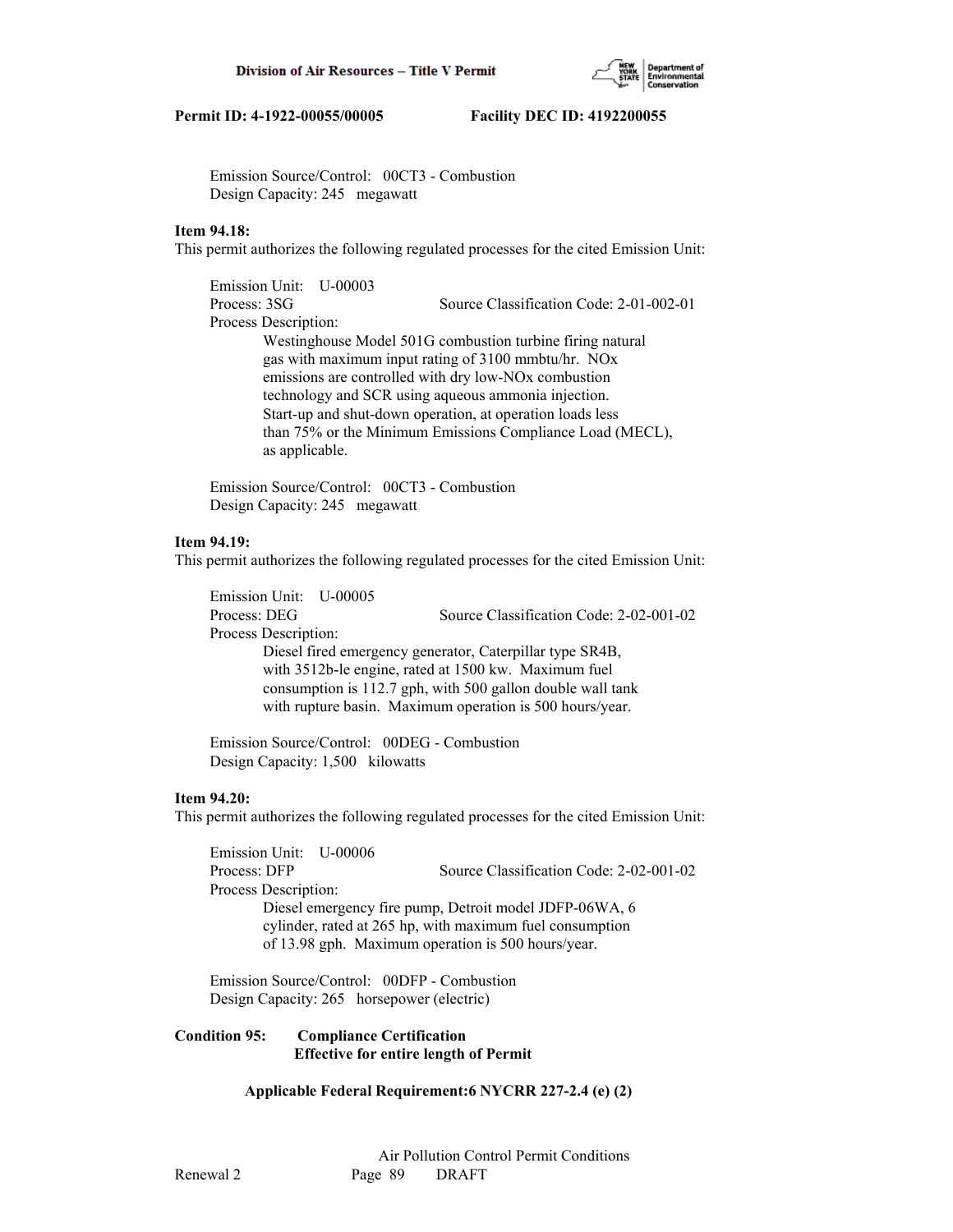

#### **Item 95.1:**

The Compliance Certification activity will be performed for the facility: The Compliance Certification applies to:

| Emission Unit: U-00001<br>Process: 1BG           | Emission Point: 00001     |
|--------------------------------------------------|---------------------------|
| Emission Unit: U-00001<br>Process: 1MG           | Emission Point: 00001     |
| Emission Unit: U-00002<br>Process: 2BG           | Emission Point: 00002     |
| Emission Unit: U-00002<br>Process: 2MG           | Emission Point: 00002     |
| Emission Unit: U-00003<br>Process: 3BG           | Emission Point: 00003     |
| Emission Unit: U-00003<br>Process: 3MG           | Emission Point: 00003     |
| Regulated Contaminant(s):<br>CAS No: 0NY210-00-0 | <b>OXIDES OF NITROGEN</b> |

## **Item 95.2:**

Compliance Certification shall include the following monitoring:

Monitoring Type: CONTINUOUS EMISSION MONITORING (CEM) Monitoring Description:

> This condition applies to natural gas firing in combined cycle combustion turbines and is applicable until June 30th 2014. The owner or operator shall install, calibrate, maintain, and operate a CEMS for the monitoring of NOx in accordance with the requirements of this subpart.

 Compliance with the emission limit will be based on a block hourly arithmetic average emission rates using data points generated by CEMS and expressed in terms of parts per million on a dry volume basis, corrected to 15 percent oxygen.

 Owners or operators required to use 40 CFR Part 75 monitoring reference methods are required to do so. Any other owners or operators may use either 40 CFR Part 60 or 40 CFR Part 75 monitoring reference methods.

 The owner or operator will maintain records on-site for a minimum of five years.

Manufacturer Name/Model Number: NOx Analyzer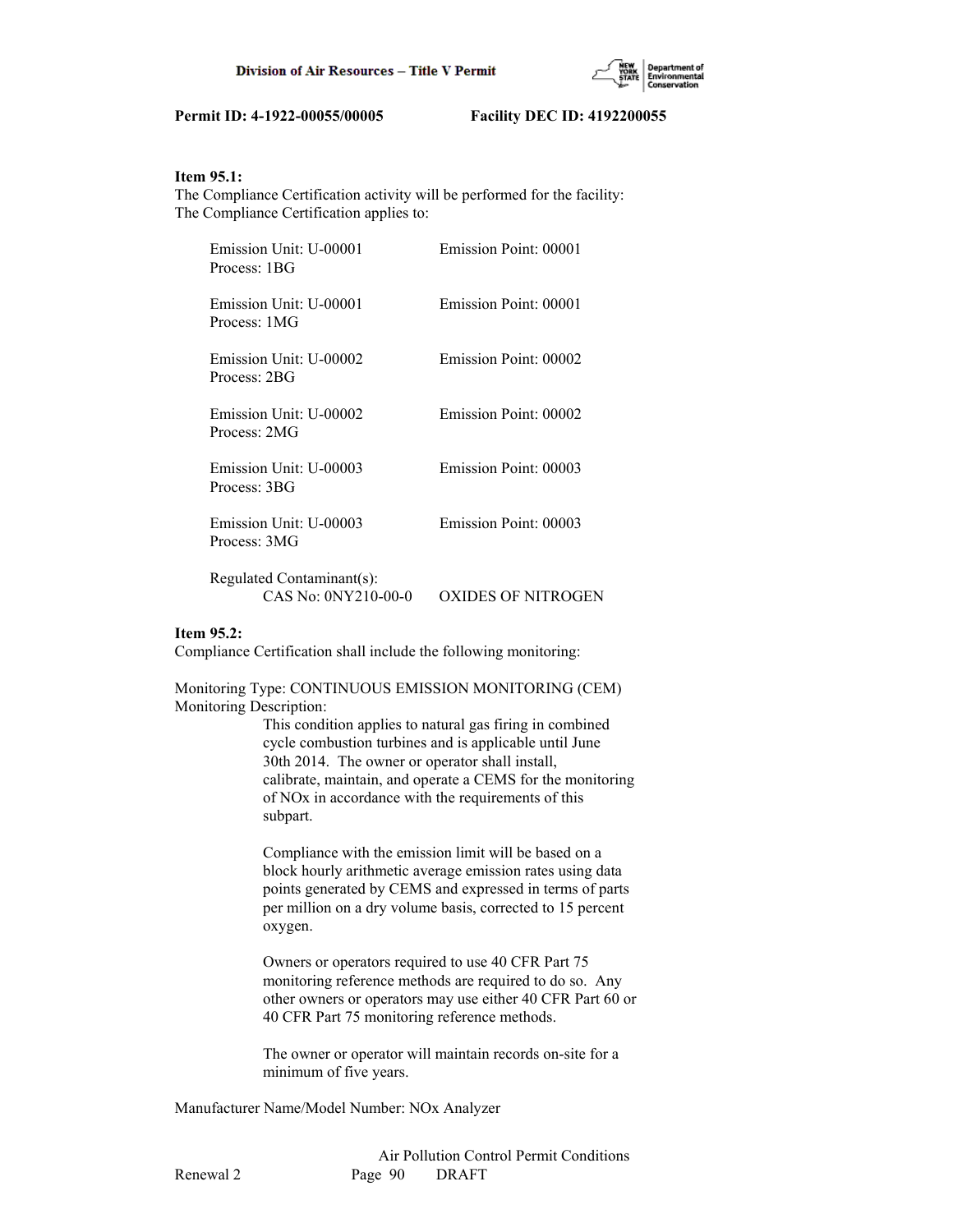

Parameter Monitored: OXIDES OF NITROGEN Upper Permit Limit: 42 parts per million by volume (dry, corrected to 15% O2) Reference Test Method: See monitoring description Monitoring Frequency: CONTINUOUS Averaging Method: 1-HOUR BLOCK AVERAGE Reporting Requirements: QUARTERLY (CALENDAR) Reports due 0 days after the reporting period. Subsequent reports are due every 3 calendar month(s).

# **Condition 96: Compliance Certification Effective for entire length of Permit**

#### **Applicable Federal Requirement:6 NYCRR 227-2.4 (e) (2)**

#### **Item 96.1:**

The Compliance Certification activity will be performed for the facility: The Compliance Certification applies to:

| Emission Unit: U-00001<br>Process: 1BD           | Emission Point: 00001     |
|--------------------------------------------------|---------------------------|
| Emission Unit: U-00001<br>Process: 1MD           | Emission Point: 00001     |
| Emission Unit: U-00002<br>Process: 2BD           | Emission Point: 00002     |
| Emission Unit: U-00002<br>Process: 2MD           | Emission Point: 00002     |
| Emission Unit: U-00003<br>Process: 3BD           | Emission Point: 00003     |
| Emission Unit: U-00003<br>Process: 3MD           | Emission Point: 00003     |
| Regulated Contaminant(s):<br>CAS No: 0NY210-00-0 | <b>OXIDES OF NITROGEN</b> |

#### **Item 96.2:**

Compliance Certification shall include the following monitoring:

Monitoring Type: CONTINUOUS EMISSION MONITORING (CEM) Monitoring Description:

> This condition applies to distillate oil firing in combined cycle combustion turbines and is applicable until June 30th 2014. The owner or operator shall install, calibrate, maintain, and operate a CEMS for the monitoring of NOx in accordance with the requirements of this subpart.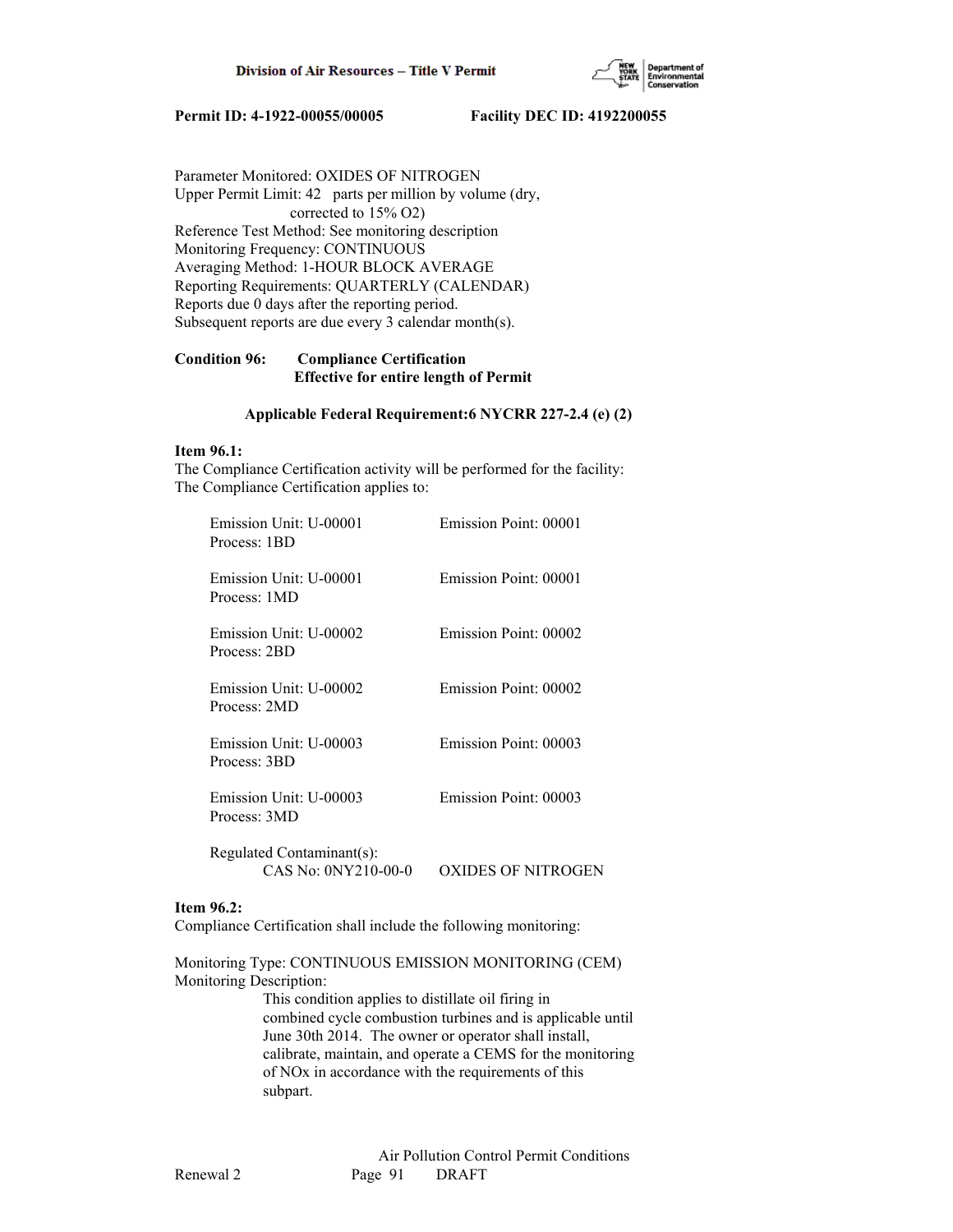Compliance with the emission limit will be based on a block hourly arithmetic average emission rates using data points generated by CEMS and expressed in terms of parts per million on a dry volume basis, corrected to 15 percent oxygen.

 Owners or operators required to use 40 CFR Part 75 monitoring reference methods are required to do so. Any other owners or operators may use either 40 CFR Part 60 or 40 CFR Part 75 monitoring reference methods.

 The owner or operator will maintain records on-site for a minimum of five years.

Manufacturer Name/Model Number: NOx Analyzer Parameter Monitored: OXIDES OF NITROGEN Upper Permit Limit: 65 parts per million by volume (dry, corrected to 15% O2) Reference Test Method: See monitoring description Monitoring Frequency: CONTINUOUS Averaging Method: 1-HOUR BLOCK AVERAGE Reporting Requirements: QUARTERLY (CALENDAR) Reports due 0 days after the reporting period. Subsequent reports are due every 3 calendar month(s).

# **Condition 97: Compliance Certification Effective for entire length of Permit**

## **Applicable Federal Requirement:6 NYCRR 231-2.5**

#### **Item 97.1:**

The Compliance Certification activity will be performed for:

Emission Unit: U-00005

 Regulated Contaminant(s): CAS No: 0NY998-00-0 VOC

#### **Item 97.2:**

Compliance Certification shall include the following monitoring:

Monitoring Type: INTERMITTENT EMISSION TESTING Monitoring Description: The facility shall limit the emissions of volatile

 organic compounds (VOC) from the emergency diesel generator to no more than 1.7 lb/hr in order to comply with the requirements of New Source Review in 6 NYCRR Part 231. This emission limit is a discrete one hour average at design operating conditions and was demonstrated during an initial compliance test that was performed within 12 months of startup.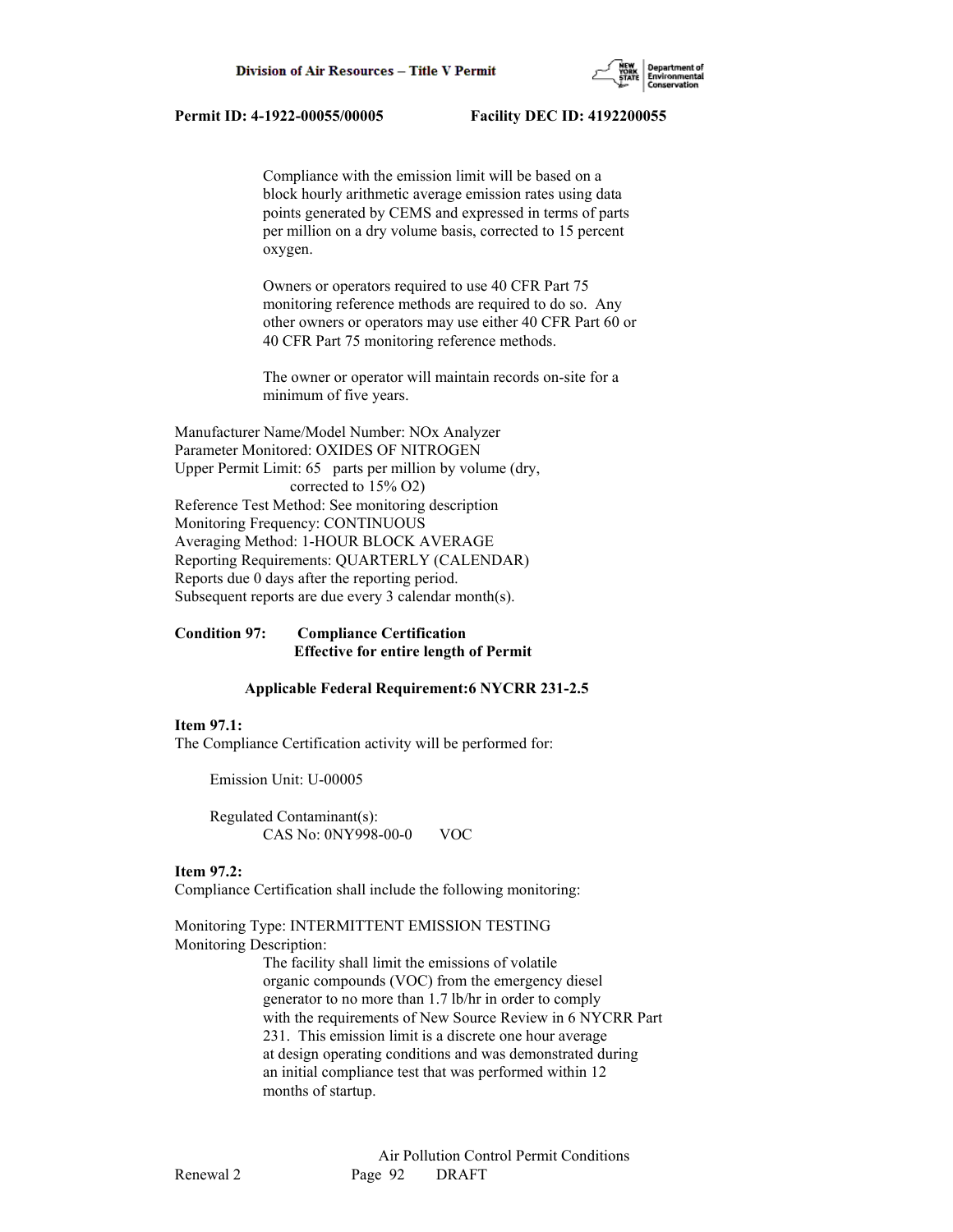

Upper Permit Limit: 1.7 pounds per hour Reference Test Method: EPA Method 18/25A Monitoring Frequency: SINGLE OCCURRENCE Averaging Method: 1-HOUR AVERAGE Reporting Requirements: UPON REQUEST BY REGULATORY AGENCY

# **Condition 98: Compliance Certification Effective for entire length of Permit**

#### **Applicable Federal Requirement:6 NYCRR 231-2.5**

### **Item 98.1:**

The Compliance Certification activity will be performed for:

Emission Unit: U-00005

 Regulated Contaminant(s): CAS No: 0NY210-00-0 OXIDES OF NITROGEN

#### **Item 98.2:**

Compliance Certification shall include the following monitoring:

Monitoring Type: INTERMITTENT EMISSION TESTING Monitoring Description:

> The facility shall limit the emissions of nitrogen oxides (NOx) from the emergency diesel generator to no more than 64.4 lb/hr in order to comply with the BACT requirements of PSD. This emission limit is a discrete one hour average at design operating conditions and was demonstrated during an initial compliance test that was performed within 12 months of startup.

Upper Permit Limit: 64.4 pounds per hour Reference Test Method: EPA Method 7E Monitoring Frequency: SINGLE OCCURRENCE Averaging Method: 1-HOUR AVERAGE Reporting Requirements: UPON REQUEST BY REGULATORY AGENCY

# **Condition 99: Compliance Certification Effective for entire length of Permit**

## **Applicable Federal Requirement:6 NYCRR 231-2.5**

### **Item 99.1:**

The Compliance Certification activity will be performed for:

Emission Unit: U-00006

 Regulated Contaminant(s): CAS No: 0NY998-00-0 VOC

#### **Item 99.2:**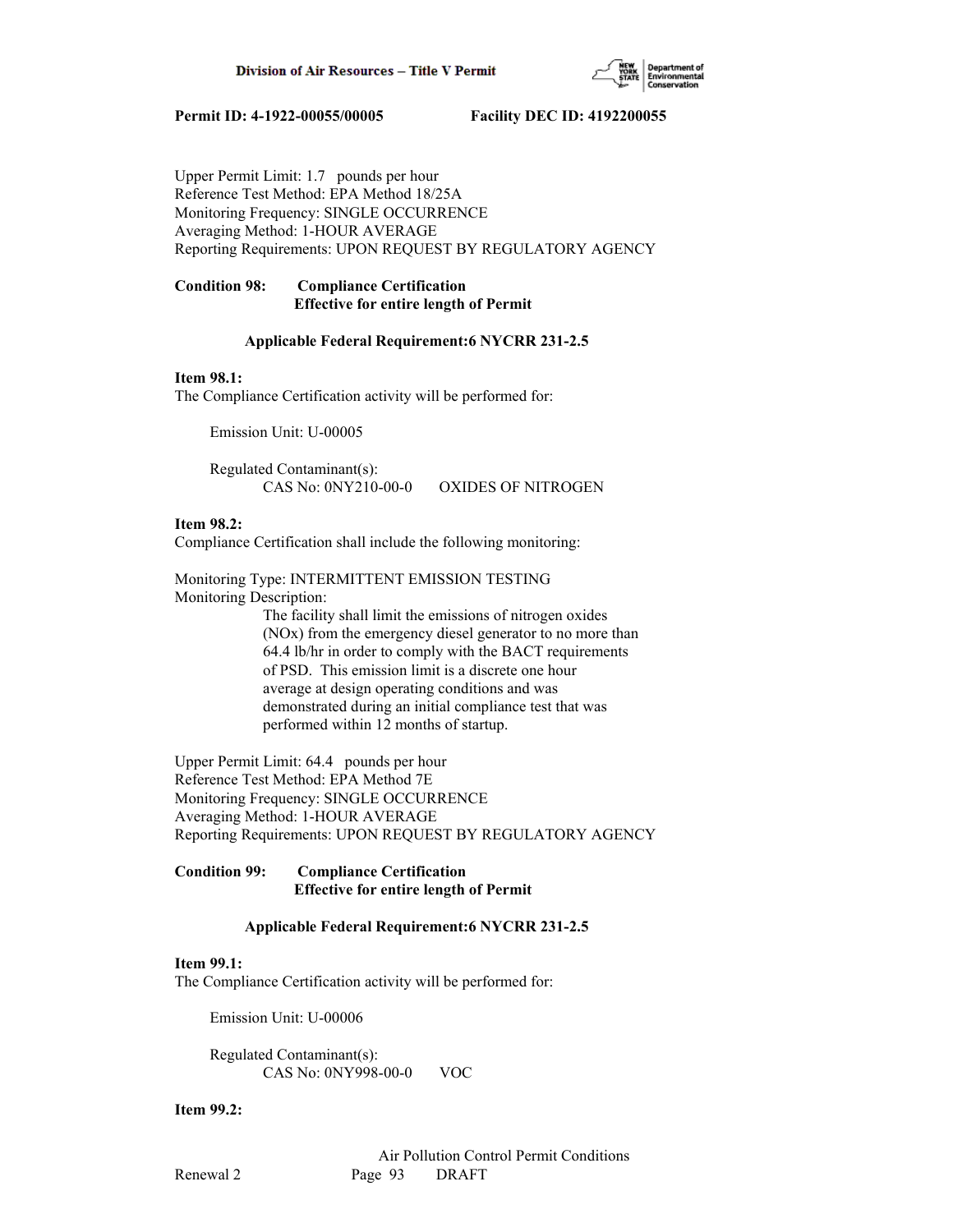

Compliance Certification shall include the following monitoring:

Monitoring Type: INTERMITTENT EMISSION TESTING Monitoring Description:

> The emission limit is a discrete one hour average at design operating conditions. The unit demonstrated compliance during an intial compliance test. The unit will be maintained according to the manufacturer's specifications with an annual tune-up.

Upper Permit Limit: 0.5 pounds per hour Reference Test Method: RM-25A with Methane/Ethane backout Monitoring Frequency: AS REQUIRED - SEE PERMIT MONITORING DESCRIPTION Averaging Method: 1-HOUR AVERAGE Reporting Requirements: SEMI-ANNUALLY (CALENDAR) Reports due 30 days after the reporting period. Subsequent reports are due every 6 calendar month(s).

# **Condition 100: Compliance Certification Effective for entire length of Permit**

#### **Applicable Federal Requirement:6 NYCRR 231-2.5**

## **Item 100.1:**

The Compliance Certification activity will be performed for:

Emission Unit: U-00006

| Regulated Contaminant(s): |                           |
|---------------------------|---------------------------|
| CAS No: 0NY210-00-0       | <b>OXIDES OF NITROGEN</b> |

#### **Item 100.2:**

Compliance Certification shall include the following monitoring:

Monitoring Type: INTERMITTENT EMISSION TESTING Monitoring Description:

> The emission limit is a discrete one hour average at design operating conditions. The unit demonstrated compliance during an intial compliance test. The unit will be maintained according to the manufacturer's specifications with an annual tune-up.

Upper Permit Limit: 18.0 pounds per hour Reference Test Method: RM-20/7E Monitoring Frequency: AS REQUIRED - SEE PERMIT MONITORING DESCRIPTION Averaging Method: 1-HOUR AVERAGE Reporting Requirements: SEMI-ANNUALLY (CALENDAR) Reports due 30 days after the reporting period. Subsequent reports are due every 6 calendar month(s).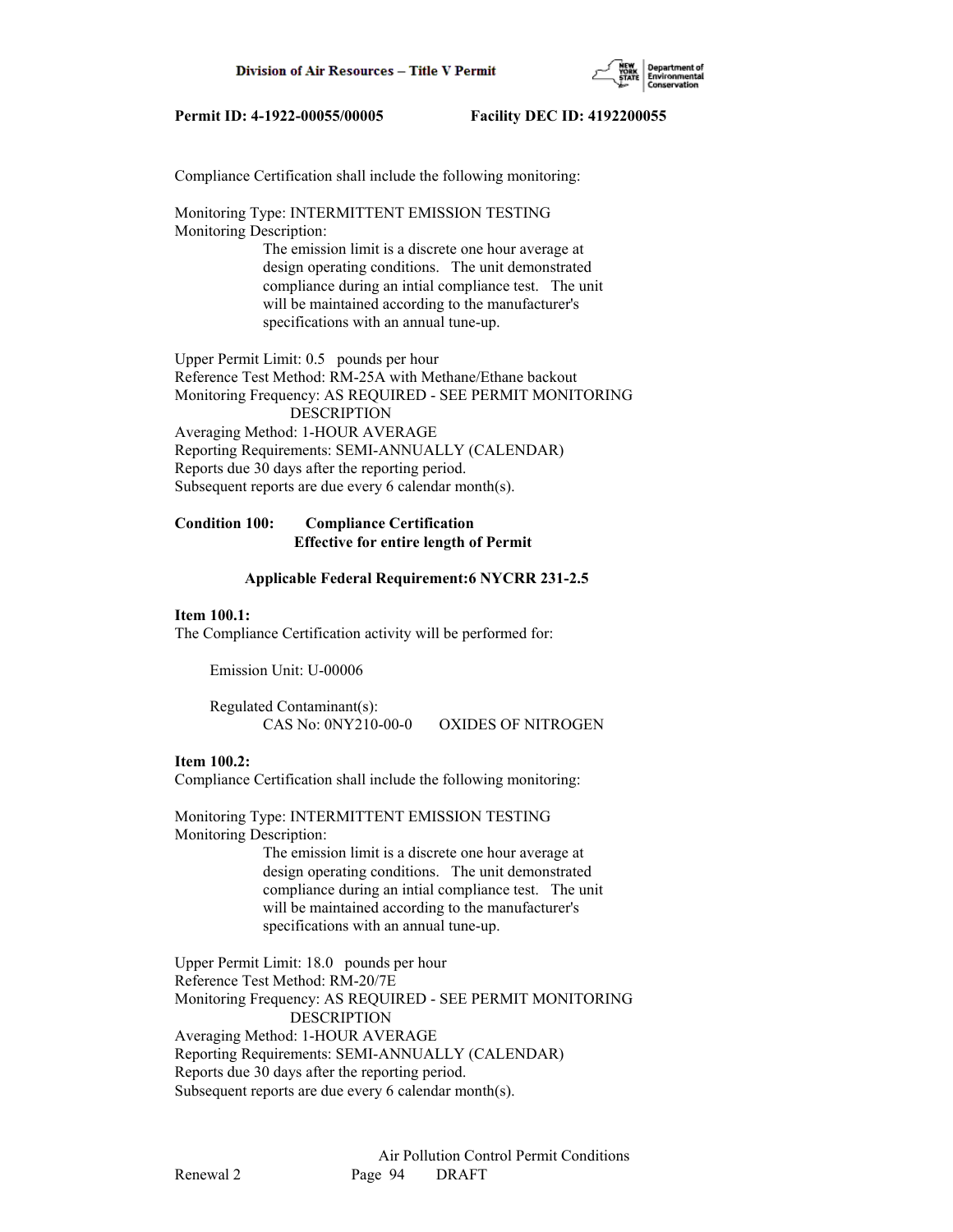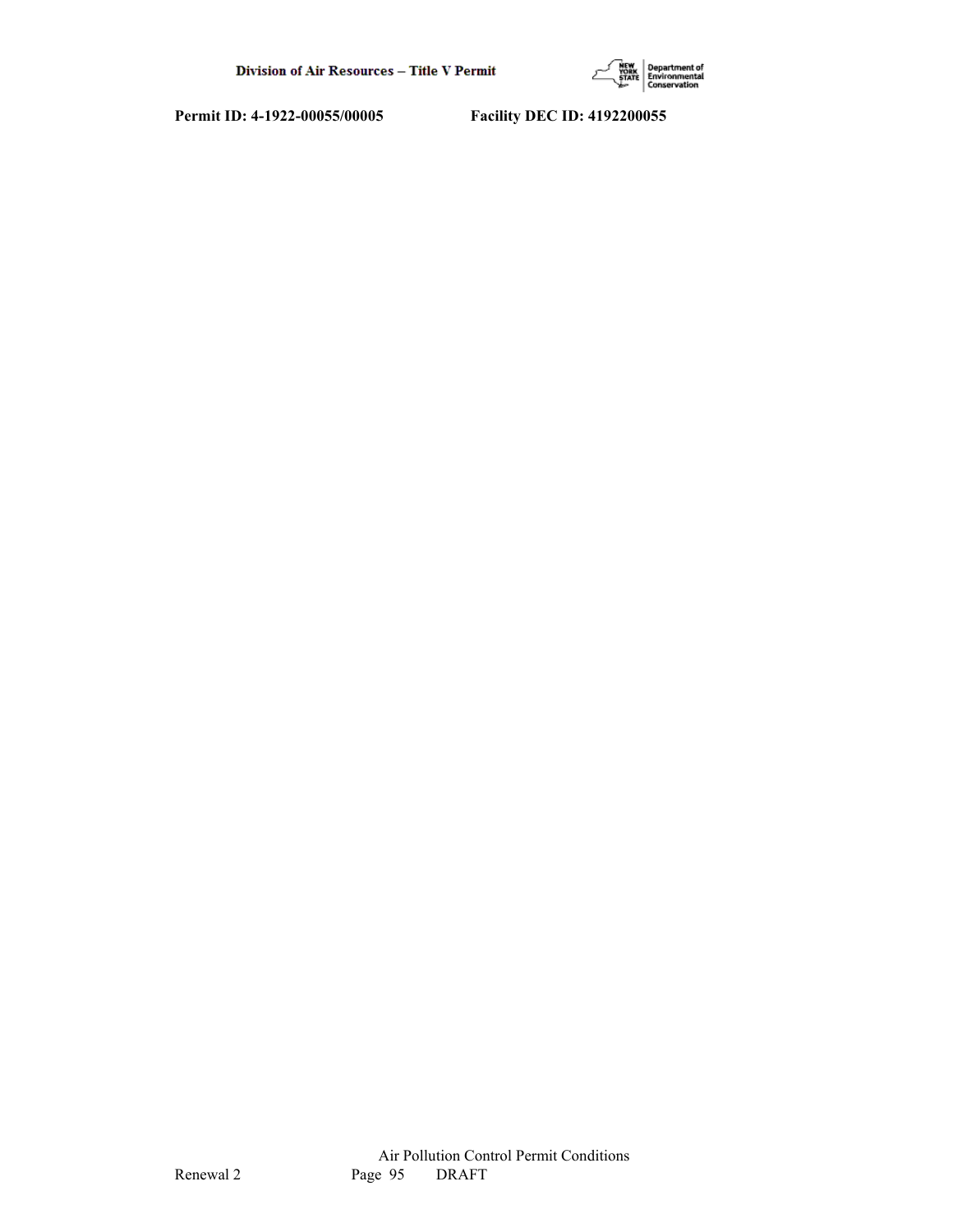

# **STATE ONLY ENFORCEABLE CONDITIONS \*\*\*\* Facility Level \*\*\*\***

 **NOTIFICATION OF GENERAL PERMITTEE OBLIGATIONS This section contains terms and conditions which are not federally enforceable. Permittees may also have other obligations under regulations of general applicability**

## **Item A: Emergency Defense - 6 NYCRR 201-1.5**

 An emergency, as defined in 6 NYCRR subpart 201-2, constitutes an affirmative defense to penalties sought in an enforcement action brought by the department for noncompliance with emissions limitations or permit conditions for all facilities in New York State.

 (a) The affirmative defense of emergency shall demonstrate, through properly signed, contemporaneous operating logs, or other relevant evidence that:

 (1) an emergency occurred and that the facility owner or operator can identify the cause(s) of the emergency;

 (2) the equipment at the facility was being properly operated and maintained;

 (3) during the period of the emergency the facility owner or operator took all reasonable steps to minimize the levels of emissions that exceeded the emission standards, or other requirements in the permit; and

 (4) the facility owner or operator notified the department within two working days after the event occurred. This notice must contain a description of the emergency, any steps taken to mitigate emissions, and any corrective actions taken.

 (b) In any enforcement proceeding, the facility owner or operator seeking to establish the occurrence of an emergency has the burden of proof.

 (c) This provision is in addition to any emergency or malfunction provision contained in any applicable requirement.

Item B: **General Provisions for State Enforceable Permit Terms and Condition - 6 NYCRR Part 201-5** Any person who owns and/or operates stationary sources shall operate and maintain all emission units and any required emission control devices in compliance with all

 applicable Parts of this Chapter and existing laws, and shall operate the facility in accordance with all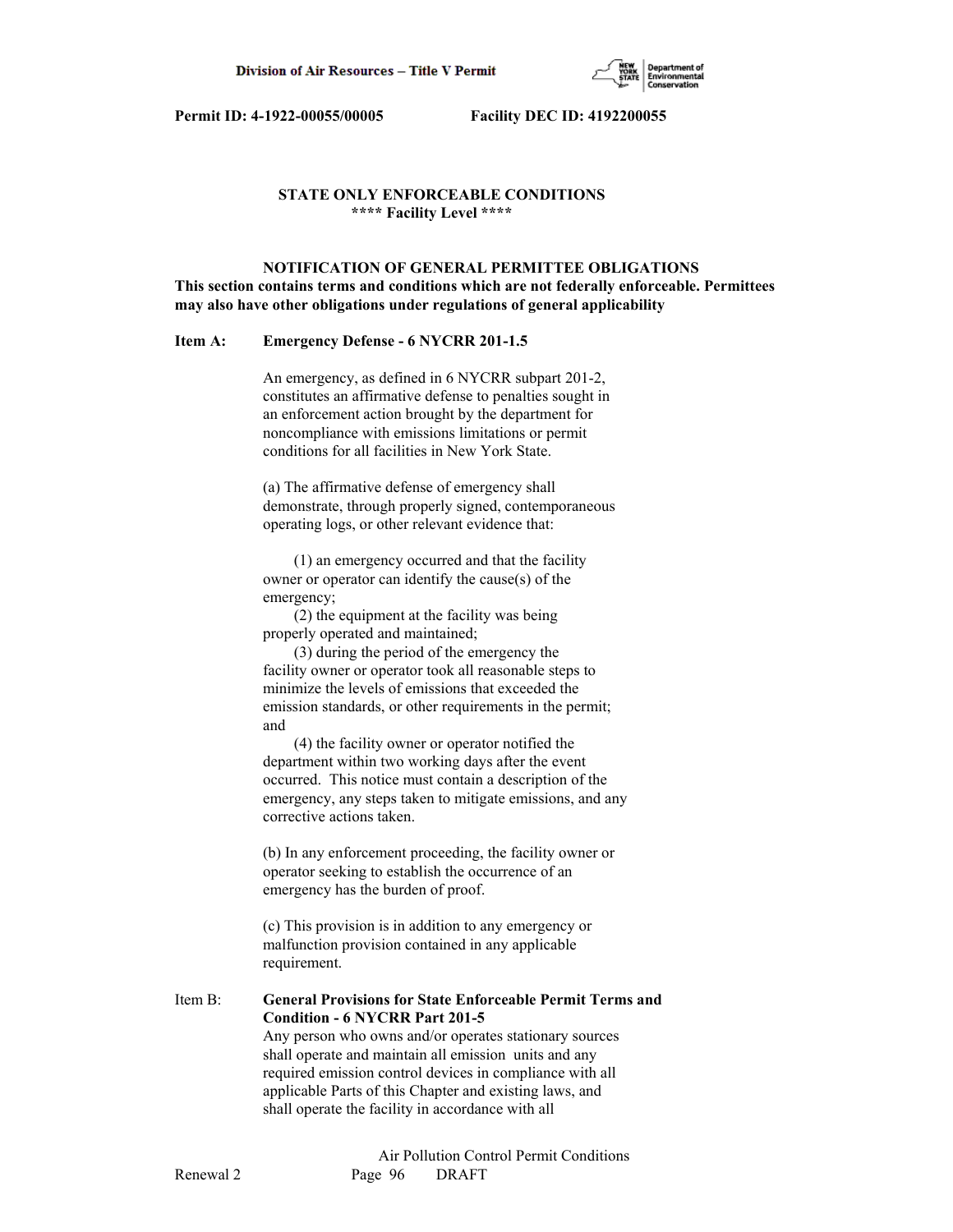

 criteria, emission limits, terms, conditions, and standards in this permit. Failure of such person to properly operate and maintain the effectiveness of such emission units and emission control devices may be sufficient reason for the Department to revoke or deny a permit.

 The owner or operator of the permitted facility must maintain all required records on-site for a period of five years and make them available to representatives of the Department upon request. Department representatives must be granted access to any facility regulated by this Subpart, during normal operating hours, for the purpose of determining compliance with this and any other state and federal air pollution control requirements, regulations or law.

# **STATE ONLY APPLICABLE REQUIREMENTS**

# **The following conditions are state applicable requirements and are not subject to compliance certification requirements unless otherwise noted or required under 6 NYCRR Part 201.**

**Condition 101: Contaminant List Effective for entire length of Permit**

#### **Applicable State Requirement:ECL 19-0301**

### **Item 101.1:**

Emissions of the following contaminants are subject to contaminant specific requirements in this permit(emission limits, control requirements or compliance monitoring conditions).

> CAS No: 000050-00-0 Name: FORMALDEHYDE

 CAS No: 000124-38-9 Name: CARBON DIOXIDE

 CAS No: 000630-08-0 Name: CARBON MONOXIDE

 CAS No: 007446-09-5 Name: SULFUR DIOXIDE

 CAS No: 007664-41-7 Name: AMMONIA

 CAS No: 007664-93-9 Name: SULFURIC ACID

CAS No: 0NY075-00-0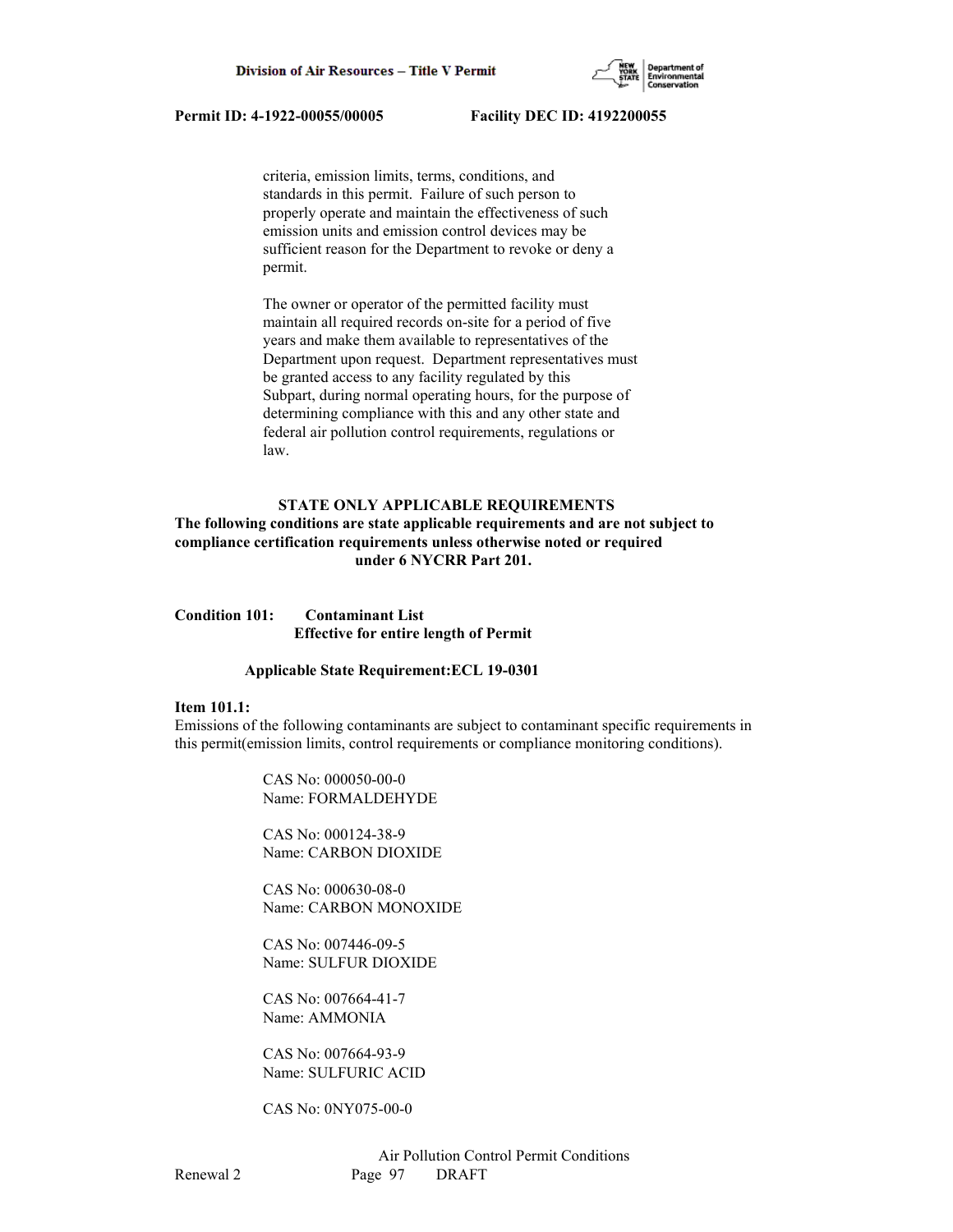

Name: PARTICULATES

 CAS No: 0NY075-00-5 Name: PM-10

 CAS No: 0NY100-00-0 Name: TOTAL HAP

 CAS No: 0NY210-00-0 Name: OXIDES OF NITROGEN

 CAS No: 0NY998-00-0 Name: VOC

# **Condition 102: Malfunctions and Start-up/Shutdown Activities Effective for entire length of Permit**

### **Applicable State Requirement:6 NYCRR 201-1.4**

# **Item 102.1:**

(a) The facility owner or operator shall take all necessary and appropriate actions to prevent the emission of air pollutants that result in contravention of any applicable emission standard during periods of start-up, shutdown, or malfunction.

(b) The facility owner or operator shall compile and maintain records of all equipment maintenance and start-up/shutdown activities when they are expected to result in an exceedance of any applicable emission standard, and shall submit a report of such activities to the department when required by a permit condition or upon request by the department. Such reports shall state whether an exceedence occurred and if it was unavoidable, include the time, frequency and duration of the exceedence, and an estimate of the emission rates of any air contaminants released. Such records shall be maintained for a period of at least five years and made available for review to department representatives upon request. Facility owners or operators subject to continuous monitoring and quarterly reporting requirements need not submit additional reports of exceedences to the department.

(c) In the event that air contaminant emissions exceed any applicable emission standard due to a malfunction, the facility owner or operator shall notify the department as soon as possible during normal working hours, but not later than two working days after becoming aware that the malfunction occurred. In addition, the facility owner or operator shall compile and maintain a record of all malfunctions. Such records shall be maintained at the facility for a period of at least five years and must be made available to the department upon request. When requested by the department, the facility owner or operator shall submit a written report to the department describing the malfunction, the corrective action taken, the air contaminants emitted, and the resulting emission rates and/or opacity.

(d) The department may also require the facility owner or operator to include, in reports described under Subdivisions (b) and (c) of this Section, an estimate of the maximum ground level concentration of each air contaminant emitted and the effect of such emissions.

(e) A violation of any applicable emission standard resulting from start-up, shutdown, or malfunction conditions at a permitted or registered facility may not be subject to an enforcement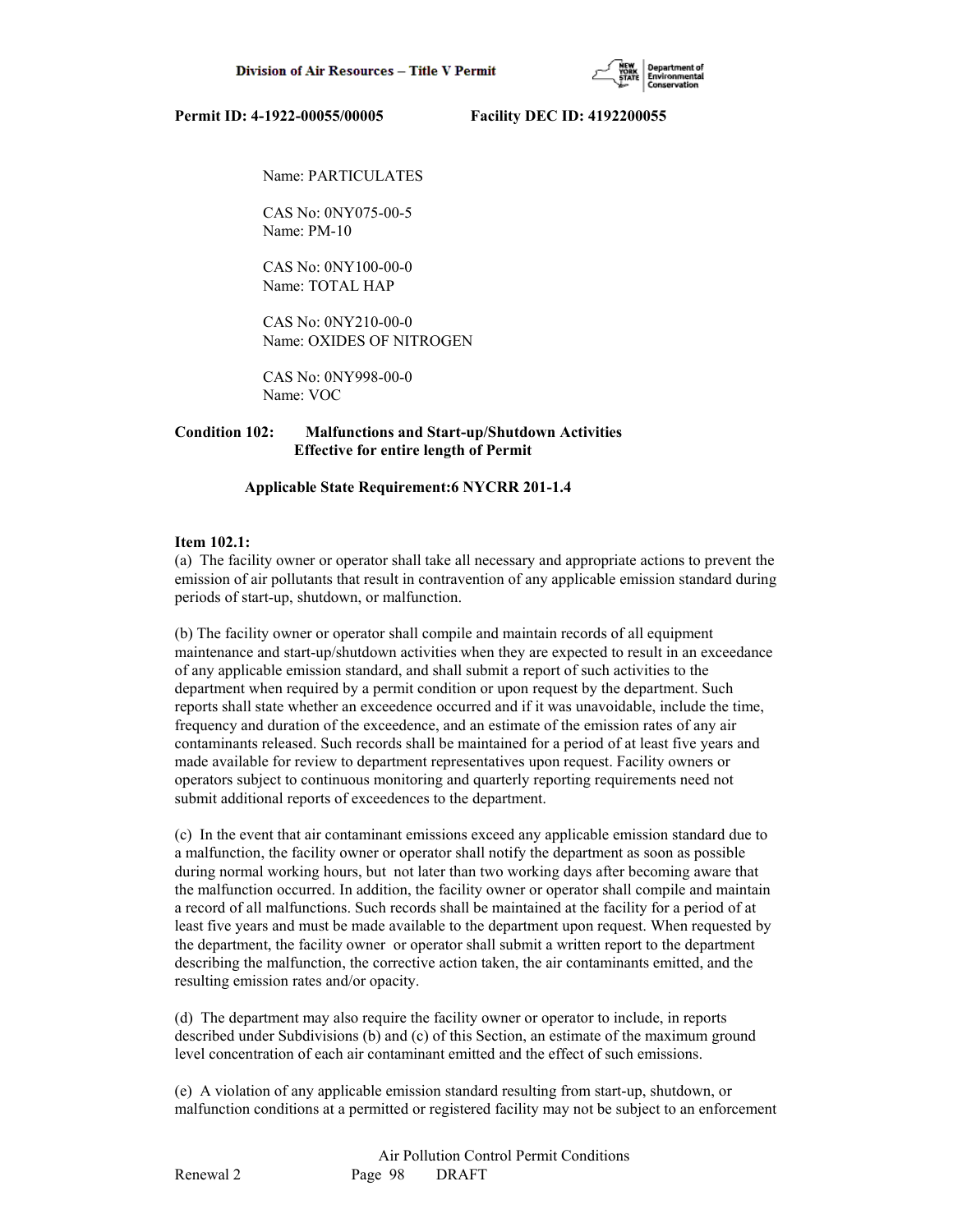

action by the department and/or penalty if the department determines, in its sole discretion, that such a violation was unavoidable. The actions and recordkeeping and reporting requirements listed above must be adhered to in such circumstances.

# **Condition 103: Air pollution prohibited Effective for entire length of Permit**

#### **Applicable State Requirement:6 NYCRR 211.1**

### **Item 103.1:**

No person shall cause or allow emissions of air contaminants to the outdoor atmosphere of such quantity, characteristic or duration which are injurious to human, plant or animal life or to property, or which unreasonably interfere with the comfortable enjoyment of life or property. Notwithstanding the existence of specific air quality standards or emission limits, this prohibition applies, but is not limited to, any particulate, fume, gas, mist, odor, smoke, vapor, pollen, toxic or deleterious emission, either alone or in combination with others.

### **\*\*\*\* Emission Unit Level \*\*\*\***

# **Condition 104: Compliance Demonstration Effective for entire length of Permit**

#### **Applicable State Requirement:6 NYCRR 251.3 (b)**

### **Item 104.1:**

The Compliance Demonstration activity will be performed for the facility: The Compliance Demonstration applies to:

Emission Unit: U-00001

Emission Unit: U-00002

Emission Unit: U-00003

 Regulated Contaminant(s): CAS No: 000124-38-9 CARBON DIOXIDE

## **Item 104.2:**

Compliance Demonstration shall include the following monitoring:

Monitoring Type: CONTINUOUS EMISSION MONITORING (CEM) Monitoring Description:

> On or after December 31, 2020, owners or operators of non-modified existing sources shall not fire any single fossil fuel, alone or in combination with any other fuel, where each fossil fuel is required to meet an emission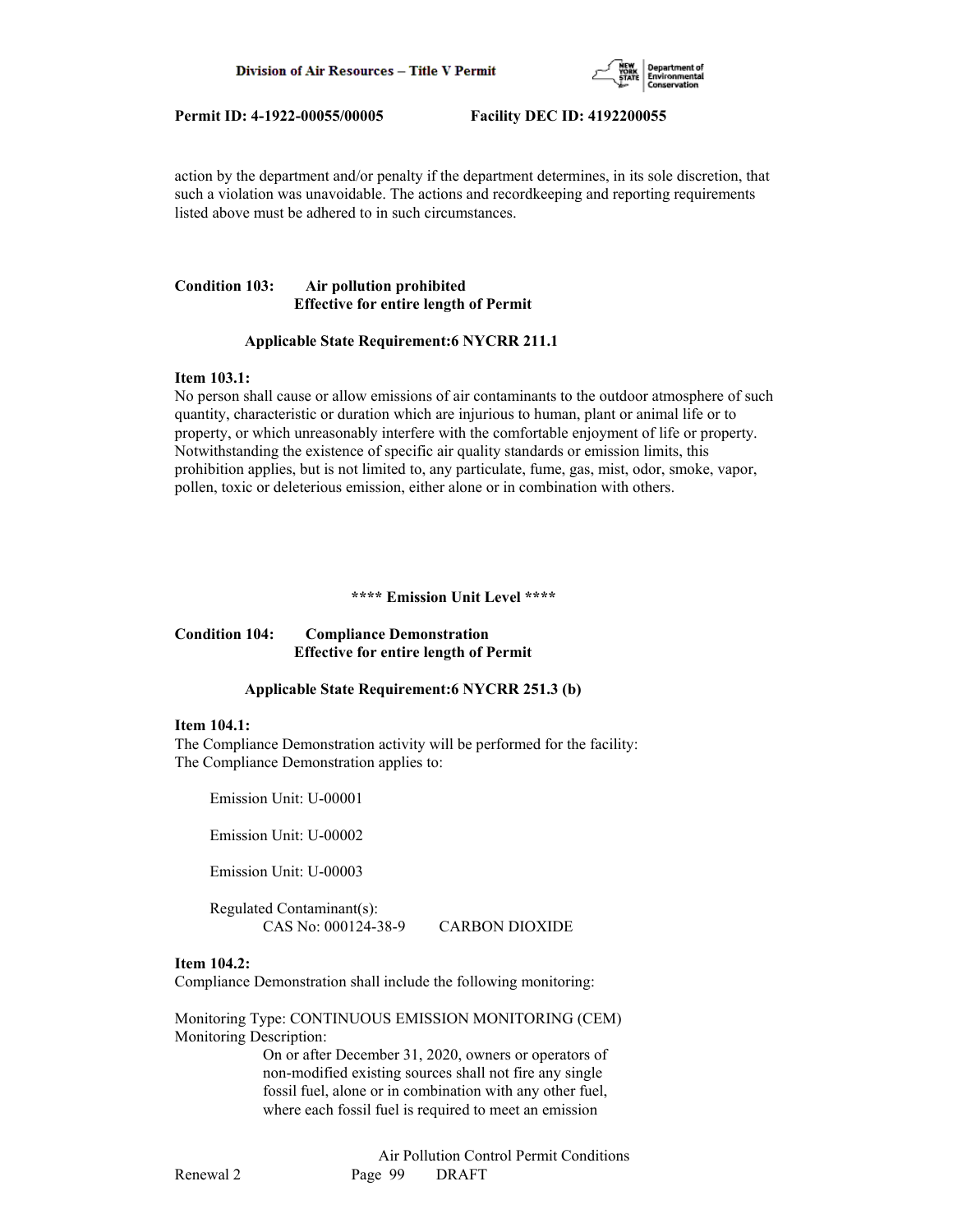

 rate of 1800 pounds of CO2 per MW hour gross electrical output (output-based limit). These emission limits are measured on an annual basis, calculated by dividing the annual total of CO2 emissions for the calendar year by the annual total MW hour gross electrical output (output-based limit) for each separate fossil fuel fired. The owner or operator must maintain all records associated with these requirements on site or at a location acceptable to the Department for a minimum of five years.

Manufacturer Name/Model Number: CO2 Continous Monitor Parameter Monitored: CARBON DIOXIDE Upper Permit Limit: 1800 pounds per megawatt hour Monitoring Frequency: CONTINUOUS Averaging Method: CALENDAR YEAR AVERAGE Reporting Requirements: QUARTERLY (CALENDAR) Reports due 30 days after the reporting period. Subsequent reports are due every 3 calendar month(s).